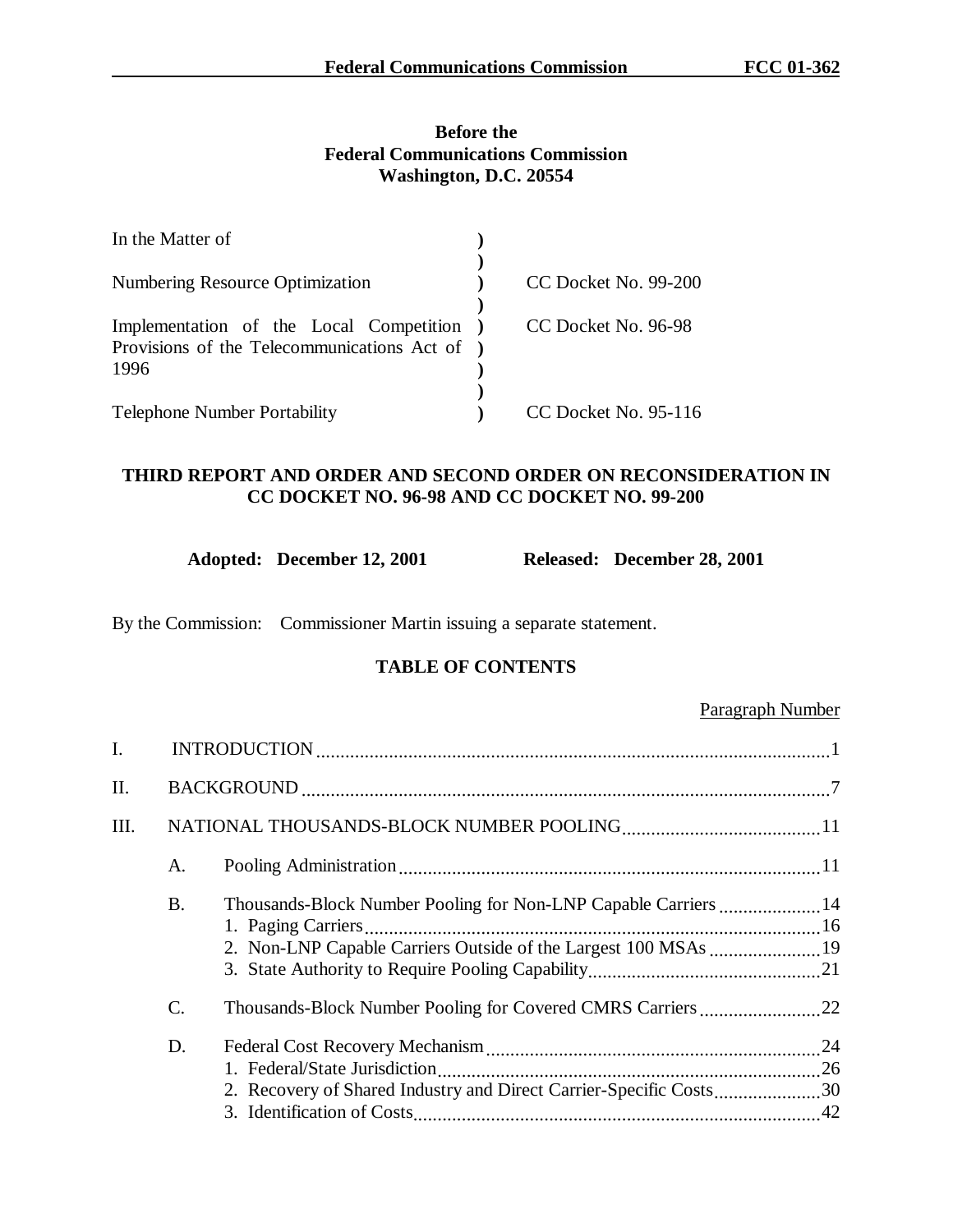| IV.         |                             | WAIVER OF GROWTH NUMBERING RESOURCE REQUIREMENTS 47                                                                             |      |
|-------------|-----------------------------|---------------------------------------------------------------------------------------------------------------------------------|------|
|             | A.                          |                                                                                                                                 |      |
|             | <b>B.</b>                   |                                                                                                                                 |      |
|             | C.                          |                                                                                                                                 |      |
| $V_{\cdot}$ |                             | SERVICE-SPECIFIC AND TECHNOLOGY-SPECIFIC AREA CODE                                                                              |      |
|             | A.                          |                                                                                                                                 |      |
| VI.         | <b>B.</b><br>A <sub>1</sub> | OTHER NUMBERING RESOURCE OPTIMIZATION MEASURES95                                                                                |      |
|             | <b>B.</b>                   | 3. Petitions for Reconsideration and Clarification<br>3. Clarification of Numbers Used for Intermittent or Cyclical Purposes119 | .103 |
|             | $\mathcal{C}$ .             |                                                                                                                                 |      |
|             | D.                          | Liability of Related Carriers and Withholding of Numbering Resources 128                                                        |      |
|             | Ε.                          |                                                                                                                                 |      |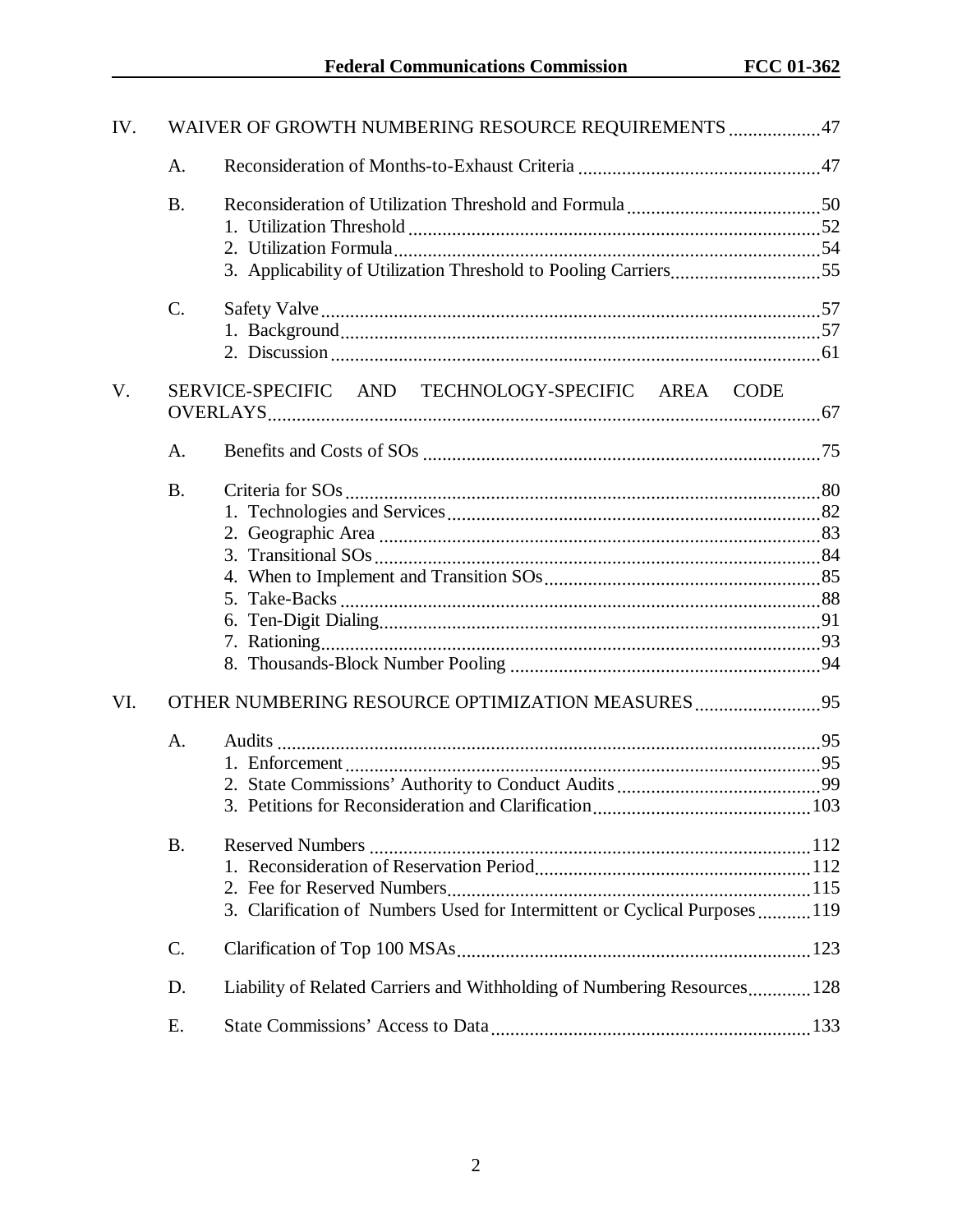| VII. |                |  |  |
|------|----------------|--|--|
|      | A.             |  |  |
|      | Β.             |  |  |
|      | $\mathbf{C}$ . |  |  |
|      | D.             |  |  |
|      |                |  |  |
|      |                |  |  |
|      |                |  |  |
|      |                |  |  |

# **I. INTRODUCTION**

1. In this *Third Report and Order* and *Second Order on Reconsideration* in CC Docket No. 99-200, we continue efforts to maximize the efficiency with which numbering resources in the North American Numbering Plan (NANP) are utilized.<sup>1</sup> By working with state commissions and the telecommunications industry, the Commission has been able to refine its numbering administration policies and processes, resulting in a substantial increase in the estimated life of the NANP as projected just two years ago.<sup>2</sup> Our efforts have also contributed to the dramatic reduction in central office code assignments and area code relief efforts over the last year.<sup>3</sup> With this Order, we aim to build upon this success to ensure that the limited numbering resources of the NANP continue to be used efficiently so that the NANP does not exhaust prematurely, and to

<sup>&</sup>lt;sup>1</sup> The NANP was established over 50 years ago by AT&T to facilitate the expansion of long distance calling. It is the basic numbering scheme for the United States, Canada, and most Caribbean countries. The NANP is based on a 10-digit dialing pattern in the format NXX-NXX-XXXX where "N" represents any digit 2-9 and "X" represents any digit 0-9. The first three digits represent the numbering plan area (NPA), commonly known as the area code. The second three digits represent the central office, or NXX code, commonly referred to as an exchange. The last four digits represent the subscriber line number.

 $2$  In 1999, the North American Numbering Plan Administrator (NANPA) estimated that NANP exhaust was likely to occur in 2006 – 2012, and the North American Numbering Council (NANC) estimated that NANP exhaust was likely to occur in 2005 – 2016. In its recent study, the NANPA estimates that NANP exhaust is likely to occur well beyond 2020. *See* NANPA Report to the NANC, October 16-17, 2001, p. 8. The NANPA estimates that with the introduction of thousands-block number pooling NANP exhaust is not likely to occur before 2025 – 2034. *Id*. at p. 9.

 $3$  The NANPA reported that the net central office code assignments from January through October 2001 averaged 413 per month as compared to 2172 codes per month for the same period in 2000. *See* NANPA Report to the NANC, November 27-28, 2001, p 2.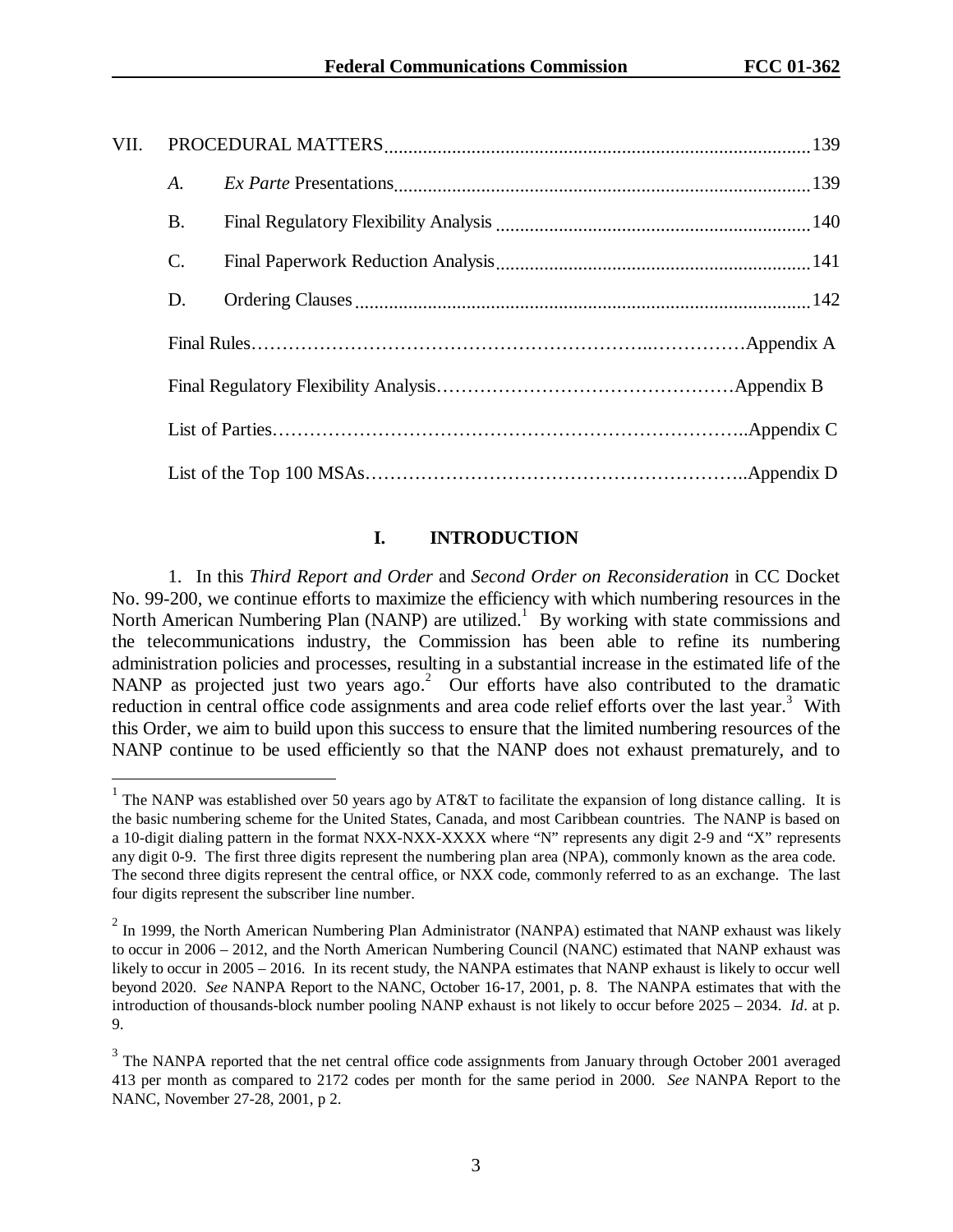ensure that all carriers have the numbering resources they need to compete in the telecommunications marketplace. Specifically, we address issues raised in the *Second Further Notice*<sup>4</sup> and several petitions for reconsideration and/or clarification of the *First* or *Second Report and Orders*. We also clarify, on our own motion, certain aspects of our numbering resources optimization rules and local number portability requirements.

2. *Overview*.In Section III, we make several decisions to address national thousandsblock number pooling administration. Specifically, we decline to extend the pooling requirement to paging carriers; decline to extend pooling requirements to non-local number portability (LNP) capable carriers outside of the largest 100 Metropolitan Statistical Areas (MSAs) that have not received a request to deploy LNP from a competing carrier; and decline to alter the implementation date for covered Commercial Mobile Radio Service (CMRS) carriers to participate in pooling.

3. We also address the federal cost recovery for national thousands-block number pooling. For price cap local exchange carriers (LECs), we conclude that many of the costs associated with thousands-block number pooling are ordinary costs for which no additional special recovery is appropriate. To the extent that price cap carriers can demonstrate they have incurred extraordinary costs resulting from the implementation of the federally mandated thousands-block number pooling program, these extraordinary costs will be recovered through an exogenous adjustment to interstate access charges. We will allow, but not require, incumbent LECs (ILECs) subject to rate-of-return regulation to recover their carrier-specific costs directly related to thousands-block number pooling implementation through interstate access charges. Carriers not subject to rate regulation, such as competitive LECs (CLECs) and CMRS providers, may recover their carrier-specific costs directly related to implementation of thousands-block number pooling in any lawful manner consistent with their obligations under the Communications Act of 1934, as amended (the Act). Finally, we reaffirm that states that have conducted pooling trials should establish cost recovery mechanisms for costs incurred by carriers participating in such trials, and we encourage those states that have not yet established a mechanism to use the model established by the Commission for national pooling cost recovery.

4. In Section IV, we reaffirm that the Months-to-Exhaust (MTE) requirement for carriers is an important element in ensuring that numbering resources are used efficiently and that carriers have an adequate supply of resources to serve customers. Furthermore, we find that the utilization threshold established in the *Second Report and Order* is reasonable. We also decline to exempt pooling carriers from the utilization threshold. Finally, we establish a safety valve mechanism to allow carriers that do not meet the utilization threshold in a given rate center to obtain additional numbering resources, and delegate authority to state commissions to hear claims that the safety valve should be applied when the NANPA or the Pooling Administrator denies a specific numbering resource request.

5. In Section V, we revisit the prohibition of service-specific and technology-specific

<sup>4</sup> Numbering Resouce Optimization, *Second Report and Order, Order on Reconsideration in CC Docket No. 96-98 and in CC Docket No. 99-200, and Second Further Notice of Proposed Rulemaking in CC Docket No. 99-200*, 16 FCC Rcd 306 (2000) (*Second Report and Order*).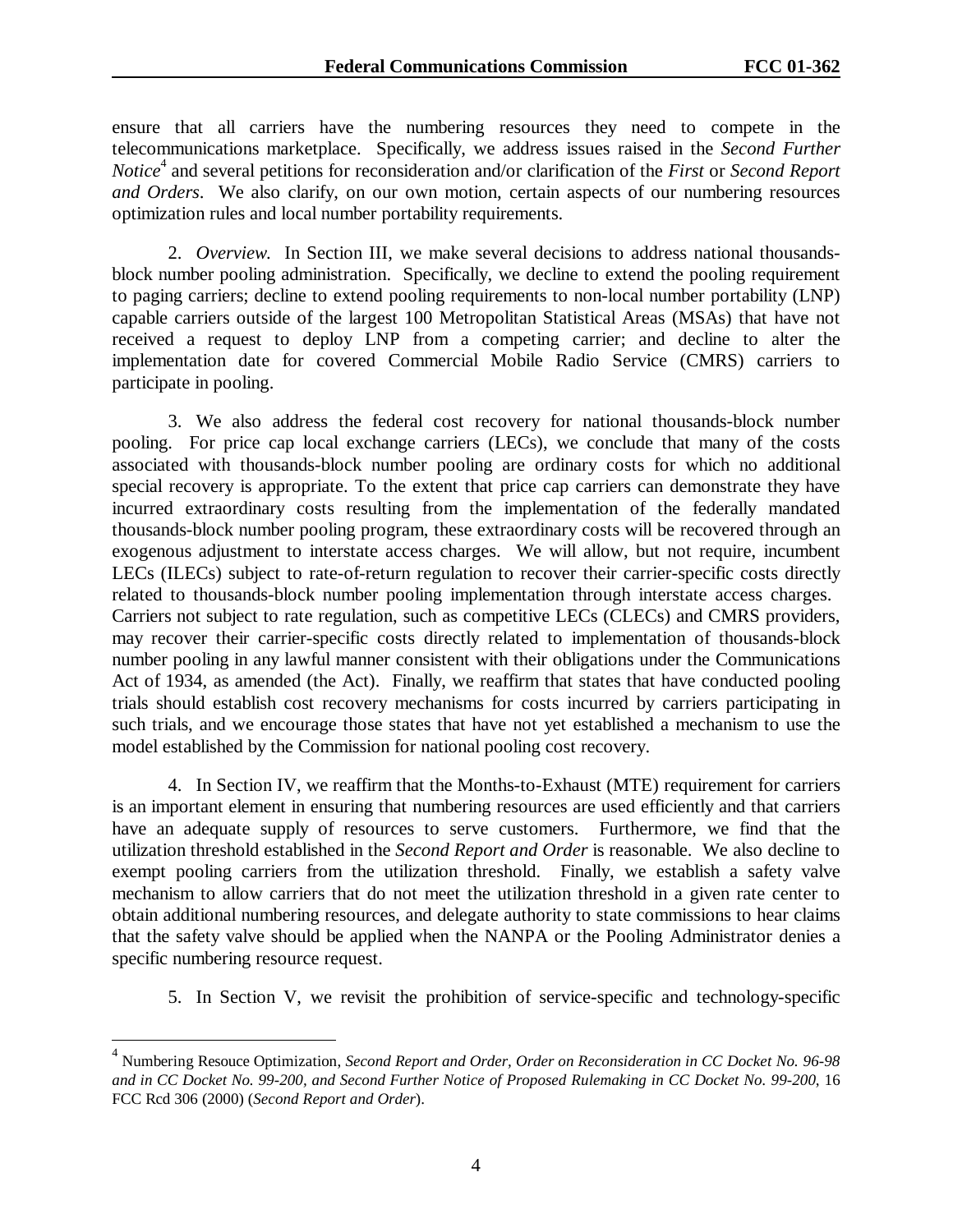overlays. We conclude that we should lift the ban on such overlays, as several states have requested, and that authority to implement this area code relief option will be granted on a caseby-case basis.

6. In Section VI, we address other numbering resource optimization measures. First, we find that carriers that are found, through an audit, to violate our numbering requirements, or that fail to cooperate with the Commission staff to conduct either a "for cause" or random audit, should be denied numbering resources in certain instances. We reaffirm state commissions' authority to conduct independent audits that are not duplicative of the national audit program. We also reaffirm our conclusion that the 180-day reservation period is sufficient and find that fees to extend the reservation period are not appropriate at this time. We also clarify, on our own motion, that the Commission intended to require all carriers in the top 100 MSAs to become LNP capable, not just those who receive a request. We further clarify that LNP is required in the top 100 MSAs identified at the time of this mandate, as well as new MSAs identified in all subsequent top 100 MSA lists.<sup>5</sup> Finally, we find that state commissions should be allowed passwordprotected access to the NANPA database for data pertaining to NPAs located within their state.

# **II. BACKGROUND6**

7. The proliferation of area codes in the United States between 1997 and 1999, $7$  coupled with the staggering estimated cost of expanding the current NANP, $\degree$  led the Commission, in 1999, to initiate the Numbering Resource Optimization proceeding.<sup>9</sup> Since that time, new area code implementation has declined.<sup>10</sup> This is due in part to the Commission's efforts to address two of the major factors that contribute to numbering resource exhaust: (1) the absence of regulatory, industry, or economic control over requests for numbering resources; and (2) and the allocation of numbering resources in blocks of 10,000, irrespective of the carrier's actual need for new numbering resources.<sup>11</sup> By implementing a system of mandatory numbering resource utilization

 $\overline{a}$ 

 $8\,$  In 1999, some industry members suggested that the cost to expanding the NANP by adding one or more digits could be between \$50 to \$150 billion. *See* NANC Meeting Minutes, February 18-19, 1999 at 13.

9 Numbering Resource Optimization, *Notice of Proposed Rulemaking*, 14 FCC Rcd 10322 (1999) (*Notice*).

 $10$  In 2000, 14 new area codes were activated, and approximately 20 new area codes are expected to be activated by December 2001. In contrast, 46 new area codes were activated during 1998-1999.

<sup>5</sup> *See* List from the 1990 U.S. Census reports.

<sup>6</sup> For a more complete summary of the history of this proceeding *see* Numbering Resource Optimization, *Report and Order and Further Notice of Proposed Rulemaking*, 15 FCC Rcd 7574, 7577-82, paras.1-9 (2000) (*First Report and Order*) and *Second Report and Order*, 16 FCC Rcd at 310-14, paras. 4-17 .

 $<sup>7</sup>$  In the ten year period, 1984 to 1994, nine new area codes were implemented. Commencing in 1997, new area</sup> code activations increased to 32 new area codes activated in 1997, 24 activated in 1998, and 22 activated in 1999.

<sup>&</sup>lt;sup>11</sup> In the *Notice*, the Commission recognized that other factors driving premature NANP and area code exhaust include: (1) multiple rate centers in an NPA and the demand by most carriers to have at least one NXX code per rate center; and (2) the increased demand for numbering resources by new entrants and new technologies. *Notice* at 10328-29, para. 15.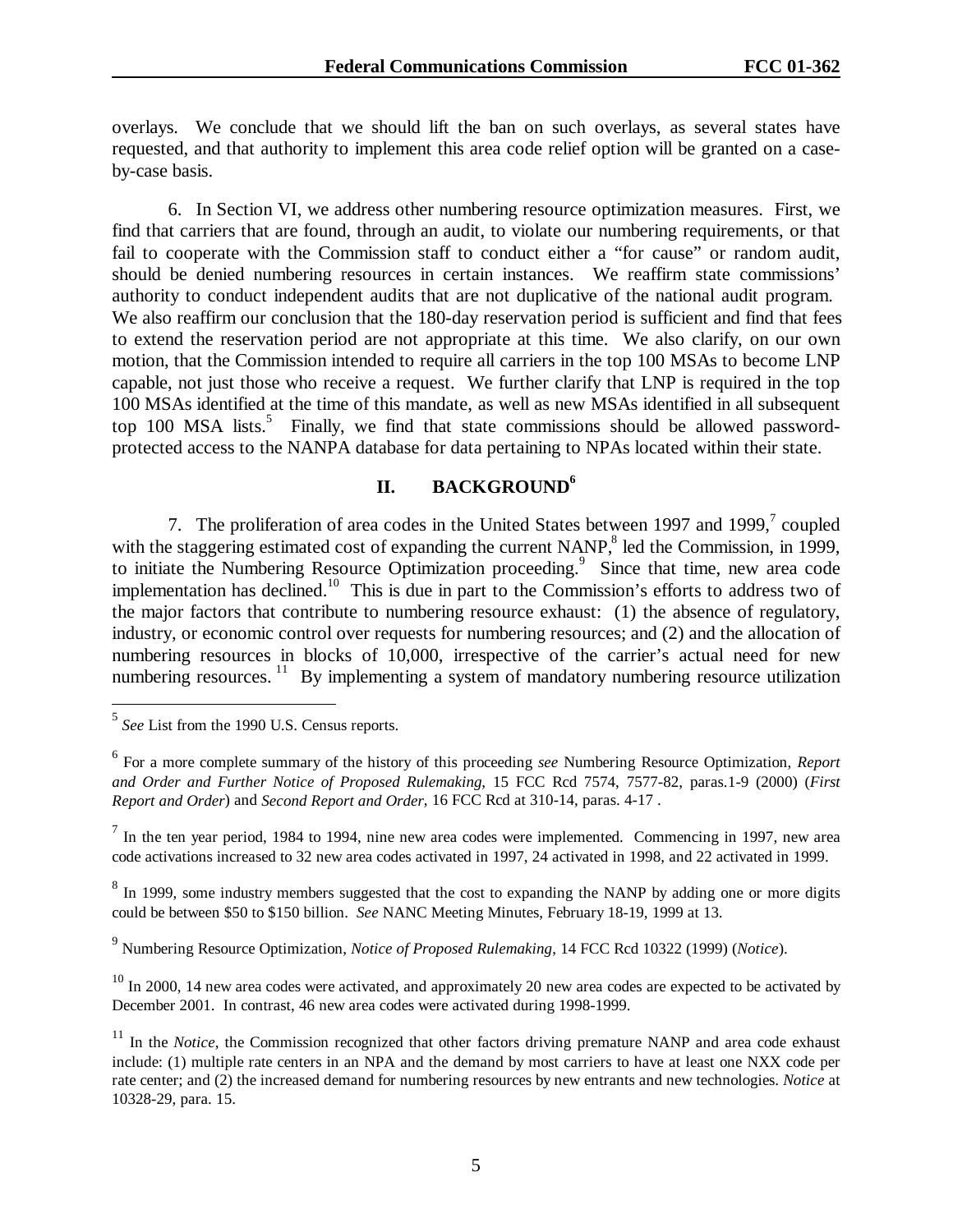and forecast reporting, and thousands-block number pooling, we have directly, and successfully, attacked these major drivers of numbering exhaust.

8. In past orders in this docket, the Commission has adopted the following measures: a mandatory utilization and forecast data reporting requirement; a uniform set of categories of numbers for which carriers must report their utilization; a utilization threshold to increase carrier accountability and incentives to use numbers efficiently; a single system for allocating numbers in blocks of 1,000, rather than 10,000 (thousands-block number pooling); a plan for national rollout of thousands-block number pooling; cost recovery principles for thousands-block number pooling that are similar to those adopted for LNP; reclamation requirements to ensure that unused numbers are returned to the NANP inventory for assignment to other carriers; sequential numbering, where carriers are required, to the extent possible, to first assign numbering resources within thousands-blocks; and an auditing program to verify carrier compliance with the Commission's rules. $^{12}$ 

9. Also, the Commission has mandated that CMRS providers begin participating in thousands-block number pooling by November 24,  $2002<sup>13</sup>$  The allocation of numbers in blocks of 10,000 has been a significant driver of premature NPA and NANP exhaust, primarily because many telephone numbers become stranded and, thus, unusable. Thousands-block number pooling allows resources to be allocated in smaller blocks, and thus frees up stranded numbers. Once CMRS providers are capable of participating in pooling, even greater efficiencies will be achieved. Carriers will have greater flexibility to port numbers between switches and even outside of rate centers.<sup>14</sup>

10. Although the 1996 Act gave the Commission plenary jurisdiction over numbering resources, numbering resource management has been a cooperative effort involving the Commission, the North American Numbering Council (NANC), which is the Commission's federal advisory committee on numbering issues, state commissions, and industry. The NANC has made recommendations to the Commission on several numbering resource optimization measures.<sup>15</sup> States, for example, have been delegated authority to make area code relief decisions, establish utilization thresholds different from the national threshold, order sequential number assignments, reclaim unused NXX codes, and implement code sharing trials. Additionally, the Commission and the Common Carrier Bureau have granted over 30 state petitions for delegated authority to institute thousands-block pooling trials, establish rationing procedures for

<sup>12</sup> *See generally*, *First Report and Order* and *Second Report and Order*.

<sup>&</sup>lt;sup>13</sup> This coincides with an earlier mandate that CMRS become LNP capable by that date. Cellular Telecommunications Industry Association's Petition for Forebearance from Commercial Mobile Radio Services Numbering Portability Officiations, *Memorandum Opinion and Order*, 14 FCC Rcd 3092 (1999) (*CMRS LNP Forebearance Order*).

<sup>14</sup> *See* LNPA Working Group Status Report to NANC, October 16, 2001, PIM 11.

<sup>&</sup>lt;sup>15</sup> See Common Carrier Bureau Seeks Comment on North American Numbering Report Concerning Telephone Number Pooling and Optimization Measures, *Public Notice*, DA 98-2265, NSD File No. L-98-134 (rel. No. 6, 1998).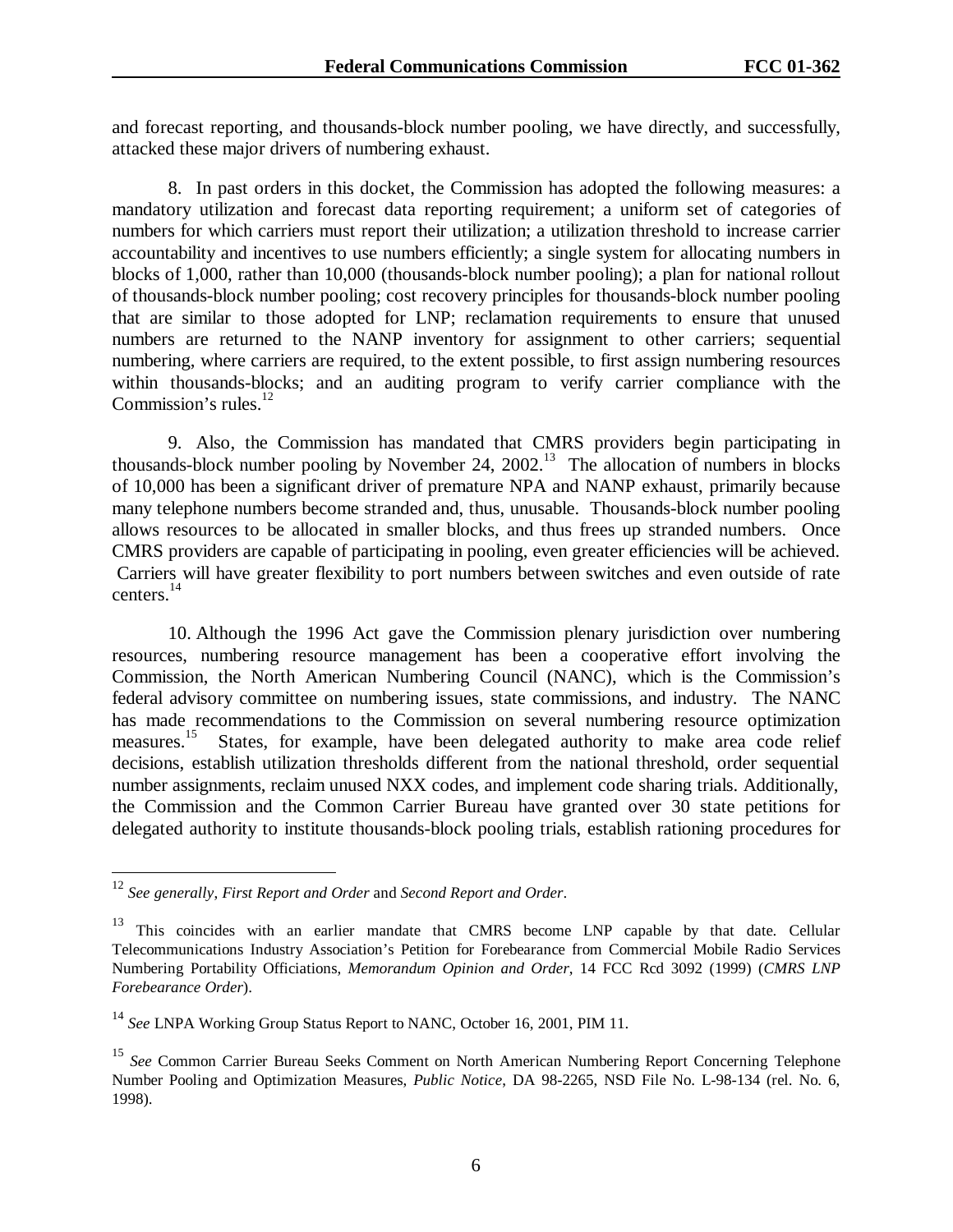six months following area code relief, and address requests for numbering resources outside of the rationing process. The industry has played an active role as well by developing guidelines through industry consensus, which provide technical guidance to the industry on implementing numbering policies adopted by the Commission.<sup>16</sup> The NANC also continues to analyze the benefits of various numbering resource optimization measures, including rate center consolidation, individual number pooling, and unassigned number porting.<sup>17</sup> As stewards of the NANP for the United States, we expect to continue to work closely with state commissions, the NANC, the industry, as well as with other NANP countries, to monitor the progress that has been made in optimizing the use of NANP resources.

#### **III. NATIONAL THOUSANDS-BLOCK NUMBER POOLING**

#### **A. Pooling Administration**

 $\overline{a}$ 

11. On June 18, 2001, the Commission announced the selection of NeuStar, Inc. (NeuStar) as the national thousands-block number Pooling Administrator.<sup>18</sup> As national Pooling Administrator, NeuStar is responsible for administering thousands-block number pools by assigning, managing, forecasting, reporting, and processing data that will allow service providers in areas designated for thousands-block number pooling to receive telephone numbers in blocks of 1,000. NeuStar, which also currently serves as the NANPA, has been awarded a one-year contract with four one-year options (for a potential term of five years) to be exercised at the discretion of the Commission. National thousands-block number pooling is scheduled to begin in March 2002. Currently, 107 pools in 26 states are up and running.

12. *National Pooling Rollout Schedule*. As directed by the Commission, NeuStar developed and proposed a national thousands-block number pooling schedule using the criteria established by the Commission in the *First Report and Order*. Specifically, NeuStar gave primary consideration to the following: NPAs that are located in the largest 100  $MSAs<sub>i</sub><sup>20</sup> NPs$  in jeopardy; and NPAs with a projected life of at least one-year.<sup>21</sup> In deciding when a pool for each qualifying NPA would be established, NeuStar also followed the Commission's directive to implement national pooling by quarter; for each three-month period, three pools in each of the 7 Number Portability Administration Center (NPAC) regions (for a total of 21 pools) would be

<sup>&</sup>lt;sup>16</sup> Numbering guidelines are developed by the Industry Numbering Committee (INC) and can be found at www.ATIS.org.

<sup>&</sup>lt;sup>17</sup> See NANP Expansion Optimization Issues Management Group Status Report to NANC, October 16, 2001.

<sup>&</sup>lt;sup>18</sup> Federal Communications Commission's Common Carrier Bureau Selects NeuStar, Inc. as National Thousands-Block Number Pooling Administrator, *Press Release*, CC Docket 99-200 (June 18, 2001). NeuStar was named the Pooling Administrator effective June 15, 2001.

<sup>19</sup> *See* www.nanpa.com. Mandatory pooling trials that have commenced before March 15, 2002 are being transitioned into the national pooling administration program prior to national pooling rollout.

 $^{20}$  We clarify, on our own motion, in this Order that for the purpose of the rollout schedule, the top 100 MSAs are those listed at the end of this Order. *See infra* at Section VI.C and Appendix D.

<sup>21</sup> *First Report and Order*, 15 FCC Rcd at 7647-48, paras. 161-162.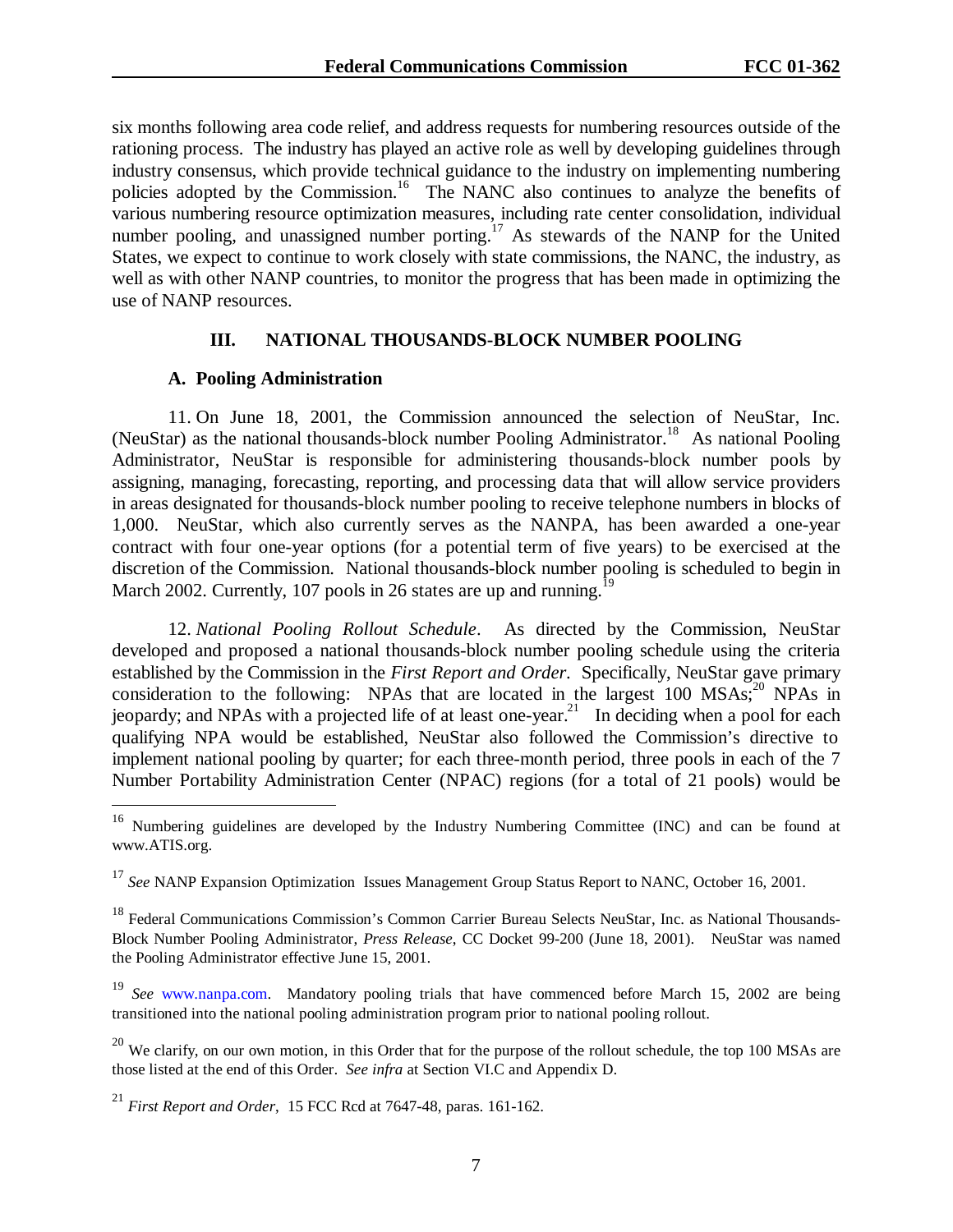initiated.<sup>22</sup>

13. On October 17, 2001, the Commission issued a Public Notice seeking comment on the proposed national thousands-block number pooling rollout schedule. State commissions seeking to opt into, or out of, the rollout schedule, or wishing to substitute an alternative NPA for the NPA listed in the rollout schedule, must make such requests in response to the Public Notice within the established initial comment cycle.<sup>23</sup> Upon review of the comments and requests submitted, the Commission will publish the final rollout schedule.<sup>24</sup> States seeking to opt out of the rollout schedule on a temporary basis should inform NeuStar of their decision three months prior to the scheduled rollout date for the applicable NPA.<sup>25</sup> In addition, to serve the needs of states that believe that pooling would be beneficial in an NPA that is not located in one of the largest 100 MSAs, the Common Carrier Bureau will consider petitions from state commissions to opt into the rollout schedule on a case-by-case basis. Finally, state commissions may petition to substitute an alternative NPA for an NPA listed in the rollout schedule, if the substitute NPA meets the eligibility criteria as set forth above.<sup>26</sup>

#### **B. Thousands-Block Number Pooling for Non-LNP Capable Carriers**

14. Under the Commission's current rules, certain carriers are exempted from pooling requirements, e.g., paging carriers, and carriers outside of the largest 100 MSAs that have not received a request to deploy LNP from a competing carrier. In the *Second Further Notice*, the Commission sought comment about whether it would be appropriate to extend pooling requirements to these carriers to further promote the efficient use of numbering resources. The Commission sought comment on whether the incremental number optimization benefits of requiring these carriers to participate in pooling would outweigh the associated costs.

15. Several state commissions support expanding pooling requirements, arguing that requiring all carriers to participate in pooling – regardless of their LNP status – would greatly enhance the effectiveness of pooling.<sup>27</sup> Several suggest that the Commission should delegate authority to states to determine for themselves, based on their own individual circumstances, whether to require non-LNP capable carriers to pool.<sup>28</sup> Paging carriers, carriers outside of the

<sup>22</sup> *Id*. at 7645-46, para. 159.

<sup>&</sup>lt;sup>23</sup> The Common Carrier Bureau Seeks Comment on the National Thousands-Block Number Pooling Rollout Schedule, *Public Notice*, CC Docket 99-200, DA 01-2419 (rel. October 17, 2001) (*Thousands-Block Number Pooling Public Notice*).

 $^{24}$  The schedule will include all NPAs in the top 100 MSAs.

<sup>25</sup> *First Report and Order*, 15 FCC Rcd at 7648, para. 163.

<sup>&</sup>lt;sup>26</sup> See id. at 7649, para. 165. Such requests should also be made not less than three months prior to the scheduled rollout date, to ensure that the Pooling Administrator has sufficient time to prepare for implementation.

<sup>&</sup>lt;sup>27</sup> Iowa Utilities Board Comments at 4; Maine PUC Comments at 7; New York State Department of Public Service Comments at 7; Ohio PUC Comments at 27; Pennsylvania PUC Comments at 11.

<sup>&</sup>lt;sup>28</sup> State Coordination Group Comments at 8.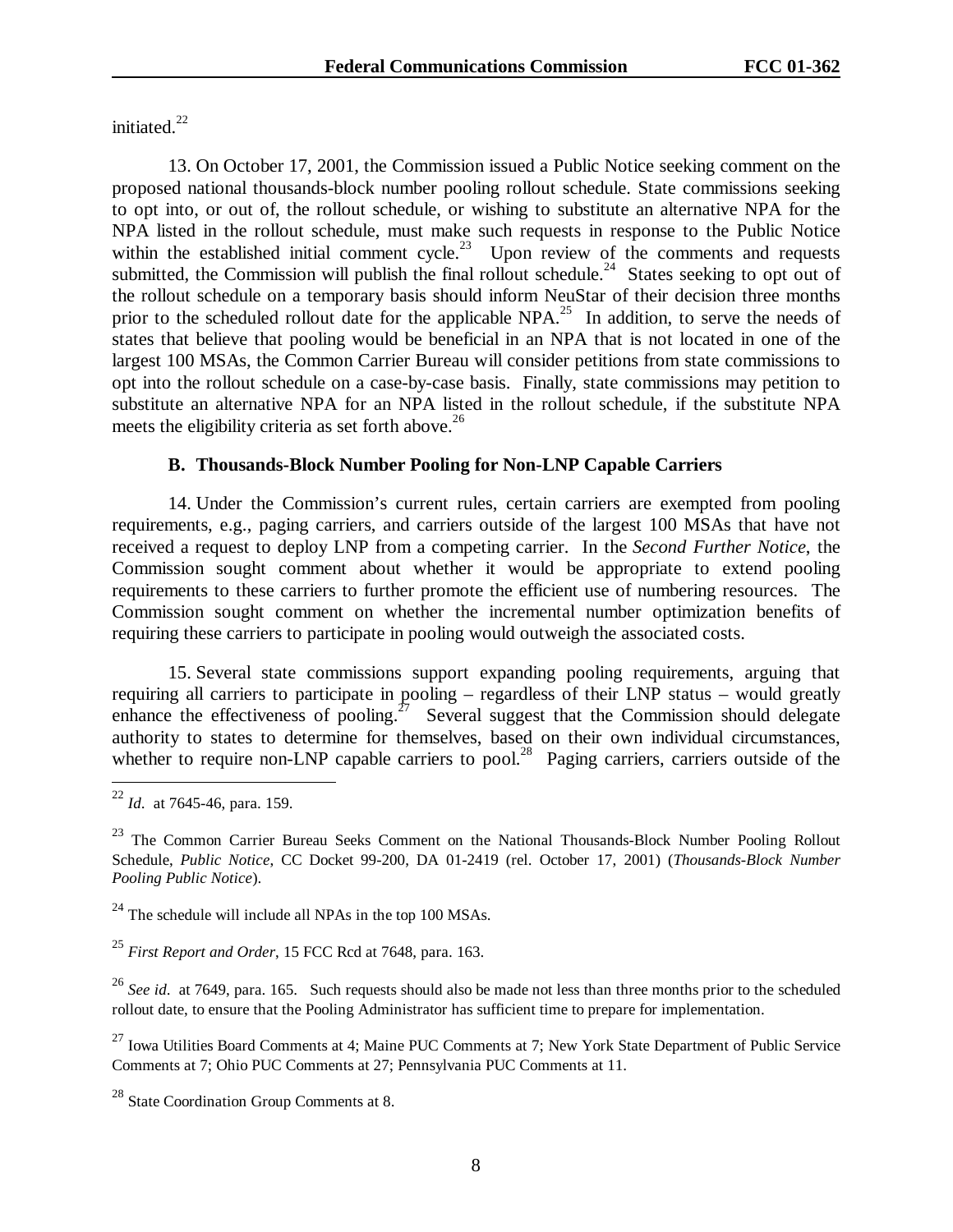largest 100 MSAs, and other industry commenters, on the other hand, oppose extending pooling requirements and assert that the costs of implementing pooling would far outweigh any potential number optimization benefits. $29$ 

### **1. Paging Carriers**

16. Based on the record before us, we decline to extend pooling requirements to paging carriers.<sup>30</sup> We are persuaded by paging carriers' assertions that the costs of implementing pooling would outweigh the potential numbering resource savings. In the *Second Further Notice,* we recognized that if the Commission were to expand pooling requirements, non-LNP capable carriers would be obligated to implement the common technological platform that is used to support both LNP and number pooling. Paging carriers assert that they would face certain unique technical challenges to establish pooling capability. Specifically, paging carriers would have to convert to signaling system 7 (SS7) signaling to be able to properly route calls.<sup>31</sup> Currently, paging carriers use signaling systems such as multi-frequency or dual-tone multi-frequency signaling.<sup>32</sup> Evidence from the record suggests that paging carriers have used these less sophisticated systems because paging switches do not originate traffic and because many of the enhanced features of SS7 signaling are unnecessary for the provision of messaging services.<sup>33</sup> To be able to participate in pooling, paging carriers would need to interconnect to other carriers using SS7 signaling.<sup>34</sup> We agree with paging carriers that the costs of converting to SS7 signaling would be significant.<sup>35</sup>

17. There is insufficient evidence to conclude that the incremental number optimization benefits of requiring these carriers' participation in pooling would outweigh the associated costs. Evidence from the record indicates that the paging market is mature, and that paging carriers'

 $^{29}$  BellSouth Comments at 30; Cingular Reply Comments at 13-16; Metrocall Comments at 3-7; NTCA Comments at 2-4; OPASTCO Comments at 6-7; PCIA Comments at 10-11; USTA Comments at 4-5; Verizon Wireless Comment at 16-17.

<sup>&</sup>lt;sup>30</sup> We also decline to extend pooling requirements to other messaging services and CMRS providers who are specifically excluded from LNP requirements. See Telephone Number Portability*, First Report and Order and Further Notice of Proposed Rulemaking,* 11 FCC Rcd 8352, 8433-34 para. 156 (1996) (*LNP First Report and Order*).

<sup>31</sup> Metrocall Comments at 3-4; Verizon Comments at 16.

<sup>32</sup> Verizon Comments at 16.

<sup>33</sup> Metrocall Comments at 4; Verizon Comments at 16.

<sup>34</sup> Metrocall Comments at 3-4; Verizon Comments at 16.

<sup>35</sup> Metrocall Comments at 4; Verizon Comments at 16. Metrocall states that the cost of converting to SS7 signaling necessary for both porting and pooling would be enormous and requiring implementation could threaten carriers' economic well being. Specifically, Metrocall indicates that cost for the first year of installing and paying subscription fees for SS7 signaling would be approximately three million dollars, excluding usage fees. After the first year, Metrocall indicates that the recurring annual costs would be one and a half million dollars plus usage fees. *See* Metrocall Comments at 4-5.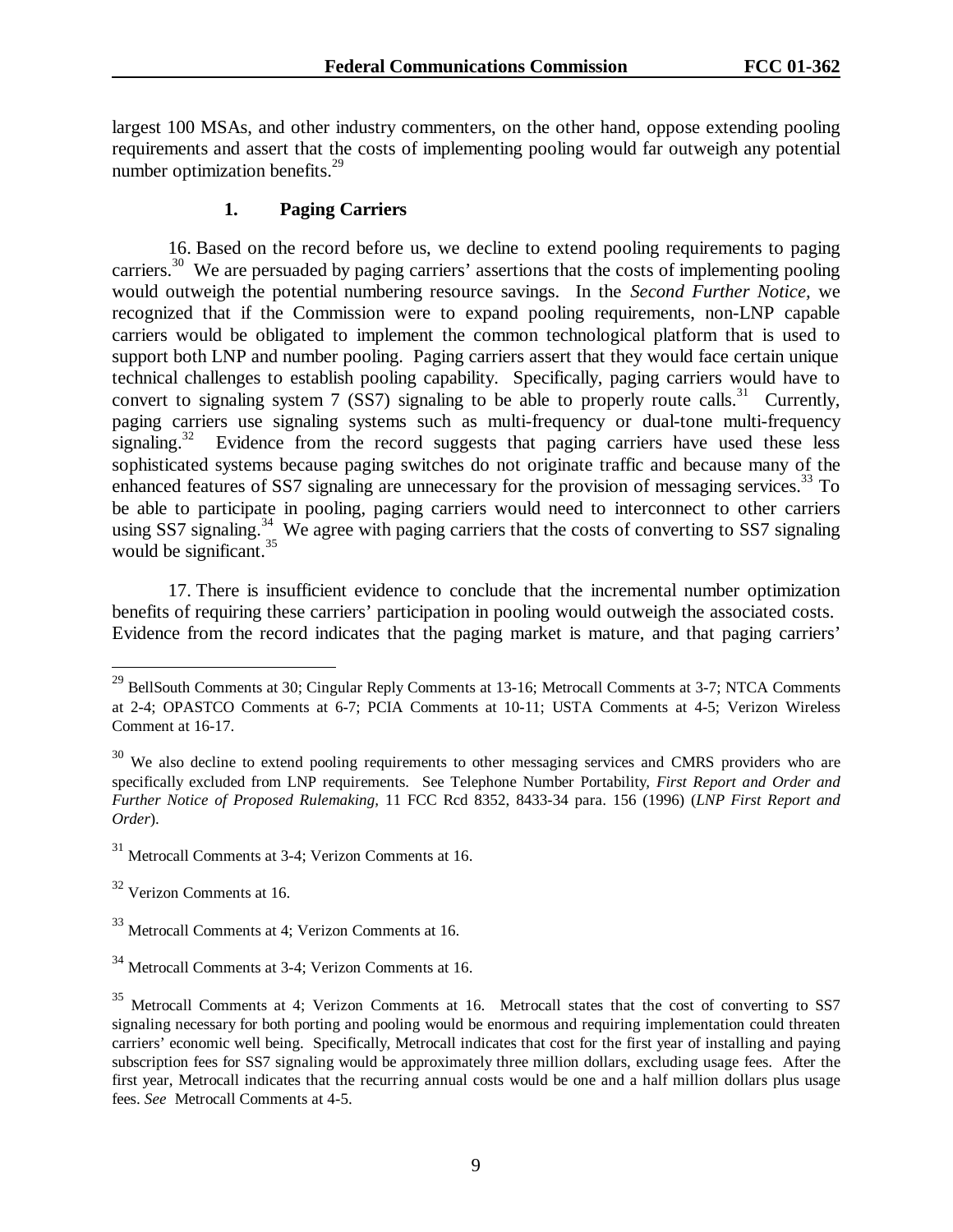demand for numbering resources has leveled off and is unlikely to increase significantly in the future.<sup>36</sup> Instead, it appears more likely that paging carriers will serve customers through existing numbers made available to them through churn rather than requesting significant amounts of additional numbers.<sup>37</sup> Moreover, recent data shows that paging carriers, as a whole, use relatively few numbering resources. The June 30, 2001 Numbering Resource Utilization data shows that of the over 115,000 NXX codes reported by all carriers only 5,813 of those codes, or slightly over 5%, were held by paging carriers.<sup>38</sup> In light of these conditions, we conclude that paging carriers' participation in pooling would not result in significant savings of numbers.

18. Although we do not extend pooling requirements to paging carriers at this time, we expect paging carriers to contribute to other numbering resource conservation efforts. Specifically, we expect paging carriers to return unused NXX codes and to comply with the sequential number assignment rules discussed in the *First Report and Order*. 39 If we find that paging carriers are not contributing to these numbering resource conservation efforts, we may consider extending pooling requirements to these carriers in the future.

### **2. Non-LNP Capable Carriers Outside of the Largest 100 MSAs**

19. For similar reasons, we also decline to extend pooling requirements to non-LNP capable carriers outside of the largest 100 MSAs that have not received a request to deploy LNP from a competing carrier. There is insufficient evidence in the record to conclude that requiring these carriers to participate in pooling would result in significant numbering resource savings. Many of the carriers outside of the largest 100 MSAs operate in rate centers where there are few, if any, competing carriers. Specifically, data from the LERG shows that in the approximately 2,012 rate centers in the 180 MSAs beyond the largest 100, approximately 1,320 are rate centers where there are no competing service providers and approximately 300 are rate centers where there is only one competing service provider.<sup>40</sup> We agree with commenters who argue that it would be unreasonable to require non-LNP capable carriers in these areas to establish pooling

 $36$  Metrocall Comments at 5; PCIA Comments at 10; Verizon Comments at 17. We note that the June 30, 2001, Numbering Resource Utilization data shows an increase in the total number of NXX codes held by paging carriers as compared with the number of NXX codes held by paging carriers as of December 2000. This increase, however, is most likely attributable to the increased number of paging carriers reporting numbering resources in the most recent survey**.** For example, TSR Wireless, one of the largest paging carriers, did not report any NXX code holdings in December but reported in June that it held 544 NXX codes. *See* FCC, Common Carrier Bureau, Industry Analysis Division, *Numbering Resource Utilization in the United States as of June 30, 2001*, Table 1 (November 2001) (*November 2001 Numbering Resource Utilization Report*). This report may be downloaded (filename: utilizationjune2001.pdf) from the FCC-State Link Internet site at <http://www.fcc.gov/ccb/stats>.

<sup>&</sup>lt;sup>37</sup> PCIA Comments at 10; Verizon Comments at 17.

<sup>38</sup> *See November 2001 Numbering Resource Utilization Report* at Table 1*.* 

<sup>39</sup> *First Report and Order*, 15 FCC Rcd at 7684, para. 244.

 $40$  The data on the number of CLECs in the 180 MSAs outside of the 100 largest MSAs was taken from the October 2001 LERG, which is published by Telcordia Technologies, Inc. Information on obtaining a copy of the LERG can be found at <http://www.trainfo.com>.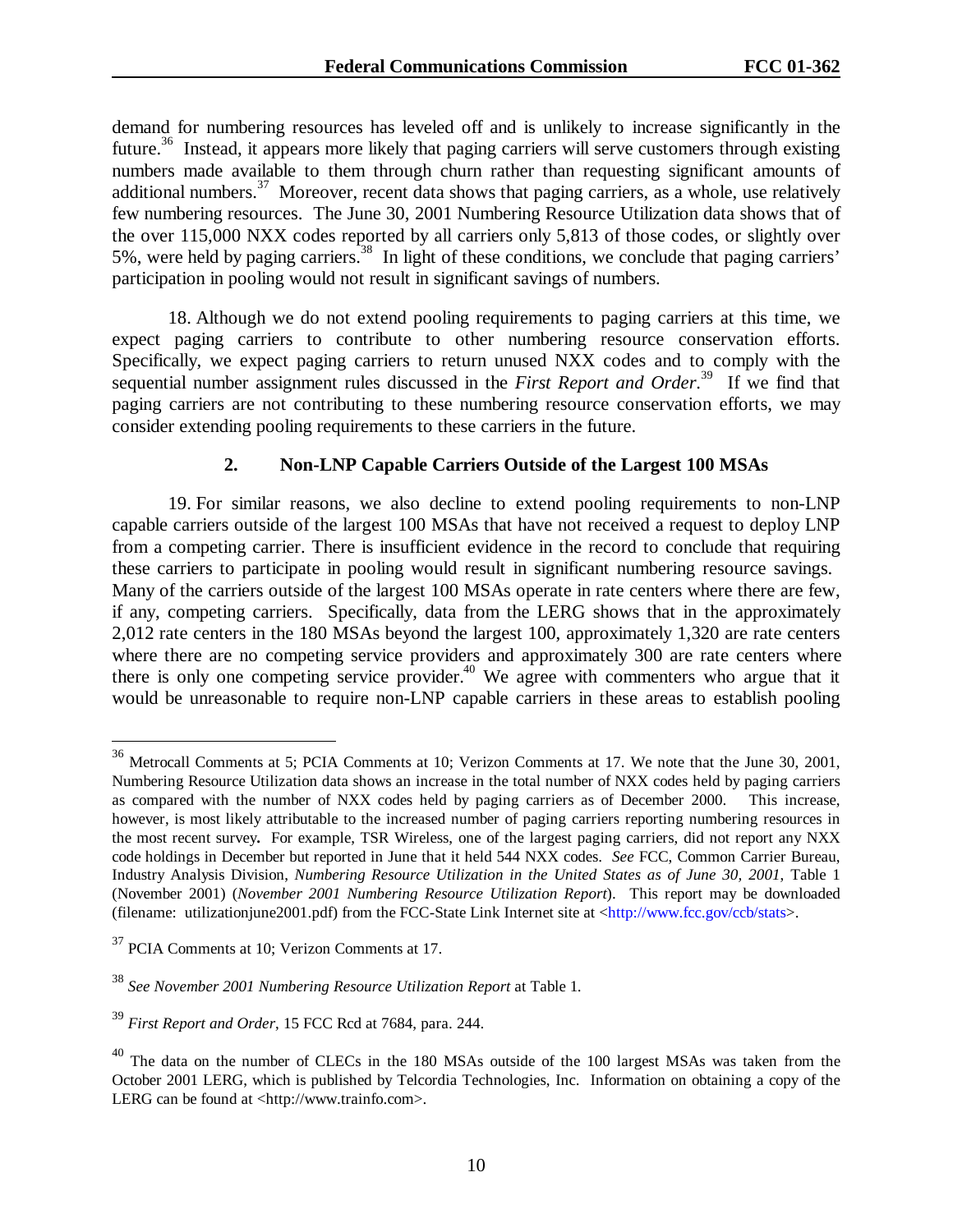capability because they would have few, if any, carriers with which to pool.<sup>41</sup> In addition, there is insufficient evidence in the record for us to conclude that the non-LNP capable carriers operating outside of the largest 100 MSAs, viewed as a whole, hold significant amounts of numbering resources compared to carriers in larger metropolitan areas. Because these carriers hold relatively small amounts of numbering resources, there would be little benefit, at least from a nationwide perspective, to requiring them to participate in pooling. For example, LERG data shows that ILECs outside of the largest 100 MSAs use approximately 4.5 percent of all of the NXX codes and CLECs outside of the largest 100 MSAs only use approximately 2.3 percent of all NXX codes.<sup>42</sup> For these reasons, we find that requiring these carriers to participate in pooling would not result in significant number optimization benefits.

20. We also find that requiring non-LNP capable carriers outside of the largest 100 MSAs to participate in pooling would impose disproportionate costs on them in comparison to LNP capable carriers operating in the 100 largest MSAs. Evidence from the record suggests that the per line cost to establish pooling capability would be significantly higher for small and rural carriers operating outside of the largest 100 MSAs than for carriers operating inside urban and metropolitan areas because of these carriers' limited customer bases.<sup>43</sup> Additionally, some commenters predict that imposing these costs on smaller and rural carriers may delay efforts to bring advanced services to rural subscribers.<sup>44</sup> Weighed against the limited number optimization benefits of requiring these carriers' participation in pooling, these costs appear to be unreasonably high.

#### **3. State Authority to Require Pooling Capability**

21. Finally, we reject the State Coordination Group's request to delegate authority to states to determine on a case-by-case basis whether to extend pooling requirements.<sup>45</sup> As we stated in the *First Report and Order*,<sup>46</sup> uniform national standards for pooling are necessary to minimize confusion and additional expense related to compliance with inconsistent regulatory requirements. We will, however, entertain requests from state commissions to opt into the rollout schedule for pooling in MSAs outside of the largest  $100<sup>47</sup>$ 

 $41$  OPASTCO Comments at 7; USTA Reply Comments at 6.

<sup>&</sup>lt;sup>42</sup> In contrast, in the largest 100 MSAs, CLECs hold approximately 26.4 percent of all NXX codes.

<sup>43</sup> NTCA Comments at 2-3.

<sup>44</sup> OPASTCO Comments at 7.

<sup>&</sup>lt;sup>45</sup> State Coordination Group Comments at 8.

<sup>46</sup> *See First Report and Order*, 15 FCC Rcd at 1761, para. 169.

<sup>47</sup> *See Thousands-Block Number Pooling Public Notice* at 2. States outside of the largest 100 MSAs who wish to establish pooling may opt into the national pooling rollout schedule if they can demonstrate that: 1) an NPA in the state is in jeopardy, 2) the NPA in question has a remaining life span of at least one year, and 3) the majority of wireline carriers in the NPA are LNP-capable. *See First Report and Order*, 15 FCC Rcd at 7648-49, para. 164.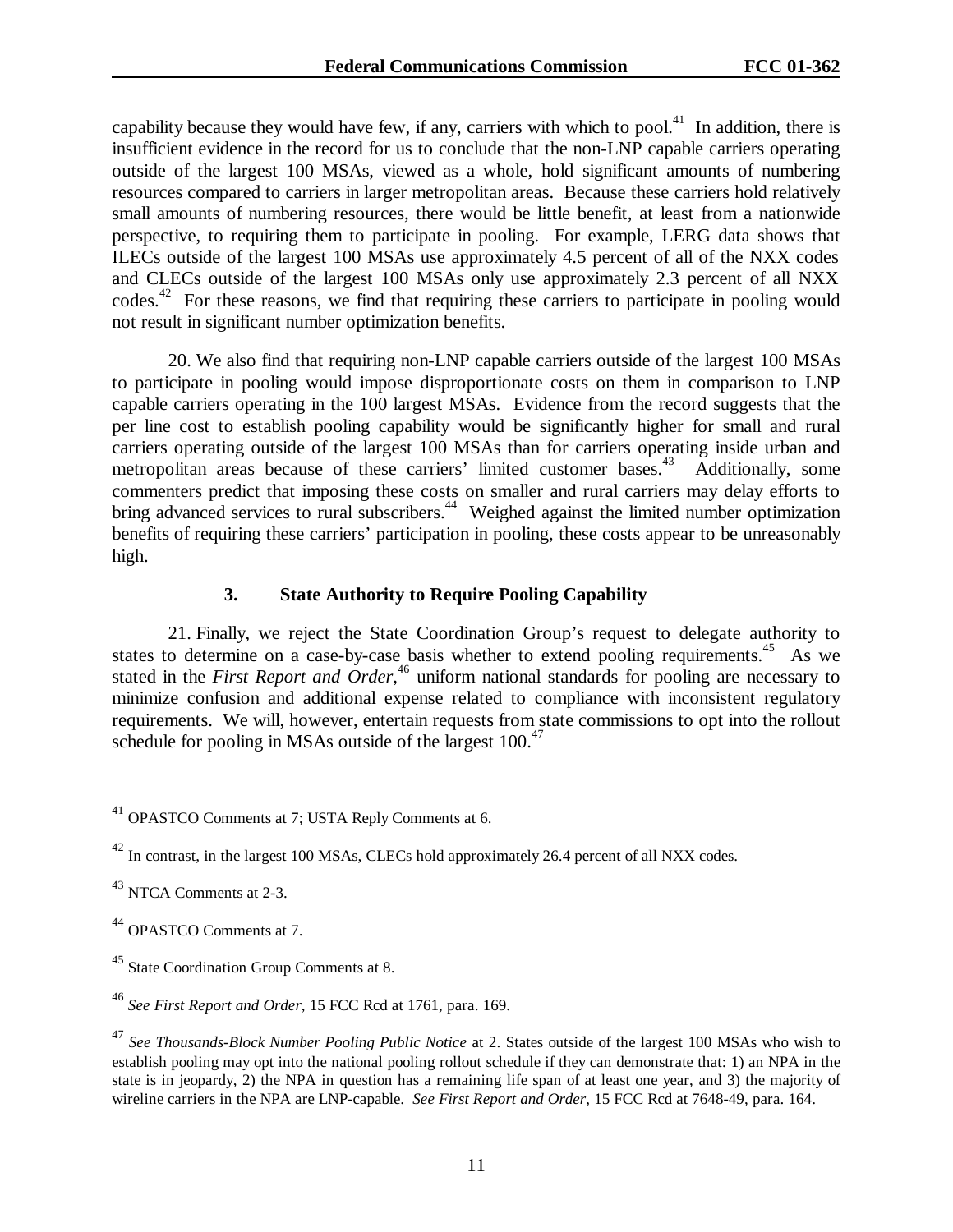## **C. Thousands-Block Number Pooling for Covered CMRS Carriers**

22. In the *Second Report and Order*, we declined to adopt a transition period between the time that covered CMRS carriers must implement LNP and the time they must participate in mandatory pooling. Qwest, Cingular Wireless, BellSouth, Cellular Telecommunications & Internet Association (CTIA), and Sprint sought reconsideration of this issue.<sup>48</sup> These commenters assert that additional time is needed to make changes to their systems to implement pooling.<sup>49</sup> Sprint states that the Commission's decision not to establish a separate and phased-in implementation plan for CMRS pooling is unexplained and contrary to precedent.<sup>50</sup>

23. We decline to address in this Order whether the LNP implementation date for covered CMRS carriers should be delayed or eliminated, as some carriers suggest.51 We find, however, that it is in the public interest to require covered CMRS carriers to participate in thousands-block number pooling as soon as possible to maximize number utilization efficiency.<sup>52</sup> We therefore again decline to alter the implementation date for covered CMRS carriers to participate in pooling. The record in this proceeding does not demonstrate that covered CMRS carriers need additional time to participate in pooling, as some assert.<sup>53</sup> As we stated in the *First Report and Order*, implementation of thousands-block number pooling in major markets is essential to extending the life of the NANP.<sup>54</sup> Because the effectiveness of pooling increases as the number of participants increase, we remain convinced that covered CMRS carriers should participate in pooling as soon as possible.

<sup>50</sup> *See* Sprint Petition at 5-12.

 $^{48}$  BellSouth Petition at 12-15; Cingular Wireless Petition at 3-13; CTIA Petition at 5-14; Qwest Petition at 2-5; Sprint Petition at 5-12. *But see* Opposition of the Maine Public Utilities Commission to Petitions for Reconsideration (April 12,2001).

<sup>&</sup>lt;sup>49</sup> Cingular Wireless Petition at 3-6 and Qwest Petition at 5. Both Qwest and Cingular cite numerous factors delineating why additional time is needed to implement pooling. These factors will be more fully addressed in the current proceeding in the Wireless Bureau addressing the Verizon Wireless Petition. *See infra* at n. 51.

<sup>51</sup> *See* Verizon Wireless Petition Pursuant to 47 U.S.C. Sec. 160 for Partial Forbearance from the Commercial Mobile Radio Services Number Portability Obligation, WT Docket 01-184 (filed July 26, 2001) (*Verizon Wireless Petition*). Verizon Wireless seeks forbearance of the requirement that covered CMRS carriers become LNP capable by November 24, 2002. The petition indicates that Verizon Wireless will, however, comply with the corresponding deadline for participation in pooling. The Commission intends to address issues raised by Verizon Wireless's petition in a separate order.

<sup>&</sup>lt;sup>52</sup> We note that CMRS service providers are not exempt from numbering resource optimization measures, and that they are significant users of numbering resources.

<sup>&</sup>lt;sup>53</sup> Indeed, some carriers have asserted that pooling capability is more readily achievable than LNP capability. We also note that the NANC Local Number Portability Administration (LNPA) Working Group, has followed a timeline tracking LNP progress. *See* LNPA Working Group, *Wireless Number Portability Operations Status Report to NANC*, June 15, 2001.

<sup>54</sup> *First Report and Order*, 15 FCC Rcd at 7625, para. 122.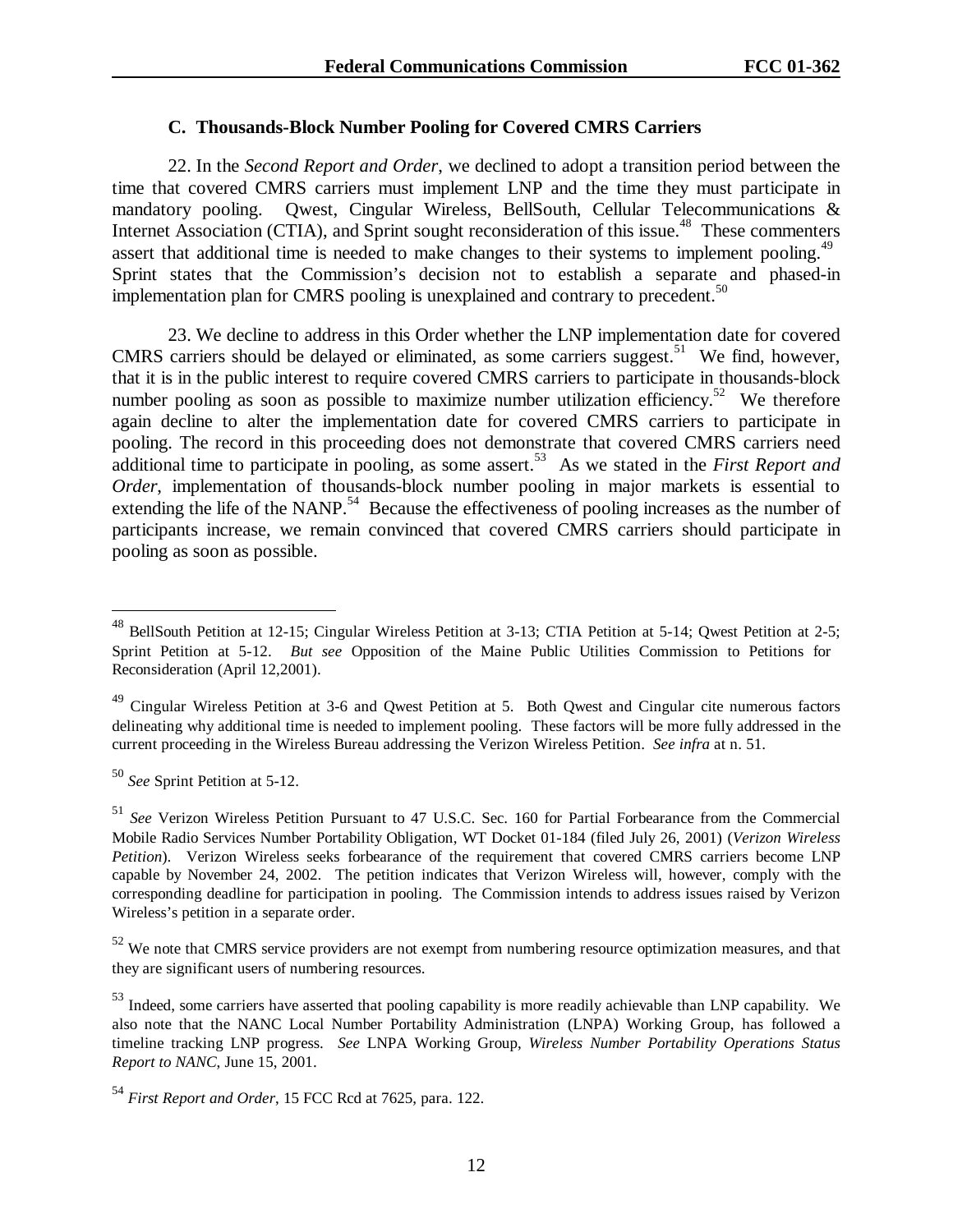#### **D. Federal Cost Recovery Mechanism**

24. Section 251(e)(2) of the Act requires that "[t]he cost of establishing telecommunications numbering administration arrangements and number portability shall be borne by all telecommunications carriers on a competitively neutral basis as determined by the Commission."<sup>55</sup> This statutory provision applies both to the costs of numbering administration and to the costs of LNP. In the *First Report and Order*, the Commission established a competitively neutral federal cost recovery framework for thousands-block number pooling modeled on the LNP cost recovery framework.<sup>56</sup> The Commission concluded that requiring carriers to bear and recover their own carrier-specific thousands-block number pooling costs is consistent with section  $251(e)(2)$ 's competitive neutrality requirement.<sup>57</sup> The Commission also concluded that shared industry costs, along with carrier-specific costs directly related to thousands-block number pooling, would be subject to an exclusively federal carrier-specific cost recovery mechanism to be established in a subsequent order.<sup>58</sup> Finally, the Commission concluded that costs incurred by carriers to meet state-mandated thousands-block number pooling are intrastate costs and should be recovered under state cost recovery mechanisms.<sup>59</sup>

25. In this *Third Report and Order*, we direct states implementing thousands-block number pooling under delegated authority to commence cost recovery actions for state-mandated thousands-block number pooling trials. We applaud the efforts that state commissions have made in implementing pooling trials within their respective jurisdictions, and we believe that the costs should be covered within those jurisdictions that have enjoyed the benefits of such trials. On the other hand, we believe that national cost recovery is appropriate when thousands-block number pooling is extended nationwide. We also conclude that many of the costs associated with thousands-block number pooling are ordinary costs for which no additional or special recovery is appropriate. We, therefore, establish a federal cost recovery mechanism under which price cap LECs may recover their extraordinary carrier-specific costs directly related to thousands-block number pooling through an exogenous adjustment to access charges. Rate of return carriers will recover their costs in their interstate access charges in the ordinary course. We permit carriers not subject to rate regulation to recover these costs in any lawful manner. Further, because thousands-block number pooling may actually reduce network costs, in order for carriers to qualify for the exogenous adjustment to access charges that we establish here, we require them to demonstrate that pooling results in a net cost increase rather than a cost reduction. Finally, we

 $55$  47 U.S.C. § 251(e)(2).

 $\overline{a}$ 

<sup>59</sup> *Id.* at 7664, para. 197.

<sup>56</sup> *First Report and Order*, 15 FCC Rcd at 7662-63, 7665-67, paras. 193-94, 201-03.

<sup>&</sup>lt;sup>57</sup> *Id.* at 7669, para. 209. The Commission also concluded that because carrier-specific costs not directly related to thousands-block number pooling are not costs of thousands-block number pooling implementation, they are not subject to the competitively neutral requirement of Section 251. Accordingly, carriers are not allowed to recover such costs. *First Report and Order*, 15 FCC Rcd at 7670, para. 211 (citing Telephone Number Portability *Third Report and Order*, 13 FCC Rcd 11701, 11724 (1998) (*LNP Third Report and Order*)).

<sup>58</sup> *See First Report and Order*, 15 FCC Rcd at 7663, 7668-69, paras. 196, 207.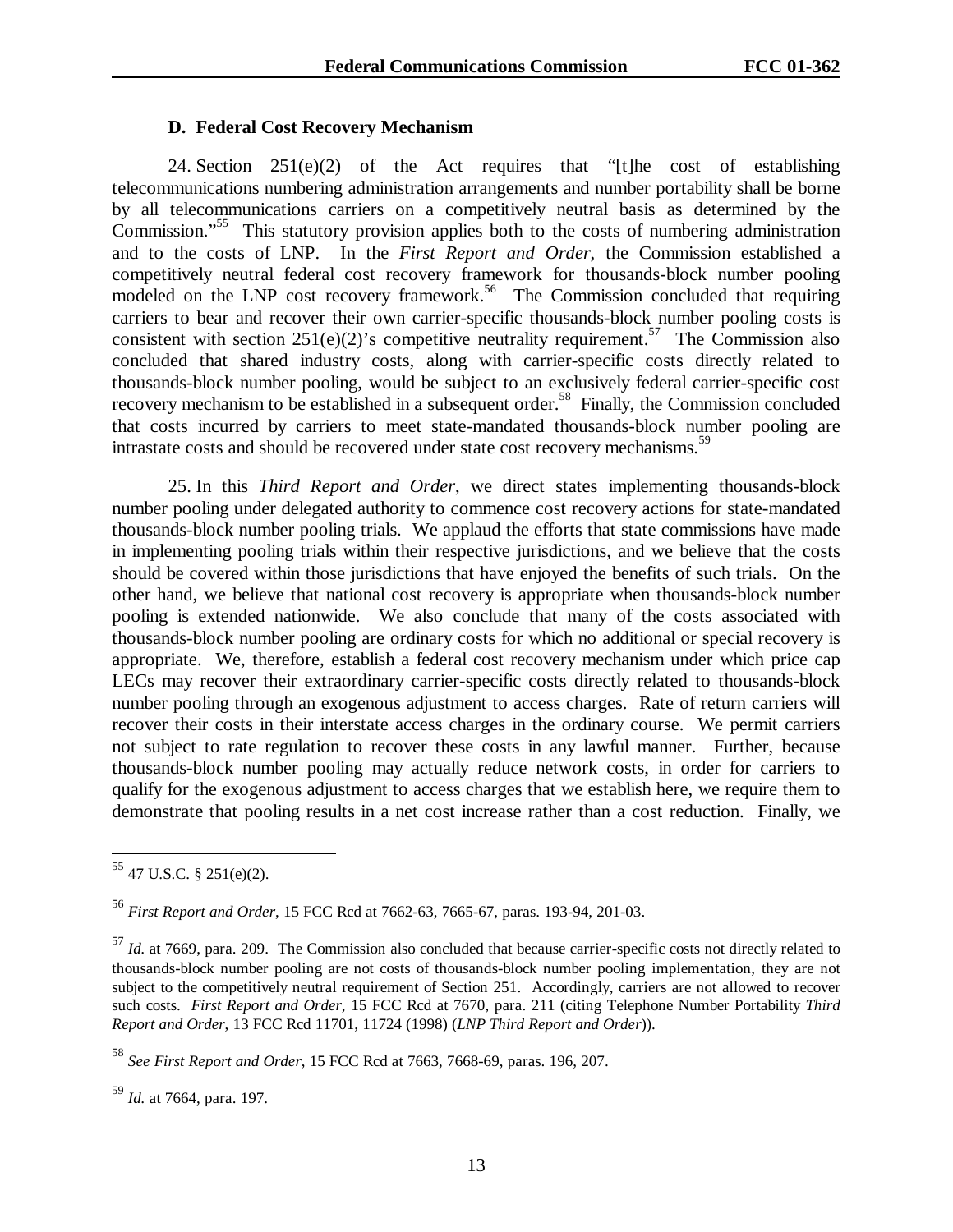provide additional guidance as to how we will identify recoverable costs incurred "for the provision of" thousands-block number pooling.

## **1. Federal/State Jurisdiction**

26. To enable consumers to benefit from thousands-block number pooling as soon as feasible, the Commission granted states authority to implement thousands-block number pooling on an individual basis in advance of national implementation.60 In the *First Report and Order*, the Commission determined, however, that national thousands-block number pooling cost recovery could not begin until national implementation occurs.<sup>61</sup> Accordingly, the Commission determined that states exercising delegated authority over number pooling must develop their own cost recovery mechanisms.<sup>62</sup> Development and implementation of state cost recovery is necessary to ensure that carriers recover the costs of advance implementation of thousands-block number pooling attributable to the state jurisdiction.<sup>63</sup> These individual cost recovery schemes will transition to the national cost recovery plan, on a forward-looking basis, when the latter becomes effective. $64$  Some commenters complain that no states have established cost recovery mechanisms at the state level and that states generally have been reluctant to do so.<sup>65</sup> Some argue that state costs should be folded into national costs and all thousands-block number pooling costs should be recovered in the federal jurisdiction.<sup>66</sup>

27. We decline to revisit the Commission's prior determination on this issue.<sup>67</sup> We

<sup>62</sup> *Id*. at 7664, para. 197.

 $\overline{a}$ 

<sup>63</sup> *See id*. at 7652-53, 7664, paras. 171, 197. Costs associated with state pooling trials are excluded from the federal cost recovery mechanism. *Id.* at 7664, para. 197.

<sup>64</sup> *Id*. at 7652, para 171.

<sup>65</sup> *See* SBC Comments to *First Report and Order* at 3 n.8; USTA Comments to *First Report and Order* at 9. *But see* California PUC Reply Comments to *First Report and Order* at 5-6; Maine PUC Reply Comments to *First Report and Order* at 6-7.

<sup>66</sup> *See* Attachment to Letter from Pete Sywenki, Director Federal Regulatory Affairs, Sprint, to Magalie Roman Salas, Secretary, Federal Communications Commission, CC Docket No. 99-200 at 2 (filed July 25, 2001); Florida Public Service Commission Comments at 9-10; USTA Comments to *First Report and Order* at 9; US West Comments to *First Report and Order* at 3-4; Verizon Wireless Comments to *First Report and Order* at 27.

<sup>60</sup> *See, e.g*., California Public Utilities Commission Petition for Delegation of Additional Authority Pertaining to Area Code Relief and NXX Code Conservation Measures, 14 FCC Rcd 17486, 17492, para. 14 (1999); Florida Public Service Commission Petition to FCC for Expedited Decision for Grant of Authority to Implement Number Conservation Measures, 14 FCC Rcd 17506, 17511, para. 13 (1999); Massachusetts Department of Telecommunications and Energy's Petition For Waiver of Section 52.19 to Implement Various Area Code Conservation Methods in the 508, 617, 781, and 978 Area Codes, 14 FCC Rcd 17447, 17452, para. 14 (1999); New York State Department of Public Service Petition for Additional Delegated Authority to Implement Number Conservation Measures, 14 FCC Rcd 17467, 17472, para. 13 (1999).

<sup>61</sup> *First Report and Order*, 15 FCC Rcd at 7652, para. 171.

<sup>67</sup> *See First Report and Order*, 15 FCC Rcd at 7664, para. 197.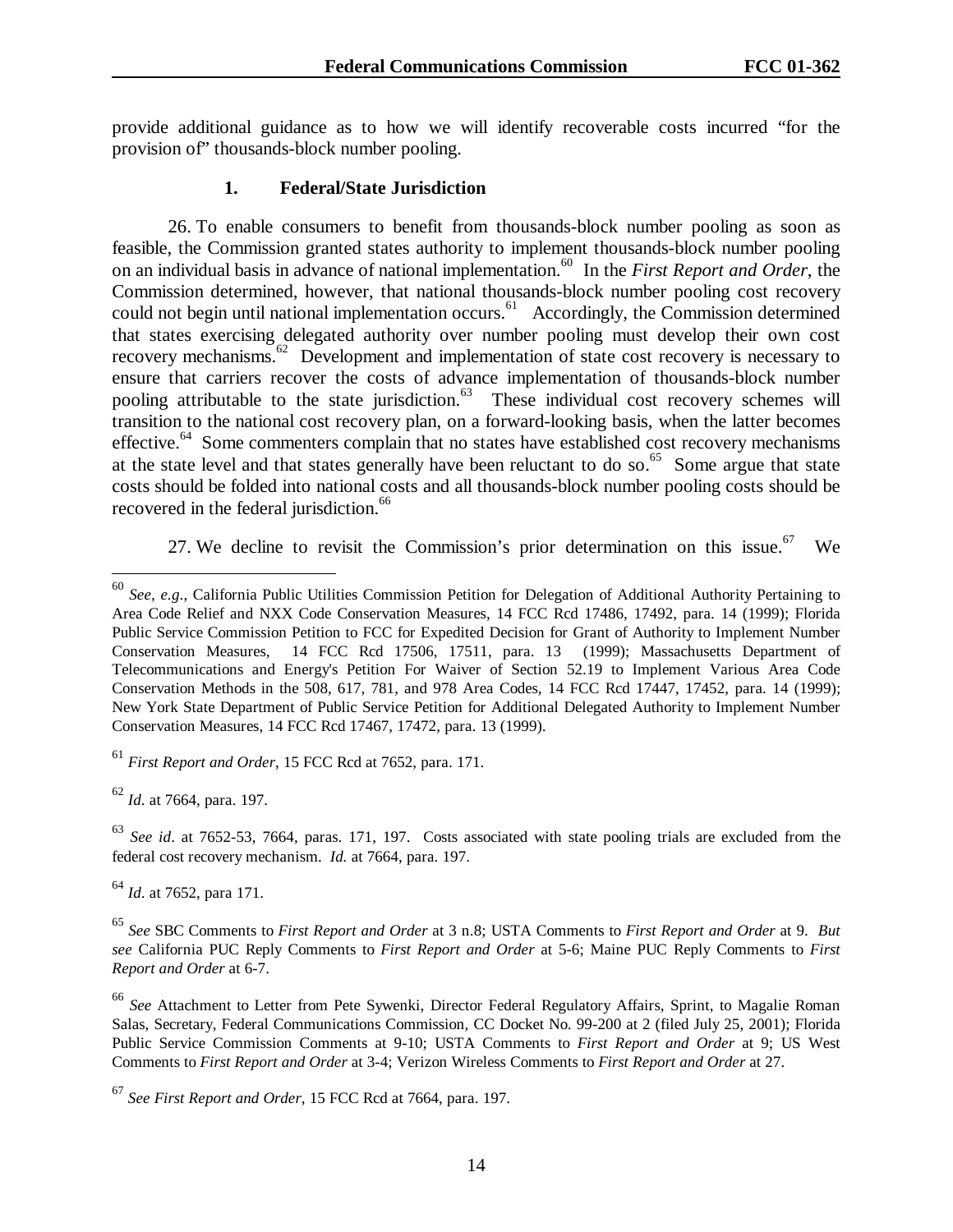expressly reject SBC's proposal to include its state pooling costs in the federal recovery mechanism;<sup>68</sup> we believe that the entire nation should not be required to bear costs incurred for the benefit of a particular state. In the past, the Commission has urged state commissions to follow the "road map" provided in the *First Report and Order* regarding cost recovery for thousands-block number pooling.<sup>69</sup> To the extent that states were awaiting additional guidance on a specific cost recovery mechanism, they may now follow the blueprint for cost recovery that we lay out here and in our prior orders, should they so choose.

28. We now direct states that have exercised delegated authority and implemented thousands-block number pooling to likewise commence cost recovery procedures for these state-specific costs. We agree with BellSouth that any state that has ordered implementation of pooling in advance of the national rollout is required to implement a cost recovery scheme.<sup>70</sup> In our orders delegating authority to the state commissions to institute thousands-block number pooling trials, we have reminded the states to ensure that the shared costs of thousands-block number pooling are borne and that the carrier-specific costs of thousands-block number pooling are recovered on a competitively neutral basis in accordance with Section 251(e)(2) of the Act.<sup>71</sup> If, after reviewing carrier cost submissions, states determine in accordance with Section  $251(e)(2)$ and the Commission's analysis here and in the *First Report and Order* that carriers have incurred little or no recoverable carrier-specific costs directly related to state thousands-block number pooling trials (i.e., incremental costs directly attributable to thousands-block number pooling), they should make affirmative findings to that effect.

29. Carriers maintain that the bulk of their costs attributable to thousands-block number pooling are incurred on a regional, rather than a state-specific, level and thus they are uncertain how to allocate costs between the federal and the state jurisdiction.<sup>72</sup> When carriers have incurred costs directly related to thousands-block number pooling at the state level prior to the implementation of national thousands-block pooling, the advancement costs of state-specific deployment should be attributed to the state jurisdiction.<sup>73</sup> In other words, carrier-specific costs directly related to number pooling that are incurred for national implementation of thousandsblock number pooling should be recoverable through the federal mechanism, but any costs

<sup>68</sup> *See* SBC Comments at 25 n.71, SBC Comments to *First Report and Order* at 3 n.8.

<sup>69</sup> See, e.g., Petitions of Indiana Utility Regulatory Commission et al. for Delegated Authority to Implement Number Optimization Measures, 16 FCC Rcd 5474, 5484, para. 22 (2001) (*Indiana Delegation Order*); Petitions of the Arizona Corporation Commission, et al. for Delegated Authority to Implement Number Conservation Measures, 15 FCC Rcd 23371, 23382, para. 22 (2000) (*Arizona Delegation Order*).

<sup>70</sup> *See* BellSouth Reply Comments at 6-7.

<sup>71</sup> *See Indiana Delegation Order*, 16 FCC Rcd at 5483-84, para. 21; *Arizona Delegation Orde*r, 15 FCC Rcd at 23381-82, para. 22; *First Report and Order*, 15 FCC Rcd at 7652-53, para.171 and n.410.

<sup>72</sup> *See*, *e.g.,* Letter from Kathleen B. Levitz, Vice President – Federal Regulatory, BellSouth, to Magalie Roman Salas, Secretary, Federal Communications Commission, CC Docket Nos. 96-98, 99-200 (filed June 20, 2001) (*BellSouth Cost Study*).

<sup>73</sup> *See* Bell Atlantic Reply Comments to *First Report and Order* at 3-4.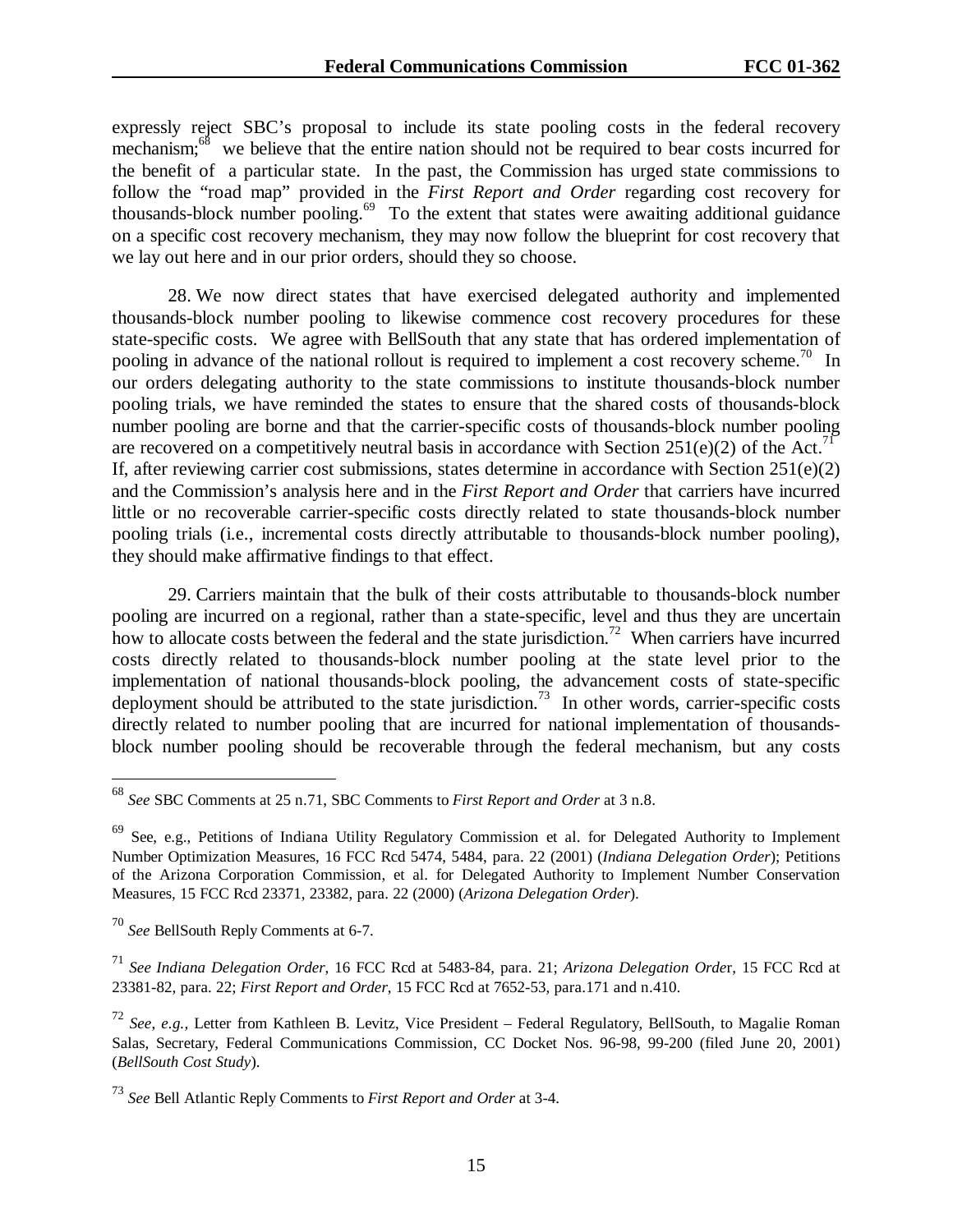attributable to advance deployment at the state level will be subject to state recovery mechanisms. Advancement costs should be allocated among study areas according to normal accounting procedures and assigned directly to the state jurisdiction.

## **2. Recovery of Shared Industry and Direct Carrier-Specific Costs**

#### **a. Background**

30. In the *Notice*, the Commission tentatively concluded that ILECs subject to rate-ofreturn or price cap regulation may not recover their interstate carrier-specific costs directly related to thousands-block number pooling through a federal charge assessed on end-users, but may recover their costs through other cost recovery mechanisms.<sup>74</sup> The Commission sought comment on how price cap carriers should be permitted to recover the costs of thousands-block number pooling implementation, particularly whether price cap carriers should be permitted to treat exogenously any of the thousands-block number pooling implementation cost categories.<sup>75</sup> The Commission also sought comment on whether these costs should be placed in a new price cap basket or, alternatively, in an existing basket.<sup>76</sup> The Commission tentatively concluded that carriers not subject to rate-of-return or price cap regulation should recover their carrier-specific costs directly related to thousands-block number pooling implementation in any lawful manner consistent with their obligations under the Act.<sup>77</sup> The Commission sought comment on these tentative conclusions and asked whether they meet section  $251(e)(2)$ 's requirement that numbering administration costs must be borne on a competitively neutral basis.<sup>78</sup> To facilitate its determination, in the *First Report and Order*, the Commission requested additional cost information, including comment and cost studies quantifying the shared industry and direct carrier-specific cost of thousands-block number pooling.<sup>79</sup> The Commission also sought information on the cost savings that would be achieved through thousands-block number as opposed to the frequent area code changes that result from current numbering practices.<sup>80</sup> In the *Second Report and Order,* the Commission renewed this request for further comment and data.<sup>81</sup>

31. Some parties argue that we should not establish an explicit cost recovery mechanism because numbering costs are an ongoing cost of doing business for which recovery is

<sup>76</sup> *Id*.

 $\overline{a}$ 

<sup>77</sup> *Id.* at para. 204.

<sup>78</sup> *Id*.

<sup>80</sup> *Id*.

<sup>74</sup> *Notice*, 14 FCC Rcd at 10410, para. 204.

<sup>75</sup> *Id*. at para. 205.

<sup>79</sup> *First Report and Order*, 15 FCC Rcd at 7671, 7687-88, paras. 214, 253.

<sup>81</sup> *Second Report and Order*, 16 FCC Rcd at 379, para. 182.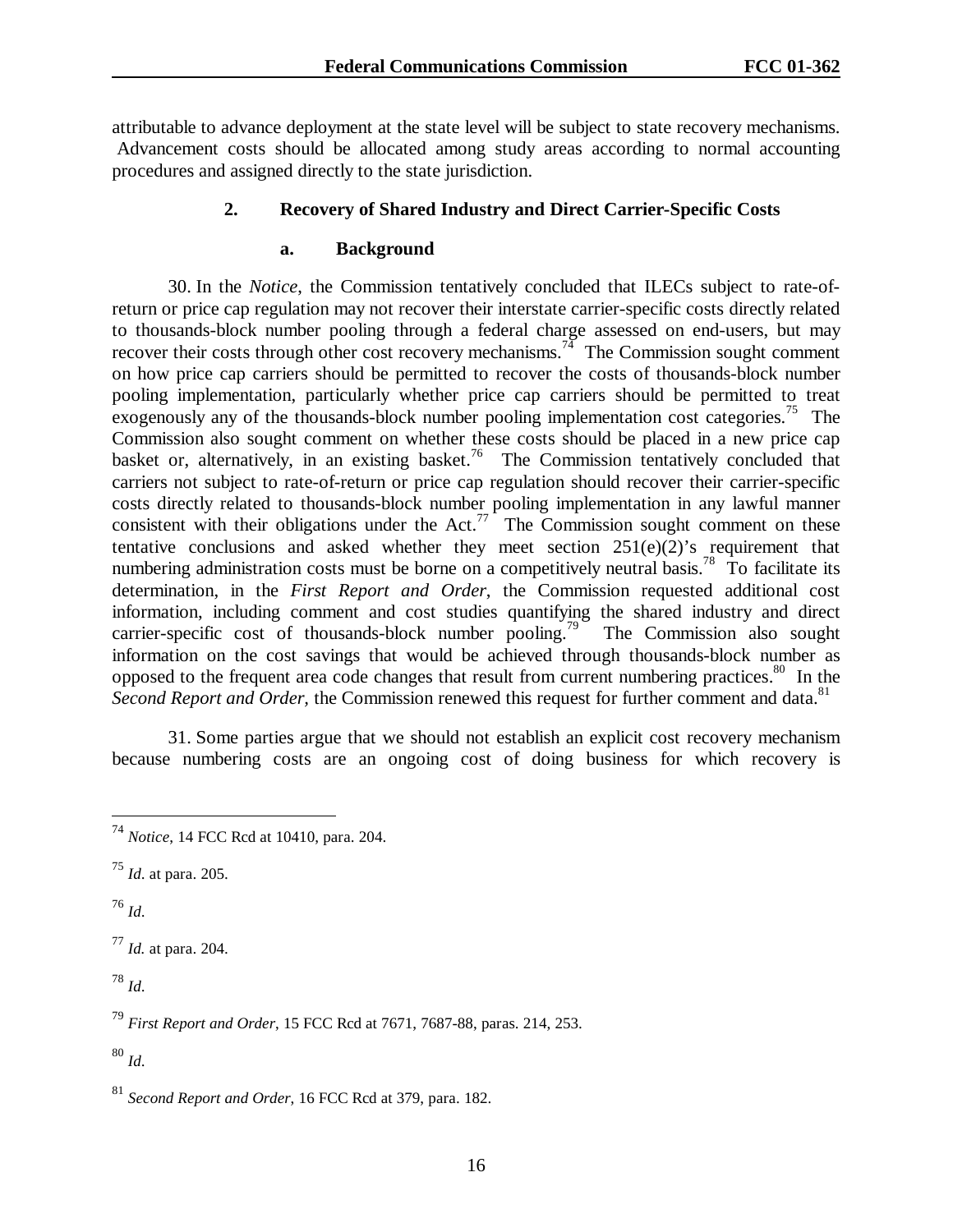inappropriate.<sup>82</sup> Some commenters support the tentative decision to permit thousands-block number pooling cost recovery through access charges.<sup>83</sup> Others argue that, like LNP, thousandsblock number pooling is not an access-related service, and therefore it would not be competitively neutral to permit recovery of thousands-block number pooling costs through access charges.<sup>84</sup> They argue that ILEC recovery through access charges would distort the market for interstate access services, disadvantage purchasers of access services, and cause implicit subsidies, which is contrary to the statutory mandate that subsidies be explicit.<sup>85</sup> Some parties urge us to model our thousands-block number pooling cost recovery mechanism on the LNP cost recovery model by increasing the LNP end-user charge or extending it for a limited period of time.<sup>86</sup> US West argues that federal cost recovery should be divided into two parts: (a) nonrecurring costs for developing and implementing pooling should be recovered through an end-user surcharge and (b) recurring costs should be recovered through a charge added to the existing subscriber line charge (SLC) that results from price caps.  $87$  Other parties, however, oppose any charge.  $88$ 

#### **b. Discussion**

32. For the reasons discussed in the following paragraphs, we will allow but not require ILECs subject to rate-of-return or price cap regulation to recover their carrier-specific costs directly related to thousands-block number pooling implementation through existing cost recovery mechanisms of rate-of-return or price cap adjustments. We also conclude, as with LNP, that carriers not subject to rate regulation, such as CLECs and CMRS providers, may recover their carrier-specific costs directly related to implementation of thousands-block number pooling in any lawful manner consistent with their obligations under the Act.<sup>89</sup>

33. *Characterization of Number Pooling Costs*. Despite the urging of many commenters, we resist imposing another direct charge on end-users. In the *LNP Third Report and Order*, the Commission chose not to include LNP costs in access charges because LNP is not an access-

<sup>86</sup> *See* BellSouth Comments at 29; SBC Comments at 27; Sprint Comments at 19; Verizon Comments at 6; AT&T Comments to *First Report and Order* at 16 n.38; WorldCom Comments to *First Report and Order* at 20.

<sup>87</sup> *See* US West Comments to *First Report and Order* at 2.

<sup>82</sup> *See* Ad Hoc Comments at 33-34; NASUCA at 32; *see also* AT&T Reply Comments at 17-18.

<sup>83</sup> *See* NECA and NTCA Comments to *First Report and Order* at 2-3; Bell Atlantic Reply Comments to *First Report and Order* at 6.

<sup>84</sup> *See* Sprint Comments to *First Report and Order* at 18; WorldCom Comments to *First Report and Order* at 20.

<sup>85</sup> *See* AT&T Reply Comments at 18 n.58; Sprint Reply Comments at 19; CTIA Comments to *First Report and Order* at 8-9; WorldCom Comments to *First Report and Order* at 20; AT&T Reply Comments to *First Report and Order* at 13; VoiceStream Reply Comments to *First Report and Order* at 13.

<sup>88</sup> *See* NASUCA Comments at 30; General Services Administration Comments to *First Report and Order* at 10- 11.

<sup>89</sup> *See LNP Third Report and Orde*r, 13 FCC Rcd at 11774, para. 136.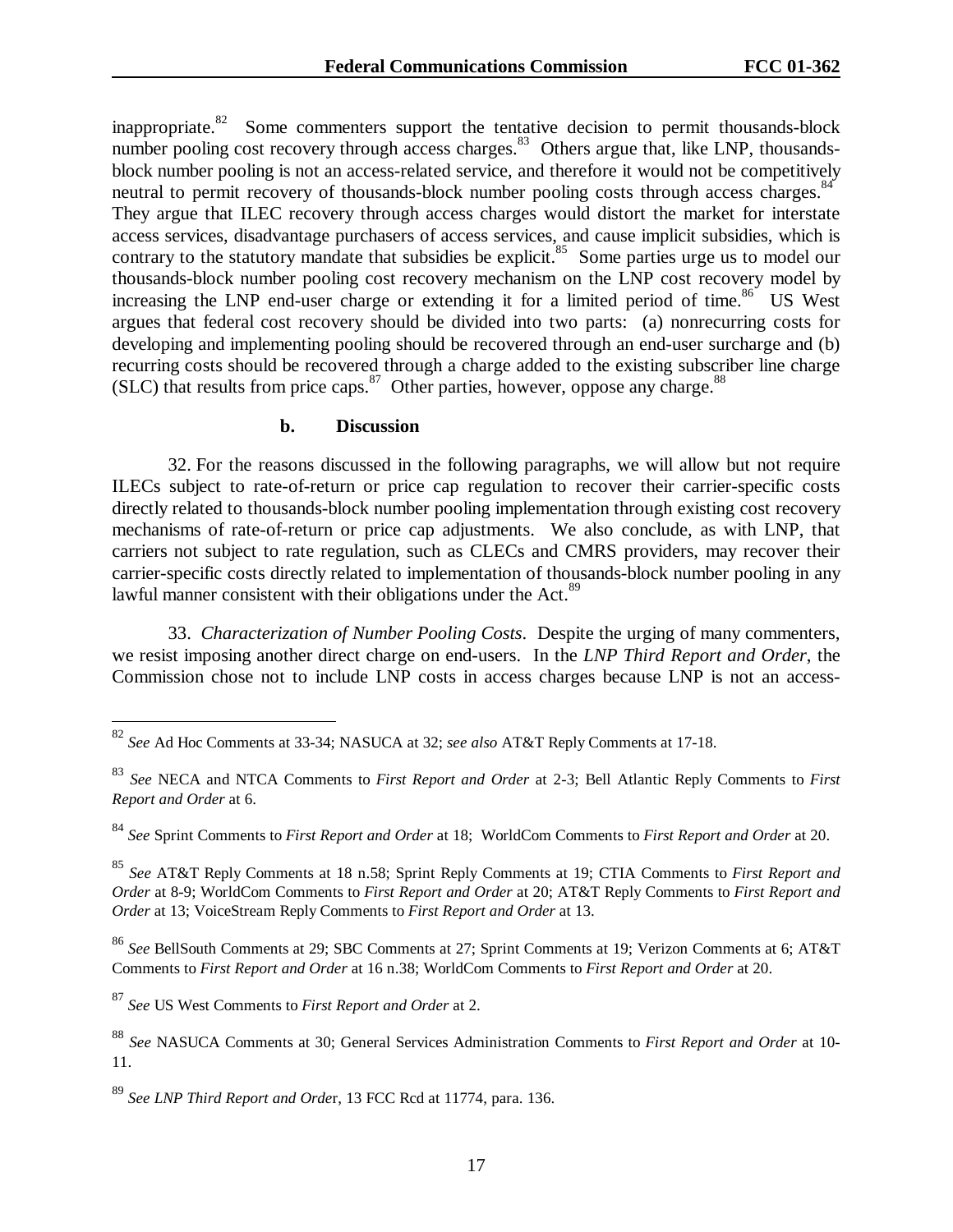related service, and instead imposed a direct end-user charge.<sup>90</sup> The Commission therefore found that recovering LNP costs through access charges would be inappropriate and would not be competitively neutral.<sup>91</sup> With respect to thousands-block number pooling, however, we find the opposite to be true. Although thousands-block number pooling and LNP utilize the same LRN architecture, $92$  we find that because they are very different types of services, different types of recovery are appropriate.

34. We are led to the view that numbering administration is inherently access-related by the same reasoning that led us to conclude that LNP was *not* access-related. LNP was an entirely new service and performed no telephone network function that would benefit ILECs. It was implemented for the sole purpose of making it easier for subscribers to change carriers. Numbering administration, on the other hand, is a basic telephone network function. IXCs would not be able to route calls from their subscribers without a numbering system.<sup>93</sup> Thousands-block number pooling is thus different from LNP because it is, essentially, an enhancement of existing numbering administration procedures designed to extend the life of the existing numbering system.<sup>94</sup> Treating pooling as an access-related service is thus entirely appropriate. Access charges are the means by which access customers share in the costs of the telephone network,  $95$ and all carriers and subscribers will benefit from national thousands-block number pooling to the extent that it postpones or avoids area code relief and ultimately the replacement of the existing NANP. $96$ 

35. Characterizing pooling costs as access-related and permitting recovery of the extraordinary costs of thousands-block number pooling accordingly is consistent with the statutory mandate of competitive neutrality. In the *LNP Third Report and Order*, the Commission noted that, in evaluating the costs and rates of telecommunications services, the Commission ordinarily applies principles of cost causation under which the purchaser of a service pays at least the incremental cost of providing that service.<sup>97</sup> The Commission found that

 $\overline{a}$ 

<sup>93</sup> Carriers use telephone numbers for many other access-related services such as billing, maintenance, administration, and various forms of record keeping.

<sup>90</sup> *See id*., 13 FCC Rcd at 11773, para. 135.

<sup>91</sup> *See id*.

<sup>92</sup> *See First Report and Order*, 15 FCC Rcd at 7622, para. 117 and n.238. The Location Routing Number (LRN) database structure, which supports LNP, is used to route calls to customers who have been assigned telephone numbers from a pool because, as with a ported number, the NPA-NXX of a pooled number no longer necessarily identifies the switch or service provider associated with the service. The LRN is a unique ten-digit number assigned to each central office switch to identify each switch in the network for call routing purposes. *Id.*

<sup>94</sup> *See Notice*, 14 FCC Rcd at 10384, para. 138.

<sup>95</sup> *See generally*, 47 C.F.R. § 69.1 *et seq.*

<sup>96</sup> *See First Report and Order*, 15 FCC Rcd at 7625, para. 122.

<sup>97</sup> *See LNP Third Report and Orde*r, 13 FCC Rcd at 11726-27, para. 41 (citing *LNP First Report and Order*, 11 FCC Rcd at 8419-20).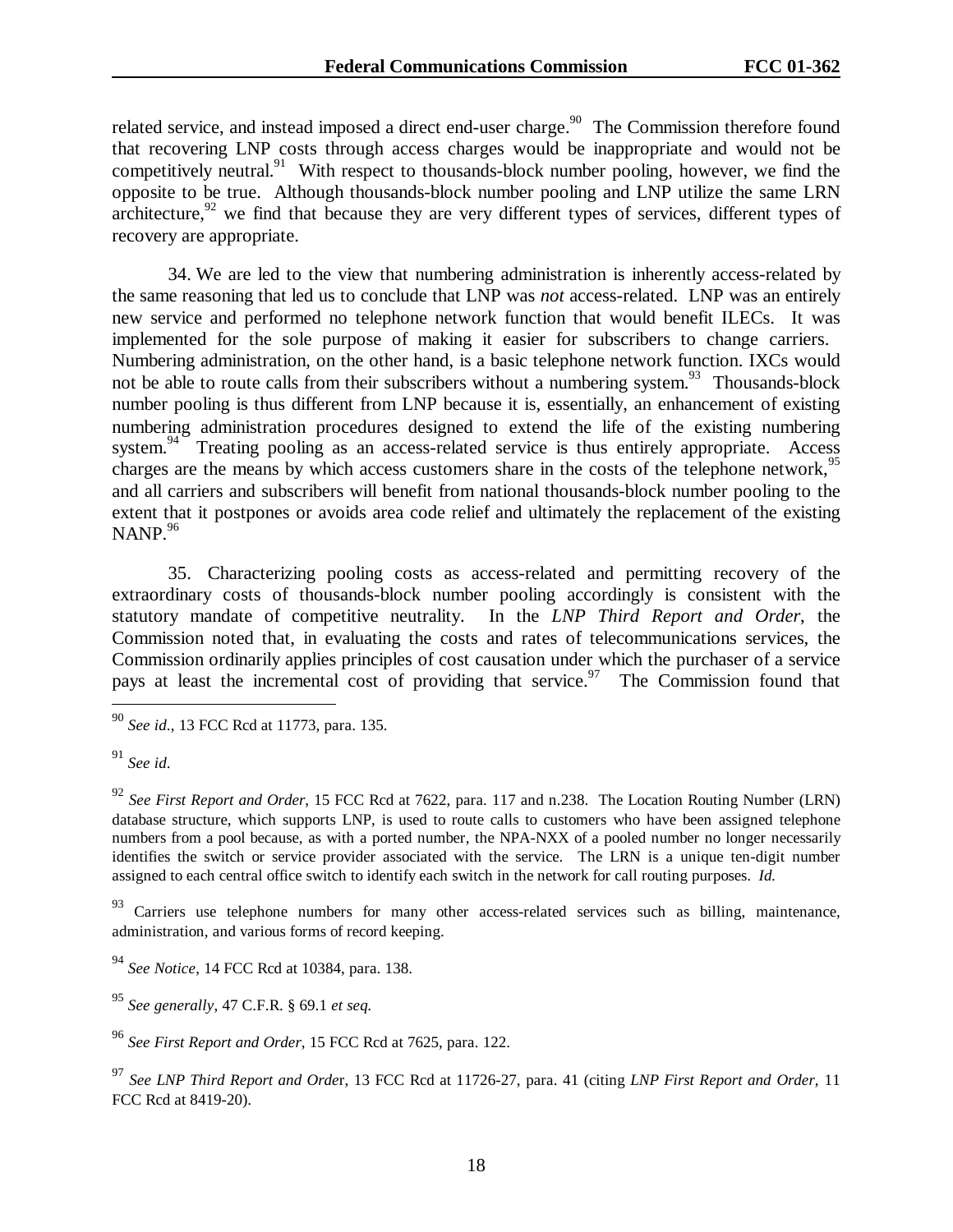following ordinary cost causation principles for assigning the costs of LNP would affect the ability of carriers to compete because LNP costs arise only when subscribers change carriers.<sup>98</sup> At least initially, the vast bulk of such changes would occur as entrants win incumbents' customers. Imposing the bulk of the costs of LNP on new entrants would have contradicted the purpose of the statutory requirement for LNP, which was to make telephone markets more competitive.<sup>99</sup> For this reason, in the case of LNP, departure from ordinary cost causation principles was necessary.<sup>100</sup>

36. In the case of thousands-block number pooling, it is not clear who is the "cost causer." The need for pooling results from extraordinary growth of subscribership and the provision of new services in recent years, as well as the entry of new carriers that require blocks of numbers in each rate center.<sup>101</sup> These factors have combined to make space in the number spectrum scarce. All carriers that provide numbers to subscribers have contributed to the number exhaust problem, regardless of whether they began using the numbers long ago or recently. All carriers can contribute to resolving the exhaust problem by using numbers more efficiently, in part through number conservation measures such as thousands-block number pooling. In this context, thousands-block number pooling is simply an enhancement to the previous numbering administration plan that facilitates more efficient coordination among all carriers, and thus there is no "cost causer" in the traditional sense.

37. *Recoverable Costs*. This same reasoning informs our analysis of the kind of costs for which carriers may seek recovery. We agree with those commenters that maintain that the costs of numbering administration are generally and appropriately treated as an ordinary cost of doing business.<sup>102</sup> The recent growth in demand for number resources have required that ILECs and other carriers implement number conservation and numbering management practices, for example, reusing numbers assigned to former subscribers, area code splits, and overlays. We have considered the costs of these numbering administration measures to be ordinary LEC administrative functions that are recovered in LEC rates generally.<sup>103</sup> Under price caps, they are usually considered normal network upgrades that do not qualify for extraordinary recovery (*i.e.*, through an exogenous adjustment to the price cap formula). Under rate-of-return, an adjustment was granted only through the normal review process, that is, upon a showing by the carrier that it would not otherwise earn its authorized rate-of-return. This means that, in principle, recovery of the costs of numbering administration is already provided for in LEC compensation.

<sup>98</sup> *See id*.

<sup>99</sup> *See id*. at 11727, para. 43 (citing *LNP First Report and Order*, 11 FCC Rcd at 8420-21).

<sup>100</sup> *See id*. at 11726-28, 11731-32, paras. 41-44, 52-53.

<sup>101</sup> *See First Report and Order* 15 FCC Rcd at 7577, 7578-79, paras. 2, 5.

<sup>102</sup> *See* Ad Hoc Comments at 33-34; NASUCA Comments at 32.

<sup>103</sup> *See* Telephone Number Portability Cost Classification Proceeding, *Memorandum Opinion and Order*, 13 FCC Rcd 24495, 24499, para. 7 (1998) (*LNP Cost Classification Order*).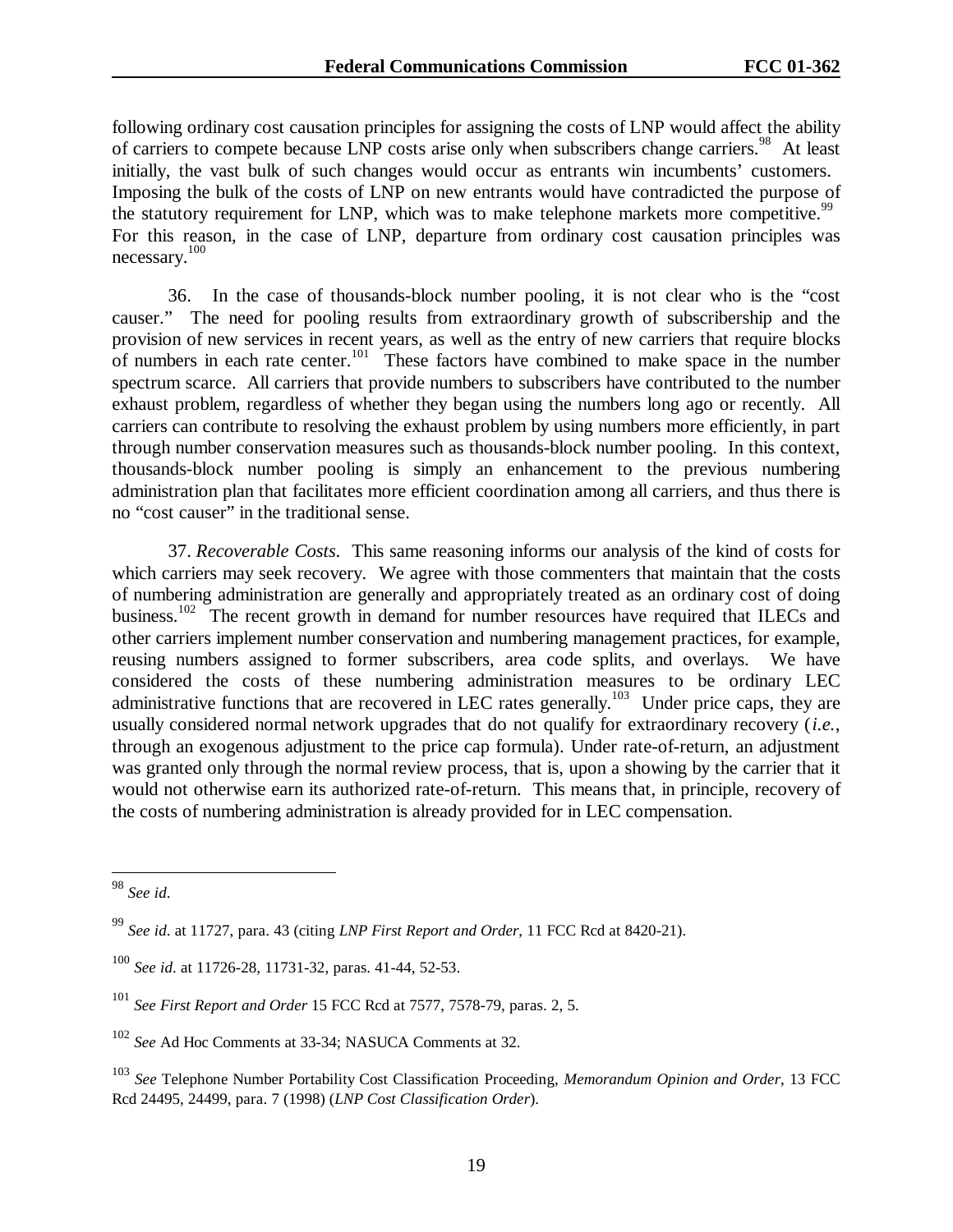38. Thus, the rationale that supported extraordinary cost recovery for LNP implementation does not support such recovery for thousands-block number pooling. That is, LNP was a new service that did not benefit local exchange operations, but instead made it easier for subscribers to change carriers. In contrast, thousands-block number pooling is, in principle, an enhancement of existing numbering administration procedures, the costs of which are already being recovered through existing mechanisms.<sup>104</sup> However, because the Commission has mandated thousands-block number pooling as a national numbering resource optimization strategy, increased costs, if any, associated with thousands-block number pooling are distinguishable from those associated with NPA relief. Therefore, we conclude that a very narrow approach to thousands-block number pooling recovery is appropriate, and that extraordinary recovery should be granted only for extraordinary implementation costs. Because access charges are intended to recover a portion of telephone network costs, including the extraordinary costs of number pooling and permitting recovery of these extraordinary costs in access charges as we would any other cost of administration does not constitute a subsidy, implicit or explicit. More specific guidance as to how these extraordinary costs are to be identified is provided in section 3 below.

39. *Recovery Methodology*. Price cap carriers may recover extraordinary costs as follows. Under the price cap rules, extraordinary cost increases that result from mandates of this Commission may result in an exogenous increase in price cap ceilings that apply to access charges.<sup>105</sup> Thus, any appropriate adjustment for price cap carriers should be made in this Thus, any appropriate adjustment for price cap carriers should be made in this manner.<sup>106</sup> The extraordinary costs of thousands-block number pooling will be assigned to the common line basket because they are most closely associated with lines. Because recovery for numbering administration expenses is already included in basic LEC compensation, however, LECs seeking extraordinary recovery of thousands-block number pooling costs in the form of an exogenous adjustment to their price cap formula must overcome a rebuttable presumption that no additional recovery is justified.

40. Moreover, in order to qualify for an exogenous upward adjustment, carriers must also demonstrate that thousands-block number pooling results in a net cost increase rather than a cost reduction. Unlike other mandates of the Commission, thousands-block number pooling may reduce network costs. Some commenters argued that savings associated with thousands-block number pooling are speculative or *de minimus*.<sup>107</sup> Others argue that implementation of thousands-block number pooling will save substantial costs over current area code relief practices

Moreover, implementation of thousands-block number pooling will enable continued growth of carriers' subscriber base. This, and the revenue from the additional services sold as a result, will provide some substantial recovery for numbering administration costs, including the costs of implementing thousands-block number pooling.

<sup>105</sup> *See* 47 C.F.R. § 61.45(d).

<sup>&</sup>lt;sup>106</sup> For rate-of-return carriers, of course, costs arising from thousands-block number pooling would be treated in the same manner as other costs in each carrier's biennial rate adjustments. *See* 47 C.F.R. § 61.39.

<sup>107</sup> *See* NECA Comments at 3; SBC Comments at 25; Verizon Comments at 5.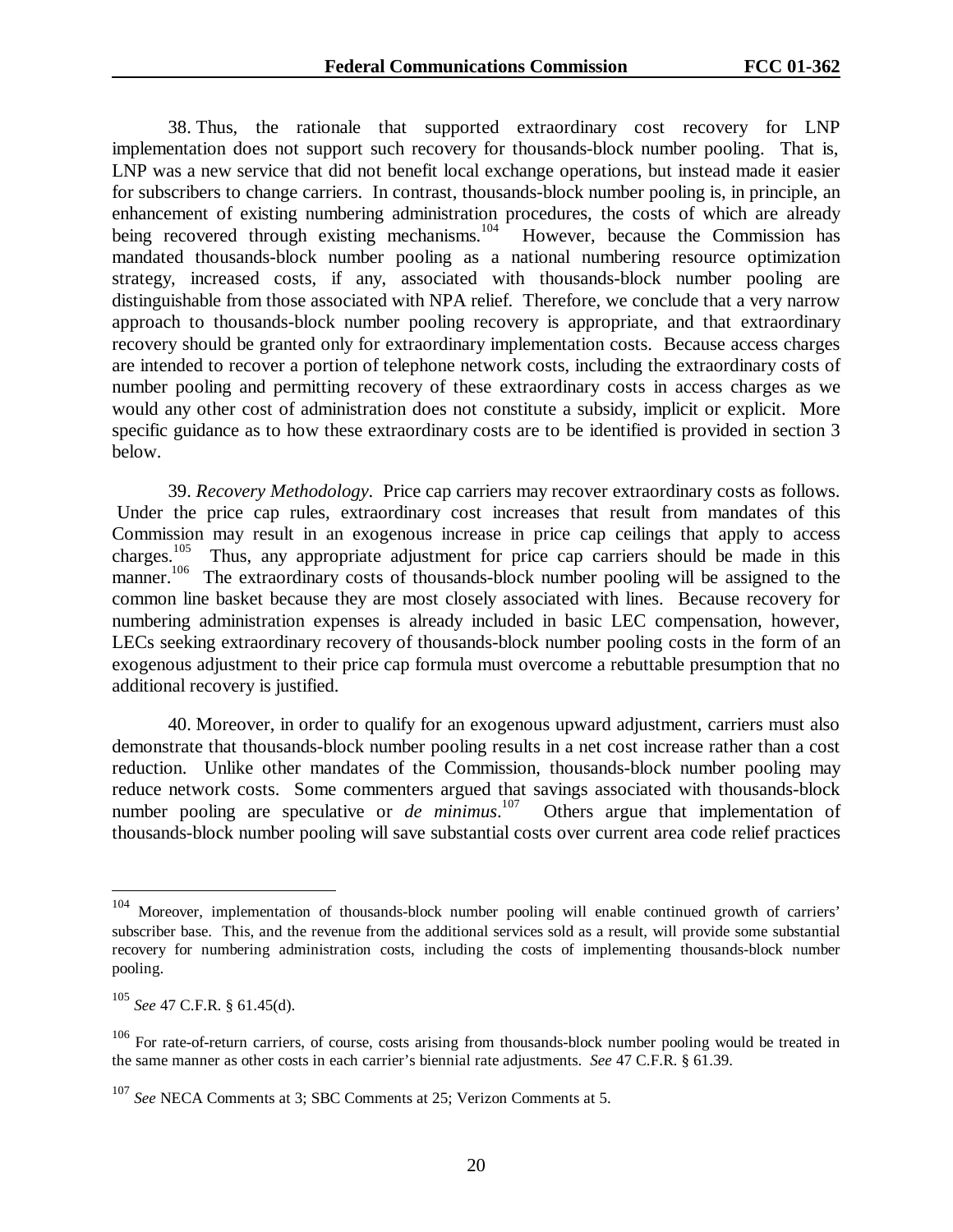and could result in a cost savings.<sup>108</sup> In the absence of carrier-specific evidence, we do not endorse either line of argument. However, as the Commission has already observed, to the extent that thousands-block number pooling postpones or avoids area code relief and ultimately the replacement of the existing NANP, all carriers and subscribers will benefit.<sup>109</sup> To qualify for an exogenous adjustment, carriers must show that costs for which extraordinary treatment is sought exceed the costs that would have been incurred had the carrier engaged in an area code split, overlay or other numbering relief that would otherwise have been required in the absence of pooling. Only extraordinary upward costs will be subject to direct assignment to interstate access for separations purposes under the federal cost recovery mechanism we have established in this Order.<sup>110</sup> That is, consistent with historical treatment, ordinary costs will flow though That is, consistent with historical treatment, ordinary costs will flow though jurisdictional separations in the normal manner. $111$ 

41. Because the extraordinary federal recovery mechanism is intended to recover only the initial implementation costs of thousands-block number pooling and, as in the case of LNP, pooling will ultimately become a normal network feature recovered through existing means, <sup>112</sup> any exogenous increase in an ILEC's permitted price cap revenues should be reversed after those initial extraordinary costs have been recovered. Based upon our review of the carriers' filings, the cost of thousand-block number pooling implementation is anticipated to be substantially lower than LNP implementation. Thus, we believe the five-year recovery period for LNP costs represents the longest reasonable period for recovering the cost of thousands-block number pooling. On the other hand, a one-time charge would create an inordinate financial hardship on access customers. We are thus required to establish some reasonable period of time, shorter than five years, over which these costs may be recovered. Given that an ILEC's unrecovered capital investment will be subject to an 11.25 percent after-tax return, however, a longer recovery period greatly increases the total cost, while a shorter recovery period would decrease total cost by decreasing the interest expense. Accordingly, we conclude that recovery should be spread over a two-year period. This is appropriate given the two-year national rollout period recently proposed.<sup>113</sup> After this implementation period, thousands-block number pooling will have become a normal network function and recovery of ongoing costs will be through existing means. Price cap carriers should file tariffs reflecting recovery through an exogenous recovery adjustment for a two-year period beginning April 2, 2002. Setting the effective date at the beginning of the month

<sup>108</sup> *See* Ad Hoc Comments at 31-33; Joint Consumer Comments to *First Report and Order* at 42; General Services Administration Reply Comments to *First Report and Order* at 16-17.

<sup>109</sup> *See supra* at n.96 and accompanying text (citing *First Report and Order*, 15 FCC Rcd at 7625, para. 122).

<sup>&</sup>lt;sup>110</sup> In the *First Report and Order*, the Commission concluded that ILECs will be able to recover qualifying costs of thousands-block number pooling through an exclusively federal cost recovery mechanism and that qualifying costs are assigned directly to the interstate jurisdiction for separations purposes. *See First Report and Order*, 15 FCC Rcd at 7663-64, paras. 196-197.

<sup>111</sup> *See generally*, 47 C.F.R. § 36.

<sup>112</sup> *See LNP Third Report and Order*, 13 FCC Rcd at 11777, para. 144.

<sup>113</sup> *See* Thousands-Block Number Pooling Public Notice.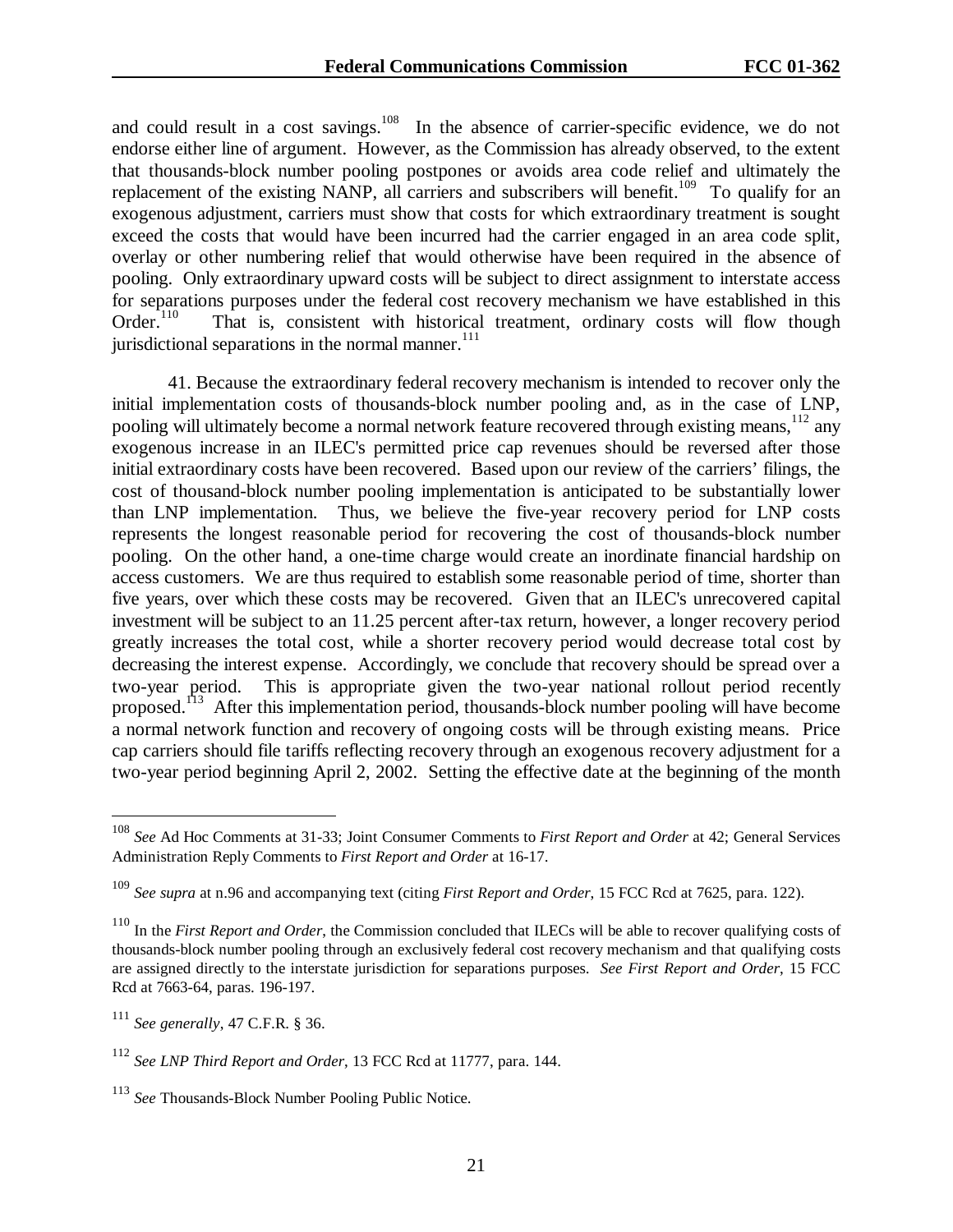following scheduled implementation will be administratively convenient both for carrier billing systems and for the Commission's tariff review. Capital costs should be amortized over the recovery period. Non-price cap carriers subject to rate regulation may include these costs in the common line category in their biennial rate adjustment.<sup>114</sup>

#### **3. Identification of Costs**

42. In the *First Report and Order*, the Commission determined that shared industry costs, along with other carrier-specific costs directly related to thousands-block number pooling, will be subject to a federal carrier-specific cost recovery mechanism, $115$  which we have now established as discussed above. The amount and detail of the data provided in response to the Commission's request for estimates of the costs of thousands-block number pooling, however, did not adequately reveal the amount and/or magnitude of such costs. This made selection of the appropriate cost recovery mechanism difficult.<sup>116</sup> Accordingly, the Commission again requested cost information.<sup>117</sup> Ultimately, several carriers filed cost studies.<sup>118</sup> Our preliminary review of these initial cost studies indicates that some carriers may have included costs that are inappropriate under the test for extraordinary recovery that we established in the *First Report and Order*. Some of the cost items included are very similar to cost claims rejected in the *LNP Tariff Investigation Orders*. 119 Accordingly, we briefly explain how we will identify recoverable costs incurred "for the provision of" thousands-block number pooling.

43. In the *First Report and Order*, the Commission concluded that the same strict

<sup>&</sup>lt;sup>114</sup> Some commenters have argued that a cost recovery mechanism should be established for nonpooling carriers. *See, e.g.*, NECA Comments at 4-5; USTA Reply Comments to *First Report and Order* at 5-6. In the LNP context, some non-LNP capable carriers have incurred costs associated with LNP database queries. Because these carriers are not LNP-capable, they are ineligible to recover these costs under current Commission rules. *See* 47 C.F.R. § 52.33. Commenters in the instant proceeding seek to avoid being subject to similar rules that might preclude recovery for thousands-block number pooling query charges. In areas in which thousands-block number pooling has been implemented, one database query will retrieve both LNP and thousands-block number pooling routing information. A petition for reconsideration of the *LNP Third Report and Order*, which raises the issue of cost recovery for database query charges incurred by non-LNP capable carriers, is currently pending before the Commission. *See* NECA Expedited Petition for Reconsideration, CC Docket No. 95-116 (filed July 29, 1998). Because number pooling can be implemented only where LRN LNP has been deployed, s*ee First Report and Order*, 15 FCC Rcd at 7622, para. 117, and because only one database query will occur for both the LNP and pooling inquiries, this issue is appropriately resolved in the LNP proceeding rather than in this matter.

<sup>115</sup> *First Report and Order*, 15 FCC Rcd at 7669, para. 207.

<sup>116</sup> *Id*. at 7671, 7687, paras. 214, 253.

<sup>117</sup> *See Second Report and Order*, 16 FCC Rcd at 379, para. 182; *First Report and Order*, 15 FCC Rcd at 7671, 7687, paras. 214, 253.

<sup>118</sup> *See* BellSouth Cost Study; Qwest Comments at Appendix A; SBC Comments (Cost Support Data); Sprint Reply Comments (Cost Study); *see also* US West Comments to *First Report and Order* at Workpapers 1-3.

<sup>119</sup> *See* Long-Term Number Portability Tariff Filings, Ameritech Operating Companies, et al., 14 FCC Rcd 11883 (1999); Long-Term Number Portability Tariff Filings, 14 FCC Rcd 11983 (1999) (collectively *LNP Tariff Investigation Orders).*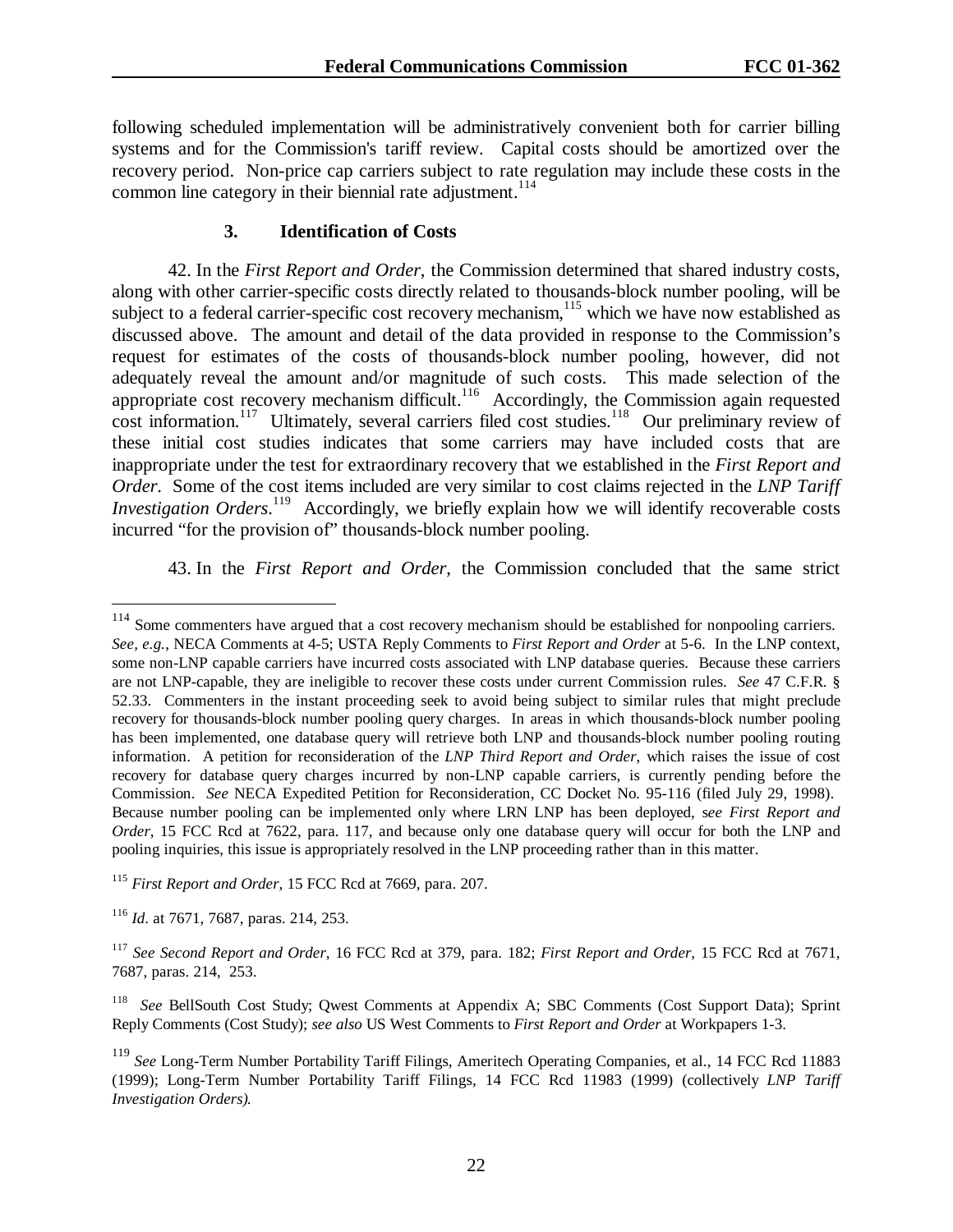standards applied to evaluate claimed costs of implementing LNP will also apply to thousandsblock number pooling.<sup>120</sup> Thus, under these standards, to be eligible for the extraordinary recovery we establish above, thousands-block number pooling costs must satisfy each of three criteria identified in the LNP proceedings. First, only costs that would not have been incurred "but for" thousands-block number pooling are eligible for recovery.<sup>121</sup> Second, only costs incurred "for the provision of" thousands-block number pooling are eligible for recovery.<sup>122</sup> Finally, only "new" costs are eligible for recovery.<sup>123</sup> To be eligible for extraordinary recovery, carriers' thousands-block number pooling shared industry and carrier-specific costs directly related to thousands-block number pooling must satisfy all three of these criteria.<sup>124</sup> Through the adoption of the LNP three-pronged test, the Commission sought both to prevent the overrecovery of thousands-block number pooling and number portability  $\cos(s^{125})$  and to prevent the recovery of costs not directly related to thousands-block number pooling.<sup>126</sup>

44. The first two criteria shall be interpreted as follows. Only costs that were incurred "for the provision of" thousands-block number pooling are eligible for recovery through this extraordinary mechanism, but these must also be costs that would not have been incurred "but for" thousands-block number pooling. $127$  This means that only the demonstrably incremental costs of thousands-block number pooling may be recovered.<sup>128</sup> The Commission adopted a narrow definition of the phrase "for the provision of" in the LNP proceedings. The only eligible LNP costs were the "costs carriers incur specifically in the provision of number portability services, such as for the querying of calls and the porting of telephone numbers from one carrier to another."<sup>129</sup> Similarly, we conclude here that costs specifically incurred in the narrowly defined thousands-block pooling functions are those incurred specifically to identify, donate and receive blocks of pooled numbers, to create and populate the regional databases and carriers' local copies

<sup>121</sup> *See id*. at 7673, para. 218.

<sup>122</sup> *See id*.

 $\overline{a}$ 

<sup>123</sup> *See id*. at 7673, para. 219.

 $124$  Carrier-specific costs not directly related to thousands-block number pooling implementation are not eligible for recovery. *See id.* at 7670, para. 211.

<sup>125</sup> Because changes to the network for both thousands-block number pooling and number portability are similar, and because carriers are currently recovering the costs of number portability through a separate end-user charge, carriers were directed to distinguish the costs of providing number portability from the costs of implementing thousands-block number pooling. *See id.* at 7672, para. 216.

<sup>127</sup> *See id*. at 7673, para. 218.

<sup>128</sup> *See id*. at 7672-75, paras. 217-24.

<sup>129</sup> *See LNP Cost Classification Order*, 13 FCC Rcd at 24501, para. 12 (citing *LNP Third Report and Order*, 13 FCC Rcd at 11740, para. 72).

<sup>120</sup> *See First Report and Order*, 15 FCC Rcd at 7673, paras. 218-19.

<sup>126</sup> *See id.* at 7672-73, paras. 216-17.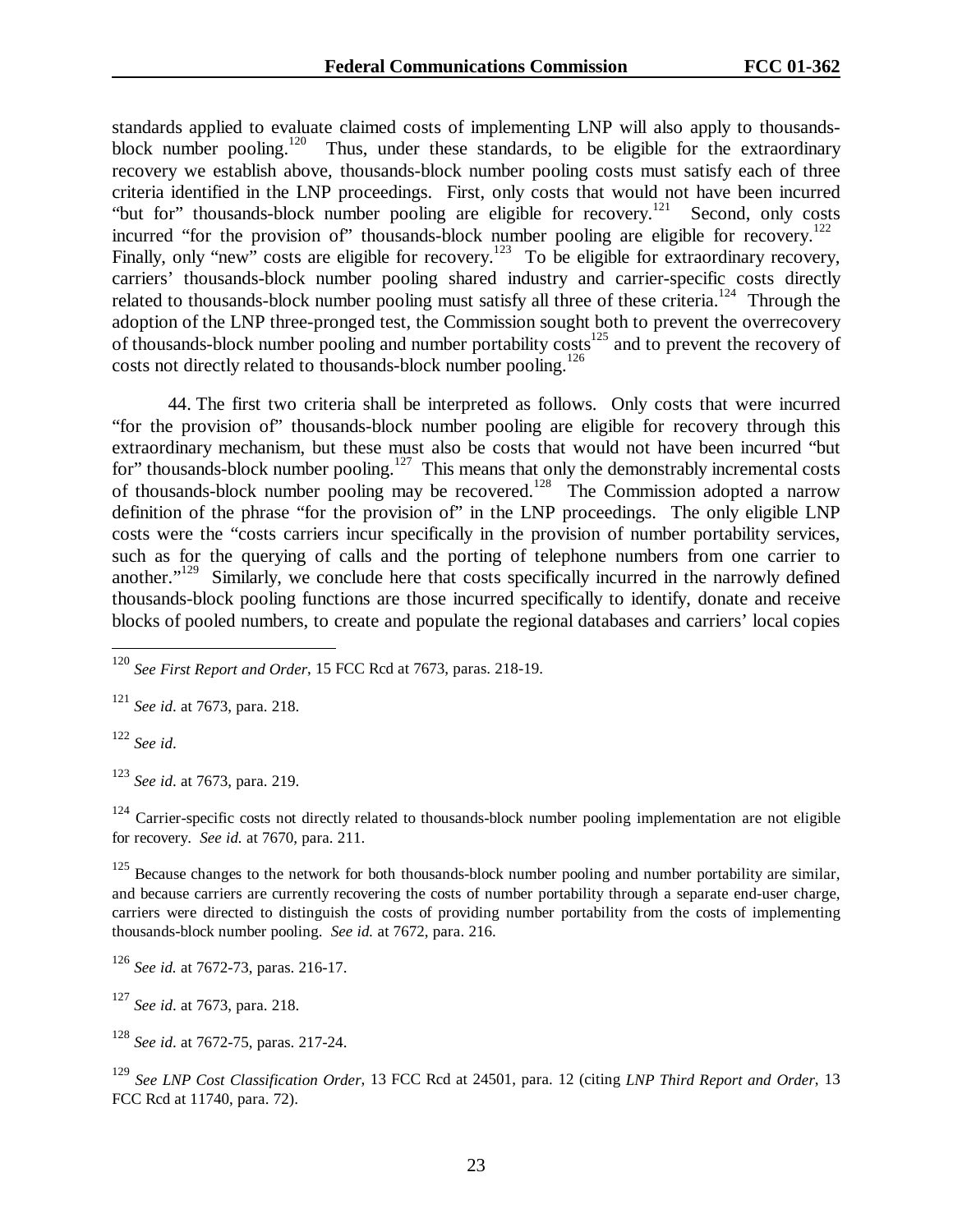of these databases, and to adapt the procedures for querying these databases and for routing calls so as to accommodate a number pooling environment. These findings are based on our review of the filed cost studies. $130$ 

45. As with LNP, costs that carriers incur as an "incidental consequence" of thousandsblock number pooling implementation are not incurred specifically in the provision of narrowly defined thousands-block pooling functions. Thus, costs incurred to adapt other systems to the presence of thousands-block number pooling are not incurred for the provision of thousandsblock number pooling and are ineligible for recovery.<sup>131</sup> Examples of such systems include those for maintenance, repair, billing and other functions not directly involved in the provision of thousands-block number pooling. These systems are not part of the provisioning of thousandsblock number pooling. Similarly, costs incurred to facilitate the continued provision of other services in the presence of number pooling are an "incidental consequence" and are not eligible for recovery. For example, database-related costs such as those involving service control points (SCPs) that support services such as third-party billing or calling card calls are not eligible even though these costs would not have been incurred but for number pooling.

46. The third part of our test requires that thousands-block number pooling costs must also be "new" costs in order to qualify for recovery though the extraordinary mechanism. Costs incurred prior to the implementation of thousands-block number pooling are ineligible for recovery because they are embedded investments already subject to recovery through standard mechanisms. Thus, permitting recovery of these costs again through this extraordinary mechanism would amount to double recovery.<sup>132</sup> Costs are not "new," and thus are ineligible for extraordinary treatment as thousands-block number pooling charges, if they previously were incurred, are already being recovered under ordinary recovery mechanisms, or are already being recovered thorough the number portability end-user charge or query charge.

## **IV. WAIVER OF GROWTH NUMBERING RESOURCE REQUIREMENTS**

#### **A. Reconsideration of Months-to-Exhaust Criteria**

47. In the *First Report and Order*, the Commission mandated that carriers demonstrate that their inventory of numbering resources will exhaust within six months before obtaining additional numbering resources by completing a Months-to-Exhaust (MTE) Worksheet.<sup>133</sup> Several carriers seek reconsideration of the MTE requirement.<sup>134</sup> SBC recommends eliminating it,

<sup>130</sup> *See generally*, BellSouth Cost Study; Qwest Comments at Appendix A; SBC Comments (Cost Support Data); Sprint Reply Comments (Cost Study).

<sup>131</sup> *See LNP Cost Classification Order*, 13 FCC Rcd at 24501, para. 12 (citing *LNP Third Report and Order*, 13 FCC Rcd at 11740, para. 72).

<sup>132</sup> *See First Report and Order*, 15 FCC Rcd at 7673, para. 219; *see also LNP Cost Classification Order*, 13 FCC Rcd at 24503, para. 18.

<sup>133</sup> *First Report and Order*, 15 FCC Rcd at 7615-16, para. 101-102.

<sup>134</sup> BellSouth Petition at 1; SBC Petition at 1-2; USTA Petition at 2.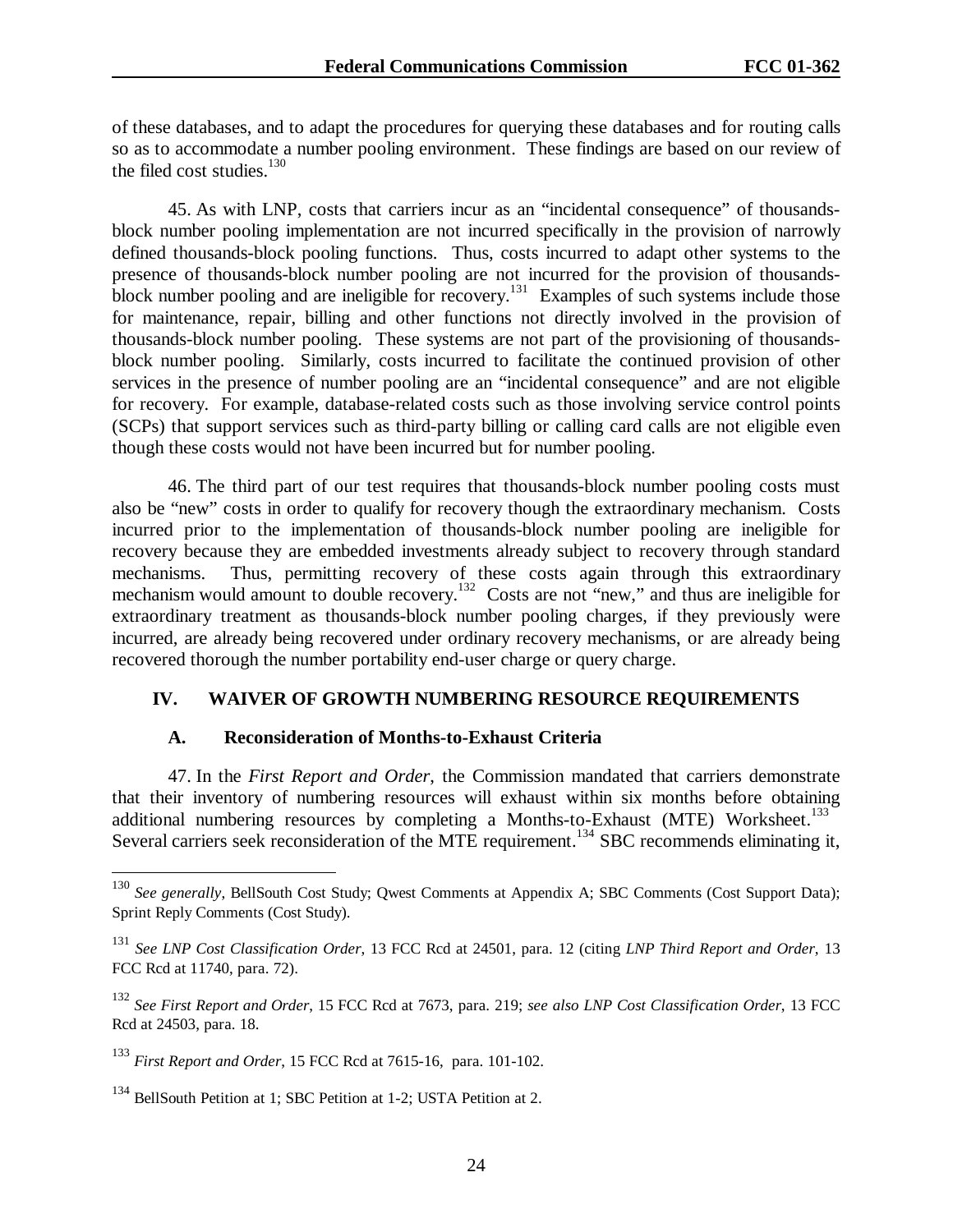but maintaining the utilization requirement.<sup>135</sup> Similarly, USTA argues that carriers should not be required to meet both the MTE and utilization requirements.<sup>136</sup> USTA also suggests that if both the MTE and utilization requirements are retained, distinctions should be adopted between wireline and wireless carriers and pooling and non-pooling areas.<sup>137</sup>

48. We reaffirm that the MTE requirement is an important tool to ensure that numbering resources are used efficiently and that carriers have an adequate supply of resources to serve customers.138 This requirement seeks to prevent carriers from carrying excessive inventories of numbering resources.<sup>139</sup> To ensure that carriers request and receive numbering resources only when and where needed, carriers must continue to be required to demonstrate in the MTE calculation that they need numbering resources to provide services. The MTE requirement coupled with the utilization threshold requirement deters carriers from stockpiling excessive inventories.<sup>140</sup> It also helps maintain a level playing field among carriers. We therefore reject USTA's suggestions to exempt certain carriers in certain areas from the MTE requirement.<sup>141</sup> We also reject the argument that the MTE should be calculated on a per-switch basis. We continue to believe that the rate center-based projection is appropriate because it encourages carriers to use number efficiently within a local calling area and because the utilization threshold is calculated on a rate-center basis.

49. In addition, we are not persuaded by the comments that suggest a MTE requirement is not necessary in light of the utilization threshold requirement. Both requirements serve important, but different, functions in promoting the Commission's numbering optimization policies: the MTE requirement deters stockpiling, and the utilization requirement helps ensure that carriers optimize the use of existing resources. None of the comments in this proceeding have persuasively demonstrated that the utilization requirement alone will also deter stockpiling. Accordingly, we decline to eliminate the MTE requirement.

#### **B. Reconsideration of Utilization Threshold and Formula**

50. In addition to meeting the MTE requirement, carriers must meet a 60% minimum

 $\overline{a}$ 

<sup>138</sup> In response to several petitions for reconsideration that opposed adoption of the MTE criteria, and a utilization threshold, the Commission affirmed both requirements. *Second Report and Order*, 16 FCC Rcd at 320, para. 29.

<sup>139</sup> *See Notice*, 14 FCC Rcd at 10348.

<sup>140</sup> Both requirements are necessary to optimize the use of numbering resources. They serve as objective needsbased criteria to allow carriers access to numbering resources in a competitively neutral manner.

<sup>141</sup> As noted in the *First Report and Order*, we decline to require different criteria for different market segments in order to maintain competitive neutrality. *See First Report and Order*, 15 FCC Rcd at 7618, para. 106.

<sup>&</sup>lt;sup>135</sup> SBC Comments at 2.

 $136$  USTA Comments at 2.

<sup>&</sup>lt;sup>137</sup> *Id.* at 3. USTA suggests that the MTE and utilization criteria should be calculated at the switch level in a nonpooling environment and at the rate center level in a pooling environment.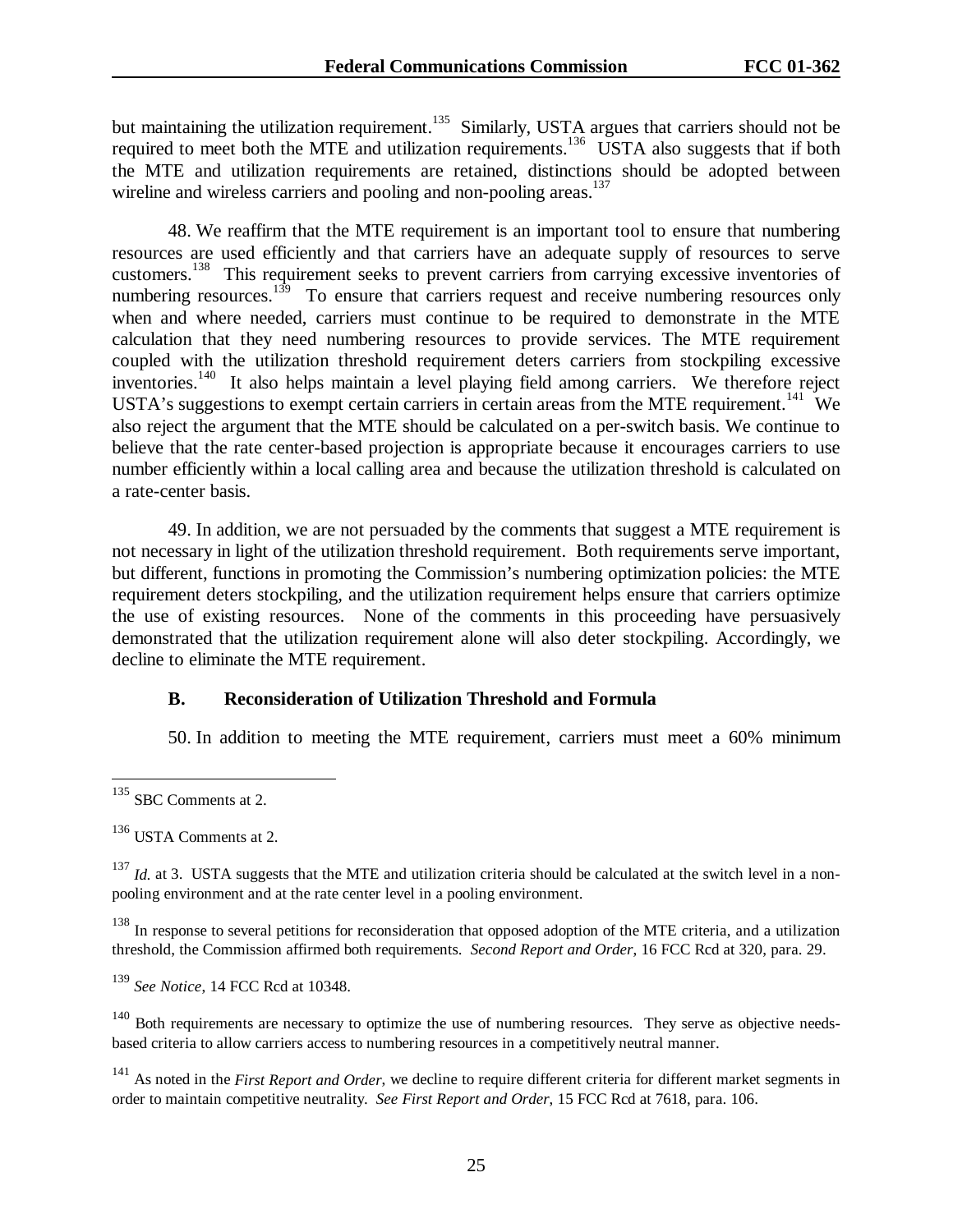utilization threshold in order to obtain growth numbering resources.<sup>142</sup> The threshold will increase by 5% annually commencing June 30, 2002, until it reaches 75% on June 30, 2004.<sup>143</sup> The utilization level is calculated by dividing all numbers assigned to end-users (numerator) by the total numbering resources assigned to that carrier (denominator) and multiplying the result by 100.<sup>144</sup> Several carriers seek reconsideration of the utilization requirements and the method for calculating utilization. Specifically, some carriers request reconsideration of the Commission's decision to exclude intermediate numbers from the numerator.<sup>145</sup> Cingular and BellSouth would also include reserved, aging, and administrative numbers in the numerator. Cingular also contends that if the utilization calculation is not modified, the Commission should significantly reduce the utilization threshold.

51. SBC and Verizon object to the Commission's decision to allow state commissions that had established higher utilization levels to retain the higher threshold.<sup>146</sup> USTA and Verizon contend that the states that have authority to use higher utilization thresholds should either be allowed to continue to use their own formula for calculating those levels or be required to adjust the utilization threshold down to the federal  $60\%$  level.<sup>147</sup> Verizon requests reconsideration of the utilization calculation or, alternatively, confirmation that resellers are subject to the utilization level.<sup>148</sup> WorldCom requests reconsideration of the decision that pooling carriers must achieve the same utilization level as non-pooling carriers.<sup>149</sup>

#### **1. Utilization Threshold**

52. We decline to lower the utilization threshold established in the *Second Report and Order*. No carrier has demonstrated in the record that the utilization threshold is not readily achievable, or that the ability in most instances to serve customers is hampered because the threshold level is too high. To the contrary, utilization studies show that many carriers can meet

<sup>142</sup> *Second Report and Order*, 16 FCC Rcd at 316, para. 22. See also *Second Report and Order*, 16 FCC Rcd at 319-20, para. 29, wherein the Commission addresssed petitions for reconsideration of the utilization requirement.

<sup>143</sup> *Id*. at 318, paras. 25-26.

<sup>144</sup> *First Report and Order*, 15 FCC Rcd at 7619, para. 109.

<sup>&</sup>lt;sup>145</sup> SBC Petition at 3; CTIA Petition at 3; USTA Petition at 4. Intermediate numbers are numbers that are made available for use by another telecommunications carrier or non-carrier entity for the purpose of providing telecommunications service to an end user or customer. Numbers ported for the purpose of transferring an established customer's service to another service provider shall not be classified as intermediate numbers. *See* 47 C.F.R. § 52.15(f)(v).

<sup>&</sup>lt;sup>146</sup> SBC Petition at 5-7; Verizon Wireless Petition at 8-10.

<sup>&</sup>lt;sup>147</sup> USTA Petition at 6; Verizon Petition at 8-9.

<sup>&</sup>lt;sup>148</sup> Verizon Wireless Petition at 4-7.

<sup>149</sup> WorldCom Petition at 1-6.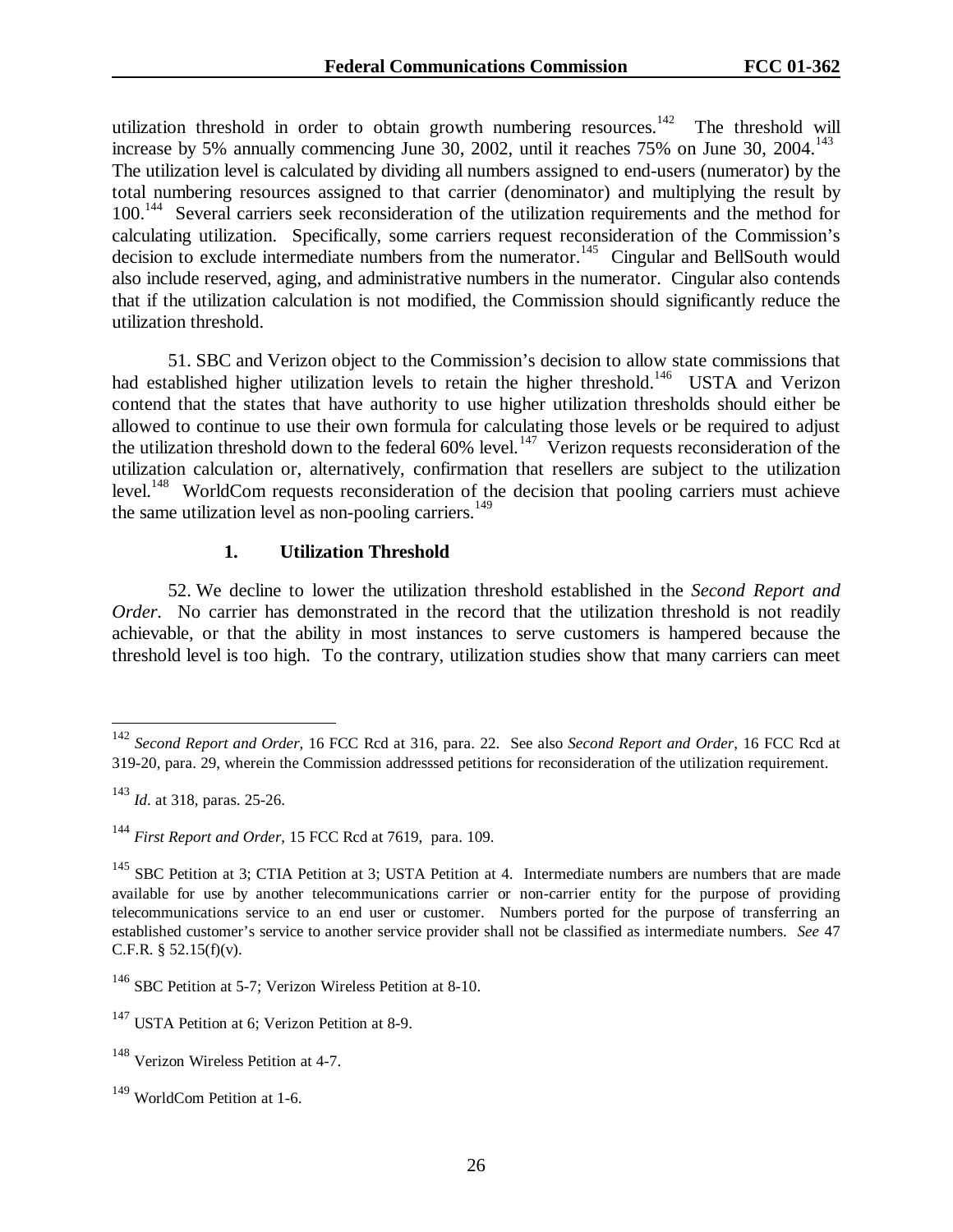or exceed the  $60\%$  utilization threshold.<sup>150</sup> A lower utilization threshold, or no utilization threshold as some commenters suggest, provides little incentive for carriers to optimize the use of their existing inventories. The utilization threshold is thus an important tool in achieving our numbering resource optimization goals, and petitioners have made no convincing arguments for eliminating or lowering it. $^{151}$ 

53. We will allow state commission that have established utilization thresholds higher than 60% to continue to use higher thresholds. In deference to state commissions and to encourage their progress in dealing with numbering exhaust, we support these stricter requirements. Grandfathered utilization thresholds cannot exceed the national 75% ceiling and must be calculated in the manner established in the *First Report and Order*. 152 We clarify, however, that states may lower grandfathered utilization levels to compensate for having to use the federal utilization methodology. We are satisfied that carriers that need additional numbering resources to serve their customers before they are able to meet the required utilization threshold have sufficient redress at both the state and federal level.<sup>153</sup> Accordingly, we decline to eliminate the grandfathered utilization levels.

## **2. Utilization Formula**

54. Previously, the Commission denied requests to reconsider the manner in which the utilization level is calculated.<sup>154</sup> The petitioners present no arguments in support of their renewed request to change the calculation that have not already been rejected. The Commission previously found unpersuasive, and therefore rejected, arguments that administrative, aging, intermediate, and reserved numbers should be included in the numerator or that the utilization threshold should otherwise be reduced.155 The Commission explained that basing the utilization calculation on assigned numbers is the appropriate measure, because it provides a more accurate representation of the percentage of numbers being used to serve customers. We continue to believe that this is the proper approach for furthering our numbering optimization goals.<sup>156</sup> We reaffirm that the utilization threshold should be calculated by dividing assigned numbers by the total numbering resources assigned to the carrier multiplied by 100.

<sup>150</sup> *See November 2001 Numbering Utilization Report* at Figures 1-4. The data shows that where carriers have ten to twenty NXXs in a rate center LECs report over 65% utilization, CLECs report approximately 40% utilization, and wireless carriers report over 60% utilization.

 $151$  We also note that the utilization threshold applies to all carriers, including resellers, that receive numbering resources from the NANPA or the pooling administrator.

<sup>152</sup> *Second Report and Order*, 16 FCC Rcd at 317, para 23.

<sup>153</sup> *See infra* at Section IV.C.

<sup>154</sup> *Second Report and Order*, 16 FCC Rcd at 320, para. 30.

<sup>155</sup> *Id.*

<sup>156</sup> *First Report and Order*, 15 FCC Rcd at 7618, para. 107 and *Second Report and Order*, 16 FCC Rcd at 320, para. 30.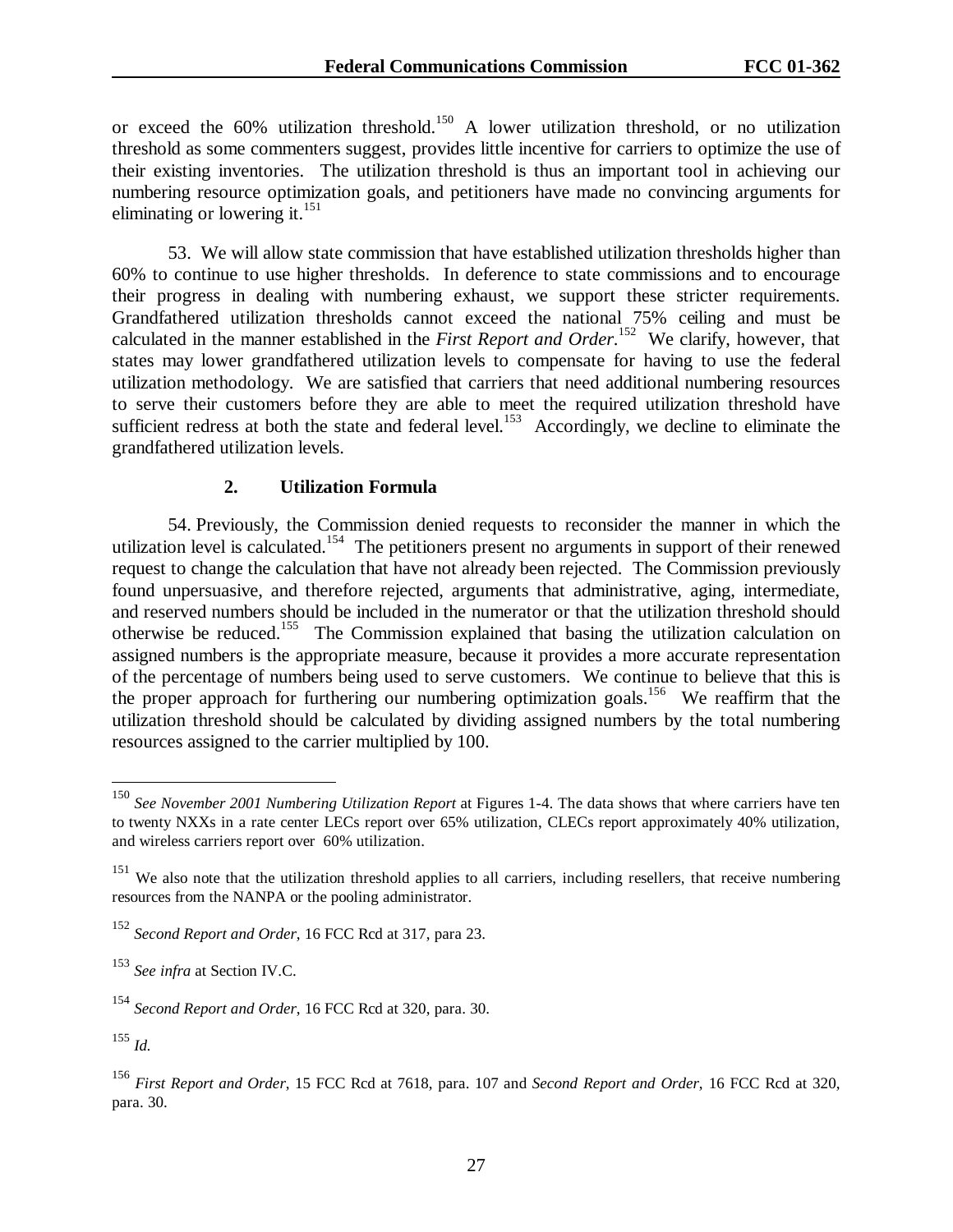## **3. Applicability of Utilization Threshold to Pooling Carriers**

55. In the *Second Report and Order*, the Commission determined that the utilization threshold should be applied to pooling carriers.<sup>157</sup> Encouraged by the results of pooling trials with utilization thresholds, the Commission concluded that the rationale for applying the utilization threshold in a non-pooling environment applies equally in a pooling environment.<sup>158</sup> WorldCom seeks reconsideration of the Commission's extension of the utilization threshold to pooling carriers, arguing that there is a no record basis for establishing a utilization threshold for pooling carriers.<sup>159</sup>

56. Requiring all carriers to meet the utilization threshold helps ensure that requests for additional numbering resources are needs-based. It furthers our numbering resource optimization policies by ensuring that all carriers retain only the numbers that they need in their inventories. We conclude that exempting pooling carriers from the utilization requirement will undermine the efficiencies that we have achieved by requiring non-pooling carriers to meet a utilization threshold. The need for a utilization threshold is especially present in large metropolitan areas where the demand for numbering resources is the greatest. Utilization thresholds provide an objective measure of determining when carriers are in need of additional numbering resources, and they provide a competitively neutral means for assigning numbering resources when and where needed. Accordingly, we affirm that the utilization threshold is appropriate for pooling carriers.

## **C. Safety Valve**

### **1. Background**

57. In the *Second Further Notice of Proposed Rulemaking*, the Commission sought comment on the need to establish a "safety valve" apart from the general waiver process to allow carriers that do not meet the utilization threshold in a given rate center to obtain additional numbering resources. Specifically, the Commission sought empirical data on the extent to which this problem exists, possible solutions (e.g., intra-company and intra-rate center pooling or porting of unassigned numbers among switches), and comment on whether the NANPA or state commissions should be given the authority to decide requests for waiver in certain narrowly defined instances.

58. The Commission noted that certain conditions might prevent carriers from meeting the rate center-based utilization threshold when they actually need additional numbers.<sup>160</sup> These conditions might include situations where a carrier has multiple switches within a rate center but it

<sup>157</sup> *Second Report and Order*, 16 FCC Rcd at 319, para. 27-28.

<sup>158</sup> *Id.*

<sup>159</sup> WorldCom Petition at 1.

<sup>160</sup> *Second Report and Order*, 16 FCC Rcd at 381, para. 188.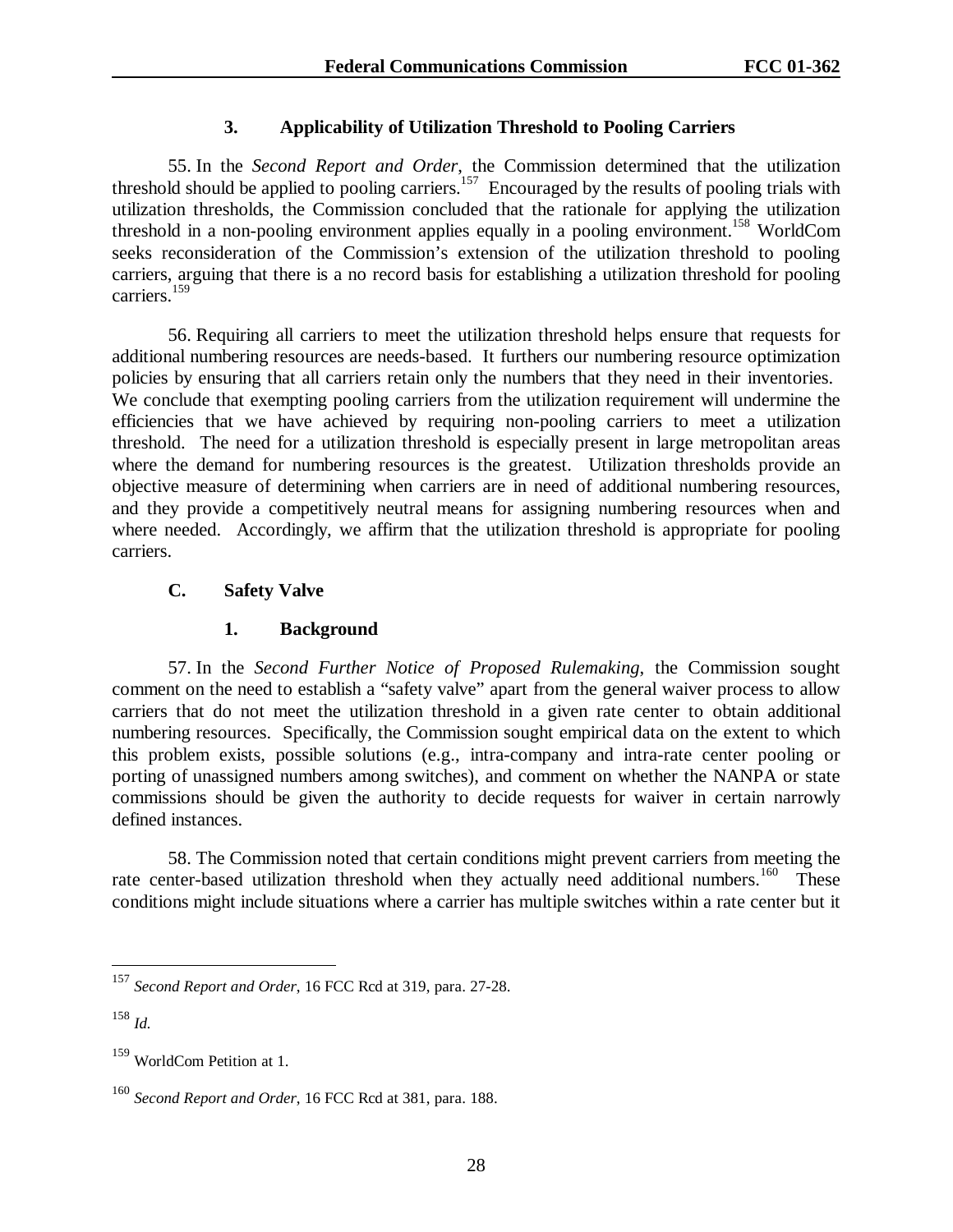is unable to readily share numbering resources among those switches.<sup>161</sup> In addition, some commenters suggested that a safety valve may be warranted where a carrier is unable to meet the utilization threshold because it has a large block of intermediate numbers that must be made available to other carriers and are unavailable for use by the carrier to provide service to its customers.<sup>162</sup>

59. Most carriers support the use of a safety valve mechanism, particularly where a new switch is put into service to increase capacity in a given rate center.<sup>163</sup> Other carriers support use of a safety valve when the growth requirements cannot be met and numbering resources are needed to meet a specific customer request.<sup>164</sup> In contrast, Cox opposes an explicit safety valve for utilization waivers.<sup>165</sup> It argues that a safety valve runs counter to the Commission's number usage and assignment goals and may become the rule rather than the exception.<sup>166</sup> None of the commenters provided empirical data on the extent to which carriers are unable to comply with the growth numbering resource requirements and yet need numbering resources in order to serve customers.<sup>167</sup>

60. The state commissions urge caution in creating a safety valve mechanism, and note that it should be applied only in exceptional circumstances.168 The Pennsylvania PUC suggests that state commissions should have the flexibility to grant waivers within the context of a nationally mandated utilization threshold.<sup>169</sup>

#### **2. Discussion**

61. We agree with the commenting parties that a safety valve mechanism should be established, and we delegate authority to state commissions to hear claims that a safety valve should be applied when the NANPA or Pooling Administrator denies a specific request for numbering resources.<sup>170</sup> State commissions should only apply a safety valve mechanism as a last resort and, to the extent possible, use it as a stop gap measure to enable carriers in need of

 $162$  *Id.* 

 $\overline{a}$ 

<sup>163</sup> Verizon Comments at 2: Warner Telecom Comments at 7-9.

<sup>164</sup> ALTS Comments at 18; Focal Communications Comments at 7.

<sup>165</sup> Cox Comments at 16.

<sup>166</sup> *Id.*

<sup>167</sup> Since the growth requirements became effective on May 8, 2001, the Common Carrier Bureau has received five waiver requests.

168 Texas PUC Comments at 19; Ohio PUC Comments at 28-29; New Hampshire PUC Comments at 7.

169 Pennsylvania PUC Comments at 9.

<sup>161</sup> *Id.* at 380-81, para. 187.

 $170$  See Ad Hoc Telecommunications Users Comments at 36-37; BellSouth Comments at 31.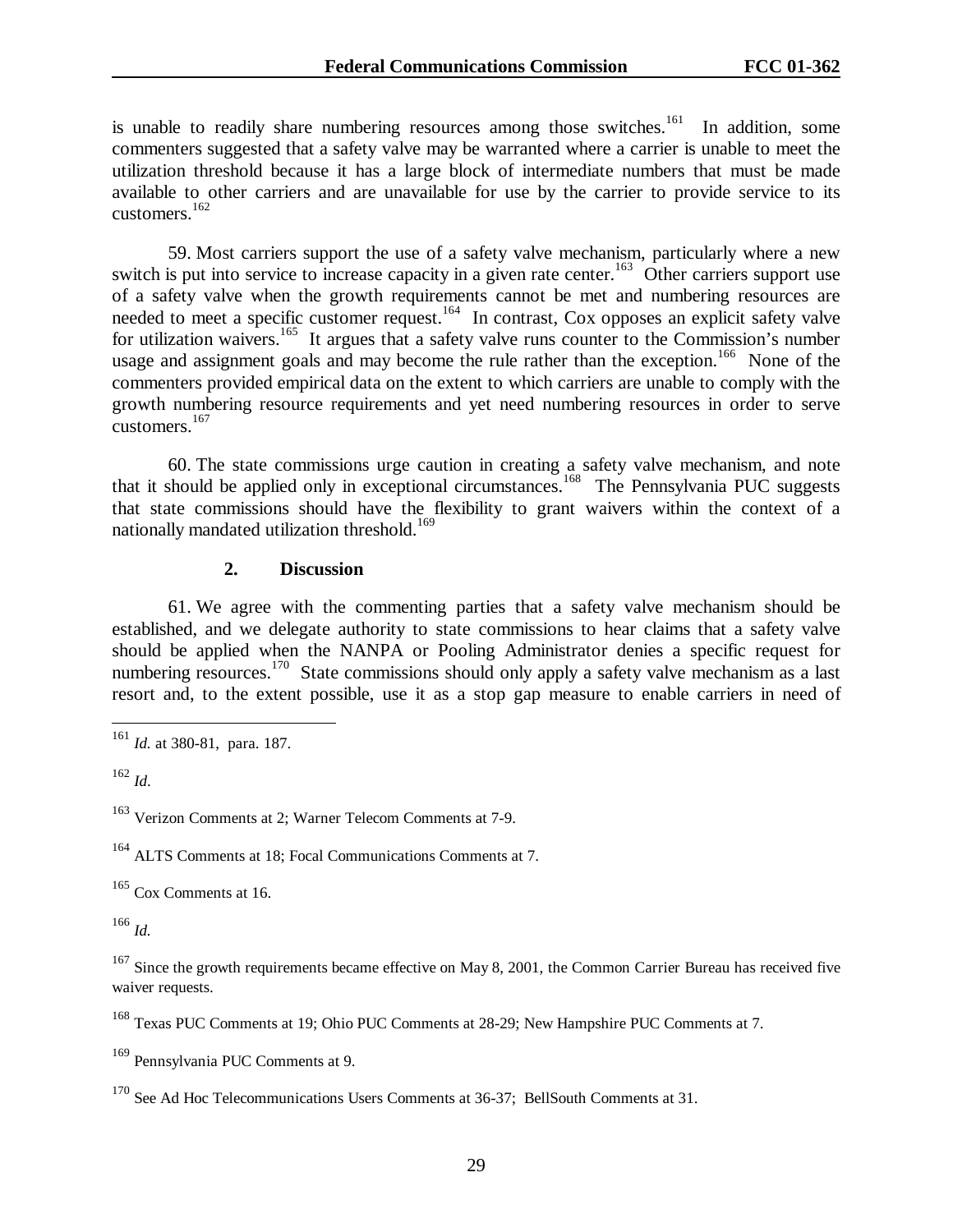additional numbering resources to continue to serve their customers. We adopt one specific safety valve to address the numbering resource requirements of carriers experiencing rapid growth in a given rate area. We also clarify that states may grant requests by carriers that receive a specific customer request for numbering resources that exceeds their available inventory. Finally, we give states some flexibility to direct the NANPA or Pooling Administrator to assign additional numbering resources to carriers that have demonstrated a verifiable need for additional numbering resources outside of these specifically enumerated instances.

62. We share Cox's concern that the safety valve mechanism not be used to circumvent our growth resources requirements. When applying the safety valve, state commissions must take into consideration the extent to which the carrier has used available numbering resource optimization strategies, including intra-company porting. Carriers should pursue all available measures before applying for a "safety valve" waiver. The burden is on the carrier requesting application of the safety valve to demonstrate that deviation from the growth requirements is warranted. We reject Qwest's suggestion that carriers need only certify that they have met the safety valve parameters. As discussed in the prior orders, self-certification defeats the purpose of establishing needs-based tests. $171$ 

63. We establish a safety valve to ensure that carriers experiencing rapid growth in a given market will be able to meet customer demand. States may use this safety valve to grant requests from carriers that demonstrate the following: 1) the carrier will exhaust its numbering resources in a market or rate area within three months (in lieu of the 6 months-to-exhaust requirement); and 2) projected growth is based on the carrier's actual growth in the market or rate area, or on the carrier's actual growth in a reasonably comparable market, but only if that projected growth varies no more than 15 percent from historical growth in the relevant market.

64. We also agree with WinStar that a carrier should be able to get additional numbering resources when there is a verifiable need due to the carrier's inability to satisfy a specific customer request.<sup>172</sup> We therefore clarify that states may also grant relief if a carrier demonstrates that it has received a customer request for numbering resources in a given rate center that it cannot meet with its current inventory. Carriers may demonstrate such a need by providing the state with documentation of the customer request and current proof of utilization in the rate center. States may not accommodate requests for specific numbers (i.e., vanity numbers), but may grant requests for customers seeking contiguous blocks of numbers. Any numbering resources granted for this reason may be initially activated only to serve the requesting customer for whom the application was made. If the customer request is withdrawn or declined, the requesting carrier must return the numbering resources to the NANPA or Pooling Administrator, and may not retain the numbering resources to serve other customers without first meeting our growth numbering resource requirements.

65. Additionally, we do not wish to foster practices that encourage carriers to use numbering resources in a manner that segments service offerings or customer classes (e.g., using

<sup>171</sup> <sup>171</sup> *See First Report and Order*, 15 FCC Rcd at 7610-13, paras. 86-92.

<sup>172</sup> WinStar Comments at 9.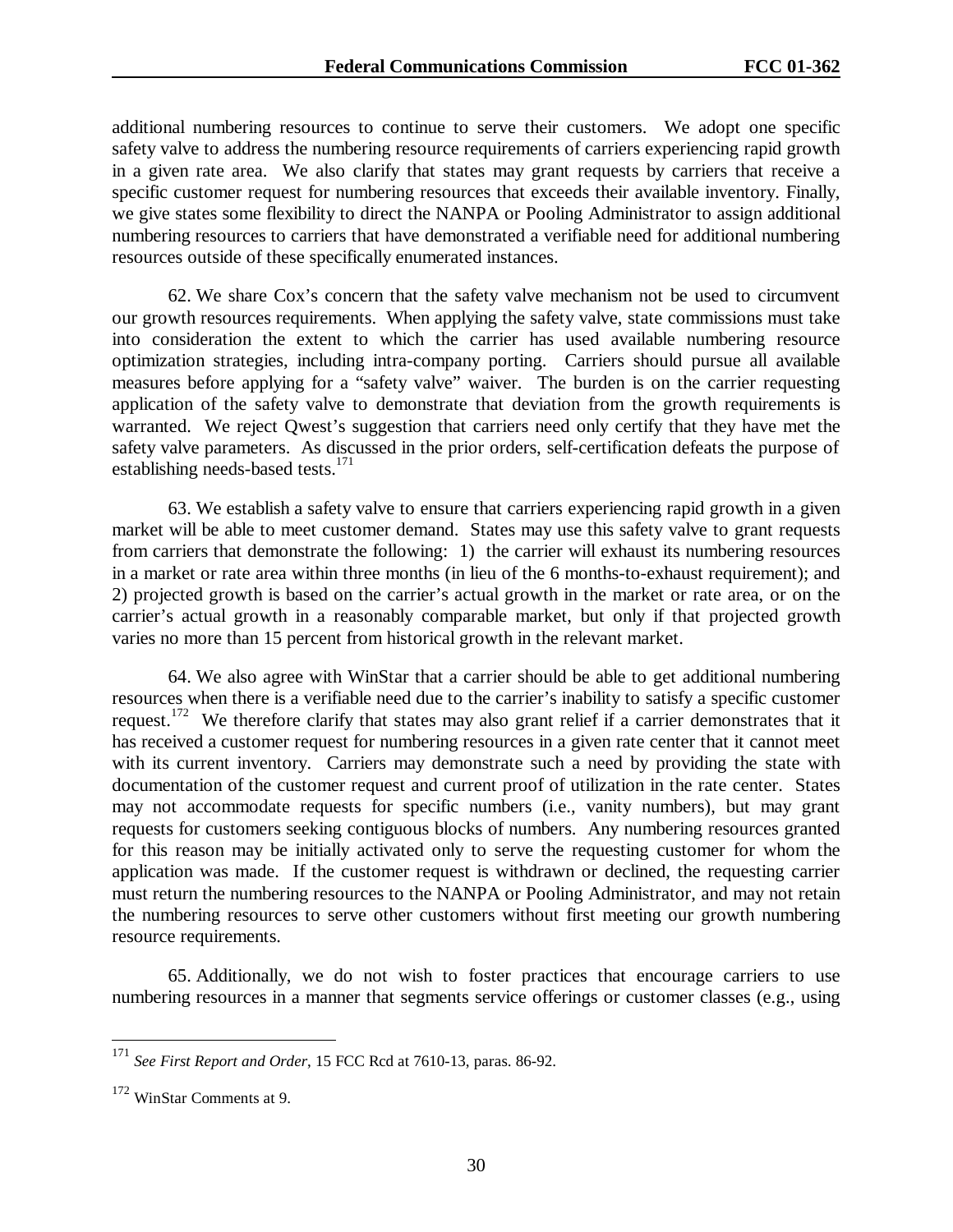separate switches and blocks of numbering resources for specific services or customer classes). We find that such practices are inconsistent with our numbering resource optimization goals. Although new numbering resources are used by carriers to activate new switches, we encourage carriers to pursue other alternatives, such as pooling, to activate those switches and to prevent numbering resources from becoming stranded as the result of installing multiple switches in the same rate center. The safety valve mechanism should be narrowly applied to meet specific customer requests or to meet a carrier's immediate numbering needs. We nevertheless will allow states to consider requests from carriers with multiple switches in a given rate center to determine whether relief is warranted on a case-by-case basis.

66. Finally, we recognize that in many instances, the failure to address a request for additional numbering resources can impair a carrier's ability to stay in or expand business. We therefore direct states to act on carrier requests for a safety valve as expeditiously as possible. Although we do not establish a specific time limit for states to act on these requests, we believe that, in most instances, 10 business days from receipt of a request that the state determines to be sufficiently detailed and complete will be sufficient time to review and act upon safety valve requests. If a state does not reach a decision on a safety valve request within a reasonable timeframe, carriers may submit such requests to the Commission for resolution. In addition, carriers may appeal to the Commission safety valve decisions made by states, and we delegate authority to the Common Carrier Bureau to review such petitions as expeditiously a possible.

## V. **SERVICE-SPECIFIC AND TECHNOLOGY-SPECIFIC AREA CODE OVERLAYS**

67. In the *Second Report and Order*, the Commission decided to revisit the prohibition against service-specific and technology-specific overlays (collectively specialized overlays or  $SOS$ ).<sup>173</sup> In this Order, we grant, in part, the petitions of California, Connecticut, Indiana, Massachusetts, Ohio, and Pennsylvania by lifting the ban on SOs, and will allow state commissions seeking to implement SOs to request delegated authority to do so on a case-by-case basis.174 We decline, at this time, to address the merits of the state petitions seeking specific

<sup>173</sup> See Second Report and Order, 16 FCC Rcd at 306, 359-66, paras. 124-143. In a service-specific overlay, numbering resources are assigned to carriers that provide a particular type of service or services, such as unified messaging and/or vehicle response (e.g., OnStar) services. In contrast, numbering resources in a technologyspecific overlay are assigned to carriers that use a particular type of technology or technologies, such as wireless. For convenience, we will refer to both service-specific and technology-specific overlays collectively as SOs.

<sup>174</sup> *See* Common Carrier Bureau Seeks Comment on a Petition of the California Public Utilities Commission and the People of the State of California for a Waiver to Implement a Technology-Specific or Service-Specific Area Code, *Public Notice*, 14 FCC Rcd 7490 (1999); Connecticut Department of Public Utility Control Files Petition for Rulemaking, Public Comment Invited, *Public Notice*, 13 FCC Rcd 7416 (1998); *Petition of the Connecticut Department of Public Utility Control for Authority to Conduct a Transitional Service/Technology Specific Overlay Trial*, filed Mar. 12, 2001 (Connecticut Petition); *Petition of the Indiana Utility Regulatory Commission for Waiver of 47 C.F.R. § 52.19(c)(3)*, filed Apr. 17, 2001; Common Carrier Bureau Seeks Comment on Massachusetts Department of Telecommunications and Energy Petition for Waiver to Implement a Technology-Specific Overlay in the 508, 617, 781, and 978 Area Codes, *Public Notice*, 14 FCC Rcd 5083 (1999); Common Carrier Bureau Seeks Comments on the Ohio Public Utilities Commission's Petition for Delegation of Additional Authority to Implement Number Conservation Measures, *Public Notice*, DA 99-2016 (1999). Common Carrier Bureau Seeks Comment on the Pennsylvania Public Utility Commission's Petition for Delegation of Additional (continued….)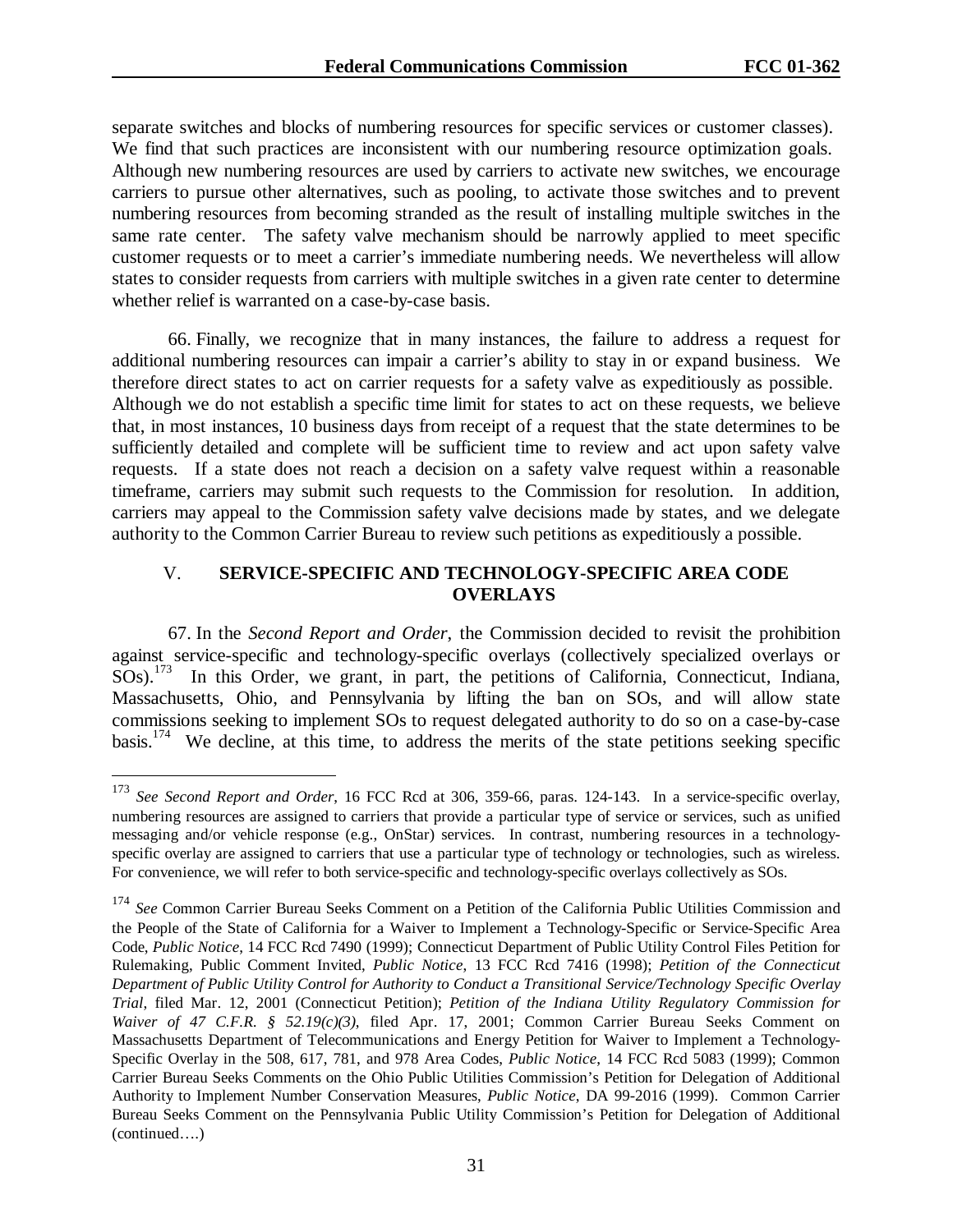authority to implement SOs, but invite these states and others to supplement their petitions or seek delegated authority to implement SOs in accordance with the criteria outlined below.<sup>175</sup>

68. *Background*. In 1996, the Commission rejected a wireless-only overlay plan for the 708 NPA proposed by Ameritech after determining that the plan was unreasonably discriminatory and was an unjust and unreasonable practice in violation of sections 202(a) and 201(b) of the Act.<sup>176</sup> In the *Local Competition Second Report and Order*, the Commission applied principles set forth in the *Ameritech Order*<sup>177</sup> to prohibit SOs, reiterating that such plans would be unreasonably discriminatory and unduly inhibit competition.<sup>178</sup> In 1999, however, the Commission decided to reconsider whether to modify or lift the prohibition on SOs, based on the increased urgency of the numbering crisis and the broader issues raised in the *Numbering* Resource Optimization proceeding.<sup>179</sup> In the *Notice*, the Commission sought comment on In the *Notice*, the Commission sought comment on whether to consider exceptions to the prohibition on a case-by-case basis or to adopt general guidelines, and whether requests for SOs should be addressed at the federal level or whether state commissions should have authority to implement SOs applying federal guidelines.<sup>180</sup> The issue was revisited in the *Second Report and Order*, which noted that commenters in response to the *Notice* argued that changes in the use of numbering resources warranted reconsideration of this ban.<sup>181</sup> The Commission also sought comment on a proposal by the Joint Wireless Commenters (JWC) to adopt a framework for allowing transitional SOs subject to certain conditions.<sup>182</sup>

(Continued from previous page)

<sup>175</sup> *See, e.g.,* California Commission Comments at 2-3; Connecticut Commission Comments at 7-10; Florida Commission Comments at 5; Illinois Commission Comments at 4-7; Michigan Commission Comments at 1-2; New Hampshire Commission Comments at 5-6; New York State Department of Public Services Comments at 1-2; Ohio Commission Comments at 5; and Texas Commission Comments at 7-8.

<sup>176</sup> *See Proposed 708 Relief Plan and 630 Numbering Plan Area Code by Ameritech – Illinois*, Declaratory Ruling and Order, 10 FCC Rcd 4596, 4607-12, paras. 25-29, 33-35 (1996) (*Ameritech Order*); *see also* 47 U.S.C. §§ 201(b), 202(a).

 $177$  Administration of the NANP should (1) seek to facilitate entry into the communications marketplace by making numbering resources available on an efficient and timely basis; (2) not unduly favor or disadvantage a particular industry segment or group of consumers; and (3) not unduly favor one technology over another. Implementation of the Local Competition Provisions of the Telecommunications Act of 1996, *Second Report and Order and Memorandum Opinion and Order*, 11 FCC Rcd 19392, 19516-17, para. 281 (1996) (citing *Ameritech Order*, 10 FCC Rcd at 4604, para. 18) (*Local Competition Second Report and Order*), *vacated in part*, California v. FCC, 124 F.3d 934 (8th Cir. 1997), *rev'd* AT&T v. Iowa Utils. Bd., 199 S. Ct. 721 (1999).

178 See *Local Competition Second Report and Order*, 11 FCC Rcd at 19518, para. 285 (1996).

<sup>179</sup> *Notice*, 14 FCC Rcd at 10431, para. 257.

<sup>180</sup> *Id*. at 10432, para. 261.

<sup>181</sup> *Second Report and Order*, 16 FCC Rcd at 361, para. 128.

<sup>182</sup> *See Second Report and Order*, 16 FCC Rcd at 361-63, 364-66, paras. 127, 130, 135-141 (citing Letter from Judith St. Ledger-Roty and Todd Daubert, Kelley, Drye & Warren, LLP, to Magalie Roman Salas, Secretary, FCC, dated November 15, 2000 (joint filing on behalf of PCIA, AT&T Wireless, Nextel, Verizon Wireless Messaging (continued….)

Authority to Implement Number Conservation Measures, *Public Notice*, 15 FCC Rcd 2904 (2000).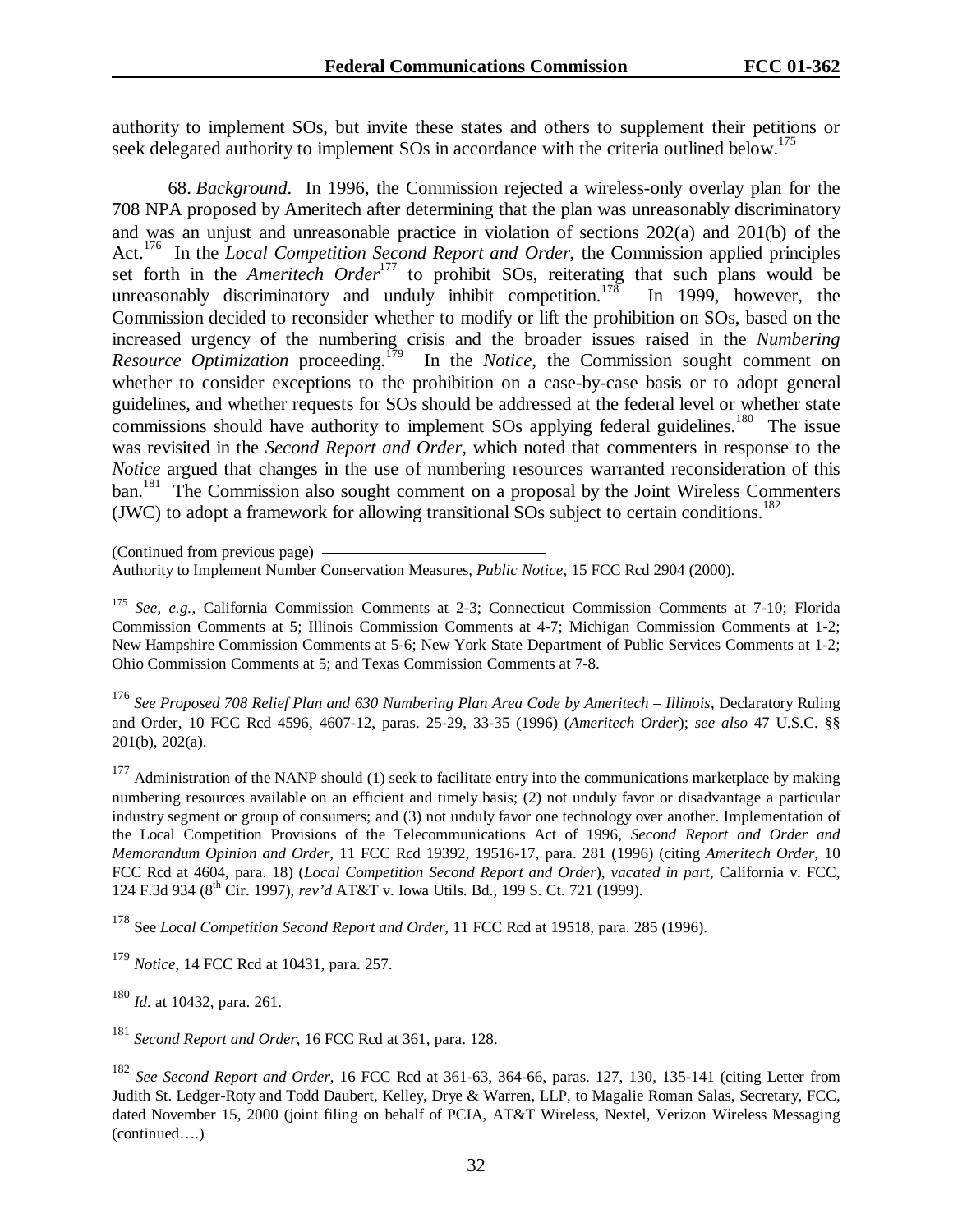69. Although most commenters appear to presume that any SO approved by the Commission would be applicable only to wireless and paging providers, we do not limit our discussion of SOs to those carriers. SOs may also include technologies and services other than or in addition to wireless services. For example, a service-specific overlay could include services that generally do not require numbers from a specific geographic area (e.g., some data services, automatic teller machines (ATMs), and unified messaging services), or a technology-specific overlay could include broader groups of technologies (e.g., non-pooling carriers). We therefore address SOs in this broader context.

70. *Discussion.* A number of commenters favor lifting the ban on SOs,<sup>183</sup> arguing, among other things, that the life of existing area codes used by pooling carriers could be prolonged by creating SOs for exclusive assignment to non-pooling service providers.<sup>184</sup> Other commenters oppose such a measure, because they believe that SOs are discriminatory.<sup>185</sup> Moreover, they contend that SOs would not improve number efficiency and would accelerate exhaust of the NANP by dividing demand for numbers by service or technology.<sup>186</sup> Most commenters that oppose lifting the ban, however, seem more amenable to SOs that are transitional in nature.<sup>187</sup> For example, some wireless carriers state that in areas where an area code is in jeopardy, a technology-specific overlay could be created for use by non-pooling carriers and then converted to an all-services overlay when such carriers become pooling-capable. Thus, at least in the context of transitional SOs, earlier concerns raised over the potential discriminatory effects of SOs have been tempered by carriers' concerns over the availability of numbering resources in certain areas, particularly where state commissions have postponed needed area code relief.

71. Despite an apparent shift in views on the potential discriminatory effects of SOs, we continue to be concerned that placing specific services and technologies in SOs could have an

<sup>184</sup> *See, e.g.*, Ad Hoc Comments at 3.

<sup>185</sup> *See, e.g.*, BellSouth Comments at 3, 10; Cingular Comments at 8; PCIA Comments at 7 (wireless carriers often compete with wireline carriers); Sprint Reply Comments at 8, 10 (SOs would not improve number conservation or the efficient use of numbering resources, even if the Commission required take-backs because the wireless carriers' level of number utilization would be the same in the SO); USTA Reply Comments at 2; Verizon Wireless Reply Comments at 3; VoiceStream Comments at 3-4; WinStar Comments at 1-2.

<sup>186</sup> *See, e.g.*, Sprint Reply Comments at 10; WorldCom Reply Comments at 2.

<sup>187</sup> *See, e.g.*, BellSouth Comments at 3, 10; Cingular Comments at 6-8; PCIA Comments at 7, 8; Verizon Wireless Reply Comments at 3; VoiceStream Comments at 3-5.

<sup>(</sup>Continued from previous page)

Services and VoiceStream Wireless) and letter from Celia Nogales, SBC, to Magalie Roman Salas, Secretary, FCC, dated November 19, 1999). In the transitional SO, the SO would convert into an all-services overlay at a designated time or when certain events occurred, such as the exhaust of the underlying area code.

<sup>&</sup>lt;sup>183</sup> Ad Hoc Comments at 3, 6 (imminent exhaust of the NANP justifies the use of SOs); Cox Comments at 2 (expanded SOs should ensure that numbering resources are not being underutilized within that SO); Illinois Commerce Commission Comments at 7 (expanded SOs were not included in the proposal rejected by the FCC in the *Ameritech Order*); Michigan PSC Reply Comments at 3 (lifting the prohibition on SOs would provide state commissions with more options for providing area code relief); NASUCA Comments at 5-6; Ohio PUC Comments at 5 (state commissions should be allowed to determine whether a SO should be transitional).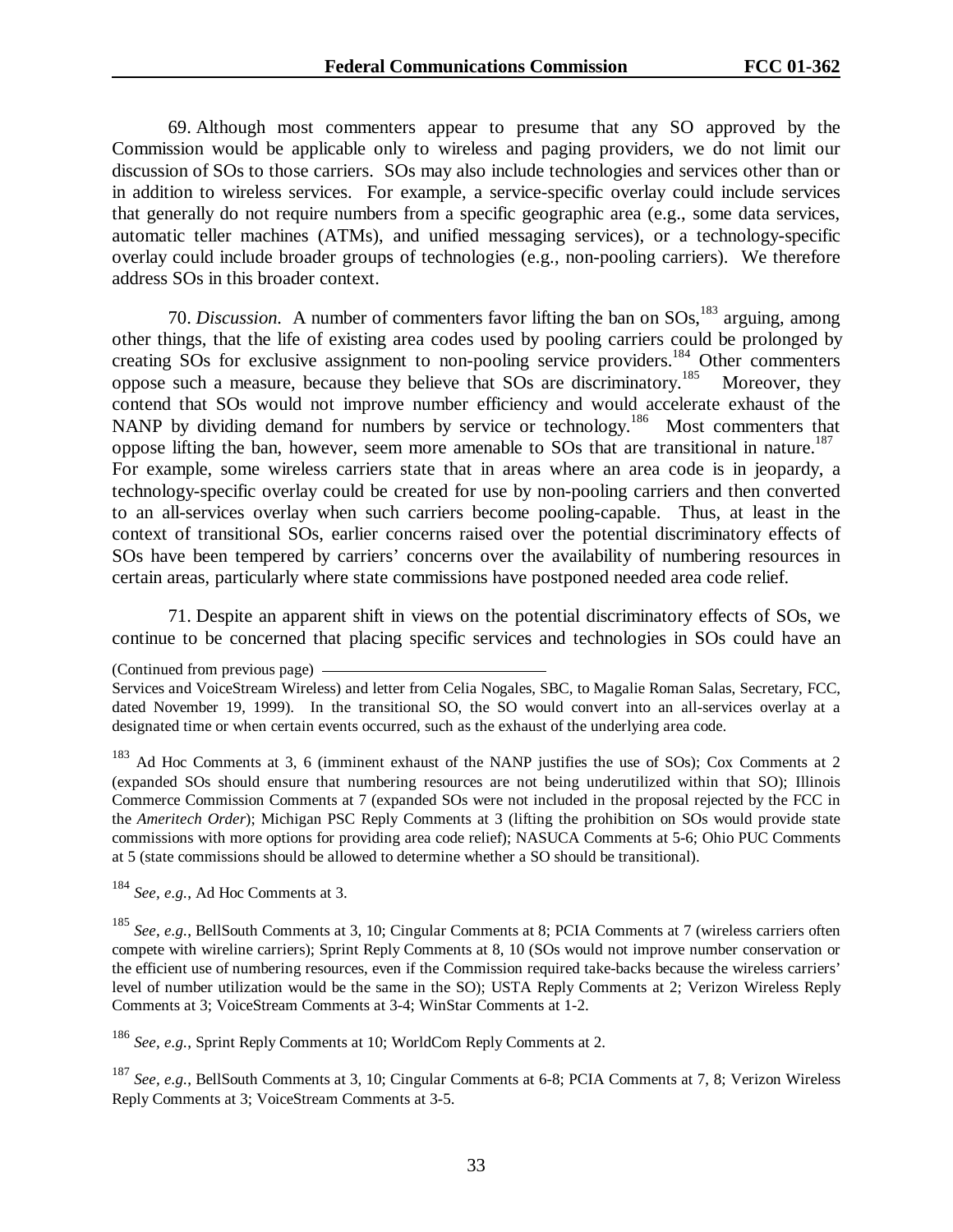adverse impact on the affected customers and service providers.<sup>188</sup> For example, consumers may be dissuaded from signing up for wireless service if they do not have access to numbers in the "incumbent" area code. In the *Ameritech Order*, we considered whether, in light of such discriminatory effects, the different terms or conditions as applied to a specific group of service providers were "just and reasonable under the circumstances."<sup>189</sup> At that time, we found that they were not.

72. We now believe, however, that circumstances have changed since the *Ameritech Order* that justify lifting the blanket prohibition on SOs and, instead, we will consider SO proposals on a case-by-case basis. First, carriers in 1996 were not faced with the exigent numbering shortages that exist today. Thus, the benefits of making more numbering resources available through SOs may, in some circumstances, outweigh their potential discriminatory effect. Second, in recent years, there has been a proliferation of new telecommunications services that use vast amounts of numbering resources but do not necessarily need numbering resources from a particular geographic area.<sup>190</sup> If, through the use of service-specific overlays for such services, geographic identity for some areas can be preserved, that too might outweigh any potential discrimination.

73. We disagree with Sprint that re-examination of the ban on SOs is not justified by changes in the use of numbering resources.<sup>191</sup> We find that, given the potential for premature NANP exhaust, we should examine all options, including SOs, which may be able to provide some form of relief to the numbering resource shortage. Thus, we can no longer fully embrace the notion that placing certain technologies and services in a separate overlay is necessarily *unreasonably* discriminatory, particularly if numbering resource optimization benefits are realized. We continue to focus on our goals of numbering use efficiency, nevertheless, and agree with commenters that in some cases, SOs may not promote number efficiency. We therefore set forth criteria below to provide some guidance to states on what types of proposals would likely merit our approval, and to help ensure that the numbering resource optimization benefits of any proposed SO are realized.

74. We have not pre-determined how the optimal SO would be structured, but believe that some SOs would be more likely to achieve our optimization goals than others. For example, as a general matter, we are extremely reluctant to consider permanent technology-specific overlays, because of the likelihood that numbering resources in the technology-specific overlay would lie fallow. Therefore, a technology-specific overlay that includes, for example, wireless and paging

<sup>&</sup>lt;sup>188</sup> Particularly, we question NASUCA's argument that discrimination does not exist for wireless providers because they serve a separate market. *See* NASUCA Comments at 6. *See also Wireless Order*, 16 FCC Rcd at 13381, 13382 (acknowledging that, for some consumers, wireless service has replaced wireline service, and that some wireless carriers have been competing directly with local wireline providers).

<sup>189</sup> *See Ameritech Order*, 10 FCC Rcd at 4607, para. 25 (citing *MCI Telecommunications Corp. v. FCC*, 842 F.2d 1296 (D.C. Cir. 1988).

 $190$  Examples of these services include atms, On-Star, and unified messaging services.

<sup>&</sup>lt;sup>191</sup> Sprint Reply Comments at 8.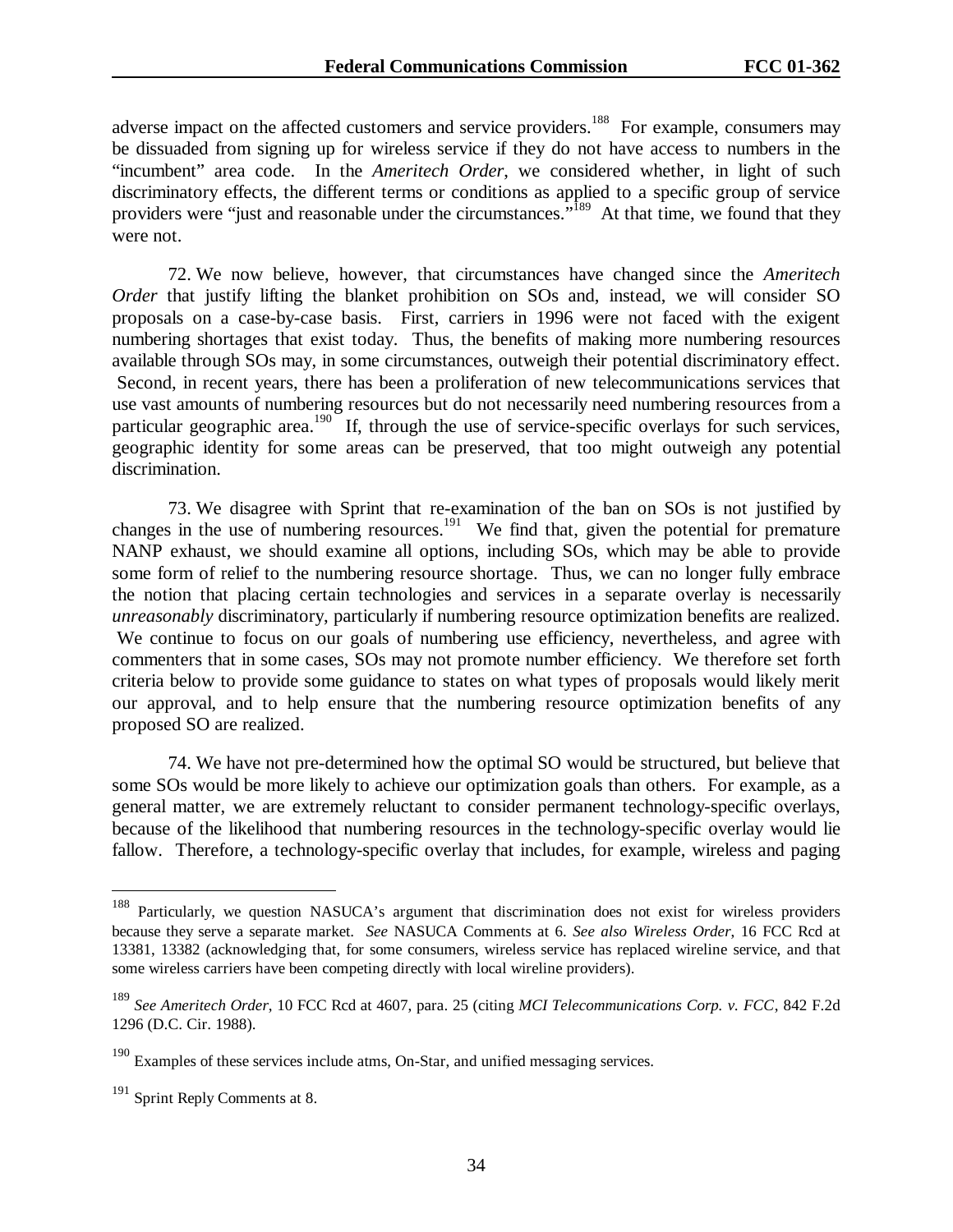carriers, that is transitional in nature, that avoids take-backs, and that covers a sufficiently large geographic area such that the demand for numbers is substantial, would likely pass muster. We would also likely favor service-specific overlays that would include non-geographically sensitive services (such as data lines like those used for automatic teller machines or credit card approval, unified messaging services, or vehicle response systems such as OnStar) and that would require take-backs of such numbers from established area codes. Such service-specific overlays could even be permanent, to the extent that the demand for use of such numbers was sufficient to adequately utilize the service-specific overlay area code, which could be achieved if the geographic area covered by the service-specific overlay was sufficiently large. We emphasize that these examples are illustrative and not dispositive of any pending petition, since each area must be examined and evaluated on a case-by-case basis. Carriers should continue to work with the NANPA and state commissions to develop creative solutions to prevent premature exhaust of the NANP, including the possible use of service-specific overlays across multiple jurisdictions. We believe the NANC would be an appropriate forum for discussing such creative solutions.

#### **A. Benefits and Costs of SOs**

 $\overline{a}$ 

75. The only actual data we have on the potential benefits of SOs, from a numbering resource optimization perspective, come from the technology-specific overlay implemented in New York City by the New York Public Service Commission (New York Commission). The New York Commission implemented the 917 overlay in 1992, prior to the Commission's prohibition of  $SOS$ <sup>192</sup> Expecting exhaust of the 212 NPA by 1993, the New York Commission adopted a plan to implement the 917 overlay, under which new wireless and paging customers would receive numbers in the 917 NPA. Under that plan, existing paging customers were transitioned to the 917 NPA over a four-year period, and existing Bronx and Manhattan wireless customers were relocated to the 917 NPA over a six-year period. The plan also moved Bronx landline customers from the 212 NPA to the 718 NPA, and called for the inclusion of certain designated wireline services in the 917 overlay at an unspecified point in time.<sup>193</sup> By 1999, wireline customers were also receiving numbers from the 917 overlay.<sup>194</sup>

76. As a result of this overlay plan, the 212 and 718 NPAs did not need relief again until 1999.<sup>195</sup> The life of the 212 NPA was thus prolonged for six years beyond projected exhaust in part due to the implementation of the 917 technology-specific overlay. In addition, although the

<sup>&</sup>lt;sup>192</sup> Proceeding on Motion of the Commission Pursuant to Section 97(2) of the Public Service Law Concerning the Supply of Telephone Numbers Available to New York Telephone Company in New York City*, Order Approving Stipulation*, Case 90-C-0347 (Issued and effective Jan. 7, 1991) (*New York Order*).

<sup>&</sup>lt;sup>193</sup> At that time, Bellcore stated that, under national guidelines, all area codes had to be associated with landline services that had a geographic identity. *See generally, New York Order*.

<sup>194</sup> *See* Gersh Kuntzman and Emily Lambert, *Looking for 212? Your Number's Up*, N.Y. Post, June 28, 1999.

<sup>&</sup>lt;sup>195</sup> At that time, the New York Commission adopted a plan to implement the 646 and 347 NPAs as all-services overlays. This information is available at <http://www.nanpa.com>. In addition, voluntary thousands-block number pooling in the 212 and 718 NPAs did not commence until July 1, 1998 and March 1, 1999, respectively, and mandatory pools commenced on August 31, 2001. This information is available at <http://www.numberpool.com>.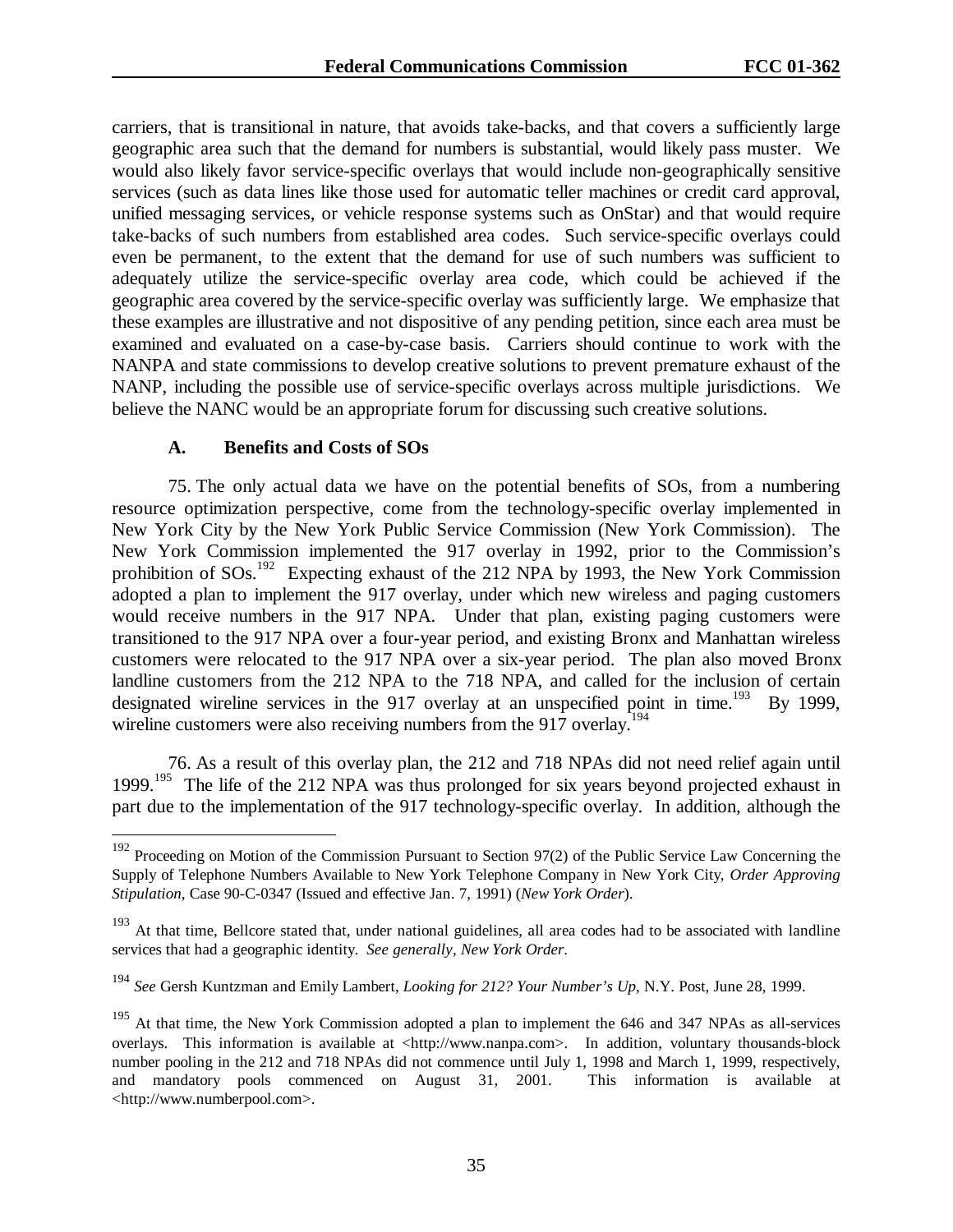917 NPA has now reached exhaust, it is currently estimated that the other area codes in New York City (646, 718, and 347) will last until the first quarter of 2006.<sup>196</sup> Wireless customers in New York reportedly supported having wireless phones and pagers in their own code, which suggests that under some circumstances, the benefits of a specialized overlay may outweigh the potential discriminatory effects from a wireless consumer perspective.197 Furthermore, in New York City, the potentially discriminatory effects of take-backs<sup>198</sup> on paging and wireless providers and customers were likely mitigated by the phased-in schedule, which allowed a gradual transfer of previously existing wireless and paging subscribers to the 917 SO.

77. The New York experience suggests that there may be circumstances in which SOs are beneficial because they prolong the life of the underlying area code by placing certain technologies and service providers into a separate area code,<sup>199</sup> thereby easing the cost and inconvenience of frequent area code relief. SOs may also benefit consumers by facilitating the preservation of geographic identity for wireline customers in a particular area. Finally, and perhaps most significantly, SOs can make available additional resources to certain service providers that would otherwise be subject to rationing or other limitations on access to numbering resources because they operate in an area with thousands-block number pooling, but are not capable of participating in pooling.

78. On the other hand, SOs can also have significant costs associated with them. In the *Ameritech Order* and the *Local Competition Second Report and Order*, we recognized that Ameritech's proposed technology-specific overlay placed wireless and paging providers at a competitive disadvantage because it (1) excluded these providers from the underlying area code; (2) segregated these providers into a separate area code; and (3) required these providers and their customers to incur the cost and inconvenience of changing their numbers (*i.e.*, surrendering their numbers in the underlying area code and obtaining numbers from the new area code, also referred to as "take-backs"). We therefore must weigh the costs of allowing state commissions to implement SOs against the benefits to be realized.

79. We believe that, in some areas, SOs may offer a viable alternative to traditional forms of area code relief. We recognize the frustration experienced by state commissions that must choose the best form of area code relief, the frustration of carriers unable to obtain numbers due to delays in area code relief, and the frustration of consumers who must bear the cost and inconvenience of area code relief. We thus will review on a case-by-case basis, at least initially,

<sup>&</sup>lt;sup>196</sup> *Id.* Thus, over a ten-year period, from 1996 to 2006, only two new area codes will have been implemented in New York City.

<sup>197</sup> *See, e.g.*, Eric Malnic, *New Area Code Coming to Some in North O.C.*, Los Angeles Times, Mar. 23, 1994 (noting that the customers of NYNEX, a telephone company serving New York state, reacted positively to the 917 SO).

<sup>&</sup>lt;sup>198</sup> Take-backs in New York City required existing paging and wireless subscribers with numbers in the 212 and 718 NPAs to change their numbers to the 917 SO.

<sup>&</sup>lt;sup>199</sup> SOs may be particularly beneficial for non-pooling service providers that significantly drain numbering resources because they must take 10,000 instead of 1,000 numbers at a time.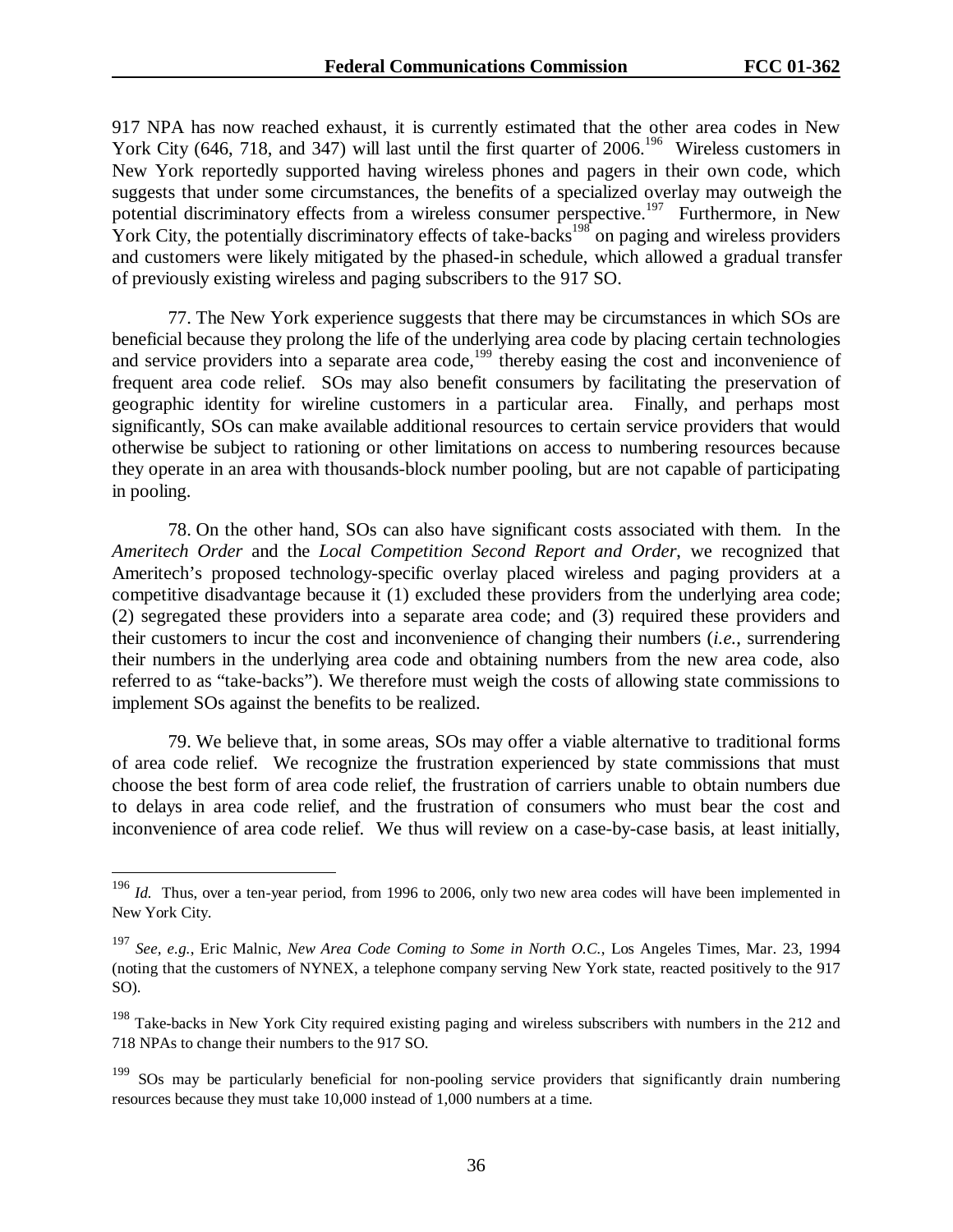each scenario to determine whether a proposed SO would likely result in numbering resource optimization in a given area.<sup>200</sup> Accordingly, we lift the prohibition on SOs and will allow states to seek specific authority to implement SOs on a case-by-case basis.

#### **B. Criteria for SOs**

80. As an initial matter, we emphasize that SOs are another form of area code relief available to state commissions in addition to all-services overlays, area code splits, and area code boundary realignments. As such, any delegated authority granted to state commissions to implement SOs will be limited to areas in which a state has properly determined that area code relief is needed. The effect of allowing SOs to be implemented in areas that are not nearing exhaust could be staggering, because of the potential for multiple requests for area codes over a short period of time. In direct contravention of our numbering resource optimization goals, this would lead to an acceleration of NANP exhaust. We also emphasize that SOs are numbering resource optimization measures; thus, states seeking to implement a SO must also demonstrate that the benefits will outweigh the costs of implementing the SO.

81. To provide further guidance to state commissions, we set forth the criteria that each request for delegated authority to implement a SO should address. This will enable us to examine the feasibility of SOs in a particular area, and determine whether the Commission's stated goals are likely to be met if the SO is implemented. As an initial matter, a state commission seeking to implement a SO should discuss why the numbering resource optimization benefits of the proposed SO would be superior to implementation of an all-services overlay. State commissions should also specifically address the following: (1) the technologies or services to be included in the SO; (2) the geographic area to be covered; (3) whether the SO will be transitional; (4) when the SO will be implemented and, if a transitional SO is proposed, when the SO will become an all-services overlay; (5) whether the SO will include take-backs; (6) whether there will be 10-digit dialing in the SO and the underlying area code(s); (7) whether the SO and underlying area code(s) will be subject to rationing; and (8) whether the SO will cover an area in which pooling is taking place.

#### **1. Technologies and Services**

82. To provide any meaningful benefits, a SO should divert significant demand from the underlying area code to extend the life of that area code. We believe, for example, that in areas subject to thousands-block number pooling, non-pooling carriers could receive numbering resources from a SO to relieve demand on the underlying code. Moreover, we agree with commenters that SOs should initially include non-pooling providers, such as wireless and paging providers, as well as non-geographic-based service providers,<sup>201</sup> who are also unable to

<sup>200</sup> We agree that public opinion and the use of expanded overlays are factors in support of SOs. However, commenters fail to provide evidence, establishing that the public supports SOs, and in particular, that wireless subscribers support giving up their number in favor of implementing a SO (with take-backs). Commenters also fail to provide empirical data establishing that an expanded SO within a particular region would ensure that numbers would be used efficiently. Also, commenters fail to explain how state commissions would handle the exhaust of one of the underlying area codes encompassed by an expanded SO.

See, e.g., Ad Hoc Comments at 3; Connecticut Department of Public Utility Control Comments at 8; Illinois Commerce Commission Comments at 5. Non-geographic-based services include unified messaging services and (continued….)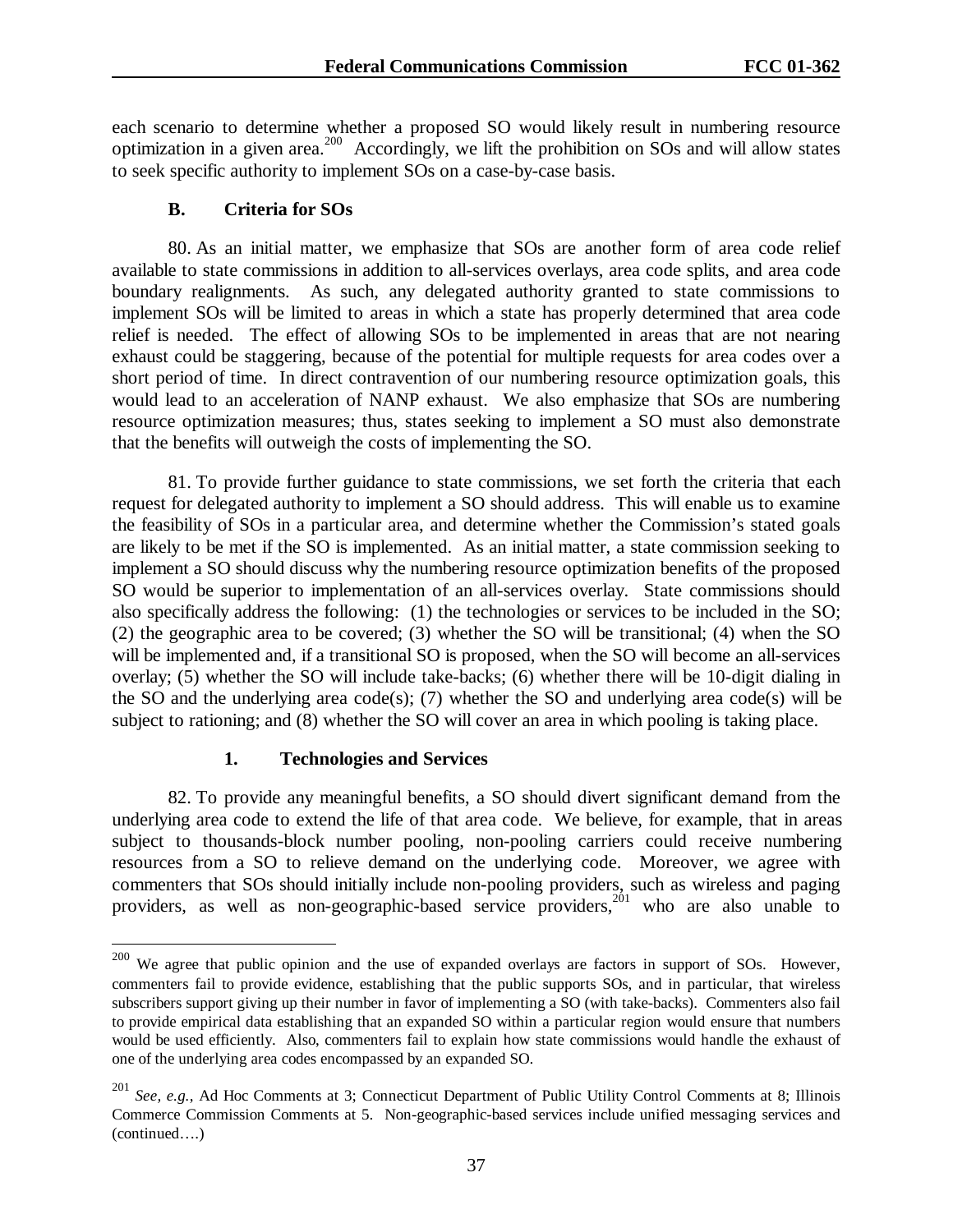participate in thousands-block number pooling. We specifically favor service-specific overlays that would include and retain non-geographic based services as a means to further reduce the demand in the underlying area code. State commissions seeking delegated authority to implement a SO should therefore provide specific information on which technologies and services will be placed in any proposed SO.

### **2. Geographic Area**

83. A number of commenters support expanded SOs, *i.e.*, SOs that cover multiple existing area codes.<sup>202</sup> The Ohio Commission suggests that the SO could cover entire regions within a state. Other commenters believe, on the other hand, that SOs should conform to existing area code boundaries.<sup>203</sup> The Connecticut Commission raises concerns about how expanded SOs The Connecticut Commission raises concerns about how expanded SOs would affect transition into an all-services overlay.<sup>204</sup> We find that SOs that cover more than one area code are superior from a numbering resource optimization perspective because they would reduce the demand for numbers in multiple area codes, and the increased number of subscribers included in the SO would lead to better utilization of numbering resources in the SO NPA.We also believe that service-specific overlays that include non-geographic based services may be ideal, from a numbering resource optimization perspective, if implemented across a wide geographic area, including multiple states and encourage states to work together to explore this option. Because we agree with concerns raised regarding routing and rating issues, however, state commissions proposing expanded SOs should address specifically how they will resolve such issues, especially the rating and routing of calls placed between the underlying area codes and the SO NPA.

# **3. Transitional SOs**

84. As discussed in the *Second Report and Order*, the JWC provided a proposal to implement a framework for allowing SOs that would require a "transition" into an all-services overlay at a designated time. Recognizing the need for additional relief tools, we find that transitional overlays may provide some of the relief that proponents of SOs are seeking but limit the potentially discriminatory effects of creating a permanent SO. Moreover, because transitional SOs eventually include all providers, there is less danger of not being able eventually to utilize all of the numbers in a given SO NPA. We favor technology-specific overlays that are transitional primarily for this reason, and because they offer more flexibility, and thus more benefit. On the other hand, we favor service-specific overlays, particularly those that include non-geographicbased services, that are permanent in nature because they tend to preserve geographic identity. In addition, we note that there is significant support for transitional technology-specific overlays that are based on specific technologies, such as the ability to participate in thousands-block number (Continued from previous page)

automobile-based services such as OnStar. Consumers of such services are likely unaware of, or have no preference for, where their number comes from.

<sup>202</sup> *See, e.g.*, Cingular Comments at 7; Illinois Commerce Commission Comments at 7; Ohio PUC Comments at 9, 10; WorldCom Comments at 4.

<sup>203</sup> *See, e.g.*, Connecticut Department of Public Utility Control Comments at 7; CTIA Comments at 7.

<sup>204</sup> Connecticut Department of Public Utility Control Comments at 7.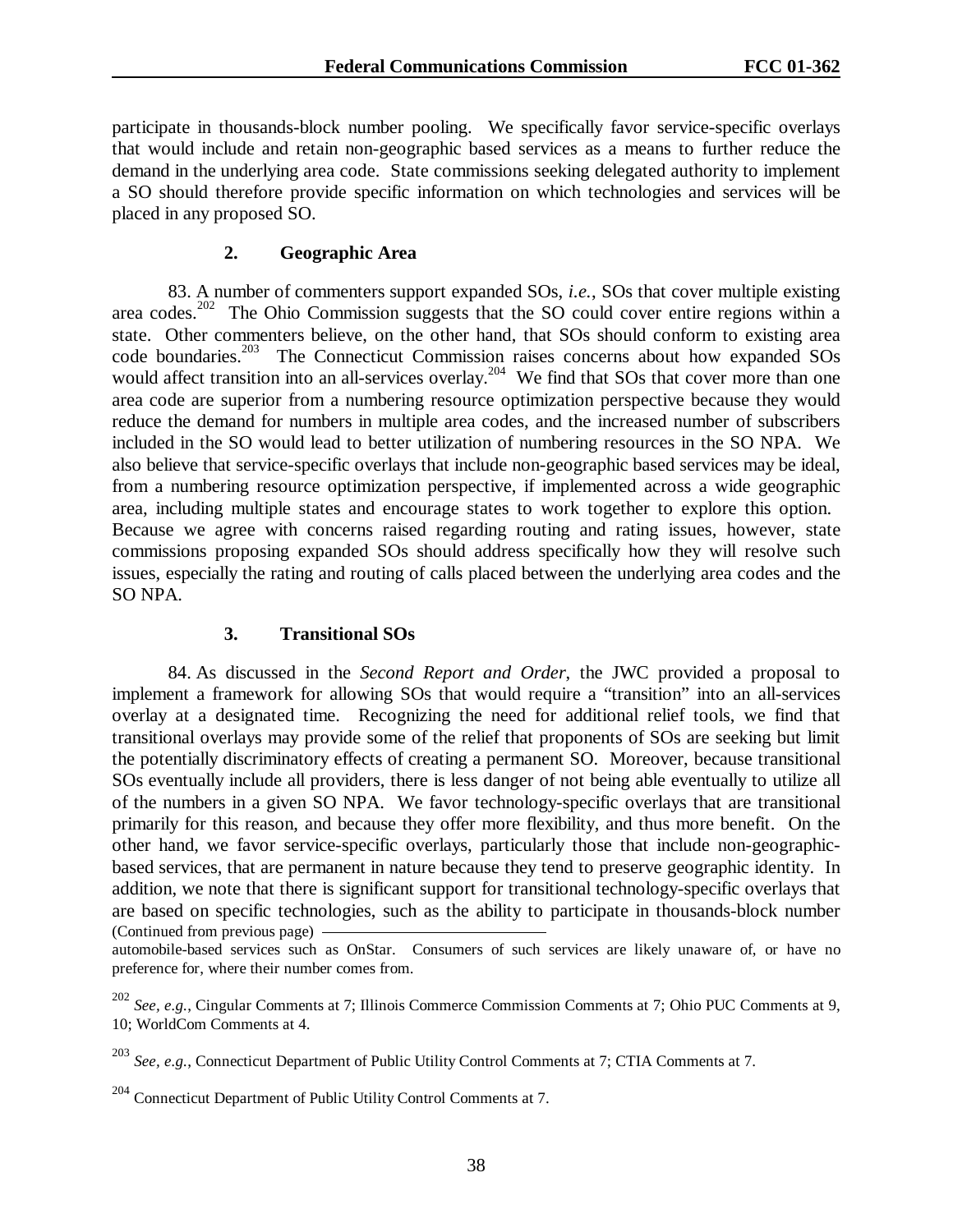pooling.205

### **4. When to Implement and Transition SOs**

85. Some commenters submit that states should not be allowed to implement SOs when the underlying NPA is near jeopardy.<sup>206</sup> BellSouth, for example, argues that the underlying NPA should have a life span of more than one year.<sup>207</sup> Verizon supports prohibiting the use of SOs when to do so would postpone full area code relief; when they would be utilized in areas outside of the top 100 MSAs; and if they would be implemented after November 24, 2002.<sup>208</sup> We believe that, to optimize their value, SOs should not be implemented when the underlying NPA has a projected life span of less than one year.<sup>209</sup> For transitional SOs, this time frame should allow consumers to experience the benefits of the transitional overlay before it converts into an allservices overlay. At the same time, we do not want to encourage states to open new NPAs prematurely. If this occurred, SOs could accelerate NANP exhaust rather than alleviate it. Therefore, we will generally not grant authority to create SOs until the state commissions have determined, in accordance with our rules and orders, that area code relief is needed. This will enable states to take advantage of pooling and other numbering resource optimization measures, in addition to the SO, to extend the life of the underlying NPA.

86. In the case of transitional SOs, generally most commenters support transition to an allservices overlay when the underlying area code nears exhaust or when wireless carriers are able to participate in thousands-block number pooling.<sup>210</sup> Regarding transitional SOs in which criteria other than pooling capability is used to determine which carriers are placed in the SO (e.g., a wireless only overlay), the exhaust trigger can conserve NPAs because, by making additional numbering resources available to those served by the underlying area code, additional area code relief can be delayed. It is likely that states would gain additional time to implement other numbering resource optimization measures, thereby potentially increasing the life of the underlying area code even further. If the pooling trigger is used, all transitional overlays would be scheduled to transition by November 24, 2002, the deadline for wireless carriers to pool. This deadline would, unlike the exhaust trigger, diminish the benefits of the transitional SOs, by, in effect, providing relief for the underlying area code prematurely. We therefore favor the exhaust

<sup>205</sup> *See, e.g.*, AT&T Corp. Comments at 5-8; BellSouth Comments at 3, 10; Cingular Comments at 6-8; PCIA Comments at 7, 8; Verizon Wireless Reply Comments at 3; VoiceStream Comments at 3-5.

<sup>206</sup> *See, e.g.*, ALTS Comments at 5; BellSouth Comments at 5; Cingular Comments at 7.

<sup>207</sup> BellSouth Comments at 5-6.

<sup>208</sup> Verizon Comments at 7.

<sup>&</sup>lt;sup>209</sup> We acknowledge that in some instances, such as when a state already scheduled area code relief and can demonstrate the benefits of implementing a transitional SO in lieu of an all-services overlay, a SO may be appropriate. *See generally*, Connecticut Petition .

<sup>210</sup> *See, e.g.*, ALTS Comments at 6 (supporting transition on November 24, 2002); BellSouth Comments at 7; Connecticut Department of Public Utility Control Comments at 8 (transition should occur when underlying NPA nears exhaust); PCIA Comments at 9; Verizon Wireless Comments at 11; VoiceStream Comments at 7.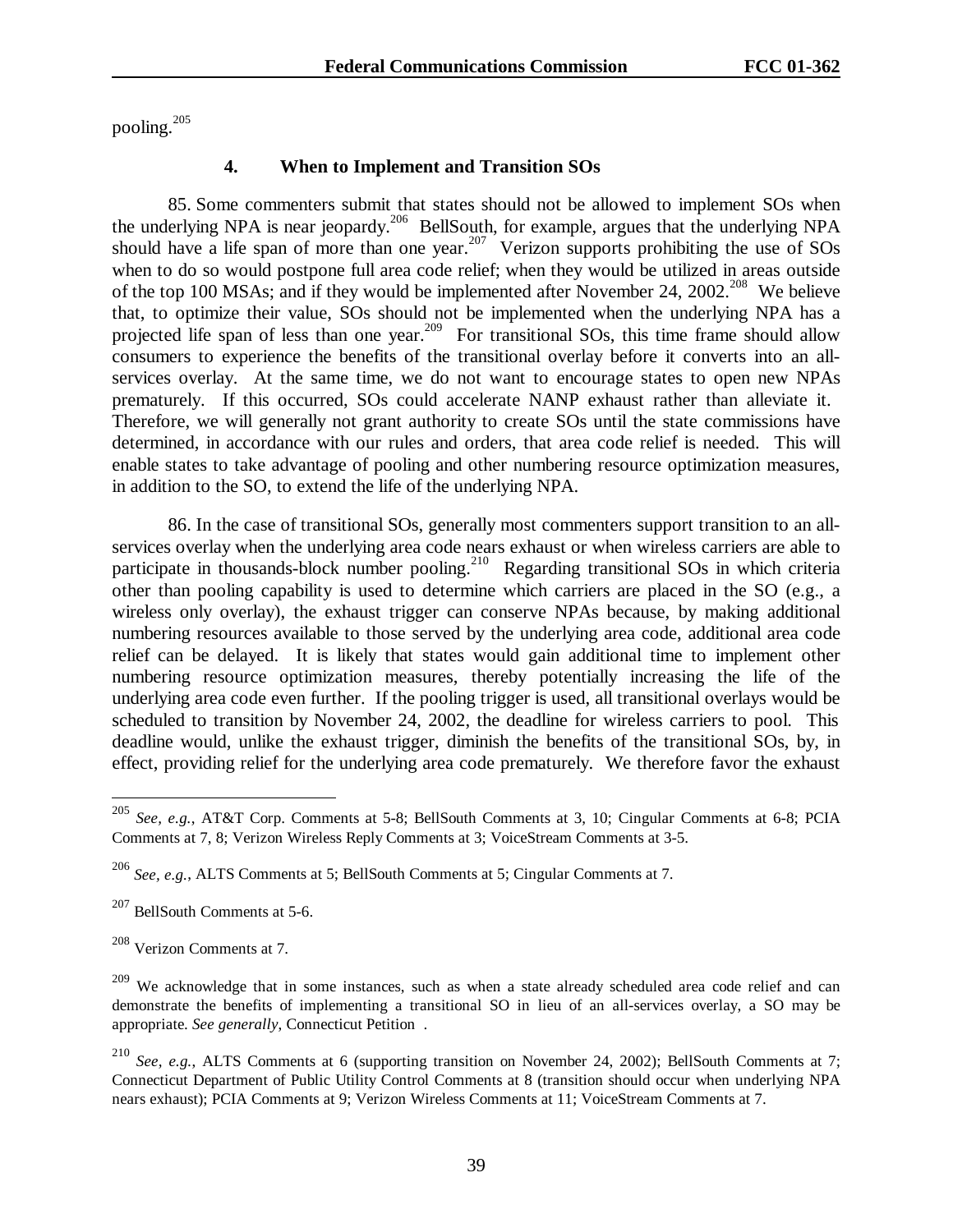trigger in cases where criteria other than pooling capability is used to determine which carriers are placed in the SO.

87. In the case of transitional SOs for non-pooling capable carriers, we find that there are arguments in favor of transitioning into an all-services overlay when carriers currently unable to participate in thousands-block number pooling become pooling capable. The benefits of number pooling are enhanced when a larger number of carriers are able to participate in pooling within an NPA, which diminishes the need to restrict access to the SO to a subset of users of numbering resources. At the same time, we recognize that because of the significant demand for wireless services in some areas, there are arguments that the effectiveness of some SOs can be increased if wireless carriers continue to be included in SOs even after they are able to participate in thousands-block number pooling.<sup>211</sup> Therefore, if state commissions propose a transitional SO that segregates non-pooling carriers into the SO NPA, they bear the burden of demonstrating why the transition should not occur when wireless participation in pooling commences. State commissions should, in all instances, indicate which of these transition triggers they propose to use, and explain how the proposed transition mechanism meets our numbering resource optimization goals and equitably balances the interests of affected carriers and consumers in their proposal for transitioning SOs to all services overlays.

## **5. Take-Backs**

88. Most commenters oppose mandatory take-backs, $212$  with several commenters arguing that take-backs are anti-competitive to those technologies and service providers that receive numbering resources from the SO NPA.<sup>213</sup> Take-backs require certain providers to reprogram their equipment and change their customers' phone numbers.<sup>214</sup> Thus, take-backs result in significant cost and inconvenience to those customers and their service providers that are required to relinquish their existing numbers and use numbering resources in the SO NPA. If take-backs were imposed in the context of a wireless services technology-specific overlay, for example, the costs would be particularly significant due to the large and rapidly growing number of wireless

 $211\,$ 211 This approach could help to ensure that the demand for numbering resources in the underlying NPA is not affected by an increase in the demand for wireless services, while increasing the likelihood that the SO is not underutilized.

<sup>212</sup> *See, e.g.*, AT&T Wireless Comments at 6; BellSouth Comments at 8; Cingular at 6; CTIA Comments at 7; Illinois Commerce Commission Comments at 5; Ohio PUC Comments at 8-9; PCIA Comments at 8; Verizon Comments at 8; VoiceStream Comments at 6.

See, e.g., AT&T Wireless Comments at 6; Illinois Commerce Commission Comments at 5; Ohio PUC Comments at 8-9; Verizon Wireless Comments at 8; VoiceStream Comments at 5-6. Other commenters support take-backs only under certain circumstances. For example, the Connecticut Department of Public Utility Control supports take-backs, but only for unopened NXX codes, and Cox supports take-backs only for certain service providers such as point-of-service technologies that have little impact on the public. Connecticut Department of Public Utility Control Comments at 6; Cox Comments at 4-5.

<sup>&</sup>lt;sup>214</sup> However, as Ad Hoc notes, wireline providers and their subscribers experience the cost and inconvenience of take-backs when a geographic split occurs. *See* Ad Hoc Comments at 4.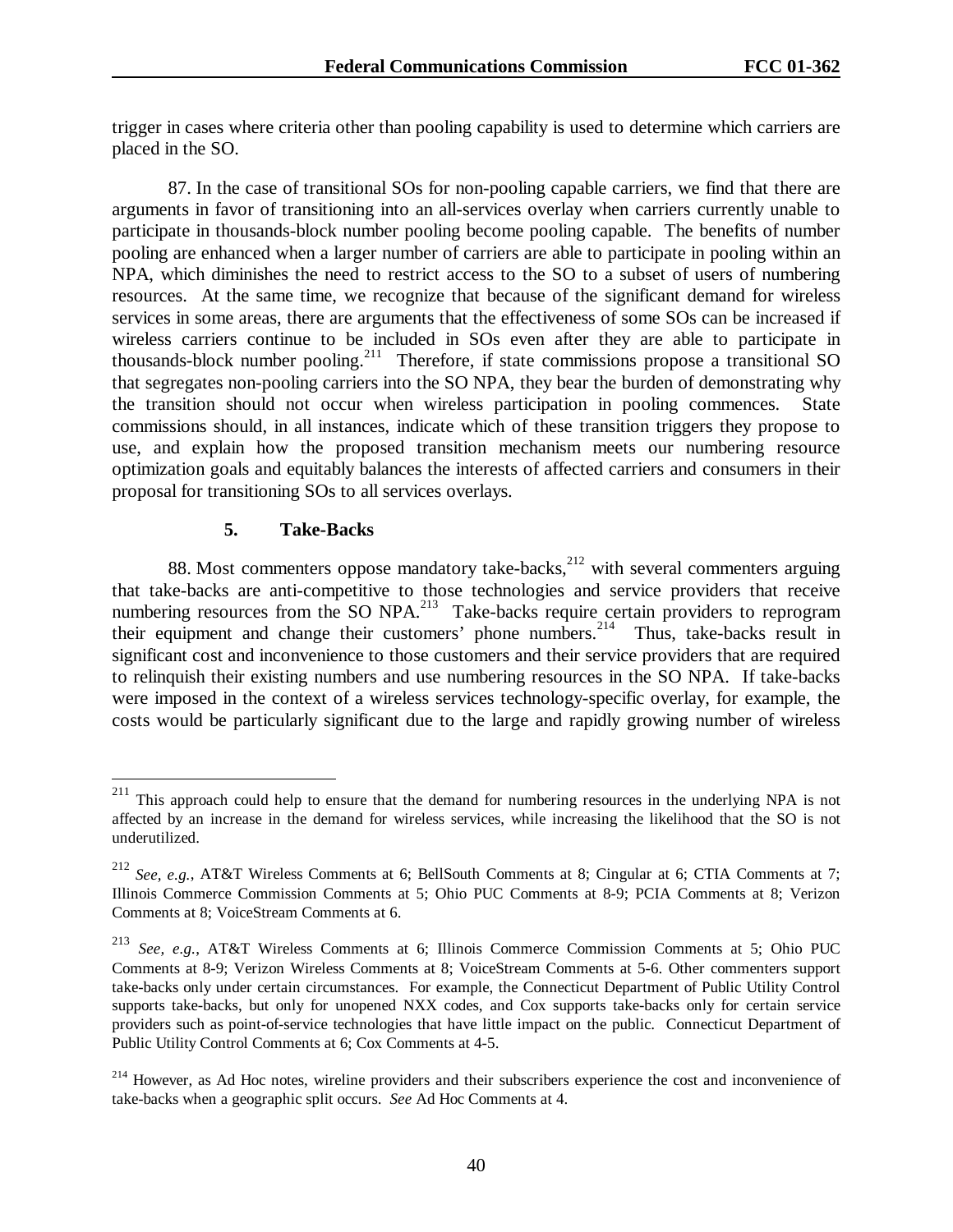subscribers, particularly in major markets.<sup>215</sup> We acknowledge, therefore, that take-backs have significant drawbacks and costs, which need to be considered in determining whether a SO should include take-backs.

89. We decline to impose a blanket prohibition against take-backs, however. In some instances, the use of take-backs may enhance the effectiveness of SOs, from a numbering resource optimization perspective, by freeing up numbering resources in the underlying area code. Takebacks could increase the life of the underlying NPA, which, in turn, would preserve the geographic identity of a given area. Conversely, creating SOs without freeing up numbering resources in the underlying area code may not provide meaningful benefits because the life of the underlying NPA would not likely be significantly prolonged.<sup>216</sup> There may also be instances in which the impact of take-backs on consumers can be mitigated either through voluntary incentives for consumers to relinquish their numbers or by limiting take-backs to services or technologies in which the telephone number is not directly used by or even necessarily known to the customer.<sup>217</sup>

90. Therefore, although we do not favor take-backs as a matter of policy, we do not completely rule out the possibility of states using take-backs under circumstances designed to mitigate their potential harmful effects. Specifically, we would likely favor service-specific overlays that include take-backs of non-geographic-based numbers, but we would likely oppose technology-specific overlays that would include take-backs of numbers that are geographically sensitive. To ensure that the costs and benefits of take-backs are given careful consideration, we will require state commissions proposing to use take-backs include a strong showing that the consumer and industry costs associated with take-backs are outweighed by the optimization benefits of the take-backs. In their petitions, state commissions seeking to use take-backs would have to specifically demonstrate that the negative effects of take-backs will be mitigated by the benefits in the particular area by showing, for example, that: (1) consumers, particularly subscribers that would be required to relinquish their telephone numbers, support such a measure;<sup>218</sup> (2) the state will provide incentives for providers and their current customers to relinquish their numbers in the underlying area code; and (3) a phased-in approach will help ease the cost burden on customers and service providers.

<sup>215</sup> According to data set forth by the CTIA, wireless subscribership has more than tripled since 1995. *See* FCC, Common Carrier Bureau, Industry Analysis Division, *Trends in Telephone Service*, Table 12.2 (as reported by the CTIA) (Aug. 2001). This report is available at <http://www.fcc.gov/ccb/stats>. *See also* Cahners In-Stat Group Expects 32% Increase in Wireless Phone Use by Corporate Employees by 2000, *Press Release* (Oct. 5, 1998). This document is available at <http://www.instat.com/pr/1998/wir-ser.htm>.

<sup>&</sup>lt;sup>216</sup> It could be argued, however, that there would be some limited benefit because the demand for additional numbering resources in the underlying NPA would be reduced.

<sup>&</sup>lt;sup>217</sup> Examples of services where the telephone number is not necessarily known or used directly by the customer include atms, fax machines, and j-fax.

Evidence of strong consumer support would weigh in favor of allowing take-backs, because consumers, especially wireless consumers, would be the primary group to be negatively impacted.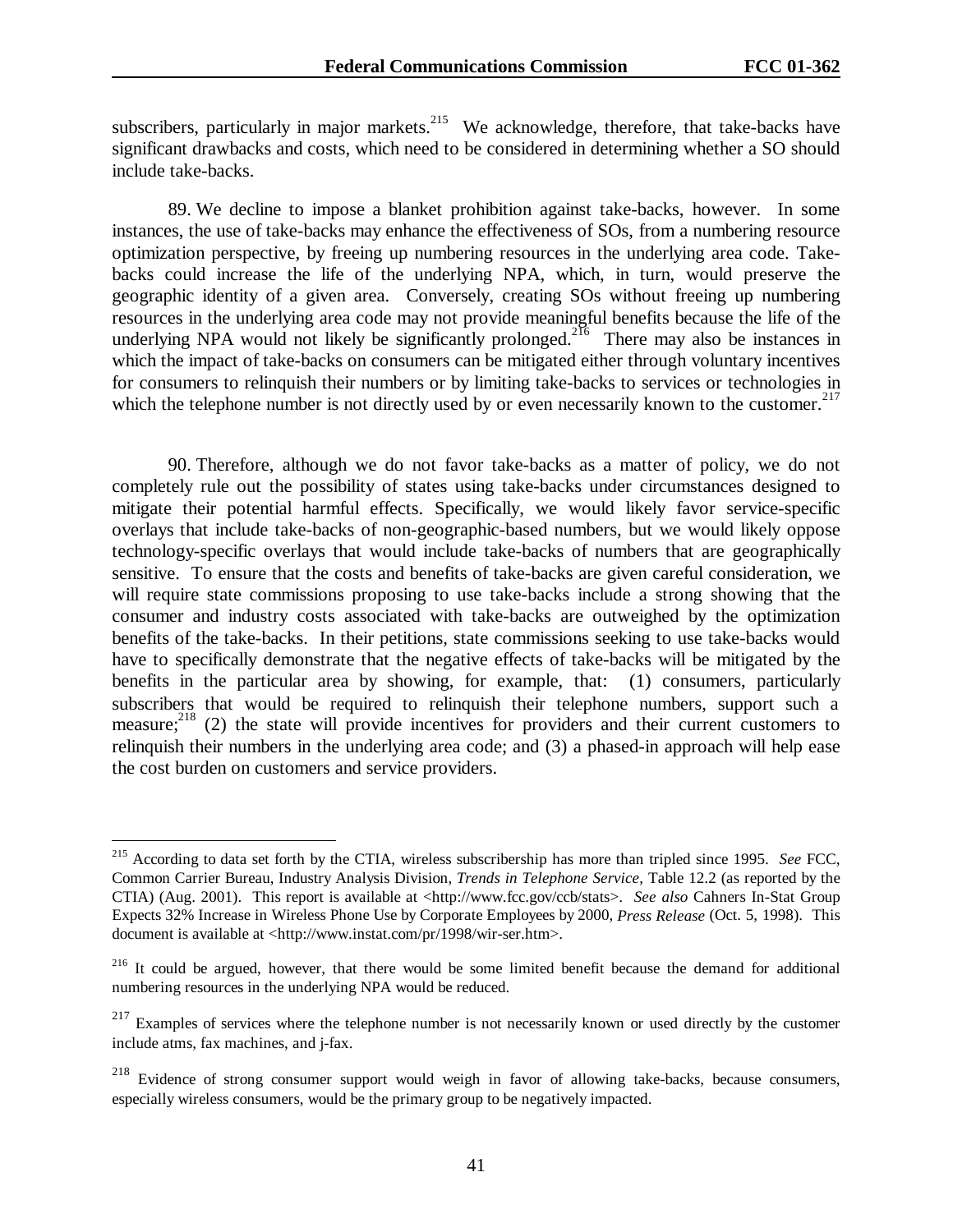## **6. Ten-Digit Dialing**

91. In the *Second Report and Order*, we asked commenters whether ten-digit dialing should be imposed for transitional SOs.<sup>219</sup> The JWC proposed a waiver of ten-digit dialing until either the transitional SO transformed into an all-services overlay or November 24, 2002. In response, most, but not all, commenters agree with JWC's proposal. CTIA, for example, states that any waiver of the ten-digit dialing requirement should cease when the pooling administrator receives NXX codes from the new NPA or when wireless pooling commences, whichever comes first.<sup>220</sup> A number of state commissions do not support ten-digit dialing,<sup>221</sup> and the Connecticut Commission only supports ten-digit dialing once competition is demonstrated between wireline and wireless providers and the transitional SO has been converted into an all-services overlay.<sup>222</sup>

92. Because we continue to believe that ubiquitous ten-digit dialing when an overlay is implemented would maximize numbering resource optimization, $223$  we favor SO proposals that include ten-digit dialing in the SO NPA as well as the underlying area code, in the same manner that ten-digit dialing is required when all-services overlays are implemented. Mandatory ten-digit dialing, we believe, minimizes anti-competitive effects due to dialing disparities, which, in turn, avoids customer confusion.224 We, nevertheless, will not necessarily require ten-digit dialing with SOs at this time, at least not until we are better able to determine whether a temporary waiver of the ten-digit dialing requirement in any way increases the use and effectiveness of SOs. We emphasize that, although temporary waivers might be warranted, it is not likely that requests for permanent waiver of the ten-digit dialing requirement, especially after a transitional SO is expanded to include all services, will be granted. State commissions seeking a waiver of the tendigit dialing requirement should clearly indicate when any requested waiver would terminate.

## **7. Rationing**

93. Rationing is a number conservation measure that limits the amount of numbering resources made available for allocation to carriers in a given area, in accordance with an industryimplemented or state-implemented rationing plan.<sup>225</sup> Rationing may be implemented pursuant to a

<sup>219</sup> *See Second Report and Order*, 16 FCC Rcd at 365, para. 137.

<sup>220</sup> CTIA Comments at 8.

<sup>221</sup> *See, e.g.*, Michigan PSC Comments at 2; New York State Department of Public Service Comments at 2; State Coordination Group Outline at 1.

 $222$  Connecticut Department of Public Utility Control Comments at 10.

<sup>&</sup>lt;sup>223</sup> We note that the U.S. Court of Appeals recently affirmed the Commission's authority to require ten-digit dialing when an all-services overlay is implemented. *See People of the State of New York et al. v. Federal Communications Commission, Docket No. 99-4205 (2<sup>nd</sup> Cir. 2001).* 

<sup>224</sup> See *Local Competition Second Report and Order*, 11 FCC Rcd at 19518-19, para. 287.

<sup>225</sup> *See, e.g.*, Petition for Declaratory Ruling and Request for Expedited Action on July 15, 1997 Order of the Pennsylvania Public Utility Commission Regarding Area Codes 412, 610, 215, and 717, *Memorandum Opinion* (continued….)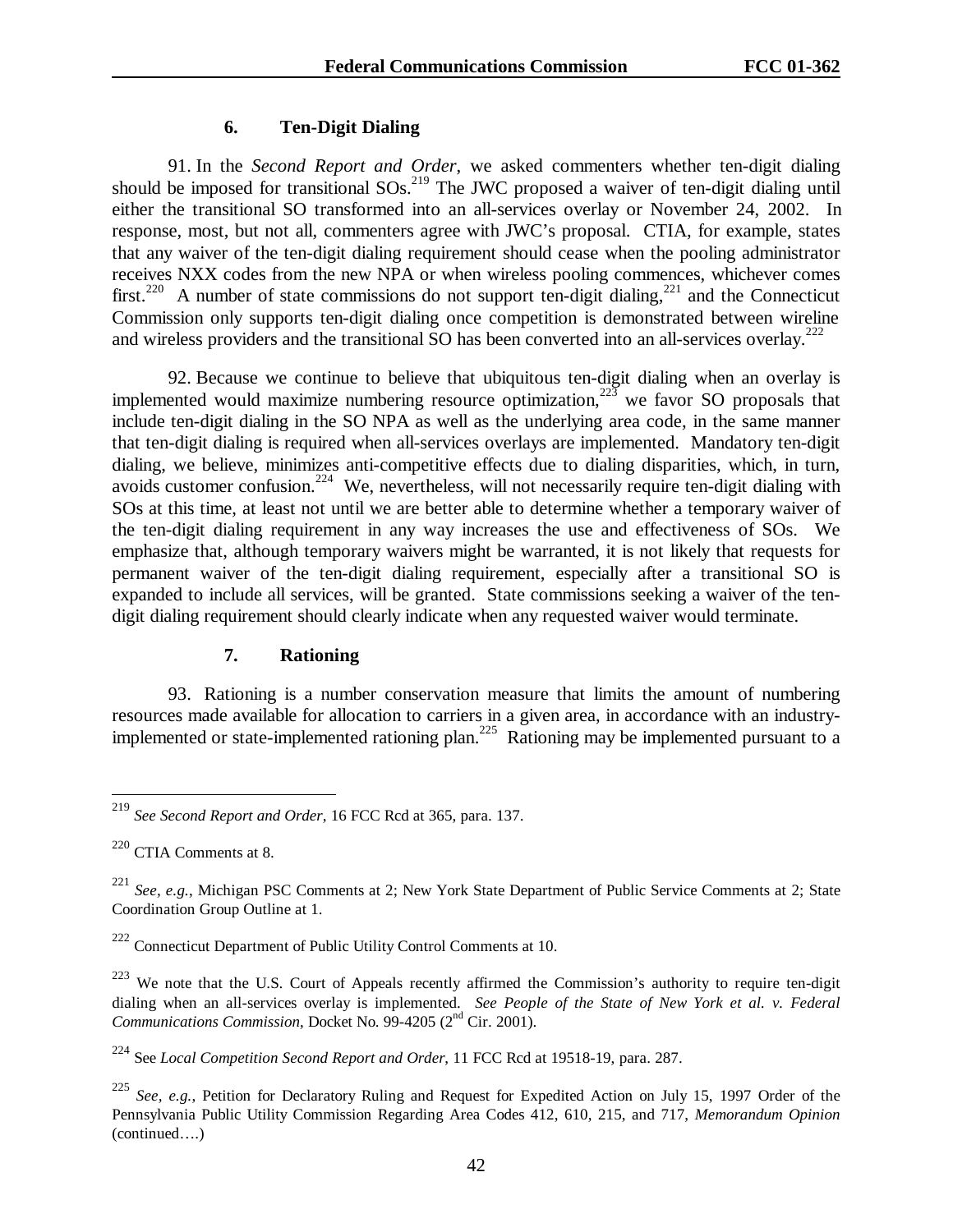declaration by the NANPA that a jeopardy situation exists, which means that the underlying area code is projected to exhaust before the new area code is scheduled to be implemented.<sup>226</sup> Some state commissions have been delegated authority to continue an established rationing plan for six months after the new area code is activated.<sup>227</sup> A number of commenters agree with the JWC that rationing in the underlying area code should cease upon implementation of the transitional  $SO<sub>1</sub><sup>228</sup>$ and that rationing should not occur in the transitional SO once it is established.<sup>229</sup> We find that any SO that achieves the purposes for which it is implemented (that is, the availability of numbering resources is increased for all carriers), should not need to be subject to rationing. Thus, we agree with commenters that neither the SO NPA nor the underlying area code(s) should be subject to rationing.

#### **8. Thousands-Block Number Pooling**

94. Most commenters argue that SOs should only be implemented in areas where thousands-block number pooling has been implemented. We disagree. We encourage states to use the numbering optimization measures available to them, but for area codes that do not qualify for pooling, implementing a SO may still be a viable option, particularly if non-pooling providers possess a significant portion of the underlying area code's numbering resources. Thus, SOs will be allowed in non-pooling areas provided the state commissions can justify the SO based on the criteria set forth in this Order. In particular, we will closely scrutinize any plans for SOs in nonpooling area codes to ensure that number utilization is sufficiently high. Also, the Commission will look favorably upon petitions from state commissions pursuing other numbering optimization measures in the underlying area code, such as rate center consolidation and unassigned number porting, and recommends that such measures be noted in their petitions. We also clarify that, as with all-services overlays, pooling must be implemented in the SOs if it covers an area in which pooling is taking place.

<sup>226</sup> *See id*.

<sup>(</sup>Continued from previous page)

*and Order and Order on Reconsideration*, 13 FCC Rcd at 19025-19027, paras. 23-26; see also Central Office Code (NXX) Assignment Guidelines (95-0407-008), § 9.0, September 2001, available at <www.atis.org>.

 $227$  Currently, several states have authority to continue rationing in both the overlay area code and the underlying area code for a period of six months after area code relief is implemented. *See, e.g.*, Numbering Resource Optimization, *Order*, 16 FCC Rcd 15842, 15857-15858, paras. 39-42 (2001) (delegating authority to the Michigan Public Service Commission); Numbering Resource Optimization, *Order*, 16 FCC Rcd 5474, 5490-5491, paras. 37- 38 (2001) (delegating authority to the West Virginia Public Service Commission); Florida Public Service Commission Petition for Expedited Decision for Grant of Authority to Implement Number Conservation Measures, *Order*, 14 FCC Rcd 17506, 17517-17518, paras. 25-28 (1999).

<sup>228</sup> *See, e.g.*, BellSouth Comments at 10; CTIA Comments at 9.

<sup>229</sup> WorldCom Comments at 3.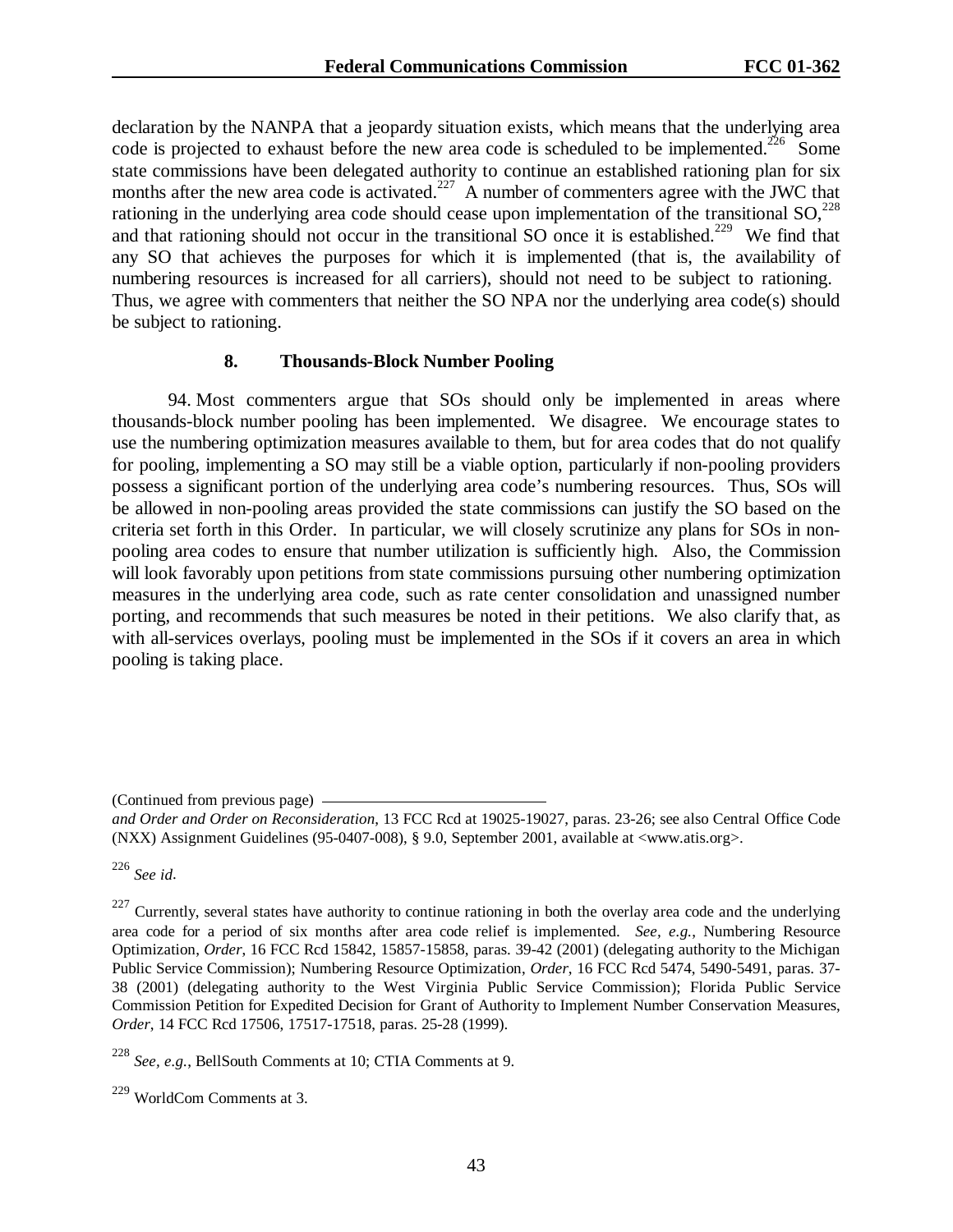## **VI. OTHER NUMBERING RESOURCE OPTIMIZATION MEASURES**

## **A. Audits**

## **1. Enforcement**

95. In the *Second Report and Order*, the Commission set forth a comprehensive audit program to verify carrier compliance with federal rules and orders and industry guidelines,  $230$  and concluded that auditors in the Accounting Safeguards Division of the Common Carrier Bureau, or other Commission designated agents, would perform the audits.<sup>231</sup> The Commission also stated that carriers found to be in violation of our requirements may be subject to possible enforcement action, which may include monetary forfeitures, revocation of interstate operating authority and cease and desist orders.<sup>232</sup>

96. In addition to our traditional enforcement tools, the Commission tentatively concluded that carriers that violate its numbering requirements, or that fail to cooperate with the auditor to conduct either a "for cause" or random audit, should also be denied numbering resources in certain instances, and sought comment on this tentative conclusion. It also sought comment on the process by which this additional remedy should be invoked; specifically, whether only the Commission should direct the NANPA or Pooling Administrator to withhold numbering resources. 233

97. We conclude that carriers that are audited and found to have violated our numbering requirements, or that fail to cooperate with the auditor to conduct either a "for cause" or random audit, may be denied numbering resources in appropriate cases. State and industry commenters generally support this conclusion.<sup>234</sup> In their comments, state commissions indicate a growing need for additional penalties for, in particular, carriers that fail to file Numbering Resource Utilization Forecast (NRUF) data because they do not anticipate a need for numbering resources in the near future.<sup>235</sup> Additional penalties may include reclamation of numbering resources, depending on the nature of the violation. By also reaching carriers that fail to cooperate with auditing efforts, we hope to increase the effectiveness of our auditing program.

 $\overline{a}$ 

<sup>232</sup> *Id*. at 349, para. 96.

 $^{233}$  The Commission noted that section 220(f) bars public release of audit findings by a member, officer, or employee of the Commission except as directed by the Commission or court. 47 U.S.C. § 220(f).

<sup>234</sup> *See, e.g*., ALTS Comments at 14; California PUC Comments at 10-11; Cingular Wireless Comments at 17-19; Connecticut Department of Public Utility Control Comments at 3-4; Maine PUC Comments at 5-6; Maryland PSC Comments at 2; Michigan PSC Comments at 6; NASUCA Comments at 32-33; New Hampshire PUC Comments at 1; Ohio PUC Comments at 22; Pennsylvania PUC Comments at 1.

 $235$  That is, unless they need numbering resources there is no incentive for these carriers to file NRUF reports because currently the only penalty is denial of resources until the data is filed. *See, e.g*., Maine PUC Comments at 1; Maryland PSC Comments at 2; New Hampshire PUC Comments at 1.

<sup>230</sup> *Second Report and Order*, 16 FCC Rcd at 344-50, paras. 81-99.

<sup>231</sup> *Id.* at 347, para. 90.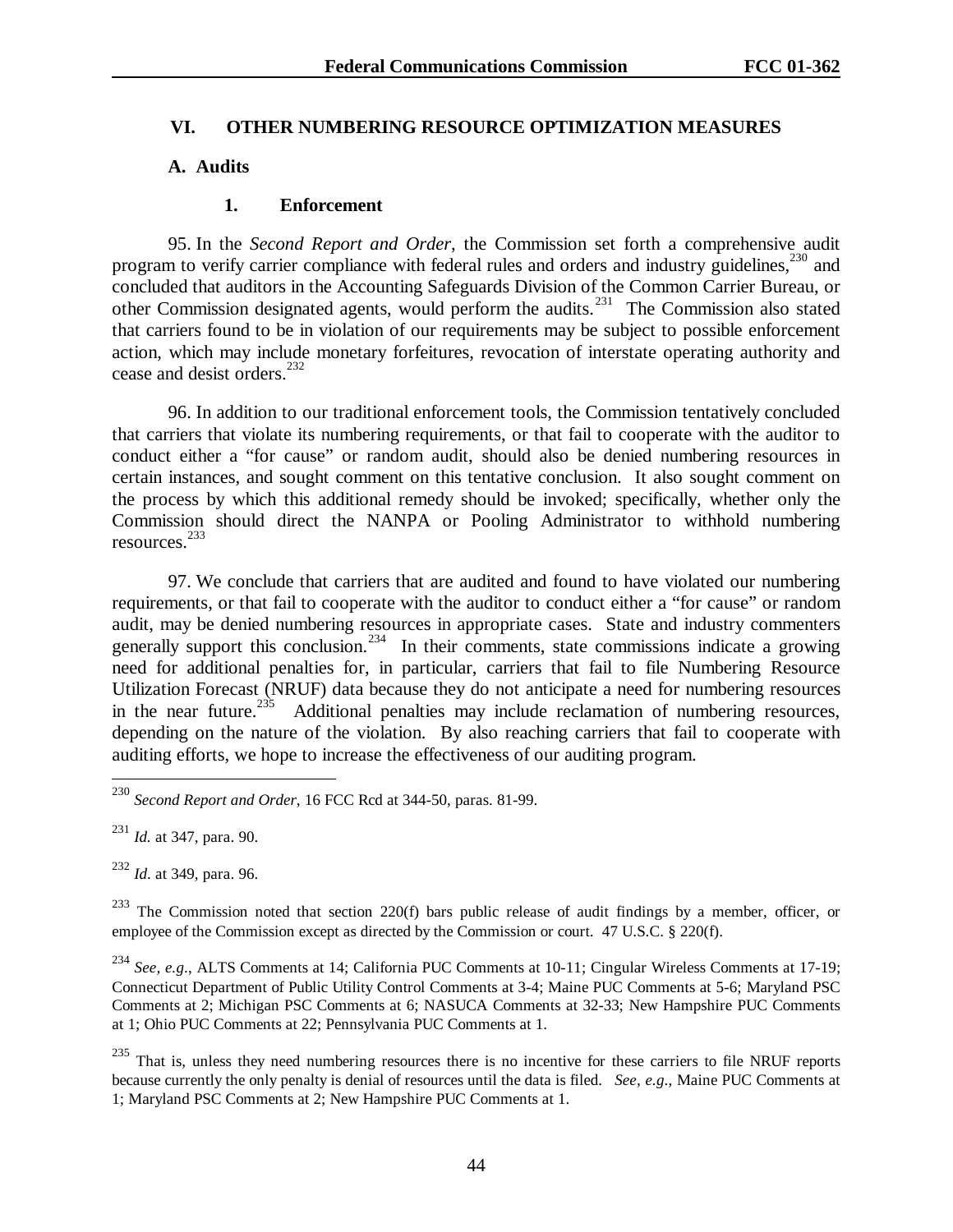98. We further conclude that, to invoke this additional remedy, only the Commission, specifically the Common Carrier Bureau and the Enforcement Bureau, shall direct the NANPA or National Pooling Administrator to withhold numbering resources from carriers for audit-related violations.<sup>236</sup> We decline, at this time, to delegate authority to state commissions or the NANPA to determine when a carrier shall be liable under this provision, primarily to ensure that this remedy is invoked uniformly. We encourage state commissions and the NANPA to work with the Commission to identify violators and target them for enforcement. We also confine the authority to deny numbering resources to the Commission to limit the release of proprietary information contained in audit findings only to those entities that need it to determine compliance with the rules and audit procedures, and to determine liability.

#### **2. State Commissions' Authority to Conduct Audits**

99. In the *Second Report and Order*, the Commission determined that the audit program would consist of "for cause" and random audits, performed by an auditor designated by the Common Carrier Bureau.<sup>237</sup> Although the Commission recognized that a national program will provide uniformity in the way that audits are conducted, it also recognized that state commissions would benefit from having a role in conducting these carrier audits.<sup>238</sup> The Commission therefore sought comment on whether state commissions should be given independent authority to conduct "for cause" and random audits in lieu of or in addition to the national audit program established in the *Second Further Notice*, and what parameters should apply to any such authority.<sup>239</sup> In particular, commenters were asked to address concerns about state commissions employing different standards in performing "for cause" and random audits that might force carriers operating in multiple states to comply with different demands.<sup>240</sup> In seeking comment on this issue, the Commission did not address state commissions' authority to perform audits under state  $law.<sup>241</sup>$ 

100. Comments by state commissions generally support giving authority to conduct audits in addition to, but not in lieu of, the national audit program.<sup> $\frac{242}{4}$ </sup> Many contend that state level and national level audit results could and should be shared, possibly by incorporating state

<sup>239</sup> *Id*. at 370, para. 155.

<sup>240</sup> *Id*.

 $\overline{a}$ 

<sup>241</sup> *Id*.

<sup>&</sup>lt;sup>236</sup> NANPA shall continue to withhold numbering resources from carriers who fail to comply with the mandatory reporting requirements. *First Report and Order*, 15 FCC Rcd at 7609, para. 84.

<sup>237</sup> *Second Report and Order*, 16 FCC Rcd at 344-50, paras. 81-99.

<sup>238</sup> *Id*. at 347, para. 92.

<sup>&</sup>lt;sup>242</sup> *See, e.g.*, Connecticut Department of Public Utility Control Comments at 13; New Hampshire PUC Comments at 6; New York State DPS Comments at 6; Pennsylvania PUC Comments at 7; *but see* Ohio PUC Comments at 24.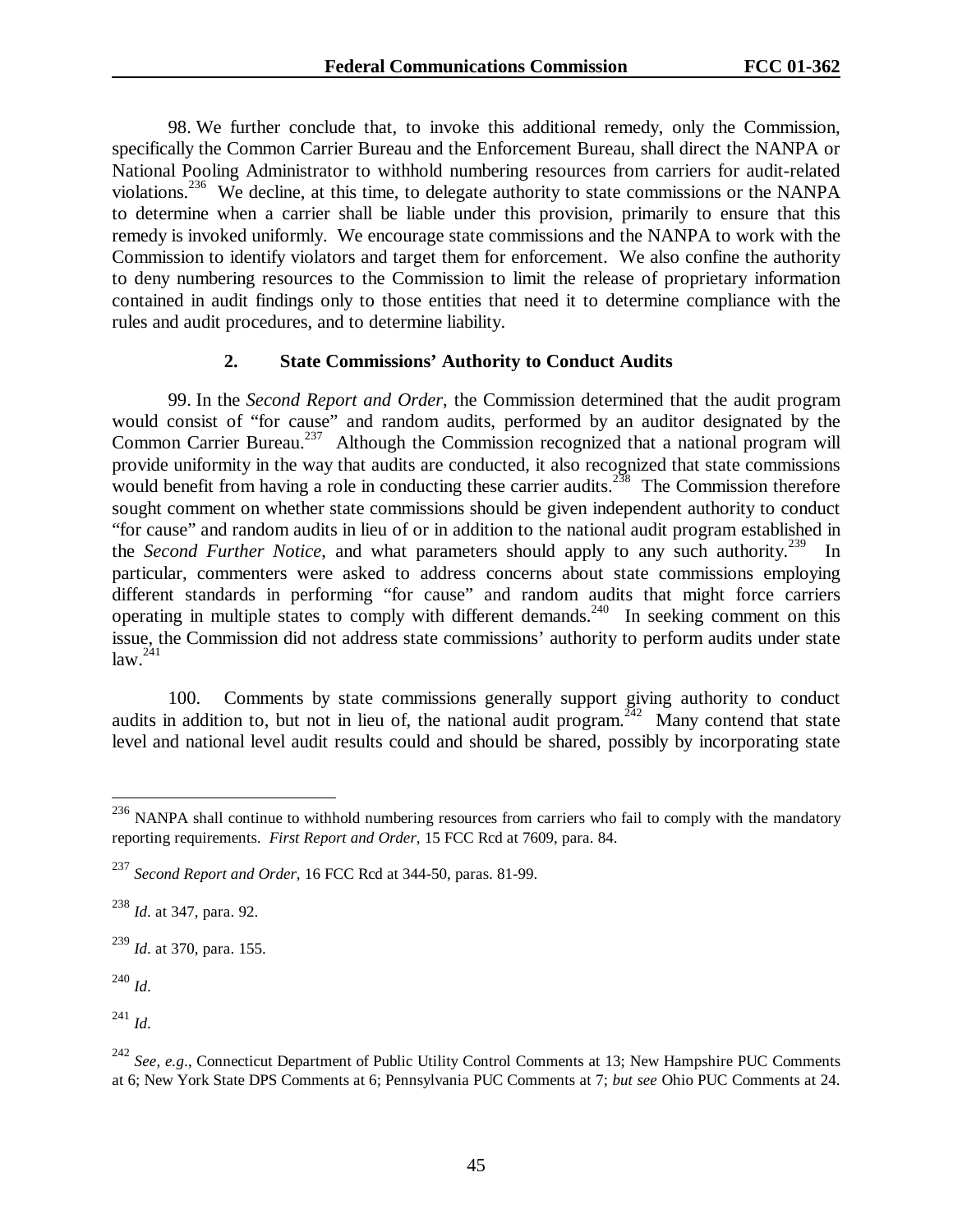results into a national audit and vice versa.<sup>243</sup> Several industry commenters, on the other hand, do not support giving states authority in addition to or in lieu of the national audit program. AT&T, for example, argues that the audits conducted by the states would have the same objective as the national audit plan, thus negating any reason to empower more than one body.<sup>244</sup> In addition, some industry commenters indicate that the Commission has already taken appropriate steps to ensure an adequate level of state participation in its audit program.<sup>245</sup>

101. The Commission values input from the states and considers coordination with them to be vitally important to advancing our shared policy goals of administering numbering resources efficiently. We reaffirm that states continue to have authority to conduct audits to the extent permitted under state law. Moreover, in recognition that states can serve a valuable role in helping the Commission to monitor carriers' number use, we clarify that states may conduct audits, at their own expense, to determine whether a particular carrier is in compliance with the Commission's numbering rules to discharge their own responsibilities. For example, state audits that seek to gather information needed to facilitate area code relief decisions would be appropriate to the extent that the information sought is not available through another source, such as NRUF data reports.<sup>246</sup> This ability, coupled with the states' right to request "for cause" audits under the national auditing program, should provide states with sufficient and effective tools for carrying out their area code relief responsibilities. We expect that state commissions will not conduct audits that are duplicative of our national audits or that request information readily available from other sources. This should alleviate concerns by the industry that state audits would serve the same purpose as Commission audits. $247$ 

102. Pursuant to long-standing delegated authority, we expect the Commission audit staff to cooperate with state commissions by coordinating compliance and enforcement activities and sharing information gathered in the course of audits under the national audit program.<sup>248</sup> We expect, for example, to share with the requesting state the audit results arising out of any "for

 $\overline{a}$ 

<sup>245</sup> *See, e.g*., ALTS Comments at 14-15; BellSouth Comments at 21; Cingular Comments at 19-20.

247 AT&T Comments at 14-15.

<sup>243</sup> *See, e.g*., California PUC Comments at 11; Connecticut Department of Public Utility Control Comments at 3-4; Maine PUC Comments at 1; Maryland PSC Comments at 2; New Hampshire PUC Comments at 1; Texas PUC Comments at 14.

<sup>244</sup> AT&T Comments at 14-15.

<sup>246</sup> *See, e.g.,* California Public Utilities Commission Telecommunications Division, Report on the 619 Area Code, March 13, 2001.

<sup>248</sup> *See* 47 C.F.R. § 0.291(b). To improve operating and administrative efficiency, the Commission delegated authority to the Common Carrier Bureau to coordinate compliance and enforcement activities with state commissions when: (i) there is a shared policy interest, and (ii) the states have processes for protecting confidential information. Amendment of Parts 0, 1, and 64 of the Commission's Rules with Respect to Delegation of Authority to the Chief, Common Carrier Bureau, *Report and Order*, 5 FCC Rcd 4601 (1990); *Delegation of Authority to the Chief, Common Carrier Bureau*, Memorandum Opinion and Order, 50 Fed. Reg. 18487-03 (1985), *on reconsideration*, 104 F2d 733 (1986).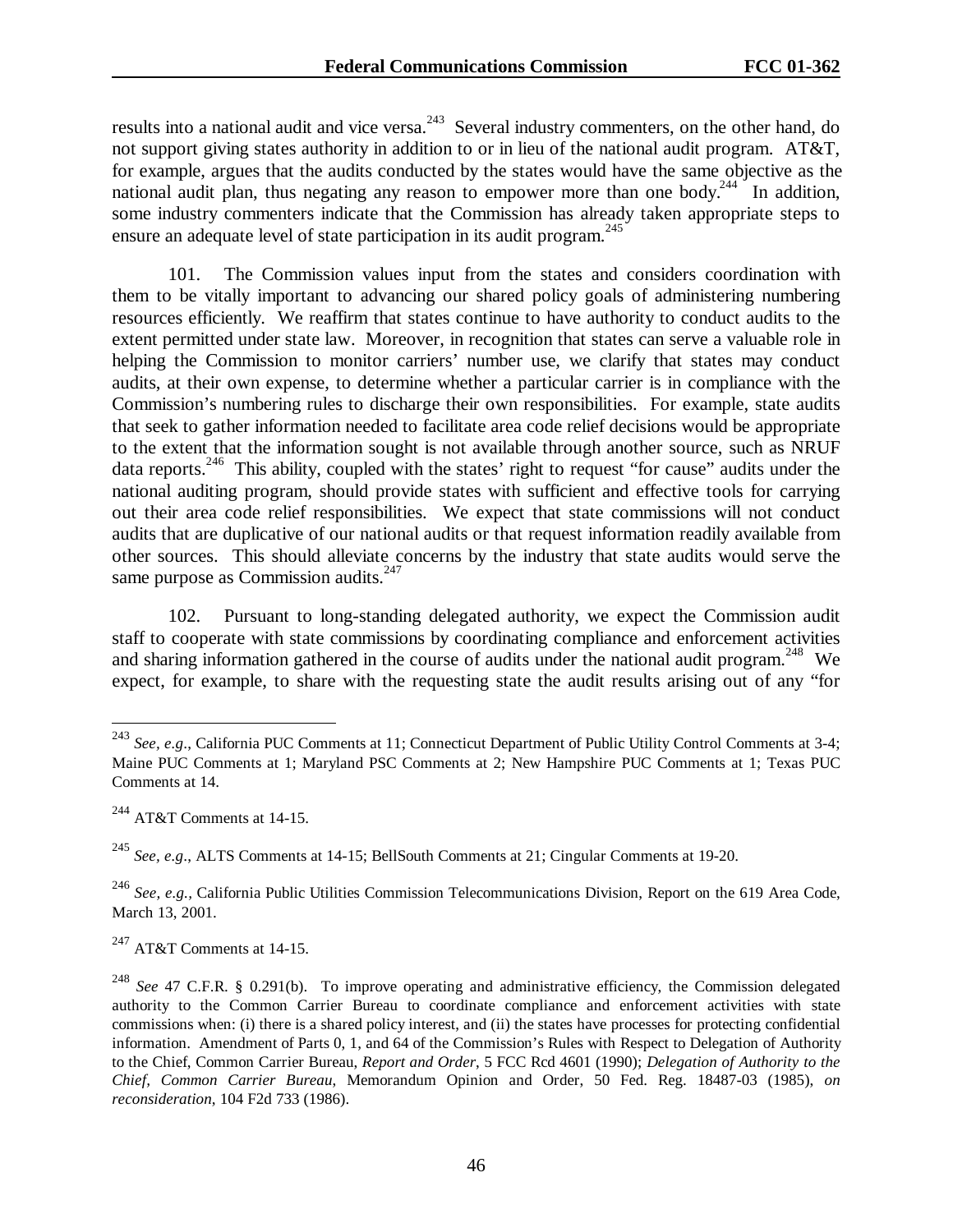cause" audits requested by a state commission. We encourage states believing audits are required in certain circumstances to request "for cause" audits by making a written request to the Commission $^{249}$ 

#### **3. Petitions for Reconsideration and Clarification**

103. On March 12, 2001, BellSouth, Qwest, Sprint and USTA each filed a Petition for Reconsideration and/or Clarification requesting that the Commission reconsider certain aspects of its decision requiring audits. First, Qwest requests that the Commission reconsider its decision to require random audits as part of its national audit program and that it give carriers the opportunity<br>to rebut a case for a "for cause" audit.<sup>250</sup> Second, BellSouth requests that the Commission Second, BellSouth requests that the Commission reconsider its decision that all carriers share the costs incurred to conduct "for cause" audits.<sup>251</sup> Similarly, USTA requests that audits should be paid for by carriers participating in the audits.<sup>252</sup> Finally, Sprint requests clarification regarding state's independent authority under state law to conduct number utilization audits. $^{253}$ 

104. *Random Audits*. In the *Second Report and Order,* the Commission concluded that because "for cause" audits are conducted only if there are specific allegations of non-compliant or inappropriate conduct on the part of a carrier, carrier compliance with our rules and orders and applicable industry guidelines should also be monitored through the use of random audits. <sup>254</sup> The Commission found that random audits, in conjunction with the use of "for cause" audits, would provide the audit program with more flexibility to accomplish the stated goals, and would serve as a strong deterrent.<sup>255</sup> Qwest argues that including random audits as part of our audit program is unsound regulatory policy.<sup>256</sup> Qwest explains that promulgating rules and expecting compliance is the general regulatory model that has worked for decades,  $257$  and contends that it is simply unnecessary to promulgate rules then create regulation to monitor their enforcement.<sup>258</sup>

105. We find Qwest's arguments unpersuasive. The auditing program was established not only to monitor, but also to identify and correct violations of our rules and orders and

252 USTA Petition at 7.

253 Sprint Petition at 12-14. This request has been addressed in the previous section. *See supra* at para. 99-102.

<sup>254</sup> *Second Report and Order*, 16 FCC Rcd at 346, para. 88.

<sup>255</sup> *Id.*

 $\overline{a}$ 

256 Qwest Petition at 6.

<sup>257</sup> *Id*.

<sup>258</sup> *Id*. at 6-7.

<sup>249</sup> *Id*. at 345, para. 87.

<sup>250</sup> Qwest Petition at 2.

 $251$  BellSouth Petition at 15-16.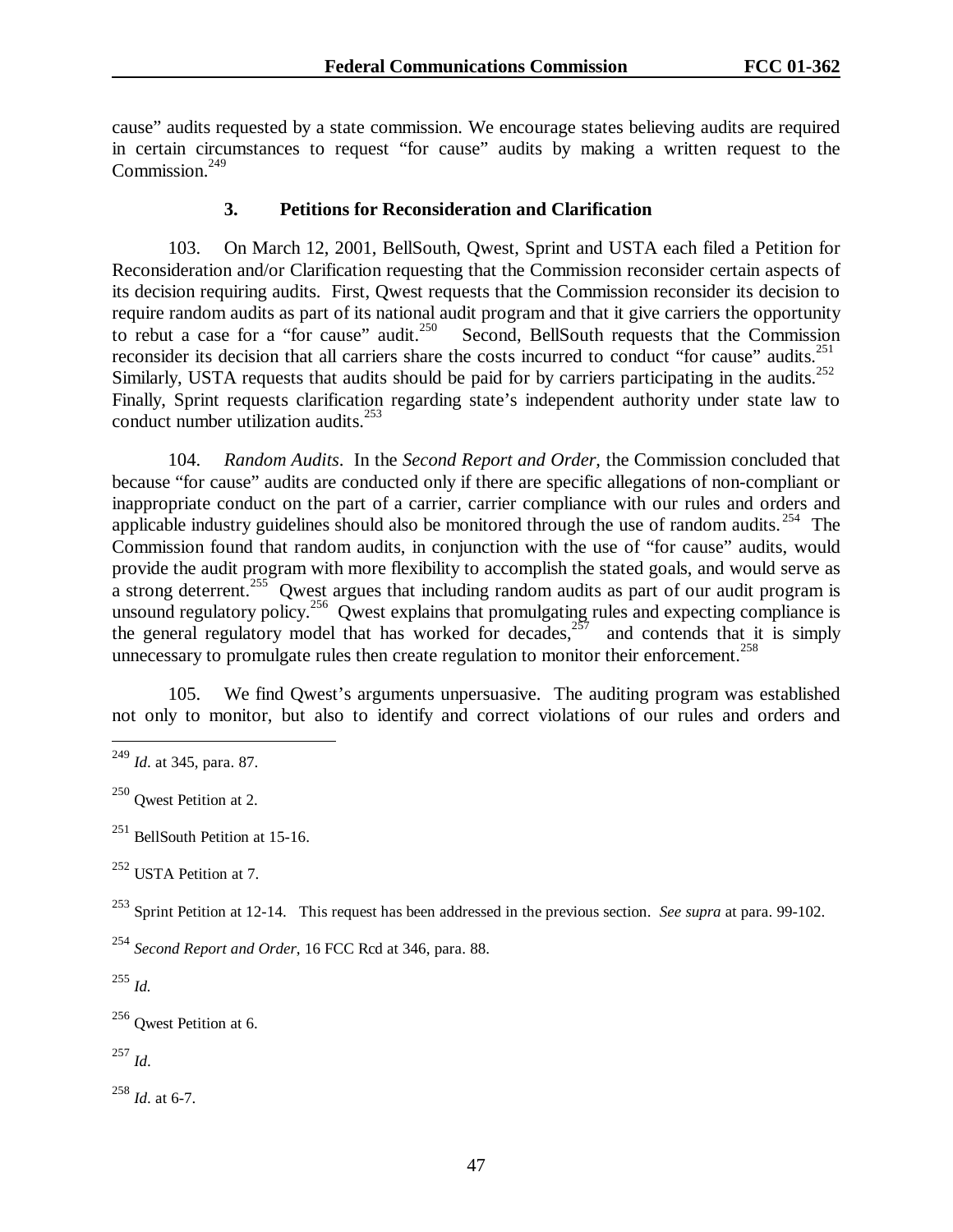applicable industry guidelines. As noted in the *Second Report and Order*, the program can serve to provide a level of confidence in the accuracy of data reported by carriers; $259 \text{ ensure that carriers}$ are complying with our rules by serving as a deterrent against non-compliance; $^{260}$  and allow us to identify inefficiencies in the manner in which carriers use numbers, such as excessive use of certain categories of numbers such as administrative, aging, or intermediate numbers. We therefore deny Qwest's petition, and retain random audits as part of our national audit program.

106. *Carrier Opportunity to Rebut.* The Commission concluded in the *Second Report and Order* that "for cause" audits may be initiated based on information drawn from a variety of sources.<sup>261</sup> Specifically, the NANPA, the Pooling Administrator, or a state commission may make a written request to the Common Carrier Bureau to request a "for cause" audit.<sup>262</sup> The request should state the reason for which a "for cause" audit is being requested and include documentation of the alleged anomaly, inconsistency, or violation of the Commission rules or orders or applicable industry guidelines.<sup>263</sup> The audit staff will determine from the application whether a "for cause" audit is warranted.<sup>264</sup> Qwest accurately points out that the discussion did not address a carrier's ability to rebut the *prima facie* case that would trigger an audit.<sup>265</sup>

107. We clarify that, although not stated explicitly, the audit program does, in fact, allow carriers to respond to the allegations before any enforcement action is taken as a result of audit findings. We also clarify that requests for a "for cause" should be submitted to the Common Carrier Bureau and the Enforcement Bureau. Once the Bureaus have received a request for a "for cause" audit, the carrier will be notified of that request and be given up to 30 days to respond to the allegation(s). This notification may involve a data request from the Commission staff and the carrier's response may result in a decision not to proceed with the requested "for cause" audit. If the carrier's response indicates that the alleged violation exists but will be corrected, then the Commission staff can allow the carrier up to 60 days to comply before performing the audit. We note that the Common Carrier Bureau will issue a Public Notice providing additional information on the audit plan shortly.

108. Consistent with standard auditing practices, we expect that the audit process will afford carriers ample opportunity to present their views during the audit, even beyond commenting on an initial allegation or request to conduct a 'for cause' audit. We direct state commissions conducting numbering related carrier audits, in accordance with the parameters set forth herein, to provide carriers the same opportunity to explain their views and/or rebut audit

<sup>260</sup>*Id*.

 $\overline{a}$ 

<sup>261</sup> *Id*. at 345, para. 86.

- <sup>262</sup> *Id*. at 345, para. 87.
- <sup>263</sup> *Id*. at 345-46, para. 87.
- <sup>264</sup> *Id*. at 346, para. 87.

<sup>259</sup> *Second Report and Order*, 16 FCC Rcd at 344, para. 83.

<sup>265</sup> Qwest Petition at 7.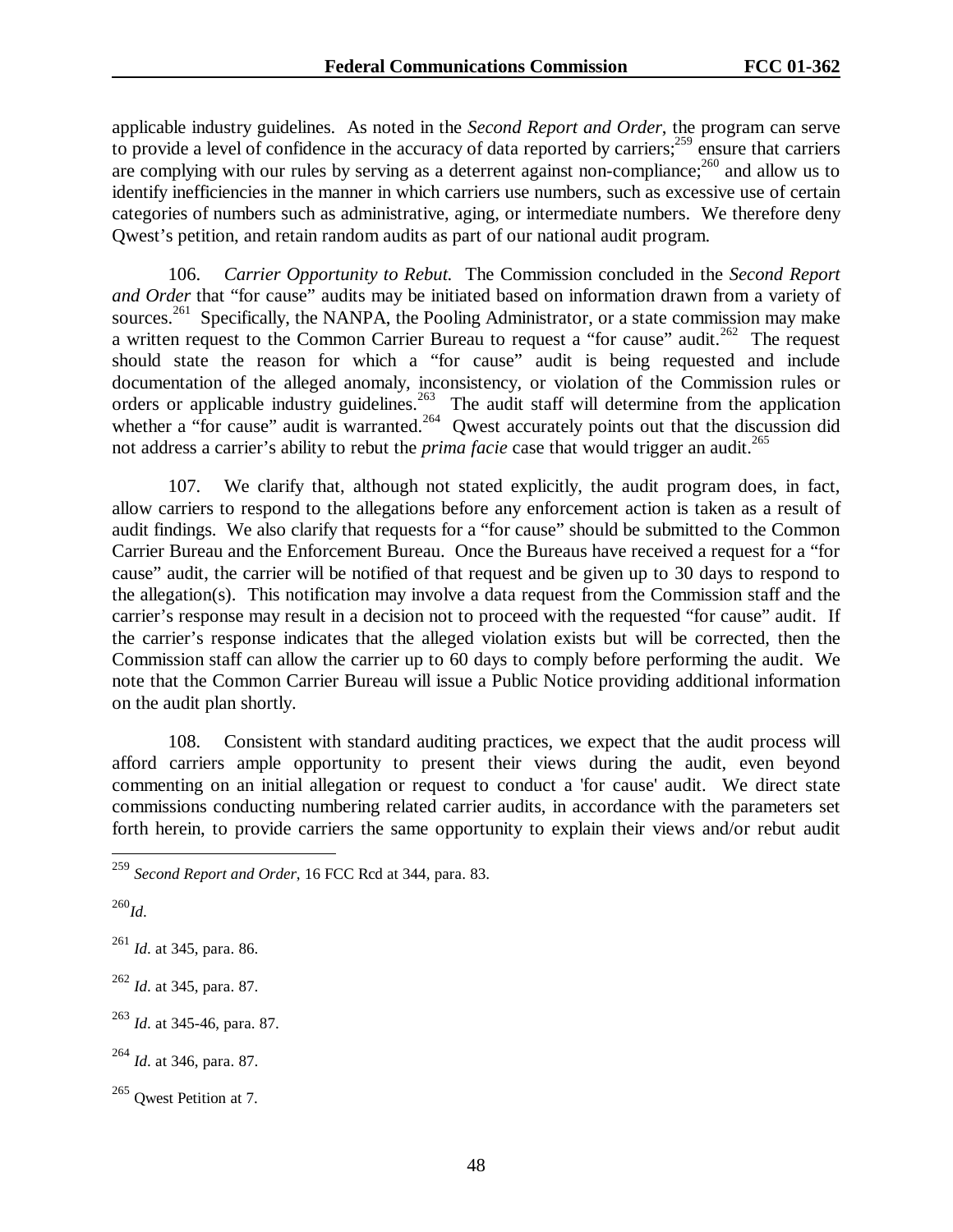findings. Finally, we note that an audit report itself does not constitute a legal determination of compliance or noncompliance. That determination is reserved for the Commission, and we expect to consider the audited carrier's views in making such judgments.

109. *Auditing Costs.* In the *Second Report and Order*, the Commission concluded that the costs associated with our comprehensive auditing program are numbering administration costs, and, as such, they should be borne by all telecommunications carriers on a competitively neutral basis, as required by section  $251(e)(2)$  of the Act.<sup>266</sup> In the case of "for cause" audits, BellSouth contends that since these audits will be conducted only if there is an alleged violation of the Commission's rules, the arrangement for auditing costs is unfair to carriers not subject to the "for cause" audit.<sup>267</sup> BellSouth encourages the Commission to adopt a policy whereby the costs for a "for cause" audit are borne by the carrier subject to that audit, while the costs for random audits are shared by all carriers.<sup>268</sup>

110. In its request that the Commission reconsider the allocation of auditing costs, USTA's stated concern is that the Commission's policy regarding these costs provides funding that is unchecked and could result in unnecessary audits.<sup>269</sup> USTA encourages the Commission to maintain the policy whereby carriers that are subject to the audits, not the industry as a whole, pay for audits conducted under the Commission's auspices.<sup>270</sup> To the extent it requires carriers subject to random audits to bear the costs of such audit, KMC Telecom, Inc. (KMC) opposes USTA's request.<sup>271</sup> PCIA also opposes USTA's request, stating that the use of the NBANC fund is the clear method of assuring competitive neutrality.<sup>272</sup> USTA's response to the objections indicate that the Commission's concern that costs are recovered on a competitively neutral basis is seemingly satisfied by recovering costs related to work performed by designated agents through the NBANC fund and thus including auditing costs for numbering in the Commission's fee schedule violates no statutory restriction.<sup>273</sup>

111. We are not persuaded that the costs for audits should not be borne by all telecommunications carriers on a competitively neutral basis as required by section  $251(e)(2)$ . Auditing has general deterrent effects which benefits all carriers by improving the efficiency with which numbering resources are used, and thus, increasing the availability of numbering resources.

<sup>268</sup> *Id*. at 15-16.

269 USTA Petition at 7.

<sup>270</sup> *Id*.

 $\overline{a}$ 

<sup>271</sup> See KMC Opposition at 2 (concluding that such a requirement would be unfair because these carriers are not suspected of violating the Commission's rules regarding numbering).

 $272$  PCIA Opposition at 2.

273 USTA Reply at 1-2.

<sup>266</sup> *Second Report and Order*, 16 FCC Rcd at 349, para. 98.

<sup>267</sup> BellSouth Petition at 15.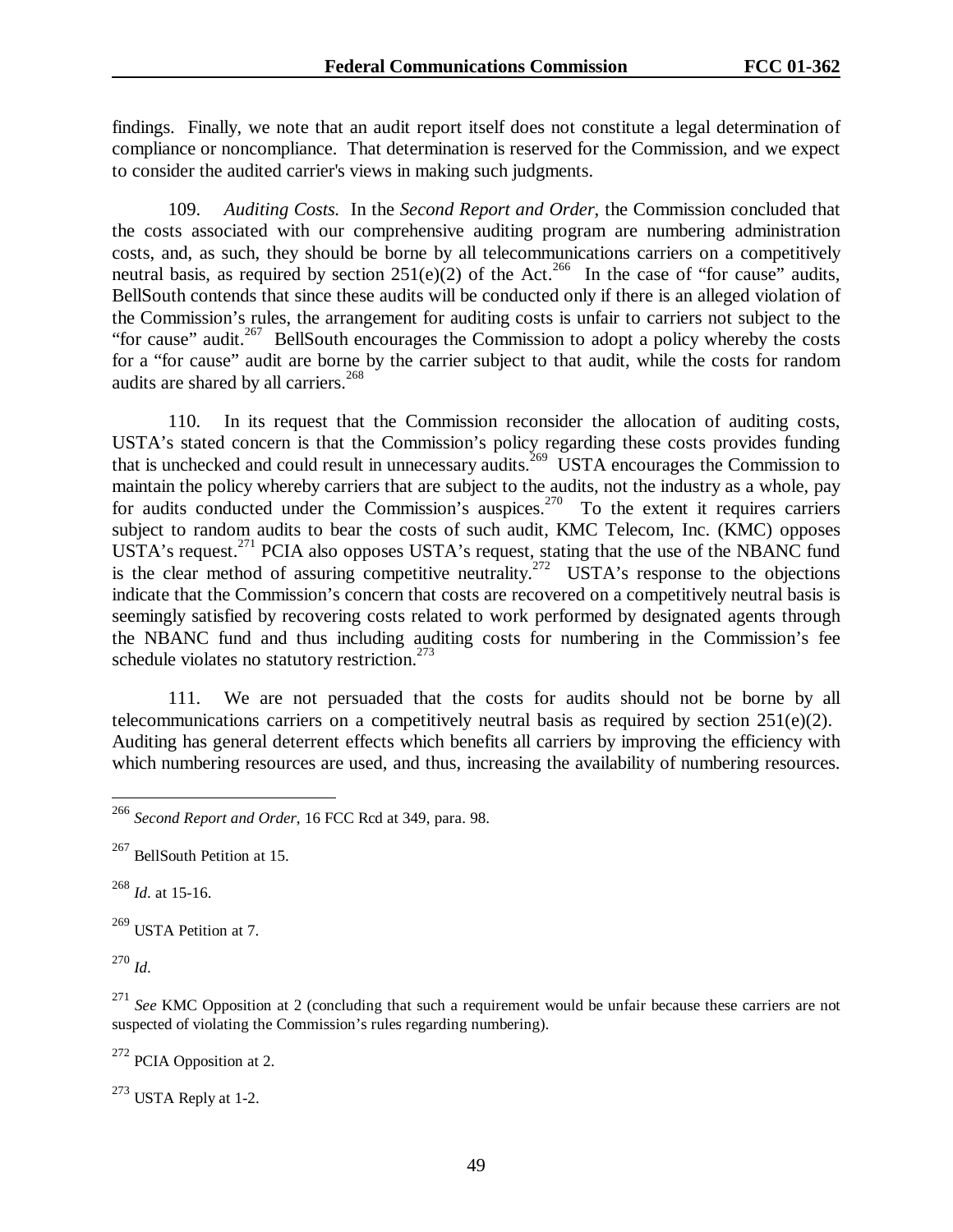As such, all carriers should bear the costs of auditing, whether random or "for cause."<sup>274</sup> Moreover, individual carriers subject to "for cause" audits bear additional individual costs to comply that are not attributed to all carriers. Therefore, we believe at this time that all auditing costs are properly borne by all carriers.

### **B. Reserved Numbers**

#### **1. Reconsideration of Reservation Period**

112. In the *First Report and Order*, the Commission concluded that *reserved numbers*, defined as numbers held by service providers at the request of specific end use customers for their future use, may be held in reserve status for a maximum of  $45$  days.<sup>275</sup> In petitions for reconsideration<sup>276</sup> of the *First Report and Order*, as well as numerous *ex partes*,<sup>277</sup> several parties asserted that the 45-day reservation period is a major departure from current business practices and should be increased to enable them to meet specific customer needs.

113. In the *Second Report and Order*, the Commission concluded that the maximum period for reserving numbers should be increased to 180 days, $^{278}$  and sought comment on the NANC's proposal to allow unlimited reservations on a month-to-month basis in exchange for a fee.279 The Commission also stated that if a reservation extension fee is mandated in the future, it will reconsider whether the 180-day period remains appropriate. The commenters in this proceeding are fairly evenly split on the issue of extending reservation periods. A number of carriers support extended or unlimited number reservations for a fee.<sup>280</sup> Many of the state commissions and consumer associations, however, oppose extending reservations for a fee and do

 $274$  These additional costs should not be viewed as punitive in nature, however, since the initiation of an audit is not necessarily an indication that a carrier has done something wrong. The purpose of an audit is not to punish the carrier by imposing additional costs on the carriers that are audited.

<sup>275</sup> *First Report and Order*, 15 FCC Rcd at 7587-88, paras. 22-23.

<sup>276</sup> *See*, *e.g.,* AT&T Petition for Reconsideration of *First Report and Order*; SBC Petition for Reconsideration and Clarification of *First Report and Order*; Qwest Petition for Reconsideration of *First Report and Order*.

<sup>277</sup> *See*, *e.g.,* Letter from Don Melton, Director, State of Arkansas Department of Information Services, to FCC, dated July 21, 2000; Letter from Kathleen B. Levitz, BellSouth, to Magalie Roman Salas, FCC, dated August 25, 2000; Letter from Glen Whitmer, Assistant Director, Computing and Communicating Services Office, University of Illinois, Urbana-Champaign, to FCC, dated August 14, 2000.

<sup>278</sup> *Second Report and Order*, 16 FCC Rcd at 355-56, para. 114.

<sup>279</sup> *Id*. at 369, para. 152.

<sup>280</sup> *See* BellSouth Comments at 20; Cox Comments at 20; Qwest Comments at 5-6; Verizon Commenrs at 3-4; Winstar Comments at 6; WorldCom Comments at 11.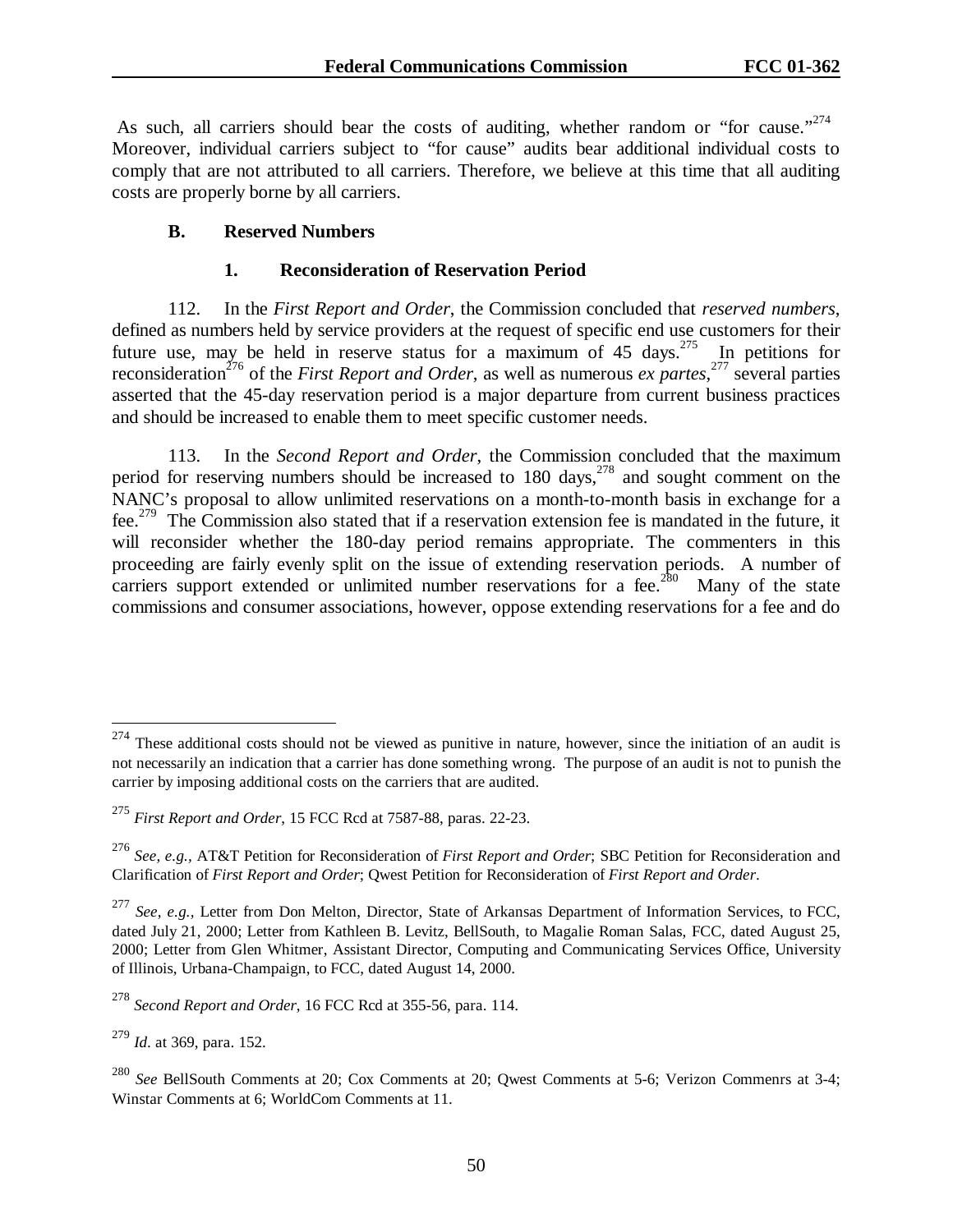not believe the current 180-day policy should be altered.<sup>281</sup>

114. We reaffirm that the 180-day reservation period is sufficient, for the same reasons we discussed in the *Second Report and Order*, and should remain in place. Although they have generally alleged that the 180-day period is insufficient, carriers have not demonstrated or persuasively argued that 180 days is insufficient to accommodate most customer requirements, or how a longer reservation period might be compatible with our number conservation efforts.

### **2. Fee for Reserved Numbers**

115. In addition to the issue of whether the maximum reservation period should be extended and whether to allow extensions, in the *Second Further Notice*, the Commission sought further comment on the NANC's proposal to allow unlimited reservations of numbers on a month-to-month basis.<sup>282</sup> The Commission noted in the *Second Further Notice* the NANC's recommendation that a fee for extensions be established. Specifically, the NANC proposed that the fee be paid by end users, and the Commission sought comment on whether imposing a fee on end users would provide the appropriate incentives in this context. Alternatively, the Commission sought comment on whether charging a fee to carriers would provide more appropriate incentives for number use. $283$ 

116. Several commentaries believe that the current 180-day reservation period will be sufficient for most customers and that reservation fees are not appropriate at this time.<sup>284</sup> Focal Communications states that a new requirement for fees would fall most heavily on new entrants that are already having a difficult time obtaining capital. Thus, a reservation fee system could harm new entrants' ability to compete in the market.<sup>285</sup> Reservations fees also may promote the hoarding of numbers. NASUCA states that reservations fees may have the unintended effect of accelerating number depletion if carriers with greater financial resources buy up quantities of numbers for future use.<sup>286</sup> New York also believes that a fee will not protect against hoarding and that some entities may be willing to lock up numbers although they have no intention of putting

<sup>281</sup> See Ad Hoc Comments at 24; NASUCA Coments at 25-31; New York State Department of Public Service Comments at 4-5; Ohio PUC Comments at 21-22; SBC Comments at 12; State Coordination Group Comments at 5-6; Verizon Wireless Comments at 33-34.

<sup>282</sup> *See* Letter from John Hoffman, Chairman, North American Numbering Council, to Dorothy Attwood, Chief, Common Carrier Bureau, dated September 20, 2000.

<sup>283</sup> *See Second Report and* Order, 16 FCC Rcd at 369, para. 152.

<sup>284</sup> *See* Ad Hoc Comments at 23; SBC Comments at 11-12; Connecticut Department of Public Utility Control Comments at 3; Verizon Wireless Comments at 33; Focal Communications Comments at 5; Ohio PUC Comments at 21. Although ALTS supports the use of reservation fees, it notes that the 180-day reservation period should be sufficient for most customers. *See* ALTS Comments at 12.

<sup>&</sup>lt;sup>285</sup> Focal Communications Comments at 5-6.

<sup>286</sup> NASUCA Comments at 23.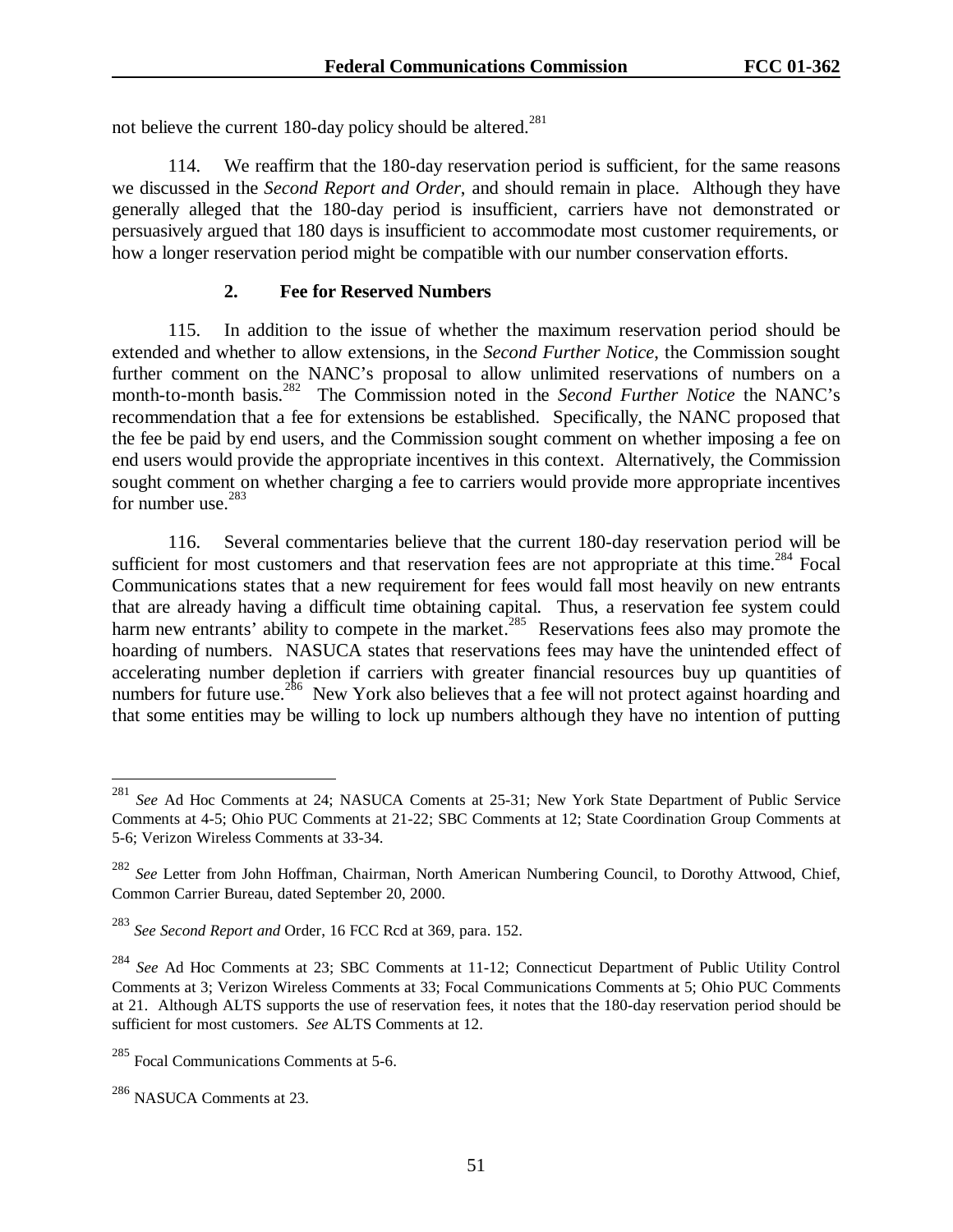the numbers in service. $287$ 

117. Several commenters, however, support the proposal for charging a reservation fee for numbers.<sup>288</sup> WinStar, for example, states that a number reservation fee would decrease the quantity of numbers held in reserve, while meeting the needs of users who have a legitimate reason to reserve numbers.<sup>289</sup> WinStar also states that there is no incentive for carriers to abuse extensions.<sup>290</sup> WorldCom also believes that reservation fees may deter needless or fraudulent reservations.<sup>291</sup>

118. We conclude that a reservation fee would be too administratively burdensome to generate any significant benefit, especially in light of the fact that there is, most likely, no benefit from a numbering optimization perspective.<sup>292</sup> We agree with commenters that do not believe charging fees will help conserve numbers.<sup>293</sup> Rather, such a fee may promote the hoarding of numbers by "well-heeled" carriers and would thus have the unintended effect of accelerating the depletion of numbers by carriers with greater financial resources.<sup>294</sup> Therefore, we find that a reservation fee may undermine our conservation efforts. Accordingly, we decline to establish a fee structure to enable carriers to extend the 180-day reservation period.

## **3. Clarification of Numbers Used for Intermittent or Cyclical Purposes**

119. Numbers used for intermittent purposes are numbers designated for use by a particular customer that may be "working" in the Public Switched Telephone Network (PSTN) periodically, but that remain designated for the customer's use even if they are not "working."

<sup>290</sup> *Id*.

 $\overline{a}$ 

<sup>291</sup> *See* WorldCom Comments at 11.

 $^{287}$  New York State Department of Public Service Comments at 5.

<sup>288</sup> *See* ALTS Comments at 12; BellSouth Comments at 20; Cox Comments at 10; Verizon Comments at 3–4; Winstar Comments at 6. Although Verizon has generally opposed charging fees for the use of reservation of telephone number, it also believes that some customers have legitimate needs to reserve numbers for more time that is permitted by the rules. Given the choice of no fees with 180-day reservation limits**,** or charging fees for longer reservation periods, Verizon would support the NANC proposal to allow carriers to maintain a fee for reservations. Verizon, however supports extending the reservation period to one year. Verizon Comments at 3; Winstar Comments at 6; WorldCom Comments at 11.

<sup>289</sup> *See* Winstar Comments at 6.

 $292$  For example, we would have to determine, among other things, whether carriers or end users would pay the fee; for what purposes the money collected would be used; what amount should be charged; whether and how to limit the extent of reservation, or whether they could be indefinite.

<sup>293</sup> *See*, *et al*, Connecticut Department of Public Utility Control Comments at 3; NASUCA Comments at 29; New Hampshire PUC Comments at 1-2; New York State Department of Public Service Comments at 5; State Coordination Group Comments at 5.

<sup>294</sup> *See supra* at para. 110.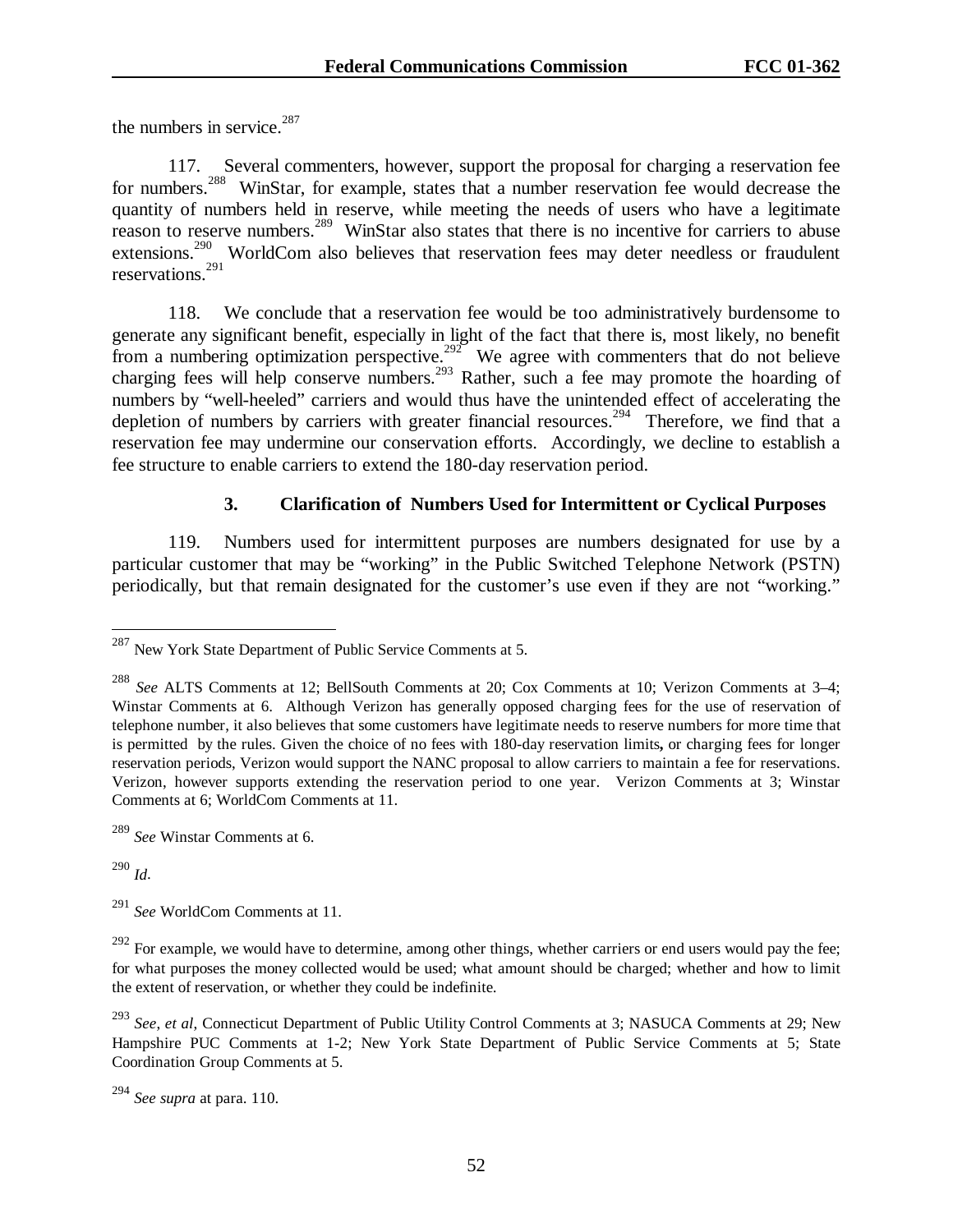These may include numbers contained in blocks assigned to Centrex or Private Branch Exchange (PBX) users, or to large corporations that require an inventory of spare numbers to accommodate internal usage on short notice. These customers typically use all or a portion of a block of numbers at any given time. Numbers used for cyclical purposes are numbers designated for use that are typically "working" for regular intervals of time. Customers with numbers used for cyclical purposes typically wish to retain the same number even when the numbers are not "working." A customer's summer home telephone number that is in service for six months out of the year, or a college student's telephone number that is in service only for the school year, are examples of numbers used for cyclical purposes.

120. On our own motion, we now clarify that numbers used for intermittent or cyclical purposes should not be categorized as reserved numbers for NRUF reporting purposes. To the extent that these numbers are "working," they would be categorized as *assigned numbers*.<sup>295</sup> It is less clear how these numbers must be categorized when they are not "working." In reviewing the record in the proceeding, certain commenters appear to presume that intermittent and cyclical should be categorized as "reserved." The Association for Telecommunications Professionals in Higher Education (ACUTA), for example, believes that colleges and universities should not be subject to any limitation on reserving blocks of numbers due to the unique way in which they utilize numbers.<sup>296</sup> Specifically, ACUTA explains that colleges and universities need to hold blocks of numbers beyond the 180-day maximum period for reserving numbers in order to provide students with the same number throughout their stay at the college or university.<sup>297</sup> In addition, ACUTA explains that the 180-day reservation period fails to address the needs of higher education institutions to retain all numbers within  $NXX$  codes in order to achieve public safety<sup>298</sup> and educational objectives.<sup>299</sup> Thus, ACUTA believes that if colleges and universities are forced to return inactive numbers within an NXX code after 180 days, these important needs will be compromised.<sup>300</sup>

121. Our purpose in establishing reserved numbers and limiting the reservation period is

<sup>297</sup> *Id*. at 6.

 $\overline{a}$ 

<sup>300</sup> *Id*.

<sup>295</sup> *First Report and Order*, 15 FCC Rcd at 7585, para. 16.

<sup>296</sup> ACUTA Comments at 4.

<sup>&</sup>lt;sup>298</sup> On many campuses, the association between numbers and dormitory rooms allows for calling locations to be identifed in order to facilitate implementation of E911 systems. This speeds access to emergency services, including fire, police, and medical staff. *See* ACUTA Comments at 6-7.

<sup>&</sup>lt;sup>299</sup> *Id.* at 6. According to ACUTA, colleges and universities use reserved numbers to: hold numbers for students or rooms while the student is absent, or rooms are empty during summer breaks or semesters abroad; retain abbreviated dialing patterns between staff, students, and faculty offices and rooms for safety administrative purposes; assign specific features and capabilities only to blocks of numbers; assist campus telecommunications professionals in administering billing of telecommunications services to specific user groups; and, preserve a sense of community and identity through the unique NXX code that becomes associated with a campus or university system.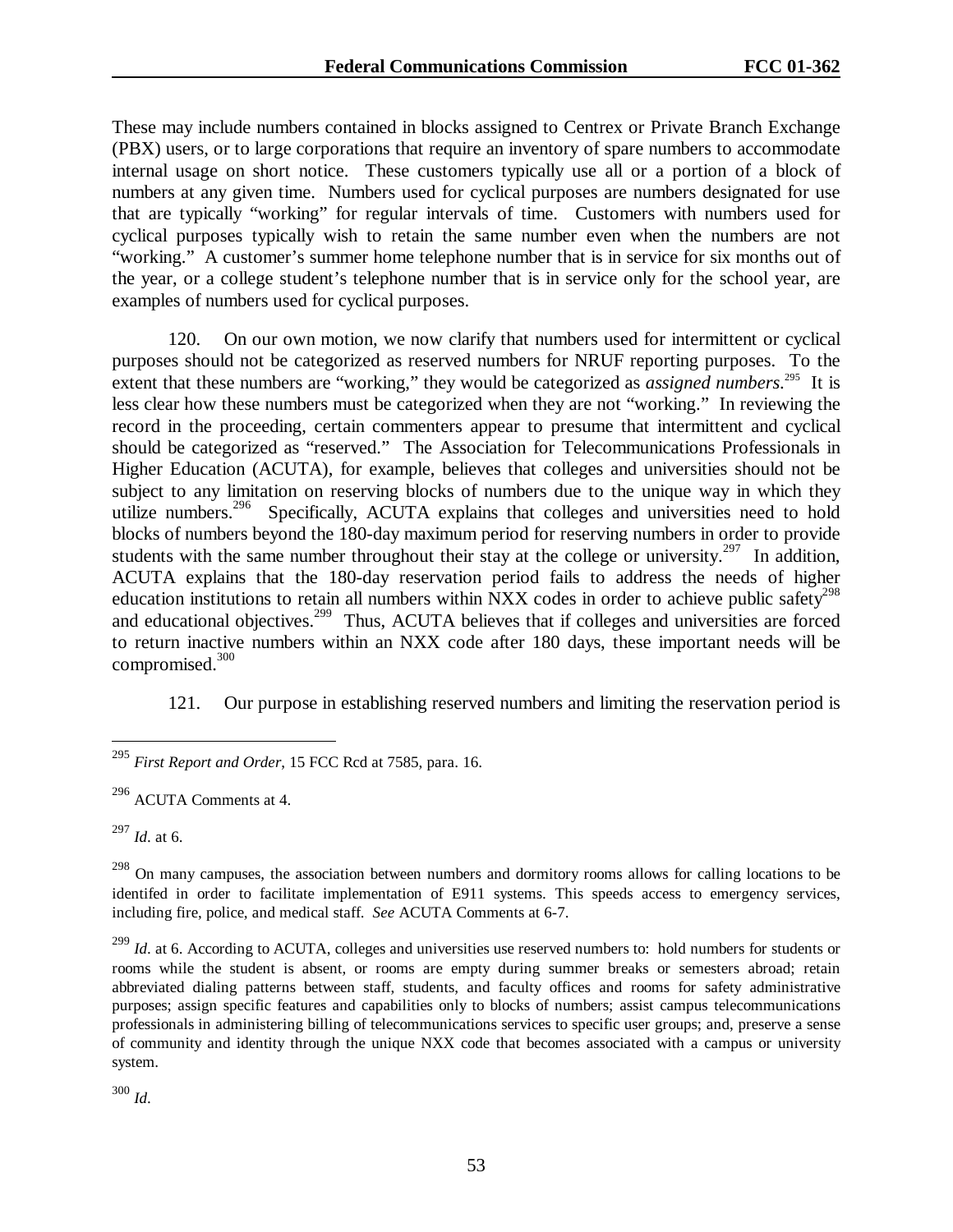to allow carriers the ability to set aside numbers for specific customers' use in the near term. We did not intend, however, to limit carriers' ability to maintain the same telephone number or block of numbers for customers that activate service to particular lines on an intermittent or cyclical basis. Accordingly, we clarify that numbers assigned to specific end user customers for intermittent or cyclical use should not be categorized as reserved numbers.

122. Although we believe that customers with numbers used for intermittent or cyclical purposes should not be subject to losing these numbers when they are turned off for short periods of time, we are concerned that some of these numbers that remain unused indefinitely could be used to provide service to other customers. We therefore clarify that numbers contained in blocks assigned for use in Centrex or PBX systems may be categorized as assigned numbers by reporting carriers, to the extent that fifty percent (50%) or more of such numbers are "working" at all times.<sup>301</sup> With this requirement, we seek to limit the amount of numbers that are set aside for use by a particular customer, but are not being used to provide service on a regular basis. Thus, in order to categorize such blocks of numbers as assigned numbers, carriers may have to decrease the amount numbers set aside for a particular customer. We also clarify that numbers "working" periodically for regular intervals of time, such as numbers assigned to summer homes or student residences, may be categorized as assigned numbers, to the extent that they are "working" for a minimum of 90 days during each calendar year in which they are assigned to a particular customer. Any numbers used for intermittent or cyclical purposes that do not meet these requirements may not be categorized as assigned numbers, and must be made available for use by other customers. We believe these limitations on the definitions of *assigned numbers* strike an appropriate balance between carriers' legitimate need to provide numbers for intermittent or cyclical use to their customers, and our responsibility to ensure that scarce numbering resources do not lie fallow.

## **C. Clarification of Top 100 MSAs**

123. The 1996 Act requires LECs to offer, "to the extent technically feasible, number portability in accordance with requirements prescribed by the FCC.<sup>302</sup> The Commission required wireline carriers in the largest 100 MSAs to offer LNP pursuant to a phased implementation schedule spread over five quarters, which ended on December 31, 1998.<sup>303</sup> Beginning January 1, 1999, telecommunications carriers outside of the largest 100 MSAs were permitted to file requests for number portability with LNP-capable carriers, which are required to provide LNP no later than six months after a request is received.<sup>304</sup> The Commission established a separate LNP

<sup>304</sup> *Id*.

<sup>301</sup> For example, if 50 numbers out of a block of 100 are being used, all 100 numbers may be categorized as "assigned."

 $302$  47 U.S.C. § 252(e).

<sup>303</sup> Telephone Number Portability, *First Memorandum Opinion and Order on Reconsideration*, 12 FCC Rcd 7236, 7283, 7625-27, 7346-47 (1997) modifying *LNP First Report and Order*, 11 FCC Rcd at 8355, 9393-96, 8482-85) (*LNP First Reconsideration Order*). In a series of orders, the Common Carrier Bureau granted a number of petitions for extension of the LNP deployment schedule due to the change of the NPAC in the Southeast, Western, and West Coast regions and certain technical problems.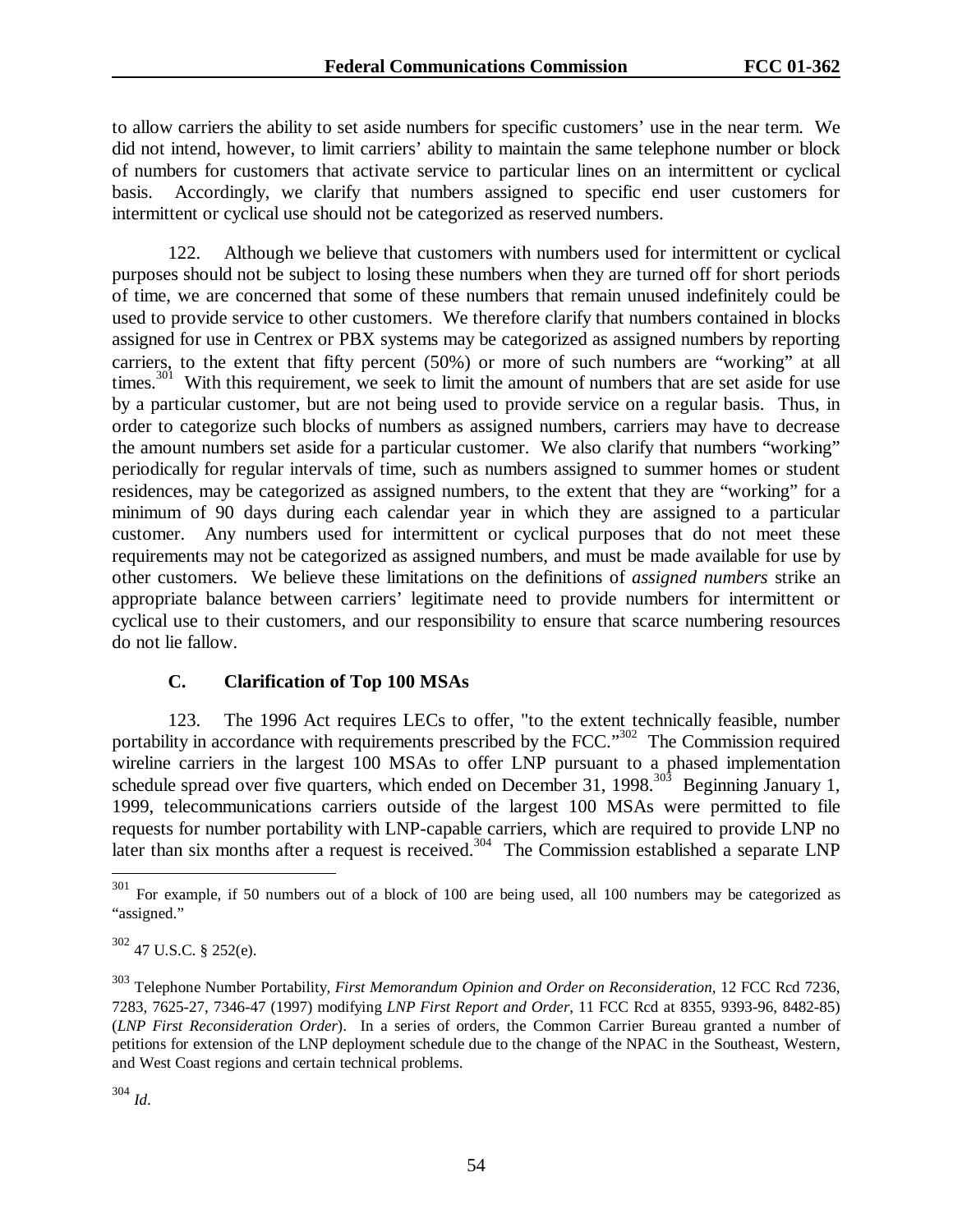implementation schedule for CMRS providers, which are scheduled to become LNP capable by November 24, 2002.<sup>305</sup> In addition, the Commission mandated that carriers required to be LNP capable also be capable of participating in pooling in the top 100 MSAs by that date.<sup>306</sup>

124. Some states have advised that not all wireline carriers in the top 100 MSAs are LNP capable.<sup>307</sup> Apparently, some carriers have interpreted our rules to require LNP capability only when a request is received from a competing carrier, even in the top 100 MSAs. This issue was brought to light when state pooling trials were implemented and certain carriers had not acquired the necessary capability to participate in thousands-block number pooling. We therefore clarify, on our own motion, that the LNP and pooling requirements extend to all carriers in the largest 100 MSAs, regardless of whether they have received a specific request to provide LNP from another carrier. We also clarify that the "top 100 MSAs" include those MSAs listed in the *LNP First Report and Order,* Appendix D used to determine the scope of LNP deployment in 1996, as well as all areas included on any subsequent top 100 MSA list.

125. *Covered Carriers*. As explained in the Commission's News Release announcing the adoption of rules on telephone number portability, the Commission intended to require all wireline carriers to become LNP capable in the largest 100 MSAs, and to make number portability available in areas outside of the largest 100 MSAs within six months of a request from another carrier.<sup>309</sup> The requirement applies to carriers operating in and entering into these markets. The limitation that carriers need to become LNP-capable only when they receive a request from a competing carrier only applies outside of the largest 100 MSAs. To clarify any uncertainty in our rules, we modify them herein.<sup>310</sup> To the extent that wireline carriers in the top 100 MSAs may have misinterpreted these rules as requiring LNP capability only when they receive a request from a competing carrier, we give non-compliant carriers six months from the effective date of this order to become LNP capable in the top 100 MSAs. Carriers that enter markets in the largest 100 MSAs are required to be LNP capable upon entry. We also retain the requirement that carriers outside of the top 100 MSAs become LNP capable within six months of receiving a request from a competing carrier.

<sup>&</sup>lt;sup>305</sup> CMRS carriers were originally required to have the capability of delivering calls from their networks to ported numbers anywhere in the country by December 31, 1998. *See LNP First Report and Order*, 11 FCC Rcd at 8355, 8439-40. In addition, CMRS carriers in the top 100 MSAs were required to offer LNP, including the ability to support roaming, throughout their networks by June 30, 1999. On February 9, 1999, the Commission granted a CTIA forbearance petition extending the deadline for CMRS providers to support service provider LNP until November 24, 2002. *CMRS LNP Forebearance Order*, 14 FCC Rcd at 3092.

<sup>306</sup> *Second Report and Order*, 16 FCC Rcd at 329-30, paras. 49-51.

<sup>307</sup> *See* California Comments at 17.

<sup>308</sup> The top 100 MSAs list in the *LNP First Report and Order* is based on 1990 U.S. Census data updated with 1994 information.

<sup>309</sup> Commission Adopts Rules on Telephone Number Portability, *News Release*, Report No. DC 96-60 (June 27, 1996).

<sup>310</sup> *See* Appendix D for a list of the applicable MSAs.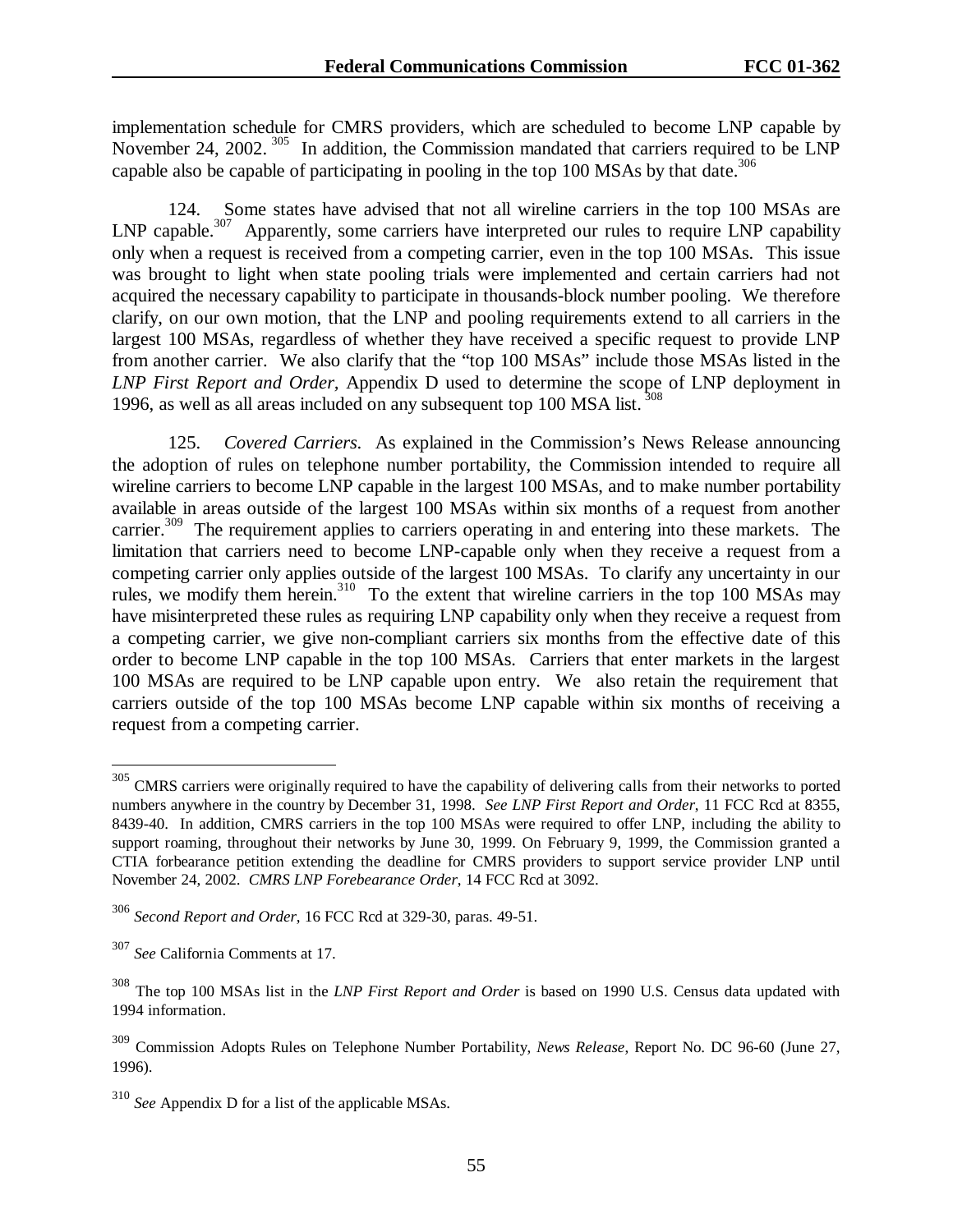126. *Scope of the Top 100 MSAs.* Upon initially determining the scope of required LNP deployment, the Commission used the 1990 U.S. Census data, updated with 1994 information, which was the most current at that time. $311$  We note that, with the 2000 U.S. Census, the 100 largest MSAs have changed in several respects from those identified in the 1990 U.S. Census. For example, several MSAs that were on the 1990 list of the 100 largest MSAs are now combined in Consolidated Metropolitan Statistical Areas (CMSAs). In addition, several new areas and MSAs are included on the current list of the 100 largest MSAs,<sup>312</sup>

127. We believe that widespread LNP and pooling deployment will further our competition and numbering resource optimization goals. Rather than limit deployment to a list that is not reflective of the current and ever-changing population and competitive landscape, we conclude that new entrants on the top 100 MSA list should be included. We decline, however, to delete any areas that may subsequently fall off the list; we believe that those areas will, in most instances, continue to be heavily populated and competitive and, thus, should continue to be targeted for LNP and pooling. We also find that it would be discriminatory to allow new entrants into markets in which all carriers are LNP capable to enter these markets as competitors without being subject to the same requirements. We therefore clarify that LNP is required in the top 100 MSAs identified in the 1990 U.S. Census reports and all subsequent updates; areas on the original list but no longer on the current list are still subject to LNP requirements. As new areas are added to the list of the top 100 MSAs, carriers will be given a six month period after release of the updated list to comply with LNP and pooling capability requirements.

#### **D. Liability of Related Carriers and Withholding of Numbering Resources**

128. In the *Second Report and Order*, the Commission tentatively concluded that carriers should, in certain instances, have numbering resources withheld when related carriers are

<sup>&</sup>lt;sup>311</sup> LNP First Report and Order, Appendix D.

<sup>&</sup>lt;sup>312</sup> The 100 largest MSAs have changed in the following respects: the Bergen, NJ, Jersey City, NJ, Middlesex, NJ, Monmouth, NJ, Nassau, NY, Newark, NJ, and New Haven, CT MSAs are now part of the New York-Northern New Jersey-Long Island, NY-NJ-CT-PA CMSA; the Orange County, CA and Riverside, CA MSAs are now part of the Los Angeles-Riverside-Orange County, CA CMSA; the Gary, IN MSA is now part of the Chicago-Gary-Kenosha, IL-IN-WI CMSA; the Baltimore, MD MSA is now part of the Washington-Baltimore, DC-MD-VA-WV CMSA; the Oakland, CA, San Jose, CA, and Vallejo, CA MSAs are now part of the San Francisco-Oakland-San Jose, CA CMSA; the Wilmington, DE MSA is now part of the Philadelphia-Wilmington-Atlantic City, PA-NJ-DE-MD CMSA; the Ann Arbor, MI MSA is now part of the Detroit-Ann Arbor-Flint, MI CMSA; the Fort Worth TX MSA is now part of the Dallas-Fort Worth, TX (CMSA); the Fort Lauderdale, FL MSA is now part of the Miami-Fort Lauderdale, FL CMSA; the Tacoma, WA MSA is now part of the Seattle-Tacoma-Bremerton, WA CMSA; and the Akron, OH MSA is now part of the Cleveland, OH CMSA. The Census Bureau's Metropolitan Areas Ranked by Population: 2000 table is available at <http://www/census.gov/population/www/cen2000>.

The following are now part of the 100 largest MSAs: the San Juan-Caguas-Arecibo, PR CMSA, McAllen-Edinburg-Mission, TX MSA, Colorado Springs, CO MSA, Daytona Beach, FL MSA, Lakeland-Winter Haven, FL MSA, Johnson City-Kingsport-Bristol, TN-VA MSA, Lexington, KY MSA, Augusta-Aiken, GA-SC MSA, Melbourne-Titusville-Palm Bay, FL MSA, Lancaster, PA MSA, Chattanooga, TN-GA MSA, Des Moines, IA MSA, Kalamazoo-Battle Creek, MI MSA, Lansing-East Lansing, MI MSA, Modesto, CA MSA, Fort Myers-Cape Coral, FL MSA, Jackson, MS MSA, Boise City, ID MSA, Madison, WI MSA, Spokane, WA MSA, and the Pensacola, FL MSA.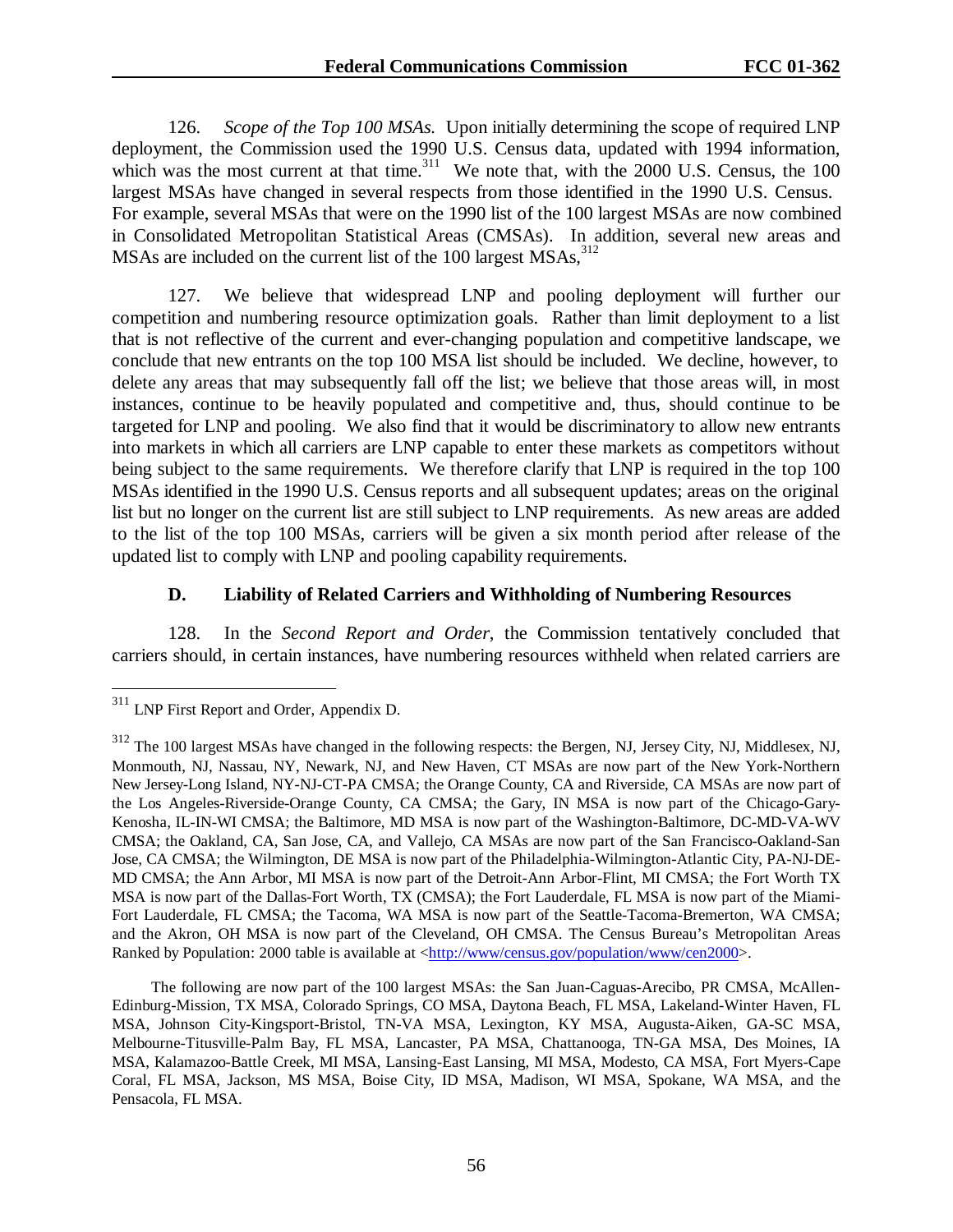subject to withholding for failure to comply with our mandatory reporting requirements.<sup>313</sup> The Commission sought comment on how to identify the relationships among reporting carriers, and what geographic limitations should be placed on those relationships in determining liability among related carriers. The Commission also stated its belief that parent companies should play an active role in number conservation efforts, even if the parent companies themselves are not reporting carriers.<sup>314</sup> Particularly, by monitoring and offering incentives from the top down, parent Particularly, by monitoring and offering incentives from the top down, parent companies can contribute to the success of our number optimization goals. In addition, the Commission asked commenters to discuss alternative methods of providing incentives for parent companies to encourage compliance from all their related carriers and to ensure that our numbering resource optimization goals are not undermined by the complexities of corporate structures.

129. We decline at this time to hold related carriers accountable for reporting violations. In addition to the difficulty of determining which carriers should be deemed "related" for enforcement purposes,<sup>315</sup> we are not convinced that related carrier liability is necessary or that it would be an effective deterrent to carriers seeking to circumvent our numbering reporting requirements. We continue to believe that parent companies should play an active role in ensuring that their related companies comply with the reporting requirements. We also believe that states will continue to play an important role in helping us to achieve our numbering resource optimization goals, and we encourage states to use their ability to request "for cause" audits in furtherance of these goals. Rather than focusing our enforcement efforts on related carriers, however, we find that dealing directly with the violating carrier is the better approach.

130. We nevertheless intend to use, as necessary, the full range of enforcement options available to us against carriers that fail to comply with the reporting requirements, including fines and forfeitures, especially for egregious and repeated violations. Fines and forfeitures, however, may be of limited value to motivate certain carriers to comply with reporting violations because some companies may consider them a minor additional cost of doing business. Relying on fines and forfeitures alone may also disproportionately affect smaller companies that do not have the resources of larger carriers. Withholding numbers is therefore a more equitable means of deterring reporting violations for carriers who refuse to observe number optimization requirements. We emphasize that we will take appropriate enforcement action upon discovering that a carrier is attempting to circumvent our reporting requirements, for example, by establishing a separate company for the sole purpose of receiving initial numbering resources.

131. When we determine by audit or are notified by the NANPA or a state commission that a reporting carrier is not in compliance with mandatory numbering reporting requirements,

<sup>313</sup> *See Second Report and Order*, 16 FCC Rcd at 369, para. 151.

 $314$  The term "parent company," as used herein, refers to the highest related legal entity located within the state for which the reporting carrier is reporting data. *See also* 47 C.F.R. §52.15(f)(3)(ii).

Some commenters attribute this difficulty to the current climate of mergers and divestments in the telecommunications industry. *See* Cingular Comments at 13; PCIA Comments at 23; Verizon Wireless Comments at 19; BellSouth Comments at 18. Verizon also argues that any determination of how carriers are "related" is problematic for wireless carriers because many wireless systems are owned by partnerships or joint ventures.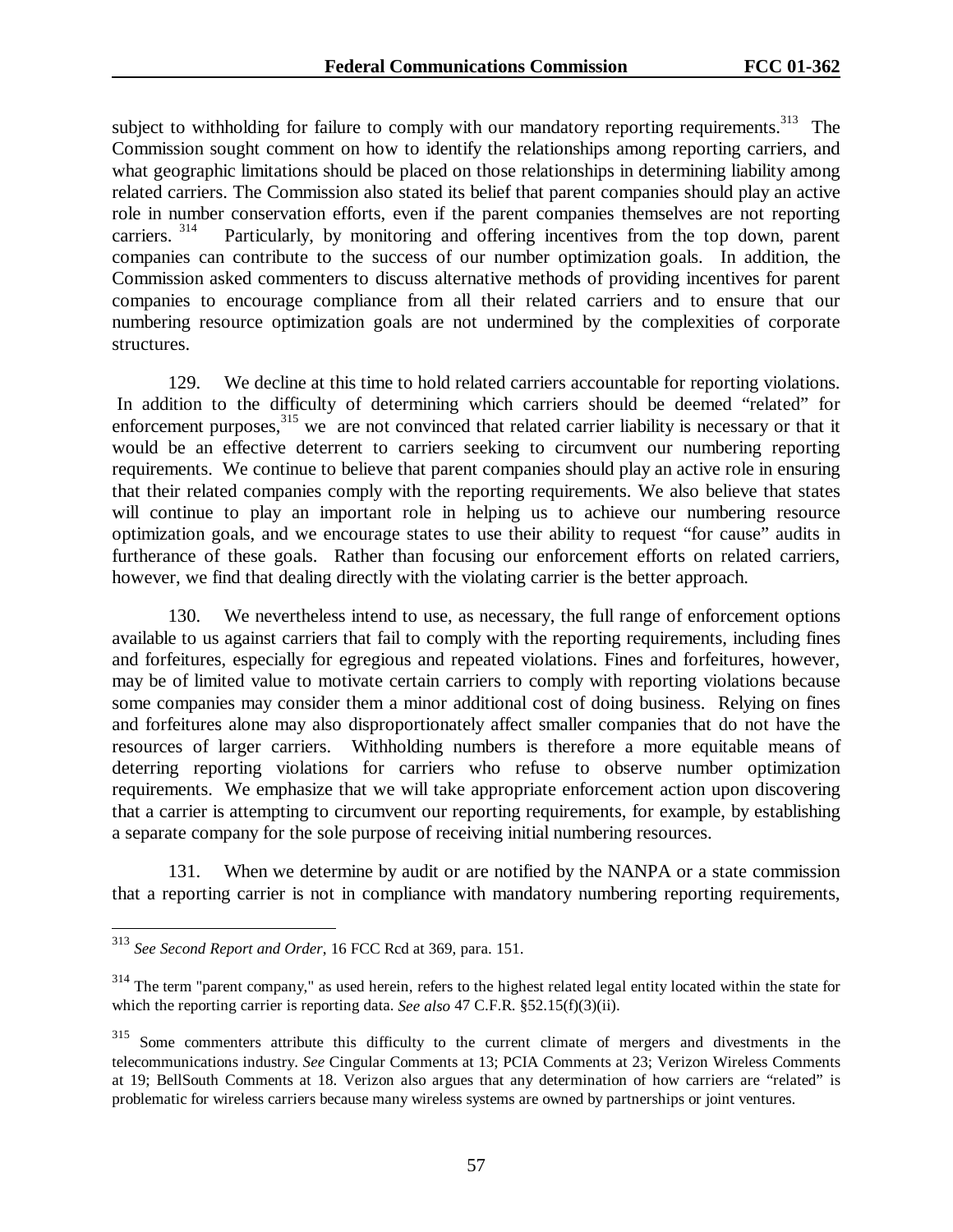the reporting carrier will be notified in writing that it is subject to withholding of numbering resources. Some commenters raise concerns that carriers will not have sufficient opportunity to respond to or rebut findings that they should be subject to withholding of numbering resources before withholding occurs.<sup>316</sup> Reporting carriers that have failed to submit semi-annual NRUF data are given ample opportunity to respond to notifications of apparent violations. For example, NANPA currently notifies carriers who have failed to provide necessary reports, and allows carriers the opportunity to respond or rectify the reporting violation, as necessary.<sup>317</sup> Similarly, the Commission will give reporting carriers an opportunity to respond to and rebut findings. If the carrier fails to respond or remedy a reporting violation within a specified or reasonable period of time, the reporting carrier will be subject to withholding of numbering resources. We delegate authority to the Common Carrier Bureau and the Enforcement Bureau to determine when numbering resources should be withheld from carriers.

132. Accurate number utilization reporting and forecast data are essential for the NANPA, the Pooling Administrator, and the Commission to achieve our numbering resource optimization goals. We are persuaded by reports of inaccurate, incomplete, and missing reporting data<sup>318</sup> that additional incentive is needed to encourage carriers to comply with our reporting requirements, and we believe that the possibility of having numbering resources withheld will provide such incentive.

### **E. State Commissions' Access to Data**

133. In the *Second Report and Order*, the Commission clarified the scope of states access to carriers' utilization and forecast data submitted semi-annually to the NANPA. Specifically, the Commission stated that states shall have access to all such mandatorily reported  $\frac{1}{2}$  data received by NANPA.<sup>319</sup> The Commission also noted that some states have asserted that they require full access to the database in which reported utilization and forecast data is stored, and tentatively concluded that states should have password-protected access to the database. The Commission further noted that NeuStar has proposed to provide the states with passwordprotected access to obtain forecast and utilization data from NANPA. The Commission sought comment on whether the type of access NeuStar proposes is necessary or sufficient, or whether the access already granted is sufficient to accommodate the states' request. The majority of commenters support the proposal, $320$  and several state commissions commented that it was important for them to have vital utilization and forecasting information in making decisions

<sup>316</sup> ALTS Comments at 10; WorldCom Comments at 10.

<sup>317</sup> *See First Report and Order,* 15 FCC Rcd at 7609, para. 84.

<sup>318</sup> *See* Michigan PSC Comments at 5.

<sup>319</sup> *See Second Further Notice*, 16 FCC Rcd at 369, para. 151.

<sup>320</sup> Illinois Commerce Commission Comments at 11; Maine PUC Comments at 4-5; Ohio PUC Comments at 2-3; Pennsylvania PUC at 4-5; California PUC Comments at 9: NASUCA Comments at 18; State Coordination Group Comments at 5; WorldCom Comments at 10; SBC Comments at 10; Verizon Comments at 10.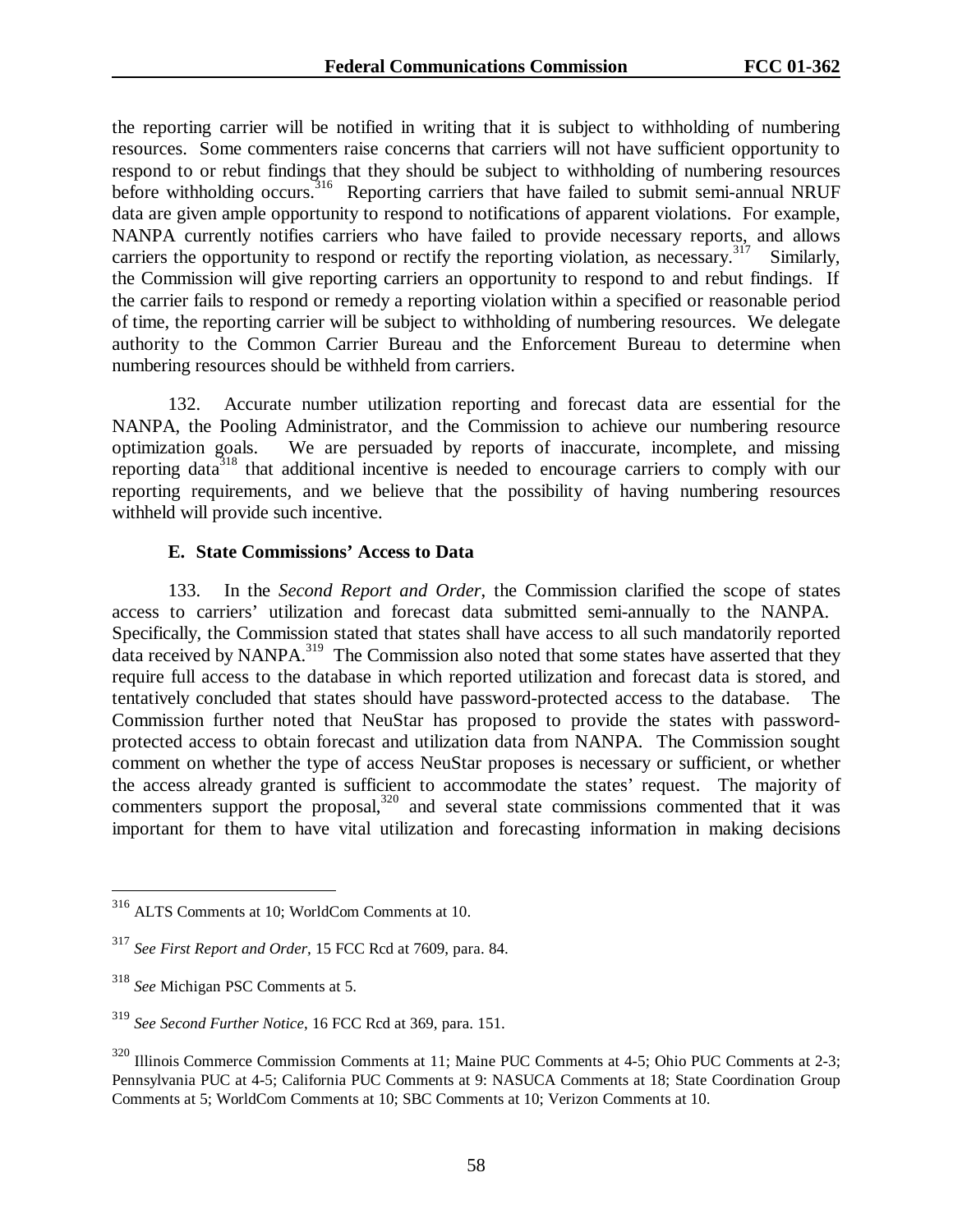regarding area code relief.<sup>321</sup> Several industry commenters oppose password-protected access on the grounds that carrier-specific data will not be sufficiently protected from public disclosure.<sup>322</sup>

134. By this Order we hold that state commissions should have password-protected access to the NANPA database for data pertaining to NPAs located within their state. Each state commission may designate a person or persons to whom NeuStar will provide passwordprotected access, and the state commission must maintain the confidentiality of carrier-specific data as set forth in the *First Report and Order*. 323

135. The advantages of providing states with password-protected access to forecast and utilization data include the ability to access data on a more timely basis, and access to the data in a format that allows manipulation of the data and the creation of customized reports. We conclude that such access will only enhance the ability of states to determine when and what area code relief is necessary. Further, we do not believe that allowing state commissions passwordprotected access to carrier-specific forecast and utilization data will pose any greater security risks than the current reporting system, in which NANPA distributes this data in semi annual reports. Moreover, we find that the value to state commissions of timely access to forecast and utilization data outweighs the confidentiality concerns expressed by the carriers required to submit this data to the NANPA.

136. Despite this finding, we nevertheless reiterate that the confidentiality protections for forecast and utilization data adopted in the *First Report and Order* apply to state commissions when accessing carrier-specific data, whether in the form of semiannual reports or through the use of password-protected access. Specifically, state commissions must have appropriate protections in place (which may include confidentiality agreements or designation of information as proprietary under state law) that would preclude disclosure to any entity other than the NANPA or the Commission.<sup>324</sup> Any state that cannot certify its ability to keep such data confidential shall not have access, password-protected or otherwise.

137. Additionally, we agree with commenters<sup>325</sup> stating that state commissions' access to reported utilization and forecast data should be limited to data concerning rate centers and NPAs within the requesting state, just as data in the form of semi-annual reports from the NANPA is so limited. Limiting access to individual states provides a further measure of protection for such data by ensuring that access will be granted only to state commission staff that uses this data for area code relief purposes.

<sup>&</sup>lt;sup>321</sup> Illinois Commerce Commission Comments at 11; Maine PUC Comments at 4-5; Ohio PUC Comments at 2-3; Pennsylvania PUC Comments at 4-5.

<sup>322</sup> *See* Cingular Comments at 16; Winstar Comments at 5; Verizon Wireless Comments at 35.

<sup>323</sup> *See First Report and Order,* 15 FCC Rcd at 7608, paras. 81-82; *see also Second Report and Order,* 16 FCC Rcd at 357, para. 119

<sup>324</sup> *Id*. at 7574, paras. 81– 82.

<sup>325</sup> Cingular Comments at 16; ATLTS Comments at 11-12; Focal Communications Comments at 5.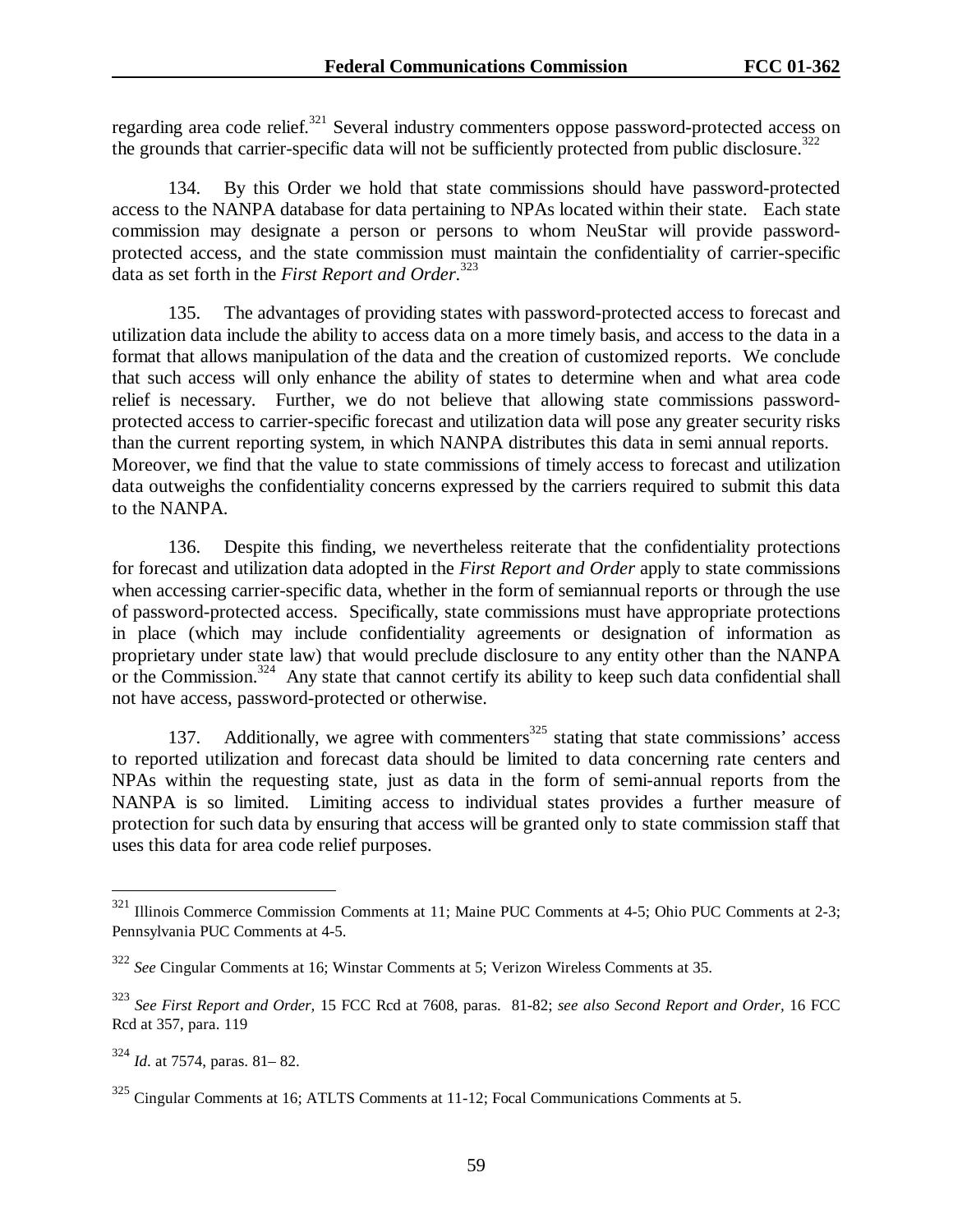138. We have consulted with NeuStar, the entity that serves as the NANPA, regarding the availability of and cost of providing password-protected access to state commissions. NeuStar has indicated that it can provide password-protected access to its current database for mandatory reported data.<sup>326</sup> However, NeuStar has not provided any information on whether such access will exceed the cost of its current NANPA contract. The Common Carrier Bureau will continue to work with NeuStar to develop the manner in which such access can be provided as quickly as possible.

#### **VII. PROCEDURAL MATTERS**

#### **A.** *Ex Parte* **Presentations**

139. This matter shall be treated as a "permit-but-disclose" proceeding in accordance with the Commission's *ex parte* rules.<sup>327</sup> Persons making oral *ex parte* presentations are reminded that memoranda summarizing the presentations must contain summaries of the substance of the presentations and not merely a list of the subjects discussed. More than a one or two sentence description of the views and arguments presented is generally required.<sup>328</sup>

### **B. Final Regulatory Flexibility Analysis**

140. *See* Appendix B for the Final Regulatory Flexibility Analysis.

## **C. Final Paperwork Reduction Analysis**

141. This *Third Report and Order* contains some new and/or modified information collections, which will be submitted to OMB for approval, as prescribed by the Paperwork Reduction Act.

#### **D. Ordering Clauses**

142. Accordingly, IT IS ORDERED that pursuant to Sections 1, 3, 4, 201-205, 251 of the Communications Act of 1934, as amended, 47 U.S.C. §§ 151, 153, 154, 201-205, and 251, this THIRD REPORT AND ORDER is hereby ADOPTED and Part 52 of the Commission's rules ARE AMENDED AND ADOPTED as set forth in the attached Appendix A.

143. IT IS FURTHER ORDERED that the policies, rules and requirements adopted herein are adopted and SHALL BE EFFECTIVE 30 days after publications in the Federal Register.

144. IT IS FURTHER ORDERED that incumbent local exchange carriers seeking to

<sup>326</sup> See *Second Report and Order*, 16 FCC Rcd at 369, para. 151. *See also* NeuStar Inc. Petition for Compensation Adjustment, Request for Approval of Implementation Scehdule and Emergency request of Interim Relief, CC Docket No. 99-200 (June 30, 2001)

<sup>327</sup> *See* Amendment of 47 C.F.R. § 1.1200 et seq. Concerning Ex Parte Presentations in Commission Proceedings, *Report and Order*, 12 FCC Rcd 7348, 7356-57 (1997) (citing 47 C.F.R. § 1.1204(b)(1)).

<sup>328</sup> *See* 47 C.F.R. § 1.1206(b)(2).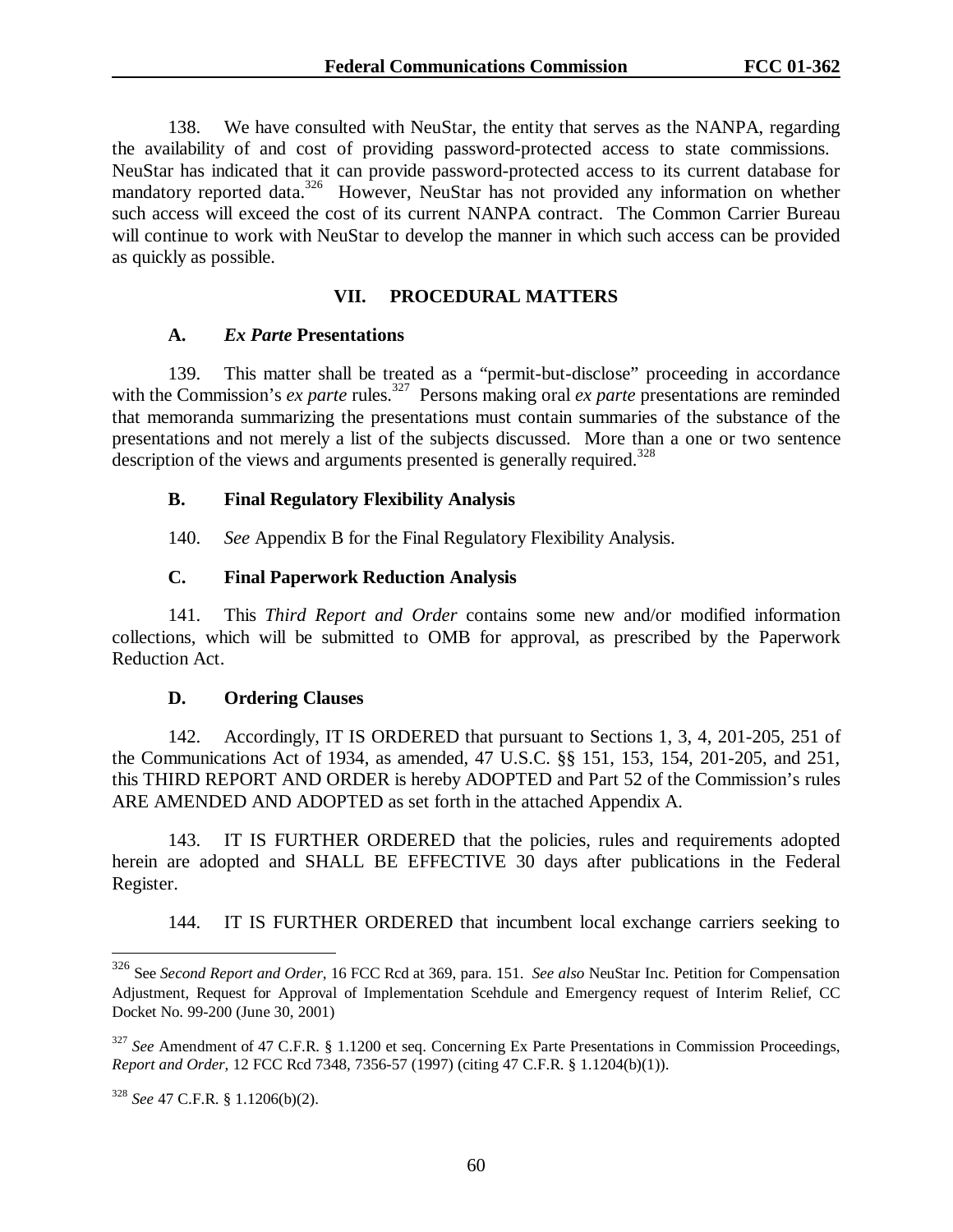recover carrier-specific costs directly related to national thousands-block number pooling as described herein MAY FILE the necessary tariffs to take effect no earlier than April 2, 2002.

145. IT IS FURTHER ORDERED that the Commission's Consumer Information Bureau, Reference Information Center, SHALL SEND a copy of this *Third Report and Order and Second Order on Reconsideration in CC Docket No. 96-98 and CC Docket No. 99-200*, including the Final Regulatory Flexibility Analysis, to the Chief Counsel for Advocacy of the Small Business Administration.

### FEDERAL COMMUNICATIONS COMMISSION

Magalie Roman Salas

Secretary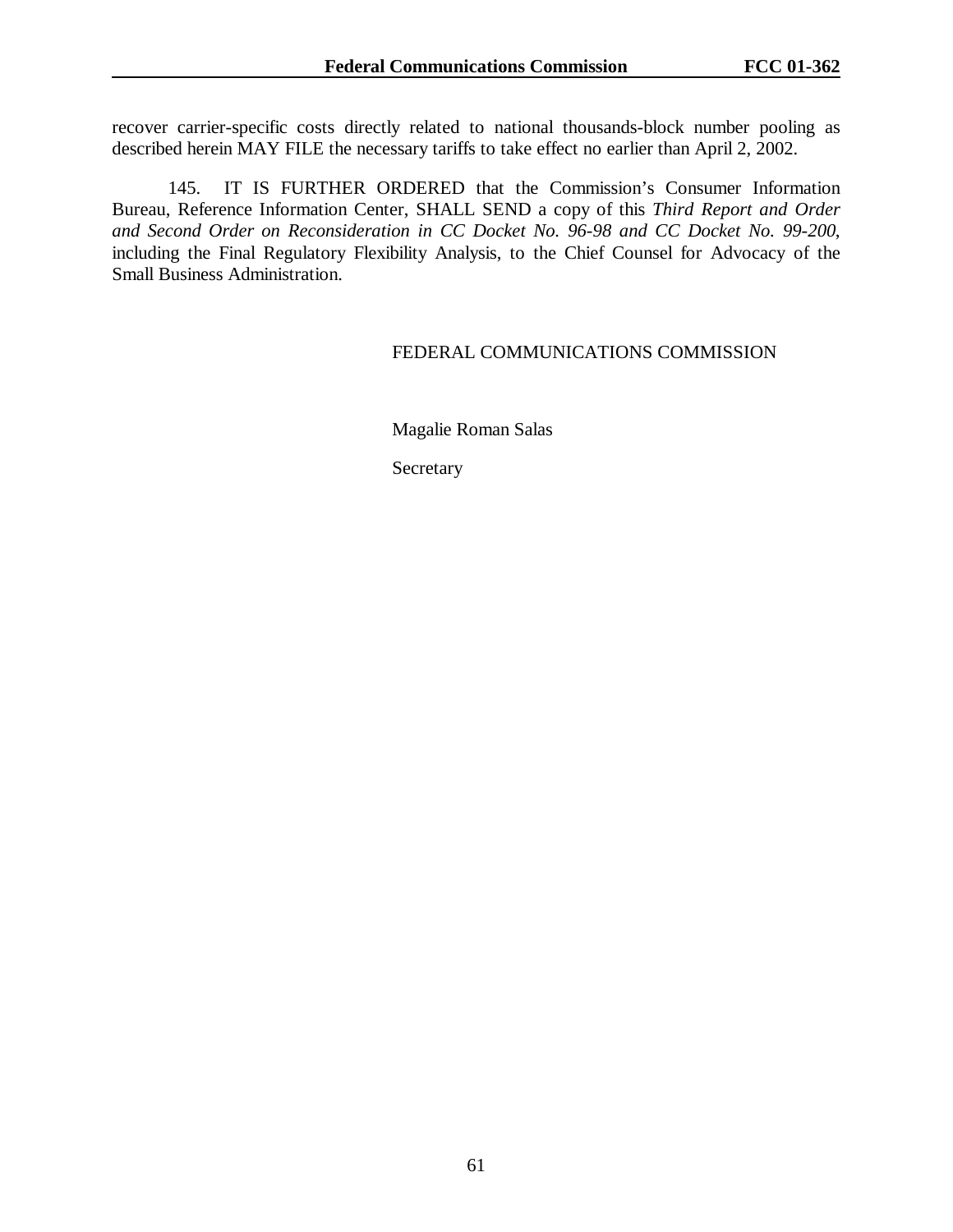# **Appendix A**

# **Final Rules**

# PART 52 – NUMBERING

Subpart B – Administration

1. The authority citation for Part 52 continues to read as follows:

AUTHORITY: Sections 1, 2, 4, 5, 48 Stat. 1066, as amended; 47 U.S.C. § 151, 152, 154, 155 unless otherwise noted. Interpret or apply secs. 3, 4, 201-05, 207-09, 218, 225-7, 251-2, 271 and 332, 48 Stat. 1070, as amended, 1077; 47 U.S.C. 153, 154, 201-205, 207-09, 218, 225-7, 251-2, 271 and 332 unless otherwise noted.

2. Section 52.15 is revised to read as follows:

# **§ 52.15 Central office code administration.**

\*\*\*

(g) Applications for Numbering Resources.

\*\*\*

(3) *Growth Numbering resources*.

\*\*\*

(iv) (deleted)

(4) *Non-Compliance.* The NANPA shall withhold numbering resources from any U.S. carrier that fails to comply with the reporting and numbering resource application requirements established in this part. The NANPA shall not issue numbering resources to a carrier without an Operating Company Number (OCN). The NANPA must notify the carrier in writing of its decision to withhold numbering resources within ten (10) days of receiving a request for numbering resources. The carrier may challenge the NANPA's decision to the appropriate state regulatory commission. The state commission may affirm, or may overturn, the NANPA's decision to withhold numbering resources from the carrier based on its determination that the carrier has complied with the reporting and numbering resource application requirements herein. The state commission also may overturn the NANPA's decision to withhold numbering resources from the carrier based on its determination that the carrier has demonstrated a verifiable need for numbering resources and has exhausted all other available remedies.

(5) *State Access to Applications*. State regulatory commissions shall have access to service provider's applications for numbering resources. The state commissions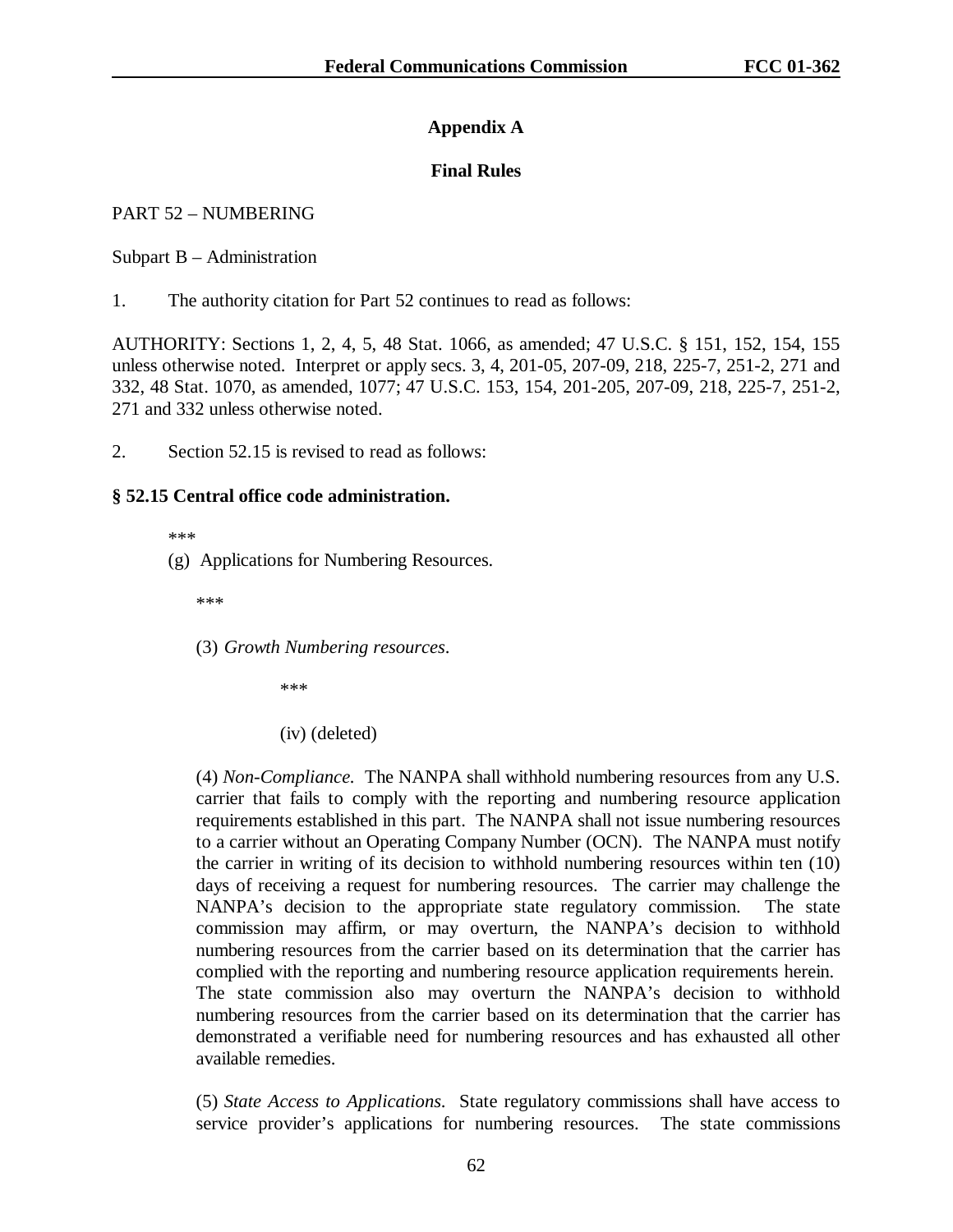should request copies of such applications from the service providers operating within their states, and service providers must comply with state commission requests for copies of numbering resource applications. Carriers that fail to comply with a state commission request for numbering resource application materials shall be denied numbering resources.

\*\*\*

- (k) *Numbering Audits.*
	- (1) All telecommunications service providers shall be subject to "for cause" and random audits to verify compliance with Commission regulations and applicable industry guidelines relating to numbering administration.
	- (2) The Enforcement Bureau will oversee the conduct and scope of all numbering audits conducted under the Commission's jurisdiction, and determine the audit procedures necessary to perform the audit. Numbering audits performed by independent auditors pursuant to this section shall be conducted in accordance with generally accepted auditing standards and the American Institute of Certified Public Accountants' standards for compliance attestation engagements, as supplemented by the guidance and direction of the Chief of the Enforcement Bureau.
	- (3) Requests for "for cause" audits shall be forwarded to the Chief of the Enforcement Bureau, with a copy to the Chief of the Common Carrier Bureau. Requests must state the reason for which a "for cause" audit is being requested and include documentation of the alleged anomaly, inconsistency, or violation of the Commission rules or orders or applicable industry guidelines. The Chief of the Enforcement Bureau will provide carriers up to 30 days to provide a written response to a request for a "for cause" audit.
- 3. Section 52.19 is revised to read as follows:

\*\*\*

 $(c)$ \*\*\*

(3) An all services area code overlay, which occurs when a new area code is introduced to serve the same geographic area as one or more existing area code(s), subject to the following conditions:

(i) No all services area code overlay may be implemented unless all numbering resources in the new overlay area code are assigned to those entities requesting assignment on a first-come, first-serve basis, regardless of the identity of, technology used by, or type of service provided by that entity, except to the extent that a technology- or service-specific overlay is authorized by the Commission. No group of telecommunications carriers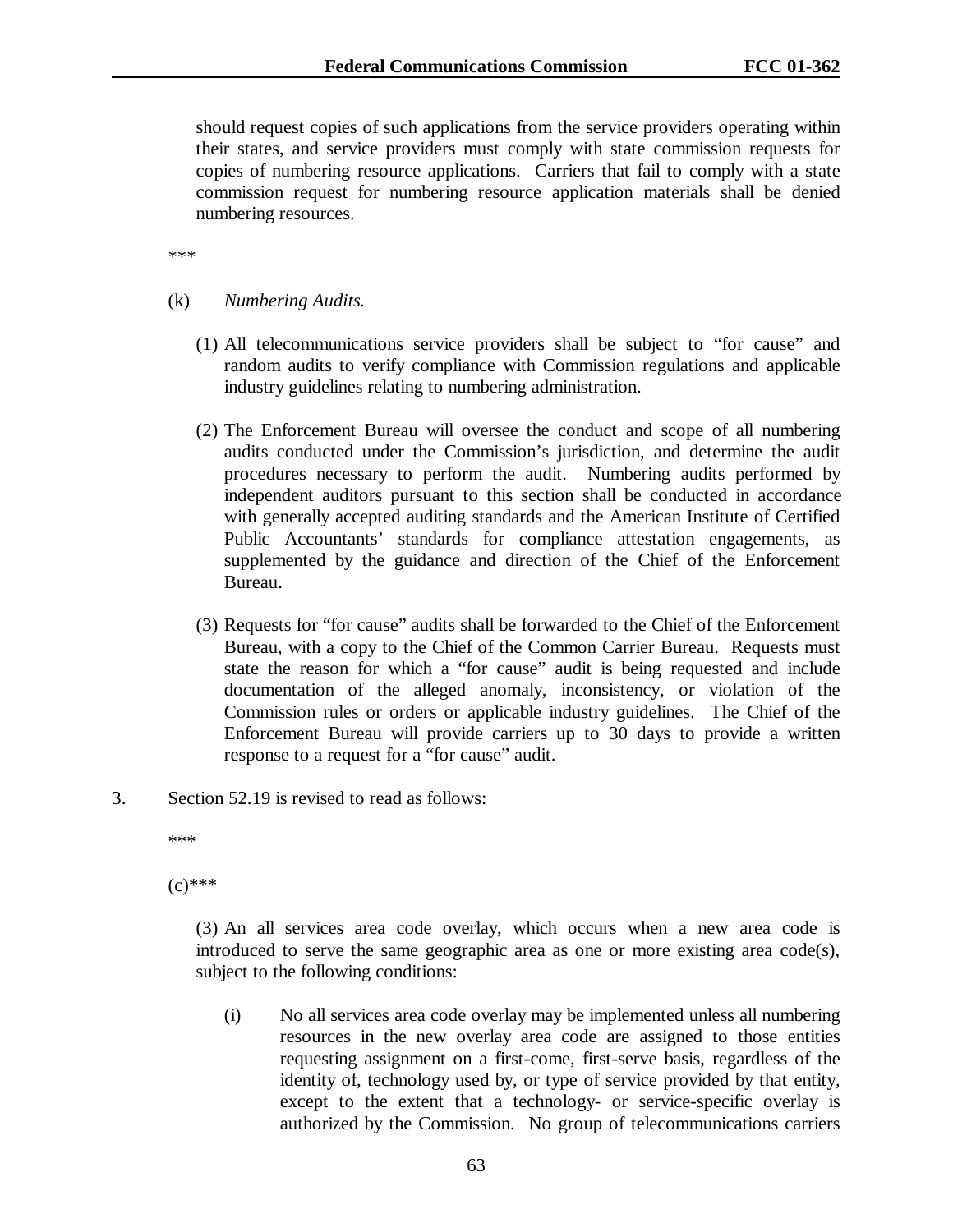shall be excluded from assignment of numbering resources in the existing area code, or be assigned such resources only from the all services overlay area code, based solely on that group's provision of a specific type of telecommunications service or use of a particular technology; and

- (ii) \*\*\*
- (4) A technology-specific or service-specific overlay, which occurs when a new area code is introduced to serve the same geographic area as one or more existing area code(s) and numbering resources in the new area code overlay are assigned to a specific technology(ies) or service(s). State commissions may not implement a technology-specific or service-specific overlay without express authority from the Commission.
- 4. Section 52.21 is revised to read as follows:

\*\*\*

(r) The term *100 largest Metropolitan Statistical Areas (MSAs)* refers to the MSAs set forth in the appendix to this part and any subsequent MSAs identified by U.S. Census Bureau data to be in the largest 100 MSAs.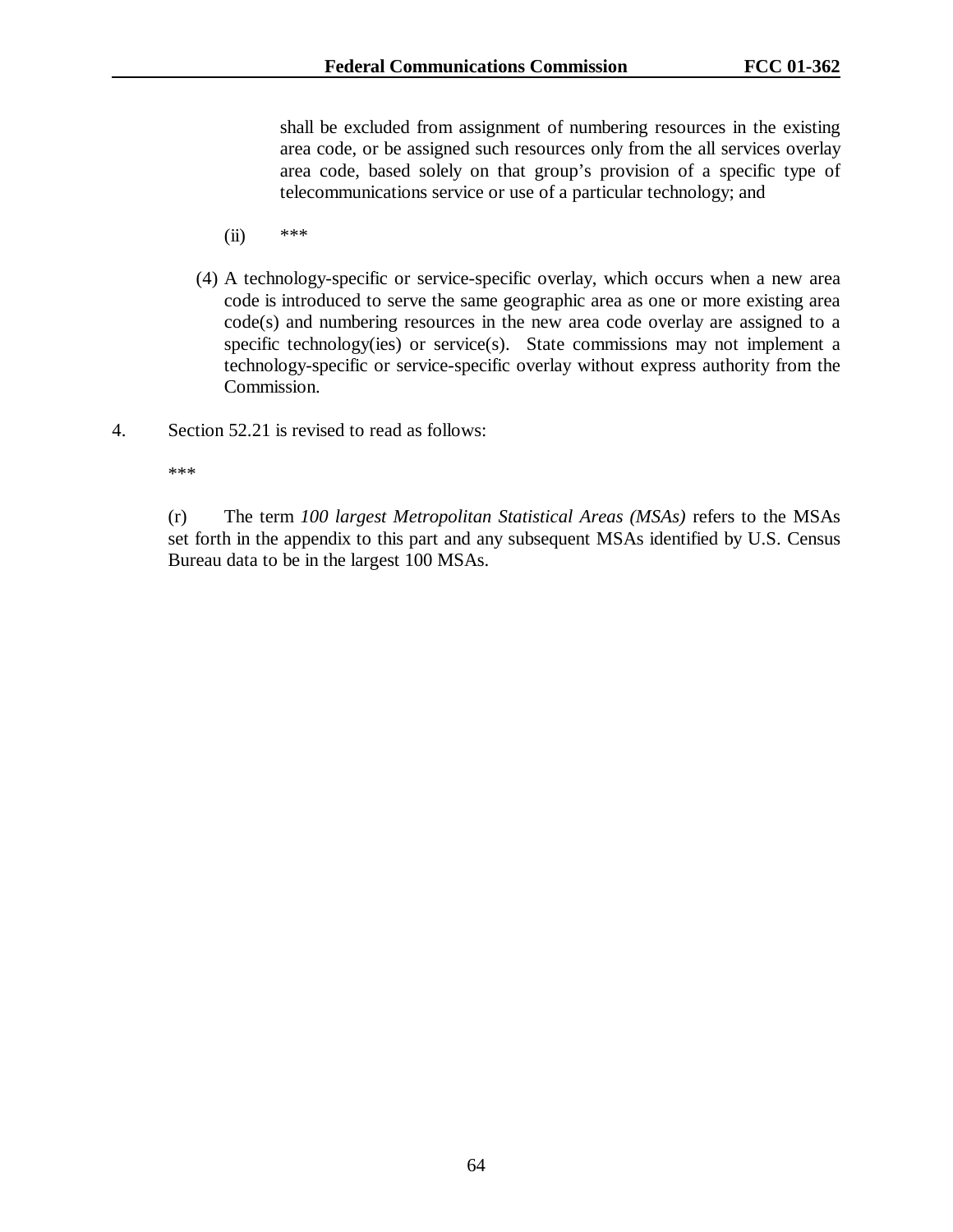# **Appendix B**

# **FINAL REGULATORY FLEXIBILITY ANALYSIS**

1. As required by the Regulatory Flexibility Act, as amended,  $(RFA)$ , an Initial Regulatory Flexibility Analysis (IRFA) was incorporated in the *Second Report and Order, Order on Reconsideration in CC Docket No. 96-98 and CC Docket No. 99-200, and Second Further Notice of Proposed Rulemaking* (*Second Further Notice*).<sup>2</sup> The Commission sought written public comment on the proposals in the *Second Further Notice*, including comment on the IRFA. No comments received addressed the IRFA. This present Final Regulatory Flexibility Analysis (FRFA) conforms to the RFA. $3$ 

## **A.** *Need for, and Objectives of, the Third Report and Order*

2. In the *Second Further Notice,* we sought public comment on (a) the relative advantages of service-specific and technology-specific overlays as opposed to all-services overlays, and the conditions under which service-specific and technology-specific overlays, if adopted, should be implemented in order to promote competitive equity, maximize efficient use of numbering resources, and minimize customer inconvenience; (b) whether carriers should be held accountable when related carriers fail to comply with reporting requirements; (c) whether state commissions should be granted direct, password-protected access to the mandatory reporting data received by the North American Numbering Plan Administrator (NANPA); (d) whether we should allow extensions (for a fee or otherwise) on the 180-day reservation period for numbers; (e) what enforcement mechanisms should be applied when a carrier either fails to cooperate with an audit, or fails to resolve identified areas of noncompliance; (f) whether state commissions should be allowed to conduct audits; (g) the costs associated with thousands-block number pooling; (h) whether the Commission should require carriers to acquire Local Number Portability (LNP) capabilities for the purpose of participating in thousands-block number pooling; and (i) whether a "safety valve" should be established for carriers that need additional numbering resources, but fail to meet the utilization threshold in a given rate center.

3. In this *Third Report and Order and Second Order on Reconsideration* (*Third Report and Order*), we continue efforts to utilize efficiently the numbering resources in the North American Numbering Plan (NANP). Our goal with this *Third Report and Order* is to build upon previous success working with the state commissions and the telecommunications industry to ensure that the limited numbering resources of the NANP do not exhaust prematurely, and to

<sup>1</sup> *See* 5 U.S.C. § 603. The RFA, *see* 5 U.S.C. § 601 *et. seq*., has been amended by the Contract With America Advancement Act of 1996, Pub. L. No. 104-121, 110 Stat. 847 (1996) (CWAAA). Title II of the CWAAA is the Small Business Regulatory Enforcement Fairness Act of 1996 (SBREFA).

 $2$  Numbering Resource Optimization, Second Report and Order, Order on Reconsideration in CC Docket No. 96-98 and CC Docket No. 99-200, and Second Further Notice of Proposed Rulemaking, 16 FCC Rcd 306 (2000) (Second Further Notice).

<sup>3</sup> *See* 5 U.S.C. § 604.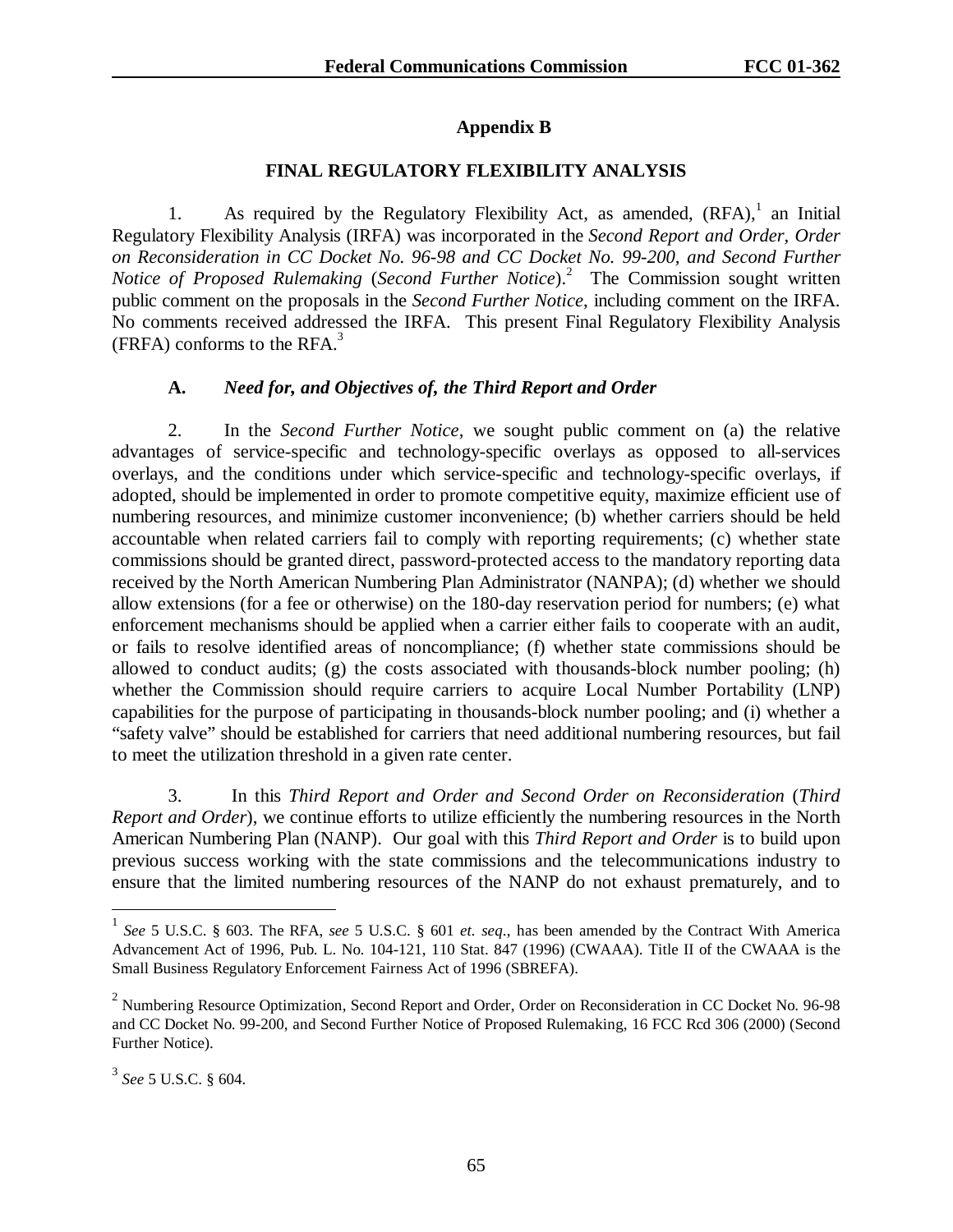ensure that all carriers have the numbering resources they need to compete in the telecommunications marketplace. In particular, we address issues raised in the *Second Further Notice* and several petitions for reconsideration and/or clarification of the *First* or *Second Report and Order*. In addition, we also clarify, on our own motion, certain aspects of our numbering resources optimization rules and local number portability requirements.

# **B.** *Summary of Significant Issues Raised by Public Comments in Response to the IRFA*

4. In a recent letter, the Small Business Administration (SBA) contends that in the Final Regulatory Flexibility Analysis of the *Second Report and Order* (*Second Report and Order FRFA*) the Commission failed to ". . . include a description of telecommunications service providers that are directly affected by the audit provisions. . ." and believes that the ". . .oversight may be due to the inconsistency in the text of the Order itself. Under the Commission's numbering rules, carriers and service providers are two separate classes."<sup>4</sup> The SBA then notes that the terms "carrier" and "service provider" were used interchangeably within the audit provisions of the *Second Report and Order*.

5. Although the terms "carrier" and "service provider" were used interchangeably within the audit provisions, the rule on auditing procedures in section 52.15(k) of the Commission's rules (in Appendix A of the *Second Report and Order*) clearly applies to telecommunications service providers.<sup>5</sup> As discussed in section 52.5(i) of the Commission's numbering rules, a service provider is an "...entity that receives numbering resources from the NANPA . . ."<sup>6</sup> Thus, given that the rule is clear, we conclude that an adequate description of telecommunications service providers existed in this *Second Report and Order FRFA* and that no clarifications are needed in this FRFA.

6. In the *SBA Letter*, the SBA argues that, in the *Second Report and Order FRFA*, the Commission fails to ". . . adequately consider alternatives to the audit program that would minimize the impact on small businesses."<sup>7</sup> In the FRFA, the Commission is only required to discuss those significant alternatives that would affect the impact on small businesses. Thus, the Commission is not required to create significant alternatives for every proposal in a rulemaking order.<sup>8</sup> In crafting the final rule for audits, we considered no other significant alternatives to the rule that would influence the impact on small businesses. Therefore, no significant alternatives

<sup>5</sup> *See* 47 C.F.R. § 52.15(k).

 $^{6}$  47 C.F.R. § 52.5(i).

 $<sup>7</sup>$  SBA Letter at 5.</sup>

<sup>4</sup> Letter to Susan Walthall, SBA, to Michael K. Powell, Chairman, FCC, dated March 30, 2001. (*SBA Letter*).

<sup>8</sup> We addressed significant alternatives where applicable in the *Second Report and Order FRFA*. For example, we discussed a significant alternative that would prohibit state commissions from implementing geographic splits. Small businesses that incur the costs of geographic splits may have benefited from this proposal, but we found that states should continue to have the flexibility in implementing area code relief. *See Second Report and Order*, 16 FCC Rcd at 397, para. 28.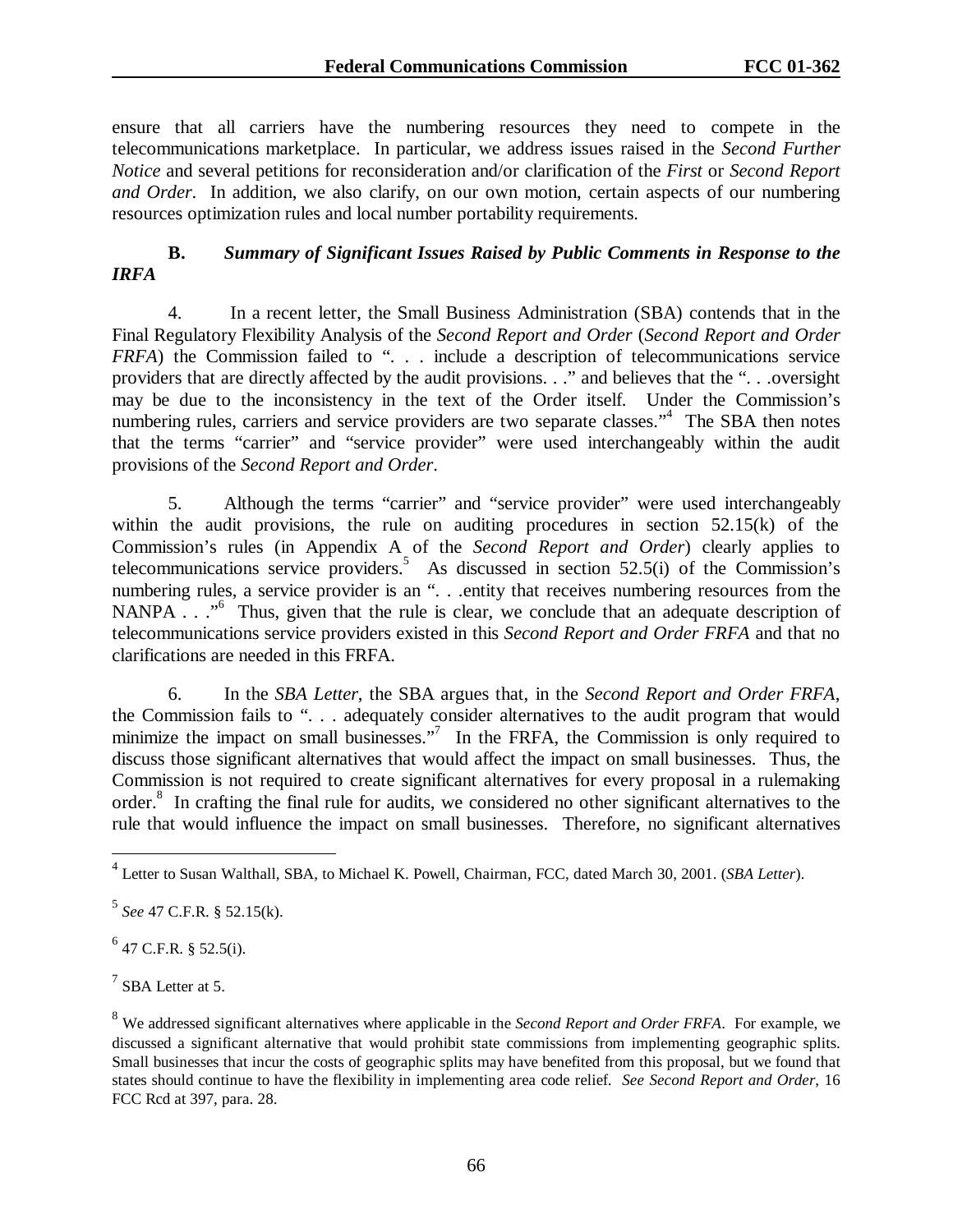were available to be discussed in the *Second Report and Order FRFA*. We also note that, of the small businesses that commented on our audit proposal, small businesses were in favor of audits.<sup>9</sup>

7. Commenters responded to several issues addressed in the *Second Further Notice* that concern small entities. Their opinions are summarized below. In addition, the Commission has considered any potential significant economic impact of the rules on small entities.

8. *Thousands-Block Number Pooling for Non-LNP Capable Carriers.* Commenters generally agree that the costs to small and rural carriers to participate in thousands-block pooling would outweigh any benefits derived from the pooling requirements.<sup>10</sup> The Organization for the Promotion and Advancement of Small Telecommunications Companies (OPASTCO) fears that the costs may be so prohibitive as to delay the implementation of advanced services to rural subscribers.<sup>11</sup> We agree with commenters that there is insufficient evidence in the record to conclude that requiring non-LNP capable carriers to participate in pooling would result in significant number resource savings. Data from the Local Exchange Routing Guide (LERG) shows that in the approximately 2,012 rate centers in the 180 Metropolitan Statistical Areas (MSAs) beyond the largest 100, approximately 1,320 are rate centers where there are no competing service providers and approximately 300 are rate centers where there is only 1 competing service provider. Because these carriers hold relatively few numbering resources, we agree that requiring them to participate in pooling would not result in significant number optimization benefits.

9. *Independent State Commissions' Authority to Conduct Audits.* One commenter expressed concern that allowing states individual authority to conduct audits may expose carriers to two different standards.<sup>12</sup> It predicts that this result would impose costs and burdens on small carriers that outweigh the benefits of the additional audits.<sup>13</sup> We declined to give states the independent authority to conduct audits, concluding that most of the audits that states would be given authority to conduct would serve the same purpose as the Commission audits, thus posing the potential burden of overlapping audits that would outweigh the benefits of the additional audits. It is our expectation, however, that the Commission audit staff will cooperate with state commissions, including coordinating compliance and enforcement activities and sharing information gathered during the course of the audits. In addition, as we noted, this order does not modify a state commission's authority to conduct audits under state law.

<sup>13</sup> *Id*.

<sup>9</sup> *See id*. at 390, 397, paras. 7, 30, Appendix B.

<sup>10</sup> NTCA Comments at 2-3; OPASTCO Comments at 7.

 $11$  OPASTCO Comments at 7.

<sup>12</sup> *Id*. at 4.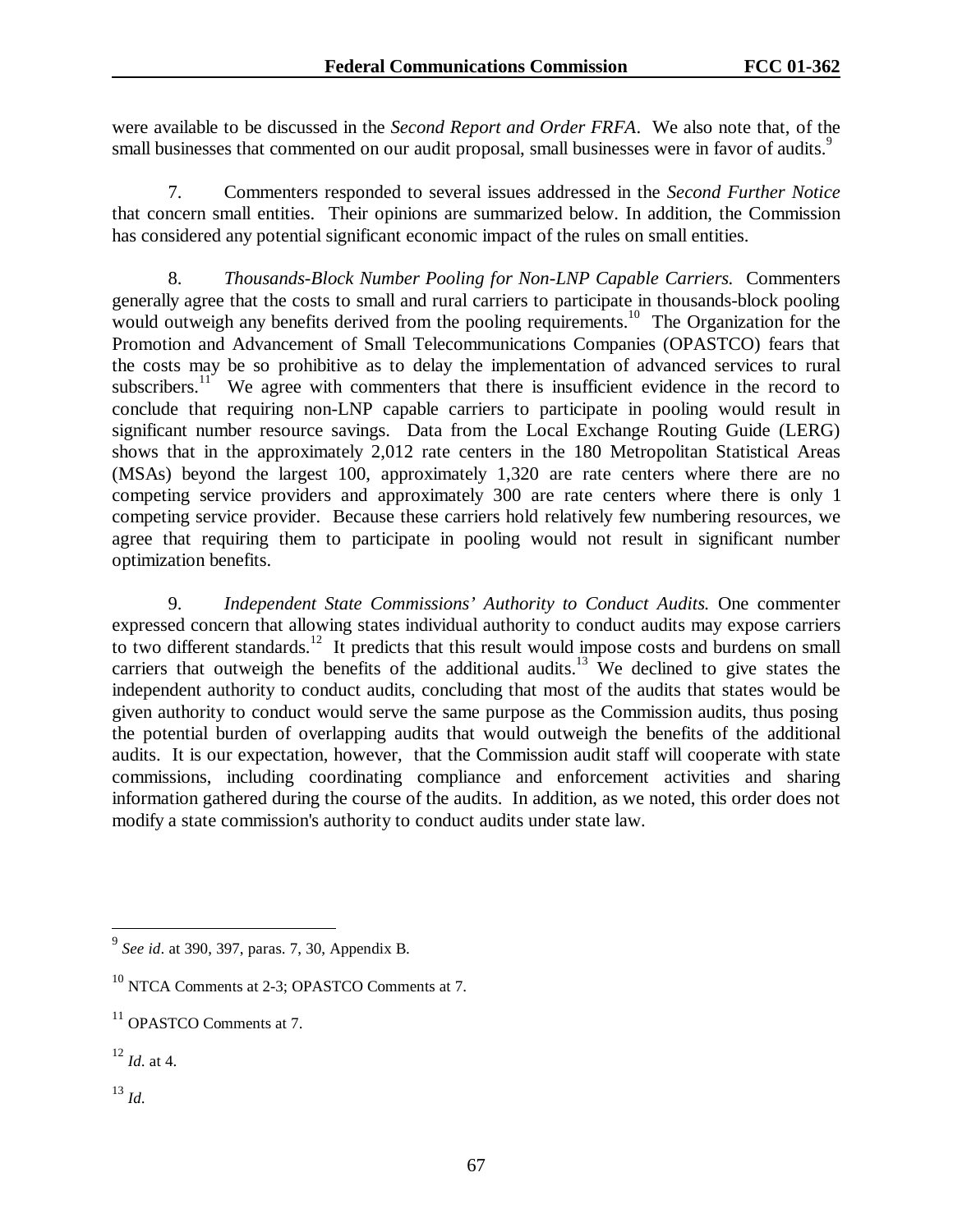# **C.** *Description and Estimate of the Number of Small Entities to Which Rules Will Apply*

10. The RFA directs agencies to provide a description of, and, where feasible, an estimate of the number of small entities that may be affected by the rules adopted herein.<sup>14</sup> The RFA defines the term "small entity" as having the same meaning as the terms "small business," "small organization," and "small governmental jurisdiction."15 The term "small business" has the same meaning as the term "small business concern" under the Small Business Act, unless the Commission has developed one or more definitions that are appropriate for its activities.<sup>16</sup> Under the Small Business Act, a "small business concern" is one which: (1) is independently owned and operated; (2) is not dominant in its field of operation; and (3) satisfies any additional criteria established by the SBA.<sup>17</sup>

11. The most reliable source of information regarding the total numbers of certain common carrier and related providers nationwide appears to be data the Commission publishes annually in its *Telecommunications Provider Locator* report, derived from filings made in connection with the Telecommunications Relay Service  $(TRS)$ .<sup>18</sup> According to data in the most recent report, there are 5,679 interstate service providers.<sup>19</sup> These providers include, *inter alia*, local exchange carriers, wireline carriers and service providers, interexchange carriers, competitive access providers, operator service providers, pay telephone operators, providers of telephone service, providers of telephone exchange service, and resellers.

12. We have included small incumbent local exchange carriers  $(LECs)^{20}$  in this present RFA analysis. As noted above, a "small business" under the RFA is one that, *inter alia*, meets the pertinent small business size standard (*e.g.*, a telephone communications business having 1,500 or fewer employees), and "is not dominant in its field of operation."<sup>21</sup> The SBA's Office of Advocacy contends that, for RFA purposes, small incumbent LECs are not dominant in their field

 $\overline{a}$ 

 $17$  15 U.S.C. § 632.

18 FCC, Common Carrier Bureau, Industry Analysis Division, *Telecommunications Provider Locator*, Tables 1-2 (November 2001) (*Provider Locator*). *See also* 47 C.F.R. § 64.601 *et seq.*

19 *Provider Locator* at Table 1.

<sup>20</sup> *See* 47 U.S.C 251(h) (defining "incumbent local exchange carrier").

 $^{21}$  15 U.S.C. § 632.

 $^{14}$  5 U.S.C. § 604(a)(3).

 $15$  5 U.S.C. § 601(6).

<sup>&</sup>lt;sup>16</sup> 5 U.S.C. § 601(3) (incorporating by reference the definition of "small business concern" in 15 U.S.C. § 632). Pursuant to the RFA, the statutory definition of a small business applies "unless an agency, after consultation with the Office of Advocacy of the Small Business Administration and after opportunity for public comment, establishes one or more definitions of such term which are appropriate to the activities of the agency and publishes such definition(s) in the Federal Register." 5 U.S.C. § 601(3).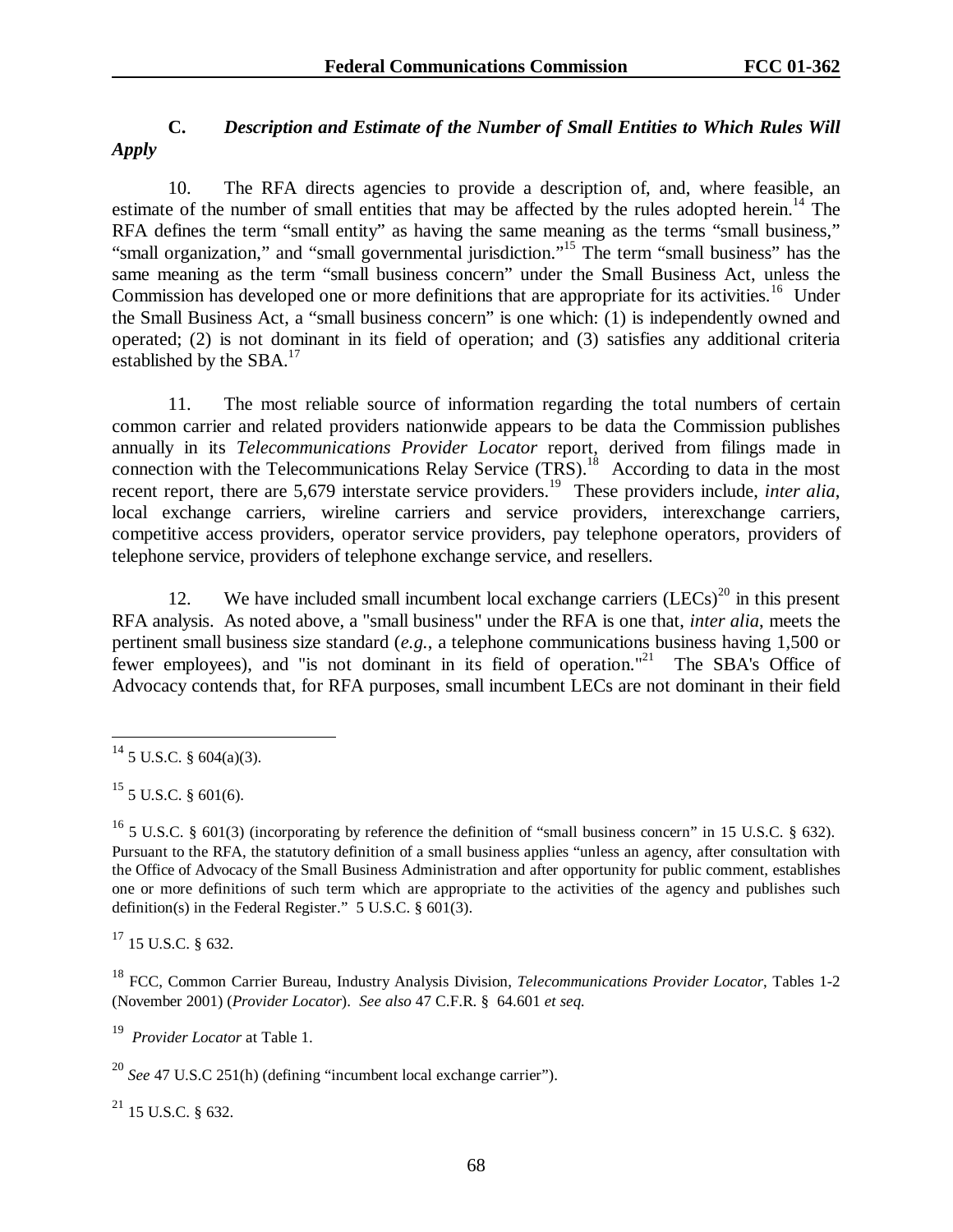of operation because any such dominance is not "national" in scope.<sup>22</sup> We have therefore included small incumbent LECs in this RFA analysis, although we emphasize that this RFA action has no effect on FCC analyses and determinations in other, non-RFA contexts.

13. *Total Number of Telephone Companies Affected.* The Census Bureau reports that, at the end of 1992, there were 3,497 firms engaged in providing telephone services, as defined therein, for at least one year.23 This number contains a variety of different categories of carriers, including LECs, interexchange carriers, competitive access providers, operator service providers, pay telephone operators, and resellers. It seems certain that some of these 3,497 telephone service firms may not qualify as small entities or small incumbent LECs because they are not "independently owned and operated."<sup>24</sup> It seems reasonable to conclude that fewer than  $3,497$ telephone service firms are small entity telephone service firms or small incumbent LECs that may be affected by these rules.

14. *Wireline Carriers and Service Providers.* The SBA has developed a definition of small entities for telephone communications companies other than radiotelephone (wireless) companies. The Census Bureau reports that there were 2,321 such telephone companies in operation for at least one year at the end of  $1992$ <sup>25</sup> According to the SBA's definition, a small business telephone company other than a radiotelephone (wireless) company is one employing no more than  $1,500$  persons.<sup>26</sup> All but 26 of the 2,321 non-radiotelephone (wireless) companies listed by the Census Bureau were reported to have fewer than 1,000 employees. Even if all 26 of the remaining companies had more than 1,500 employees, there would still be 2,295 non-radiotelephone (wireless) companies that might qualify as small entities or small ILECs. Although it seems certain that some of these carriers are not independently owned and operated, we are unable at this time to estimate with greater precision the number of wireline carriers and service providers that would qualify as small business concerns under SBA's definition. Therefore, we estimate that fewer than 2,295 small telephone communications companies other than radiotelephone (wireless) companies are small entities or small incumbent LECs that may be affected by these rules.

<sup>&</sup>lt;sup>22</sup> Letter from Jere W. Glover, Chief Counsel for Advocacy, SBA, to William E. Kennard, Chairman, FCC (May 27, 1999). The Small Business Act contains a definition of "small business concern," which the RFA incorporates into its own definition of "small business." *See* 15 U.S.C. § 632(a) (Small Business Act); 5 U.S.C. § 601(3) (RFA). SBA regulations interpret "small business concern" to include the concept of dominance on a national basis. 13 C.F.R. § 121.102(b). Since 1996, out of an abundance of caution, the Commission has included small incumbent LECs in its regulatory flexibility analyses. *See*, *e.g*., *Implementation of the Local Competition Provisions of the Telecommunications Act of 1996*, CC Docket, 96-98, First Report and Order, 11 FCC Rcd 15499, 16144-45 (1996), 61 FR 45476 (Aug. 29, 1996).

<sup>&</sup>lt;sup>23</sup> U.S. Department of Commerce, Bureau of the Census, 1992 Census of Transportation, Communications, and Utilities: Establishment and Firm Size, at Firm Size 1-123 (1995) (1992 Census).

<sup>24</sup> *See generally* 15 U.S.C. § 632(a)(1).

<sup>25</sup> *1992 Census* at Firm Size 1-123.

<sup>26 13</sup> C.F.R. § 121.201, North American Industry Classification System (NAICS) codes 513310, 513330, and 513340.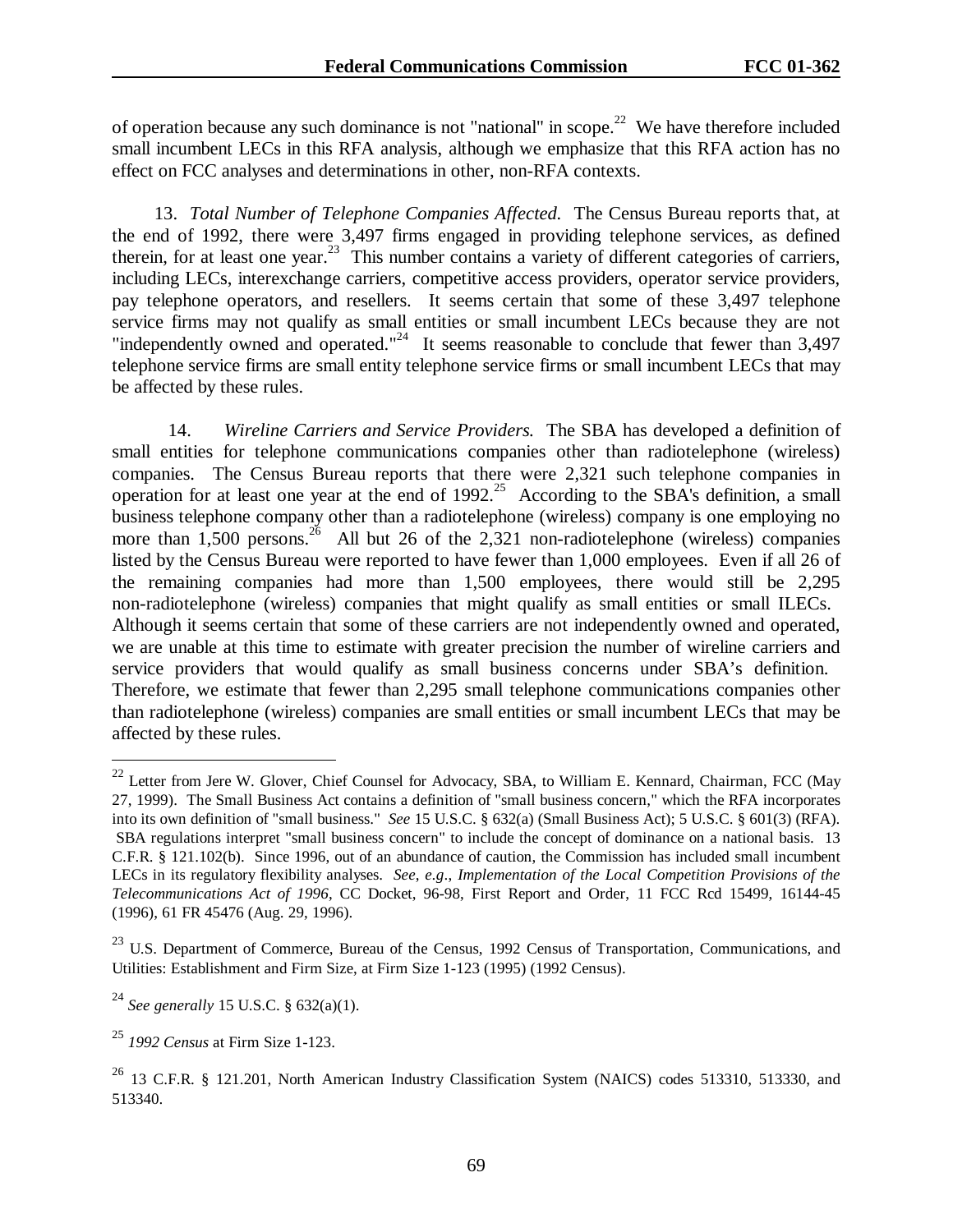15. *Local Exchange Carriers, Competitive Access Providers, Interexchange Carriers, Operator Service Providers, Payphone Providers, and Resellers.* Neither the Commission nor the SBA has developed a definition for small LECs, competitive access providers (CAPS), interexchange carriers (IXCs), operator service providers (OSPs), payphone providers, or resellers. The closest applicable definition for these carrier-types under SBA rules is for telephone communications companies other than radiotelephone (wireless) companies.<sup>27</sup> The most reliable source of information that we know regarding the number of these carriers nationwide appears to be the data that we collect annually in connection with the  $TRS<sup>28</sup>$ . According to our most recent data, there are 1,329 LECs, 532 CAPs, 229 IXCs, 22 OSPs, 936 payphone providers, and 710 resellers.<sup>29</sup> Although it seems certain that some of these carriers are not independently owned and operated, or have more than 1,500 employees, we are unable at this time to estimate with greater precision the number of these carriers that would qualify as small business concerns under the SBA's definition. Therefore, we estimate that there are fewer than 1,329 small entity LECs or small incumbent LECs, 532 CAPs, 229 IXCs, 22 OSPs, 936 payphone providers, and 710 resellers that may be affected by these rules.

 16. *Wireless Telephony and Paging and Messaging.* Wireless telephony includes cellular, personal communications services (PCS) or specialized mobile radio (SMR) service providers. Neither the Commission nor the SBA has developed a definition of small entities applicable to cellular licensees, or to providers of paging and messaging services. The closest applicable SBA definition is a telephone communications company other than radiotelephone (wireless) companies.30 According to the most recent *Provider Locator* data, 858 carriers reported that they were engaged in the provision of wireless telephony and 576 companies reported that they were engaged in the provision of paging and messaging service.<sup>31</sup> We do not have data specifying the number of these carriers that are not independently owned or operated, and thus are unable at this time to estimate with greater precision the number that would qualify as small business concerns under the SBA's definition. Consequently, we estimate that there are fewer than 858 small carriers providing wireless telephony services and fewer than 576 small companies providing paging and messaging services that may be affected by these rules.

# **D.** *Description of Projected Reporting, Recordkeeping, and Other Compliance Requirements*

17. The numbering resource optimization requirements discussed herein should not require additional reporting, recordkeeping or compliance requirements for service providers. In this *Report and Order*, we are not mandating new recordkeeping and compliance requirements.

<sup>&</sup>lt;sup>27</sup> 13 C.F.R. § 121.201, NAICS codes 513310, 513330, and 513340.

<sup>28</sup> *See* 47 C.F.R. § 64.601 *et seq*.; *Provider Locator* at Table 1.

<sup>&</sup>lt;sup>29</sup> *Provider Locator* at Table 1. The total for resellers includes both toll resellers and local resellers.

<sup>30 13</sup> C.F.R. § 121.201, NAICS codes 513321 and 513322.

<sup>31</sup> *Provider Locator* at Table 1.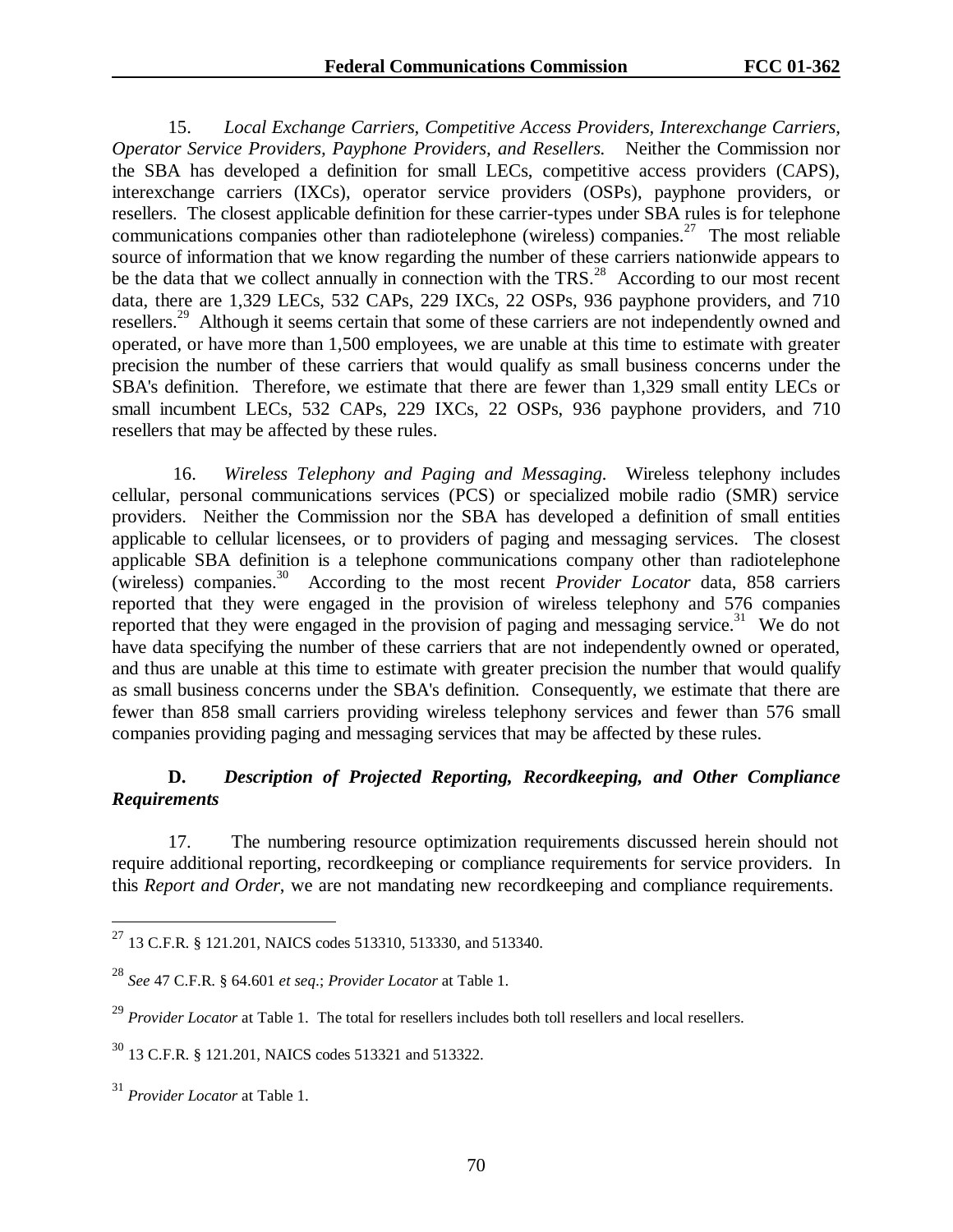Rather, in most instances, we are affirming or clarifying these requirements.

# **E.** *Steps Taken to Minimize Significant Economic Impact on Small Entities, and Significant Alternatives Considered*

18. The RFA requires an agency to describe any significant alternatives that it has considered in reaching its proposed approach, which may include the following four alternatives (among others): (1) the establishment of differing compliance or reporting requirements or timetables that take into account the resources available to small entities; (2) the clarification, consolidation, or simplification of compliance or reporting requirements under the rule for small entities; (3) the use of performance, rather than design, standards; and (4) an exemption from coverage of the rule, or any part thereof, for small entities.<sup>32</sup>

19. *Thousands-Block Number Pooling for Non-LNP Capable Carriers.* In this *Third Report and Order*, we decline to extend pooling requirements to paging carriers and non-LNP capable carriers outside of the largest 100 MSAs that have not received a request to deploy LNP from a competing carrier. We believe the costs associated with the alternative of requiring all carriers, including small entities, to participate in pooling would greatly outweigh any number optimization benefits. In addition, these costs imposed on smaller and rural carriers may delay efforts in bringing advanced services to rural subscribers. Thus we reaffirm our current rules that certain carriers, *e.g*., paging carriers and carriers outside of the largest 100 MSAs who have not received a request to deploy LNP from a competing carrier, are exempted from pooling requirements.

20. *Service-Specific and Technology-Specific Area Code Overlays.* In this order, we lift the prohibition on technology-specific overlays (SOs) and will consider proposals submitted by state commissions to implement SOs on a case-by-case basis. Such an approach allows state commissions to consider the surrounding local circumstances, including the needs of small, local businesses, in deciding whether or how to provide area code relief. In the alternative, we examined a requirement mandating that state commissions impose all-services area code overlays as the primary method for area code relief. However, the Commission believes that states should have the flexibility to determine the best form of area code relief. In addition, we considered a 50% utilization threshold as an alternative to a higher threshold, which would have been less burdensome to service providers, including small service providers. We determined, however, that a 60% utilization threshold would more successfully encourage service providers to use numbers from their current inventories and would still be a reasonable threshold level for service providers to satisfy before requesting additional numbering resources.

 $32$  5 U.S.C. § 603(c).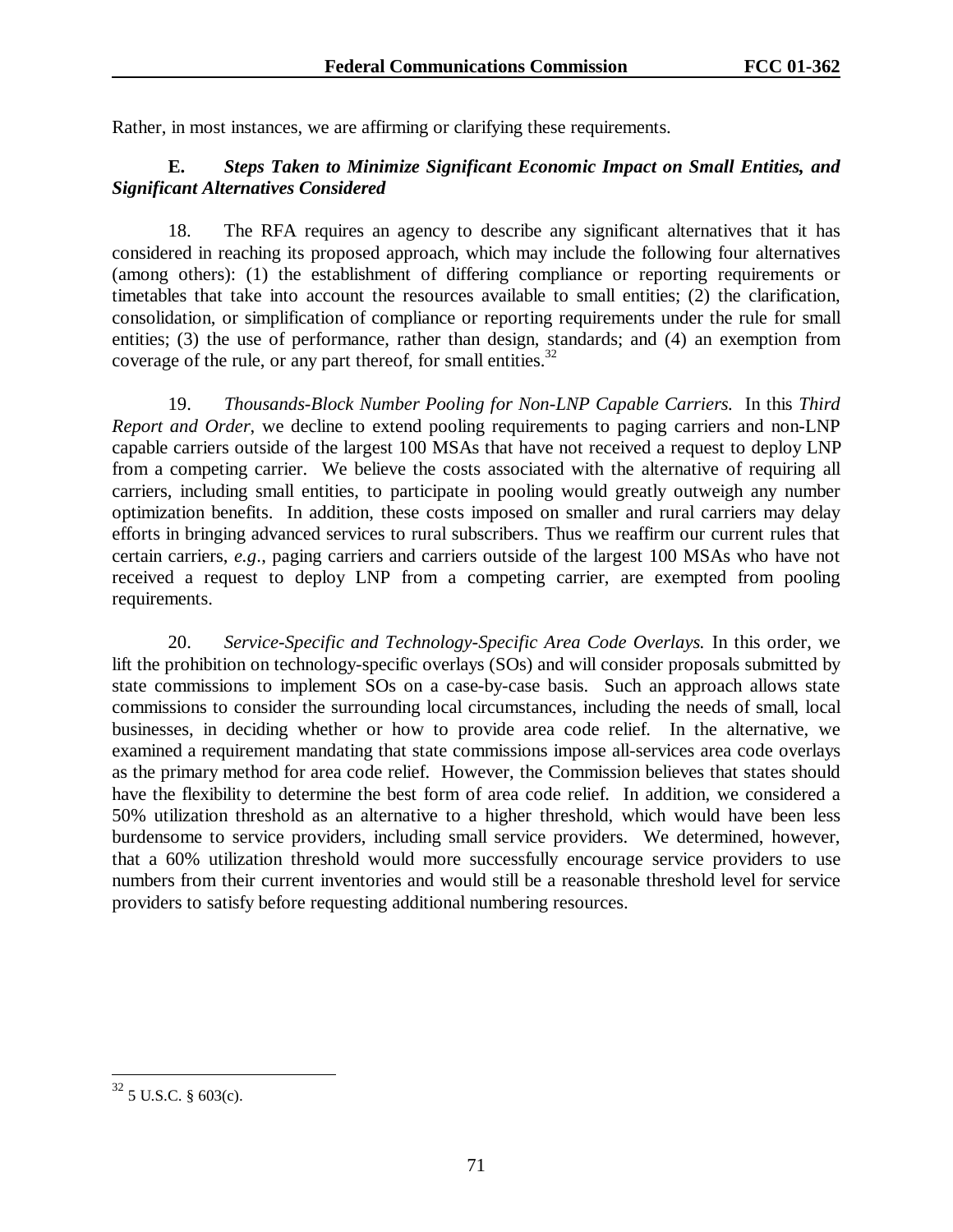21. *Report to Congress:* The Commission will send a copy of this *Third Report and Order*, including this FRFA, in a report to be sent to Congress pursuant to the Congressional Review Act.33 In addition, the Commission will send a copy of this *Third Report and Order*, including this FRFA, to the Chief Counsel for Advocacy of the SBA. A copy of this *Third Report and Order* and FRFA (or summaries thereof) will also be published in the Federal Register.<sup>34</sup>

<sup>33</sup> *See* 5 U.S.C. § 801(a)(1)(A).

<sup>34</sup> *See* 5 U.S.C. § 604(b).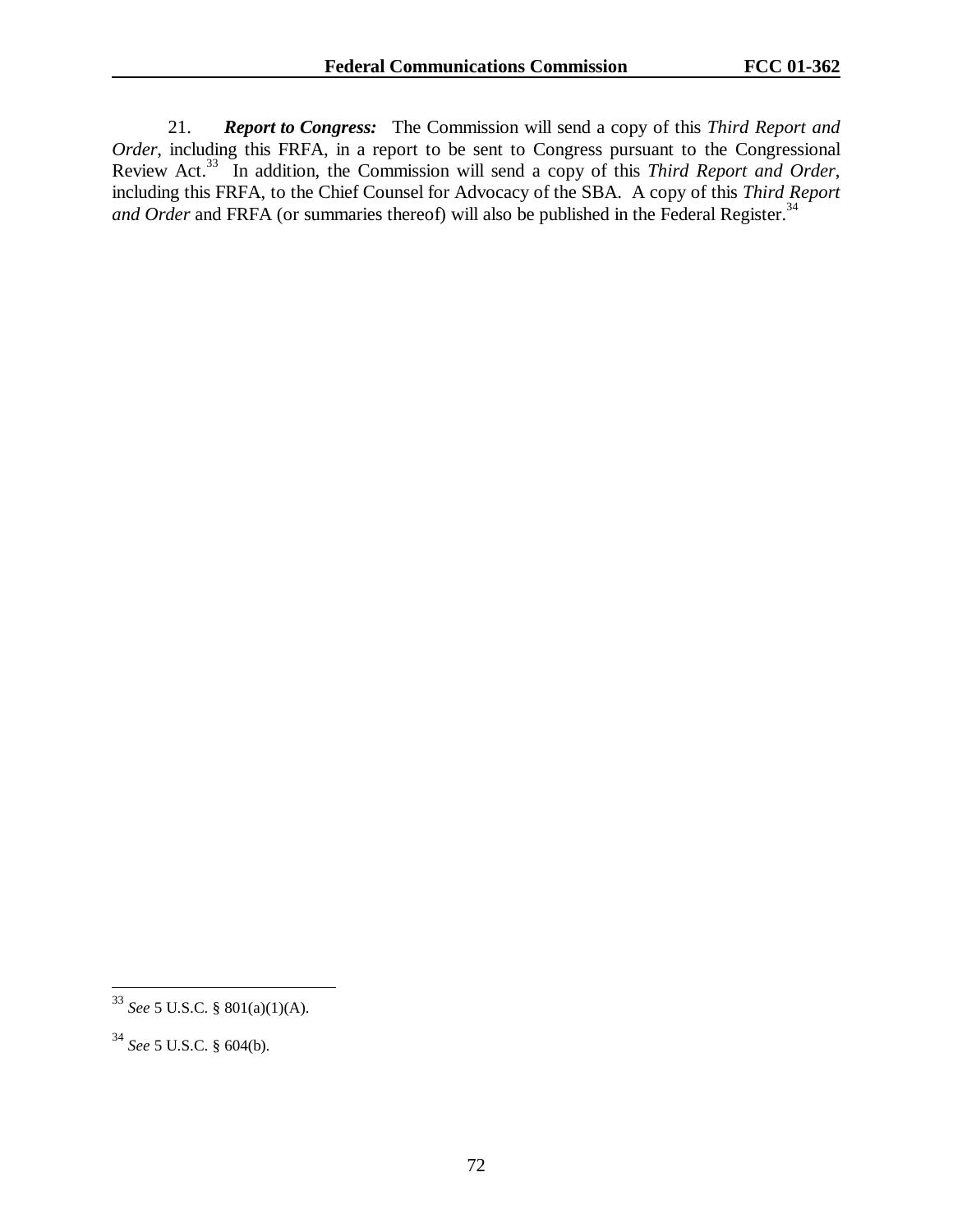# **Appendix C**

# **List of Parties**

#### **Numbering Resource Optimization Third Report and Order and Second Order on Reconsideration**

#### **A. Parties Filing Comments in Response to Second Report and Order**

- 1. Association for Telecommunications Professionals in Higher Education (ACUTA)
- 2. Ad Hoc Telecommunications Users Committee (Ad Hoc)
- 3. Allegiance Telecom
- 4. Association for Local Telecommunications Services (ALTS)
- 5. Association of Communications Enterprises
- 6. AT&T
- 7. BellSouth
- 8. California PUC
- 9. Cingular Wireless (Cingular)
- 10. Connecticut Department of Public Utility Control
- 11. Cox Communications, Inc. (Cox)
- 12. Cellular Telecommunications Industry Association (CTIA)
- 13. Florida PSC
- 14. Focal Communications Corporation (Focal Communications)
- 15. Global NAPS, Inc.
- 16. Illinois Commerce Commission
- 17. Indiana Office of Utility Consumer Counselor
- 18. Iowa Utilities Board
- 19. Level 3 Communications, LLC (Level 3)
- 20. Maine PUC
- 21. Maryland PSC
- 22. Metrocall
- 23. Michigan PSC
- 24. National Association of State Utility Consumer Advocates (NASUCA)
- 25. National Exchange Carrier Association, Inc.(NECA)
- 26. NENA
- 27. New Hampshire PUC
- 28. New York State Department of Public Service
- 29. National Telephone Cooperative Association (NTCA)
- 30. Office of the Consumer Advocate
- 31. Ohio PUC
- 32. Organization for the Promotion and Advancement of Small Telecommunications Companies (OPASTCO)
- 33. Personal Communications Industry Association PCIA
- 34. Pennsylvania PUC
- 35. Qwest
- 36. Rural Cellular Association
- 37. State Coordination Group Comments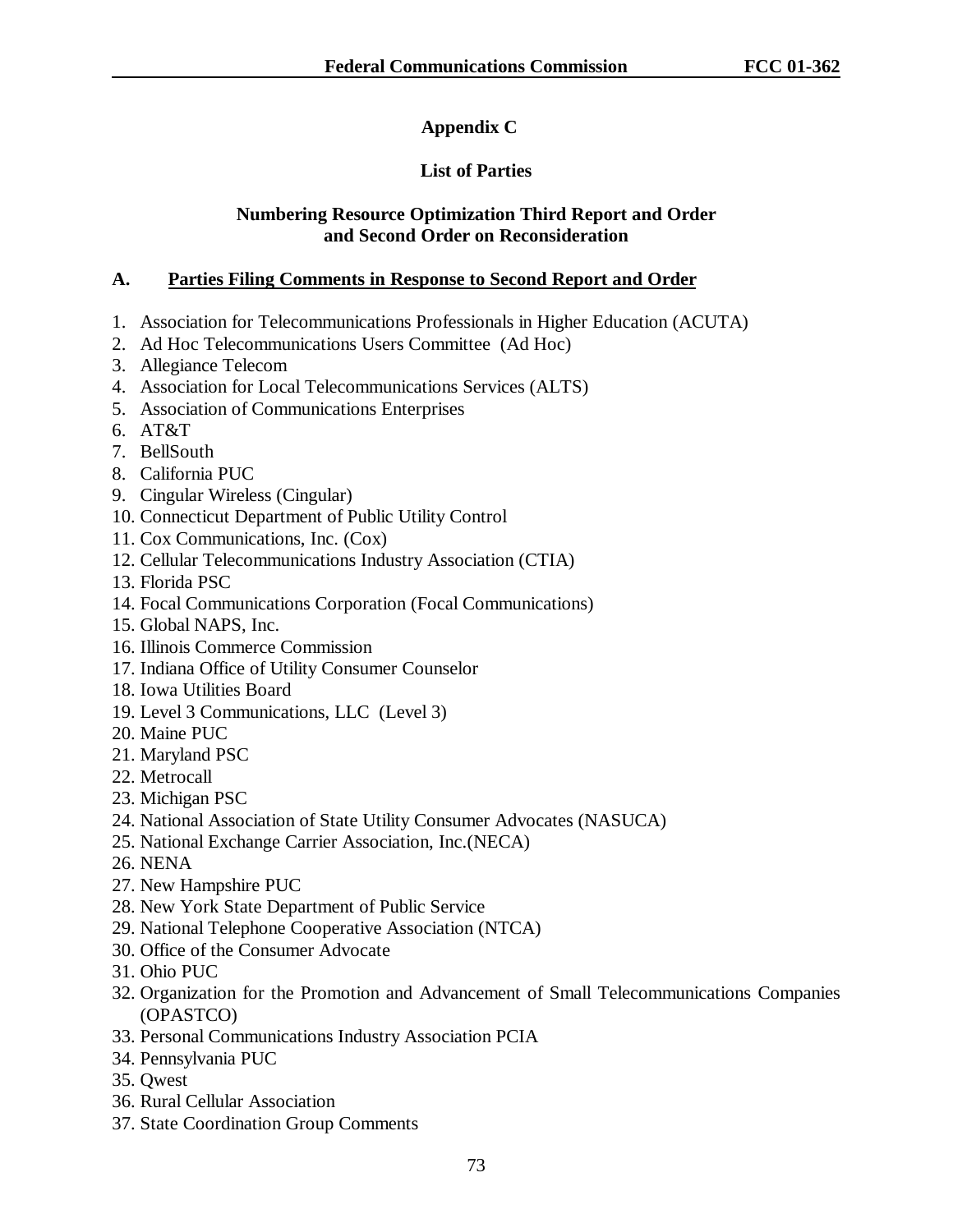- 38. SBC Communications
- 39. Texas PUC
- 40. Time Warner Telecom
- 41. United States Telephone Association (USTA)
- 42. Verizon Communications (Verizon)
- 43. Verizon Wireless
- 44. VoiceStream Wireless (VoiceStream)
- 45. WinStar Communications (WinStar)
- 46. WorldCom, Inc. (WorldCom)

### **B. Parties Filing Reply Comments in Response to Second Report and Order**

- 1. Ad Hoc
- 2. Allegiance Telecom, Inc.
- 3. ASCENT
- 4. AT&T
- 5. BellSouth
- 6. California PUC
- 7. CTIA
- 8. Cingular
- 9. Iowa Utilities Board
- 10. Global NAPS, Inc.
- 11. Metrocall
- 12. Michigan PSC
- 13. Minnesota PUC
- 14. NECA
- 15. National Emergency Number Association (NENA)
- 16. NASUCA
- 17. PCIA
- 18. Qwest
- 19. SBC
- 20. Sprint
- 21. Tennessee Regulatory Authority
- 22. USTA
- 23. Verizon Wireless
- 24. VoiceStream
- 25. WorldCom
- 26. Z-Tel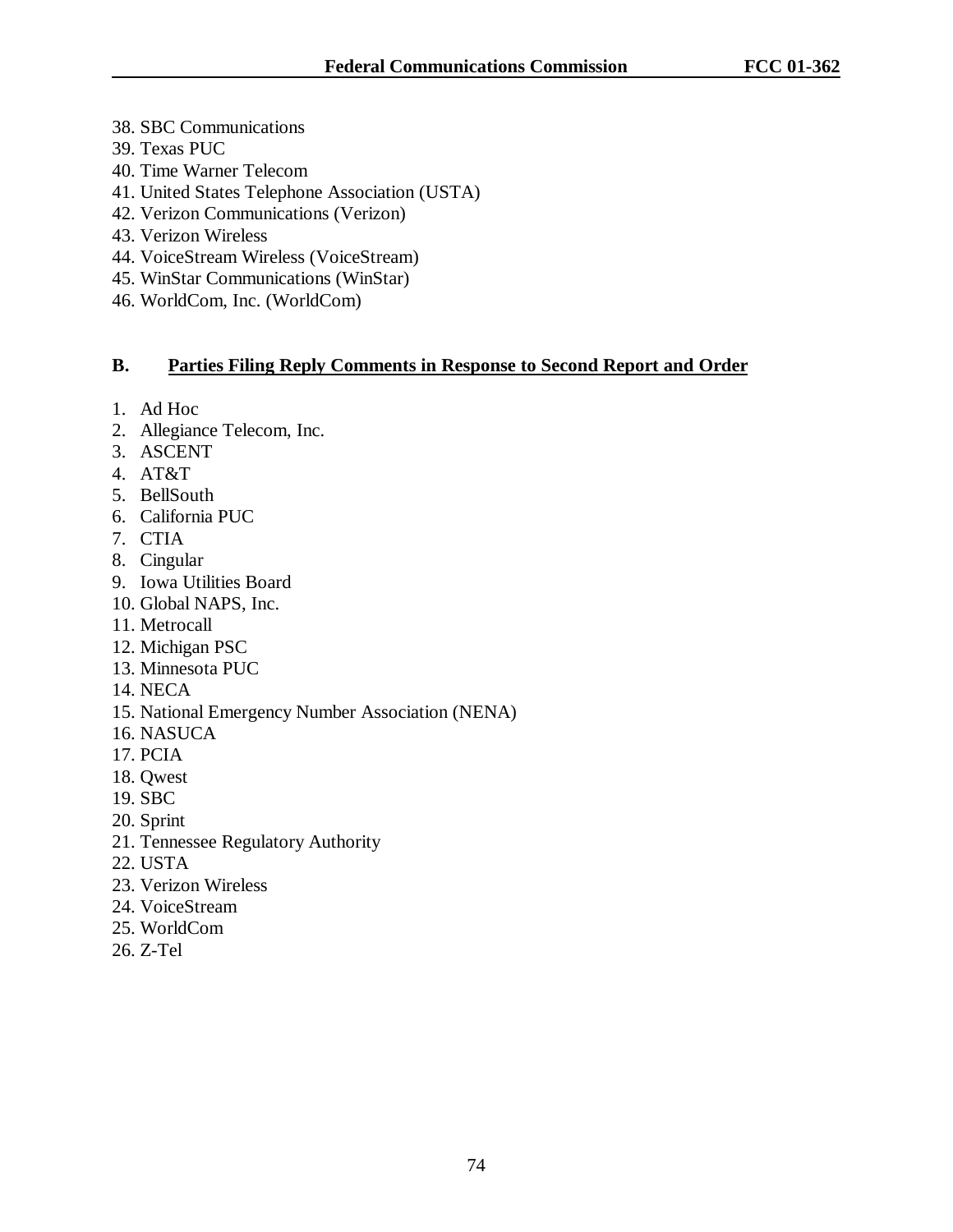## **C. Parties Filing Comments in Response to First Report and Order**

- 1. AT&T
- 2. CTIA
- 3. General Services Administration
- 4. Joint Consumer Comments
- 5. NECA
- 6. NTCA
- 7. SBC
- 8. Sprint
- 9. USTA
- 10. US West
- 11. Verizon Wireless
- 12. WorldCom

### **D. Parties Filing Reply Comments in Response to First Report and Order**

- 1. AT&T
- 2. Bell Atlantic
- 3. California PUC
- 4. Maine PUC
- 5. VoiceStream

### **E. Parties Filing Petitions for Reconsideration and/or Clarification\***

- 1. AT&T Wireless\*
- 2. BellSouth
- **3.** CTIA
- 4. Cingular\*
- 5. Qwest
- 6. SBC
- 7. Sprint
- 8. USTA
- 9. Verizon
- 10. Verizon Wireless
- 11. WorldCom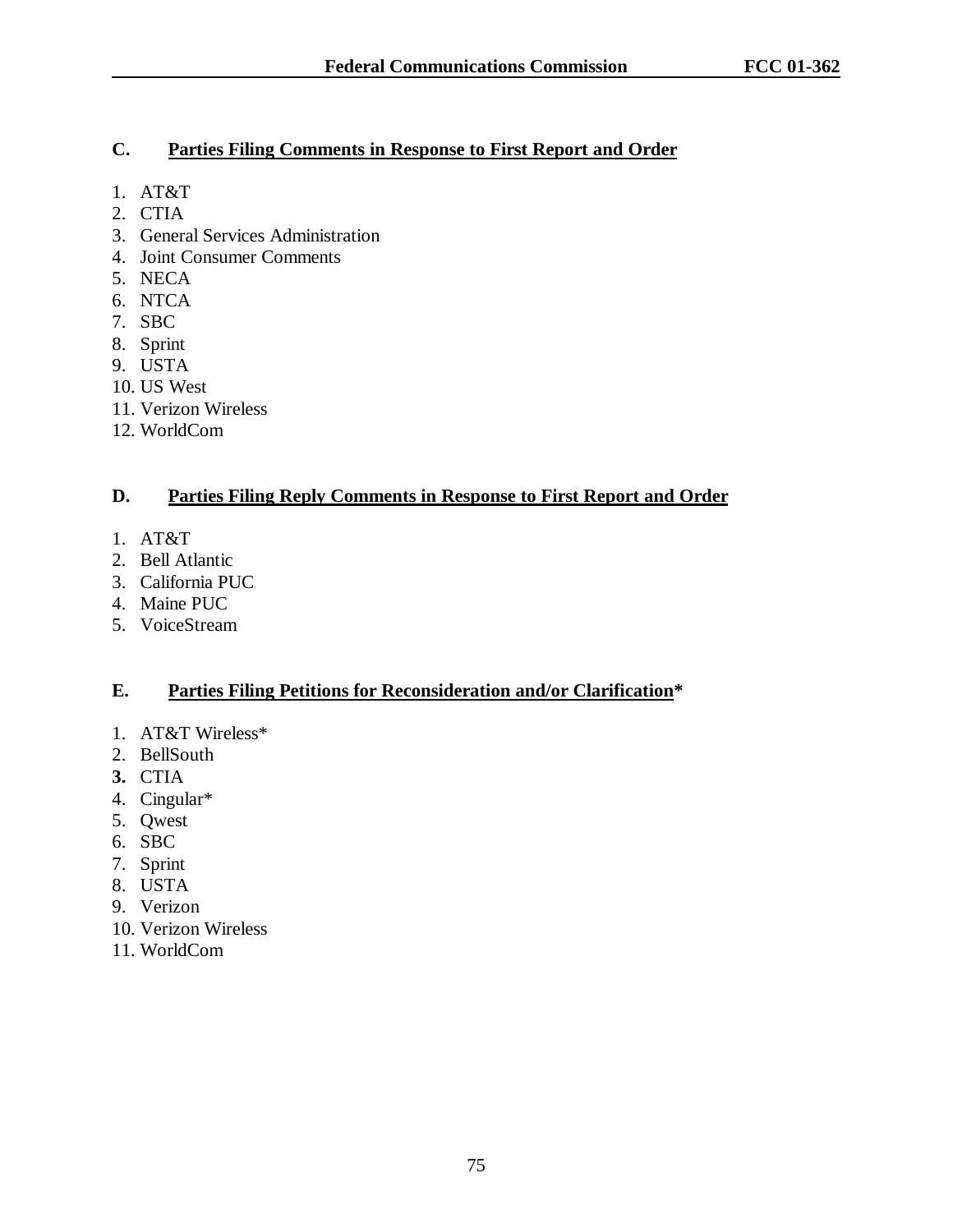# **F. Parties Filing Oppositions to and Support for Petitions**

- 1. KMC Telecom, Inc. (KMC)
- 2. Maine PUC
- 3. PCIA

# **G. Parties Filing Replies to and Comments on Opposition to Petitions**

- 1. SBC\*
- 2. USTA

\*indicates that the petition was not addressed in this proceeding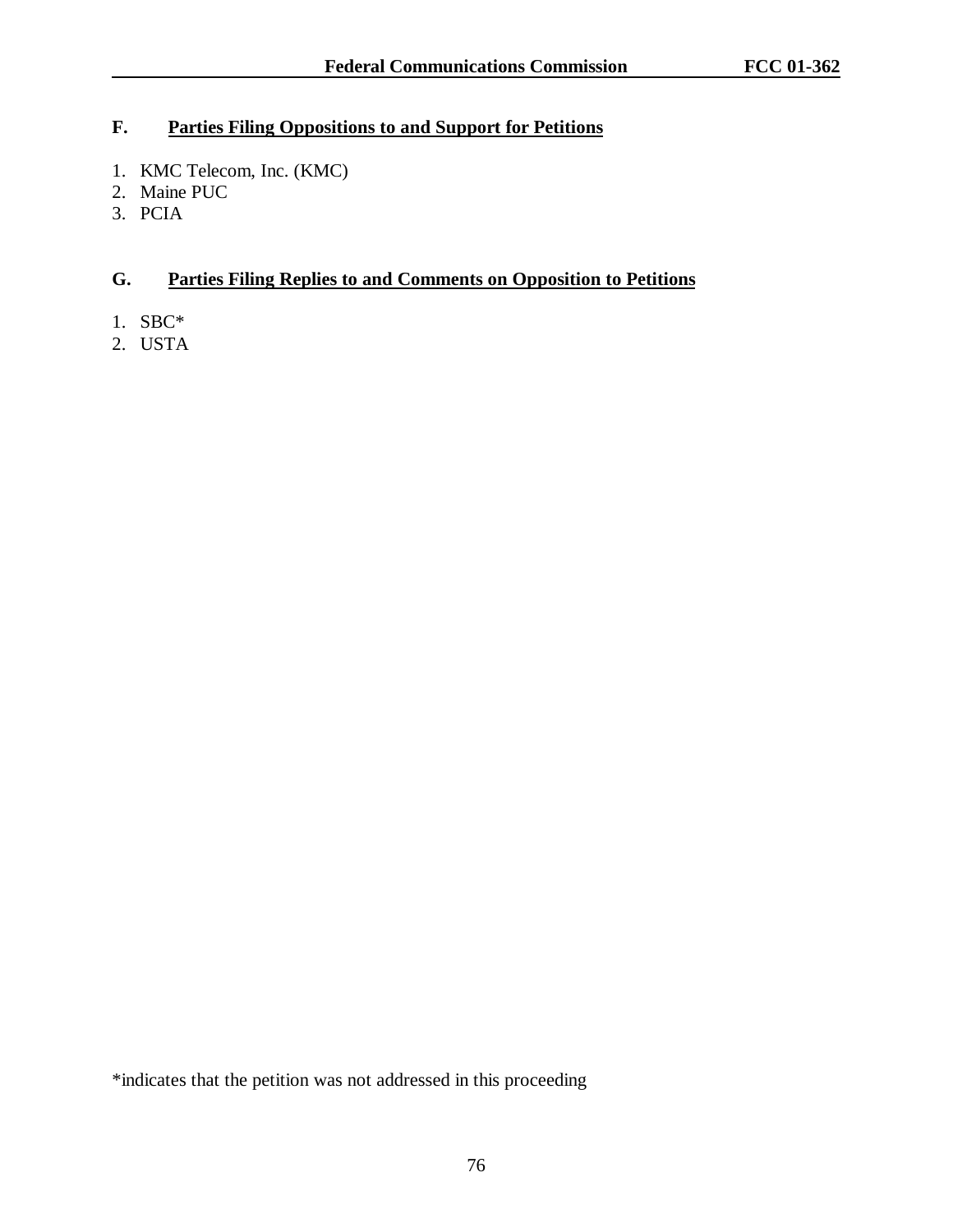# **Appendix D**

# **List of the Top 100 Metropolitan Statistical Areas (MSAs)**

## **A. 100 Largest MSAs and Their Populations: Year 2000 Census**

| 1. | New York--Northern New Jersey--Long Island, NY--NJ--CT--PA CMSA |            | 21,199,865 |
|----|-----------------------------------------------------------------|------------|------------|
| 2. | Los Angeles--Riverside--Orange County, CA CMSA                  | 16,373,645 |            |
| 3. | Chicago--Gary--Kenosha, IL--IN--WI CMSA                         |            | 9,157,540  |
| 4. | Washington--Baltimore, DC--MD--VA--WV CMSA                      | 7,608,070  |            |
| 5. | San Francisco--Oakland--San Jose, CA CMSA                       |            | 7,039,362  |
| 6. | Philadelphia--Wilmington--Atlantic City, PA--NJ--DE--MD CMSA    |            | 6,188,463  |
| 7. | Boston--Worcester--Lawrence, MA--NH--ME--CT CMSA                |            | 5,819,100  |
| 8. | Detroit--Ann Arbor--Flint, MI CMSA                              |            | 5,456,428  |
| 9. | Dallas--Fort Worth, TX CMSA                                     |            | 5,221,801  |
|    | 10. Houston--Galveston--Brazoria, TX CMSA                       |            | 4,669,571  |
|    | 11. Atlanta, GA MSA                                             |            | 4,112,198  |
|    | 12. Miami--Fort Lauderdale, FL CMSA                             |            | 3,876,380  |
|    | 13. Seattle--Tacoma--Bremerton, WA CMSA                         |            | 3,554,760  |
|    | 14. Phoenix--Mesa, AZ MSA                                       |            | 3,251,876  |
|    | 15. Minneapolis--St. Paul, MN--WI MSA                           |            | 2,968,806  |
|    | 16. Cleveland--Akron, OH CMSA                                   |            | 2,945,831  |
|    | 17. San Diego, CA MSA                                           |            | 2,813,833  |
|    | 18. St. Louis, MO--IL MSA                                       |            | 2,603,607  |
|    | 19. Denver--Boulder--Greeley, CO CMSA                           |            | 2,581,506  |
|    | 20. San Juan--Caguas--Arecibo, PR CMSA                          |            | 2,450,292  |
|    | 21. Tampa--St. Petersburg--Clearwater, FL MSA                   |            | 2,395,997  |
|    | 22. Pittsburgh, PA MSA                                          |            | 2,358,695  |
|    | 23. Portland--Salem, OR--WA CMSA                                |            | 2,265,223  |
|    | 24. Cincinnati--Hamilton, OH--KY--IN CMSA                       |            | 1,979,202  |
|    | 25. Sacramento--Yolo, CA CMSA                                   |            | 1,796,857  |
|    | 26. Kansas City, MO--KS MSA                                     |            | 1,776,062  |
|    | 27. Milwaukee--Racine, WI CMSA                                  |            | 1,689,572  |
|    | 28. Orlando, FL MSA                                             |            | 1,644,561  |
|    | 29. Indianapolis, IN MSA                                        |            | 1,607,486  |
|    | 30. San Antonio, TX MSA                                         |            | 1,592,383  |
|    | 31. Norfolk--Virginia Beach--Newport News, VA--NC MSA           |            | 1,569,541  |
|    | 32. Las Vegas, NV--AZ MSA                                       |            | 1,563,282  |
|    | 33. Columbus, OH MSA                                            |            | 1,540,157  |
|    | 34. Charlotte--Gastonia--Rock Hill, NC--SC MSA                  |            | 1,499,293  |
|    | 35. New Orleans, LA MSA                                         |            | 1,337,726  |
|    | 36. Salt Lake City--Ogden, UT MSA                               |            | 1,333,914  |
|    | 37. Greensboro--Winston-Salem--High Point, NC MSA               |            | 1,251,509  |
|    | 38. Austin--San Marcos, TX MSA                                  |            | 1,249,763  |
|    | 39. Nashville, TN MSA                                           |            | 1,231,311  |
|    | 40. Providence--Fall River--Warwick, RI--MA MSA                 |            | 1,188,613  |
|    | 41. Raleigh--Durham--Chapel Hill, NC MSA                        |            | 1,187,941  |
|    | 42. Hartford, CT MSA                                            |            | 1,183,110  |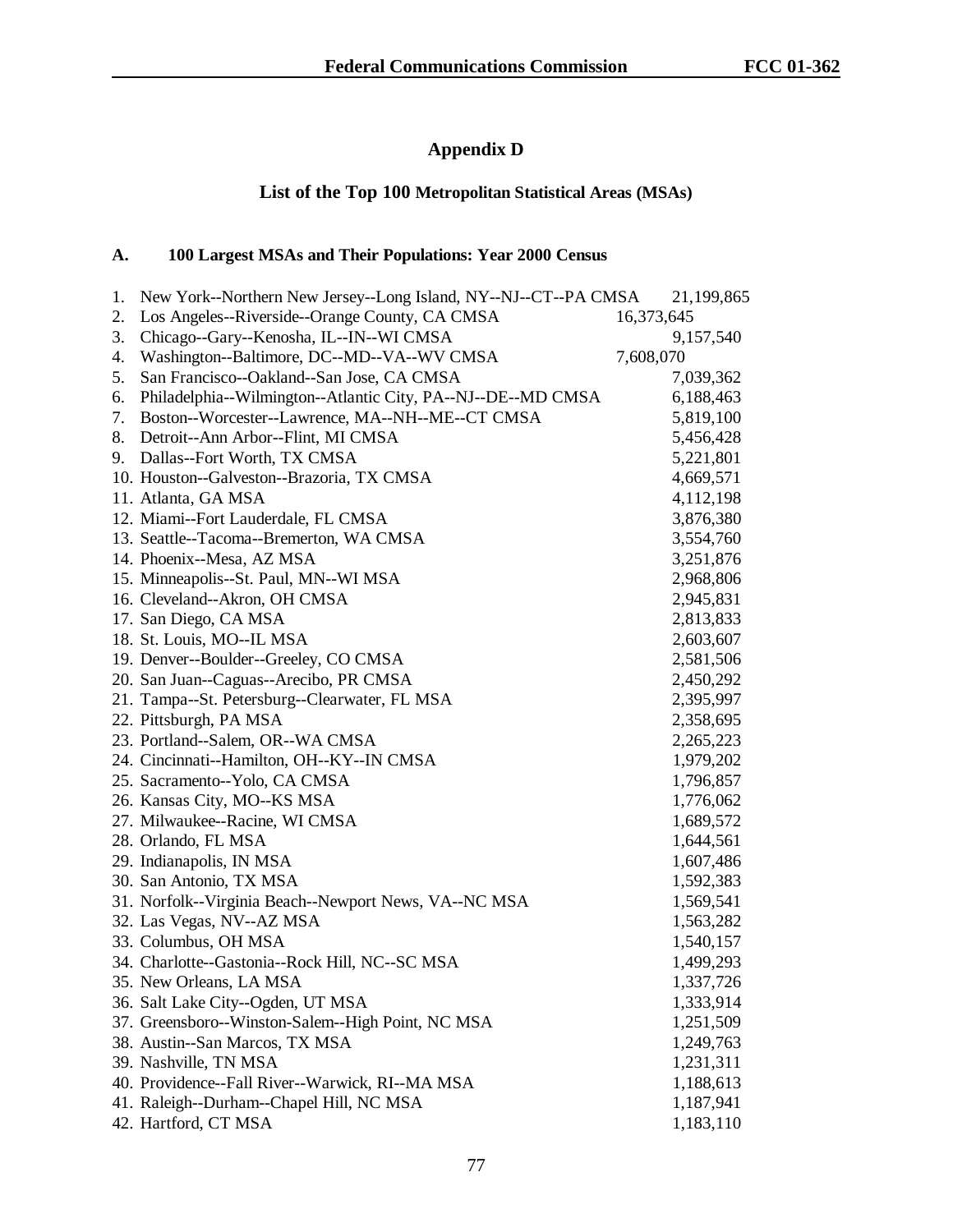| 43. Buffalo--Niagara Falls, NY MSA                            | 1,170,111          |
|---------------------------------------------------------------|--------------------|
| 44. Memphis, TN--AR--MS MSA                                   | 1,135,614          |
| 45. West Palm Beach--Boca Raton, FL MSA                       | 1,131,184          |
| 46. Jacksonville, FL MSA                                      | 1,100,491          |
| 47. Rochester, NY MSA                                         | 1,098,201          |
| 48. Grand Rapids--Muskegon--Holland, MI MSA                   | 1,088,514          |
| 49. Oklahoma City, OK MSA                                     | 1,083,346          |
| 50. Louisville, KY--IN MSA                                    | 1,025,598          |
| 51. Richmond--Petersburg, VA MSA                              | 996,512            |
| 52. Greenville--Spartanburg--Anderson, SC MSA                 | 962,441            |
| 53. Dayton--Springfield, OH MSA                               | 950,558            |
| 54. Fresno, CA MSA                                            | 922,516            |
| 55. Birmingham, AL MSA                                        | 921,106            |
| 56. Honolulu, HI MSA                                          | 876,156            |
| 57. Albany--Schenectady--Troy, NY MSA                         | 875,583            |
| 58. Tucson, AZ MSA                                            | 843,746            |
| 59. Tulsa, OK MSA                                             | 803,235            |
| 60. Syracuse, NY MSA                                          | 732,117            |
| 61. Omaha, NE--IA MSA                                         | 716,998            |
| 62. Albuquerque, NM MSA                                       | 712,738            |
| 63. Knoxville, TN MSA                                         | 687,249            |
| 64. El Paso, TX MSA                                           | 679,622            |
| 65. Bakersfield, CA MSA                                       | 661,645            |
| 66. Allentown--Bethlehem--Easton, PA MSA                      | 637,958            |
| 67. Harrisburg--Lebanon--Carlisle, PA MSA                     | 629,401            |
|                                                               |                    |
| 68. Scranton--Wilkes-Barre--Hazleton, PA MSA                  | 624,776            |
| 69. Toledo, OH MSA                                            | 618,203            |
| 70. Baton Rouge, LA MSA                                       | 602,894            |
| 71. Youngstown--Warren, OH MSA                                | 594,746            |
| 72. Springfield, MA MSA                                       | 591,932            |
| 73. Sarasota--Bradenton, FL MSA                               | 589,959            |
| 74. Little Rock--North Little Rock, AR MSA                    | 583,845            |
| 75. McAllen--Edinburg--Mission, TX MSA                        | 569,463            |
| 76. Stockton--Lodi, CA MSA                                    | 563,598            |
| 77. Charleston--North Charleston, SC MSA                      | 549,033            |
| 78. Wichita, KS MSA                                           | 545,220            |
| 79. Mobile, AL MSA                                            | 540,258            |
| 80. Columbia, SC MSA                                          | 536,691            |
| 81. Colorado Springs, CO MSA                                  | 516,929            |
| 82. Fort Wayne, IN MSA                                        | 502,141            |
| 83. Daytona Beach, FL MSA                                     | 493,175            |
| 84. Lakeland--Winter Haven, FL MSA                            | 483,924            |
| 85. Johnson City--Kingsport--Bristol, TN--VA MSA              | 480,091            |
| 86. Lexington, KY MSA                                         | 479,198            |
| 87. Augusta--Aiken, GA--SC MSA                                | 477,441            |
| 88. Melbourne--Titusville--Palm Bay, FL MSA                   | 476,230            |
| 89. Lancaster, PA MSA                                         | 470,658            |
| 90. Chattanooga, TN--GA MSA                                   | 465,161            |
| 91. Des Moines, IA MSA<br>92. Kalamazoo--Battle Creek, MI MSA | 456,022<br>452,851 |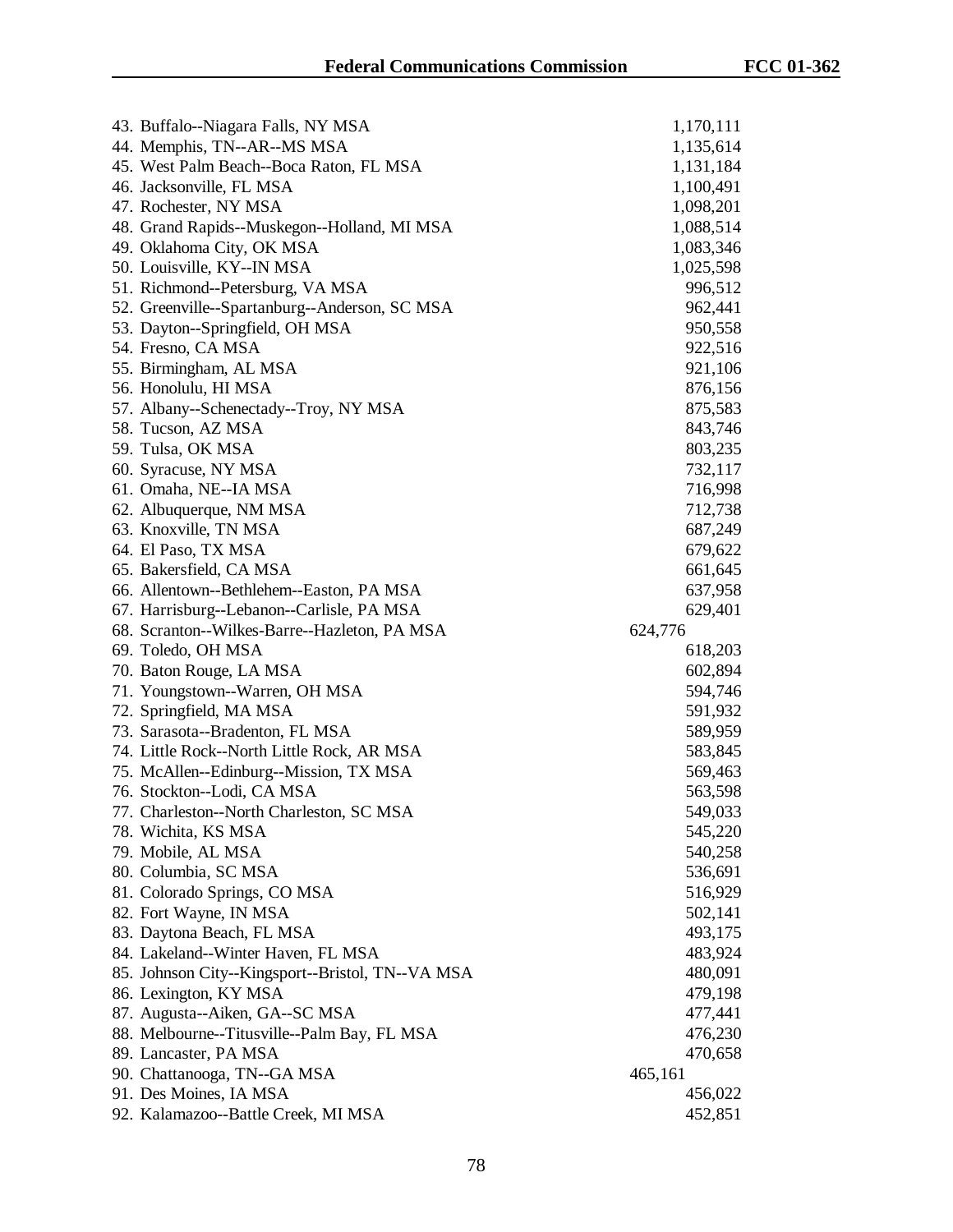| 93. Lansing--East Lansing, MI MSA  | 447,728 |
|------------------------------------|---------|
| 94. Modesto, CA MSA                | 446,997 |
| 95. Fort Myers--Cape Coral, FL MSA | 440,888 |
| 96. Jackson, MS MSA                | 440,801 |
| 97. Boise City, ID MSA             | 432,345 |
| 98. Madison, WI MSA                | 426,526 |
| 99. Spokane, WA MSA                | 417,939 |
| Pensacola, FL MSA<br>100.          | 412,153 |

## **B. 100 Largest Metropolitan Statistical Areas (MSAs) and Their Populations (from the LNP First Report and Order FCC 96-286)**

| 1.<br>Los Angeles, CA    | 9,150,000 |
|--------------------------|-----------|
| 2.<br>New York, NY       | 4,474,000 |
| 3.<br>Detroit, MI        | 4,307,000 |
| 4.<br>Houston, TX        | 3,653,000 |
| 5.<br>Atlanta, GA        | 3,331,000 |
| 6.<br>Boston, MA*        | 3,211,000 |
| 7.<br>Riverside, CA      | 2,907,000 |
| 8.<br>Dallas, TX         | 2,898,000 |
| 9.<br>Minneapolis, MN    | 2,688,000 |
| Nassau, NY<br>10.        | 2,651,000 |
| 11.<br>San Diego, CA     | 2,621,000 |
| 12.<br>Orange Co., CA    | 2,543,000 |
| 13.<br>St. Louis, MO     | 2,536,000 |
| 14.<br>Phoenix, AZ       | 2,473,000 |
| 15.<br>Baltimore, MD     | 2,458,000 |
| 16.<br>Pittsburgh, PA    | 2,402,000 |
| 17.<br>Akron, OH         | 2,222,000 |
| 18.<br>Oakland, CA       | 2,182,000 |
| 19.<br>Seattle, WA       | 2,180,000 |
| 20.<br>Tampa, FL         | 2,157,000 |
| 21.<br>Miami, FL         | 2,025,000 |
| 22.<br>Newark, NJ        | 1,934,000 |
| 23.<br>Denver, CO        | 1,796,000 |
| 24.<br>Portland, OR      | 1,676,000 |
| 25.<br>Kansas City, KS   | 1,647,000 |
| 26.<br>San Francisco, CA | 1,646,000 |
| 27.<br>Cincinnati, OH    | 1,581,000 |
| 28.<br>San Jose, CA      | 1,557,000 |
| 29.<br>Norfolk, VA       | 1,529,000 |
| 30.<br>Fort Worth, TX    | 1,464,000 |
| 31.<br>Indianapolis, IN  | 1,462,000 |
| 32.<br>Milwaukee, WI     | 1,456,000 |
| 33.<br>Sacramento, CA    | 1,441,000 |
| 34.<br>San Antonio, TX   | 1,437,000 |
| 35. Columbus, OH         | 1,423,000 |
| 36. Fort Lauderdale, FL  | 1,383,000 |
| Orlando, FL<br>37.       | 1,361,000 |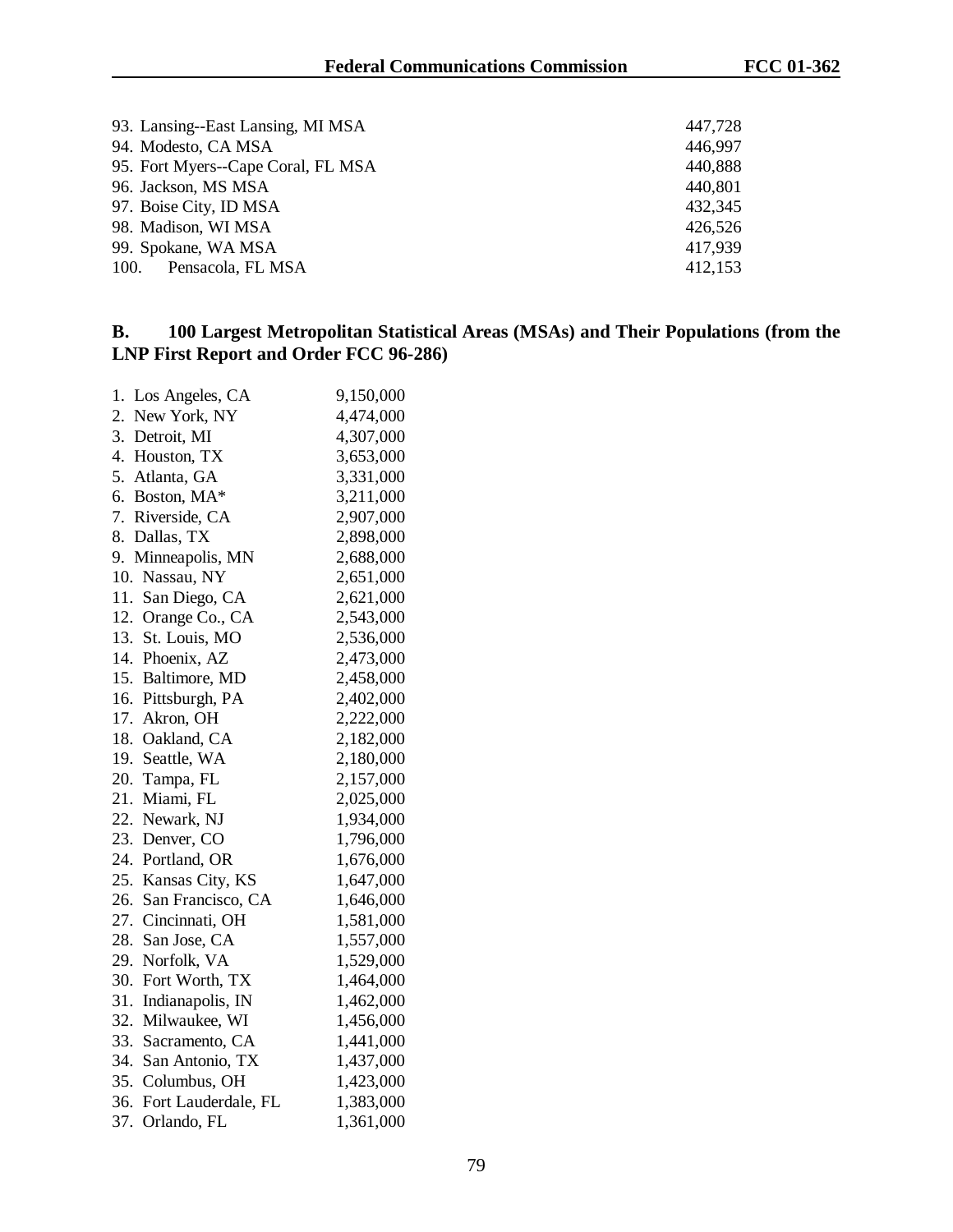| 38. | New Orleans, LA         | 1,309,000 |
|-----|-------------------------|-----------|
|     | 39. Bergen, NJ          | 1,304,000 |
| 40. | Charlotte, NC           | 1,260,000 |
| 41. | Buffalo, NY             | 1,189,000 |
| 42. | Salt Lake City, UT      | 1,178,000 |
|     | 43. Hartford, CT*       | 1,156,000 |
| 44. | Providence, RI*         | 1,131,000 |
|     | 45. Greensboro, NC      | 1,107,000 |
| 46. | Rochester, NY           | 1,090,000 |
| 47. | Las Vegas, NV           | 1,076,000 |
| 48. | Nashville, TN           | 1,070,000 |
| 49. | Middlesex, NJ           | 1,069,000 |
| 50. | Memphis, TN             | 1,056,000 |
| 51. | Monmouth, NJ            | 1,035,000 |
|     | 52. Oklahoma City, OK   | 1,007,000 |
| 53. | Grand Rapids, MI        | 985,000   |
| 54. | Louisville, KY          | 981,000   |
|     | 55. Jacksonville, FL    | 972,000   |
|     | 56. Raleigh, NC         | 965,000   |
|     | 57. Austin, TX          | 964,000   |
|     | 58. Dayton, OH          | 956,000   |
|     | 59. West Palm Beach, FL | 955,000   |
| 60. | Richmond, VA            | 917,000   |
| 61. | Albany, NY              | 875,000   |
|     | 62. Honolulu, HI        | 874,000   |
|     | 63. Birmingham, AL      | 872,000   |
|     | 64. Greenville, SC      | 837,000   |
| 65. | Fresno, CA              | 835,000   |
| 66. | Syracuse, NY            | 754,000   |
| 67. | Tulsa, OK               | 743,000   |
| 68. | Tucson, AZ              | 732,000   |
|     | 69. Ventura, CA         | 703,000   |
|     | 70. Cleveland, OH       | 677,000   |
|     | 71. El Paso, TX         | 665,000   |
|     | 72. Omaha, NE           | 663,000   |
| 73. | Albuquerque, NM         | 646,000   |
| 74. | Tacoma, WA              | 638,000   |
| 75. | Scranton, PA            | 637,000   |
| 76. | Knoxville, TN           | 631,000   |
| 77. | Gary, IN                | 620,000   |
| 78. | Toledo, OH 614,000      |           |
| 79. | Allentown, PA           | 612,000   |
| 80. | Harrisburg, PA          | 610,000   |
| 81. | Bakersfield, CA         | 609,000   |
| 82. | Youngstown, OH          | 604,000   |
| 83. | Springfield, MA*        | 584,000   |
| 84. | Baton Rouge, LA         | 558,000   |
| 85. | Jersey City, NJ         | 552,000   |
| 86. | Wilmington, DE          | 539,000   |
| 87. | Little Rock, AR         | 538,000   |
|     |                         |           |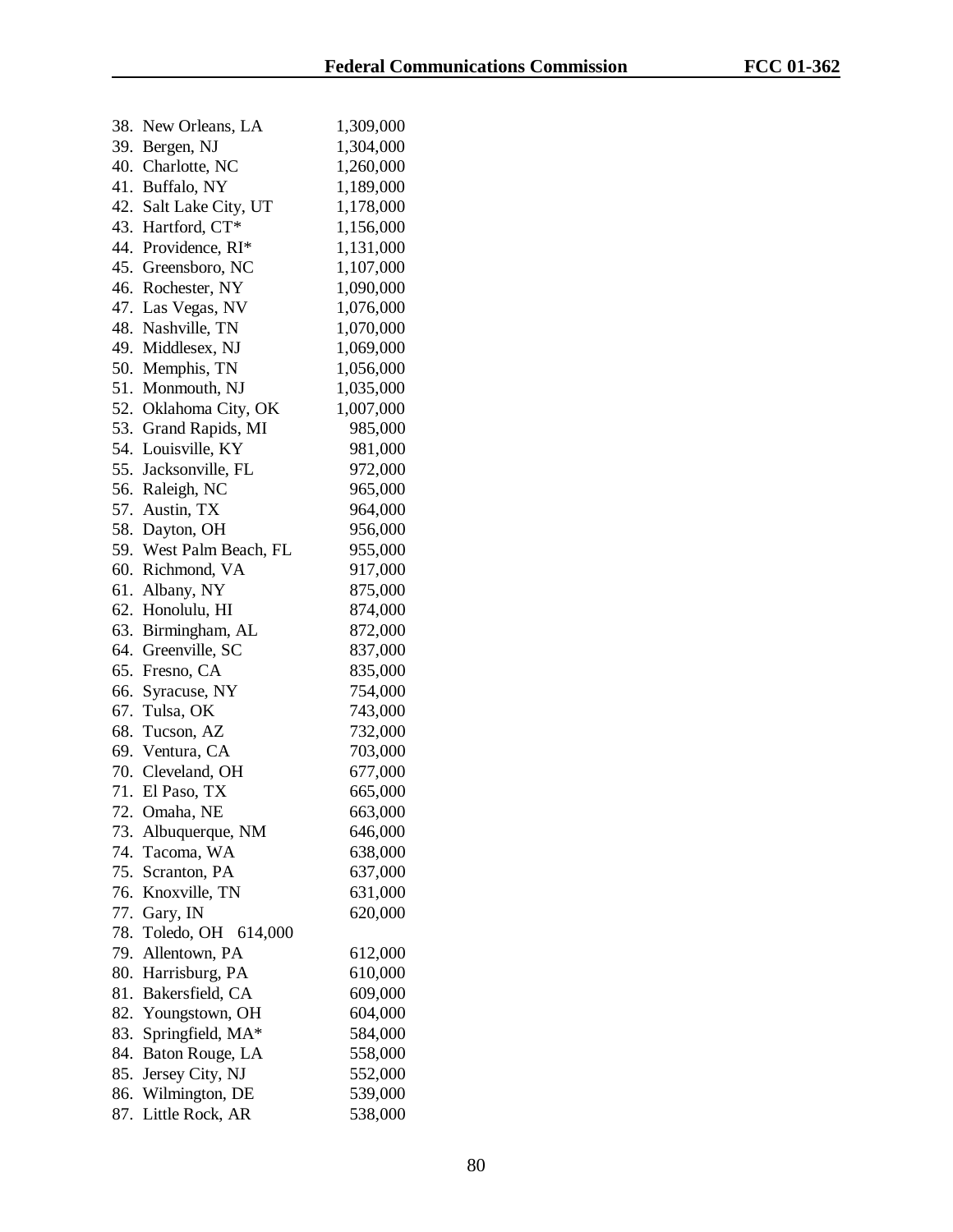| 88. New Haven, CT* | 527,000 |
|--------------------|---------|
| 89. Charleston, SC | 522,000 |
| 90. Sarasota, FL   | 518,000 |
| 91. Stockton, CA   | 518,000 |
| 92. Ann Arbor, MI  | 515,000 |
| 93. Mobile, AL     | 512,000 |
| 94. Wichita, KS    | 507,000 |
| 95. Columbia, SC   | 486,000 |
| 96. Vallejo, CA    | 483,000 |
| 97. Fort Wayne, IN | 469,000 |
|                    |         |

\* Population figures for New England's city and town based MSAs are for 1992, while others are for 1994.